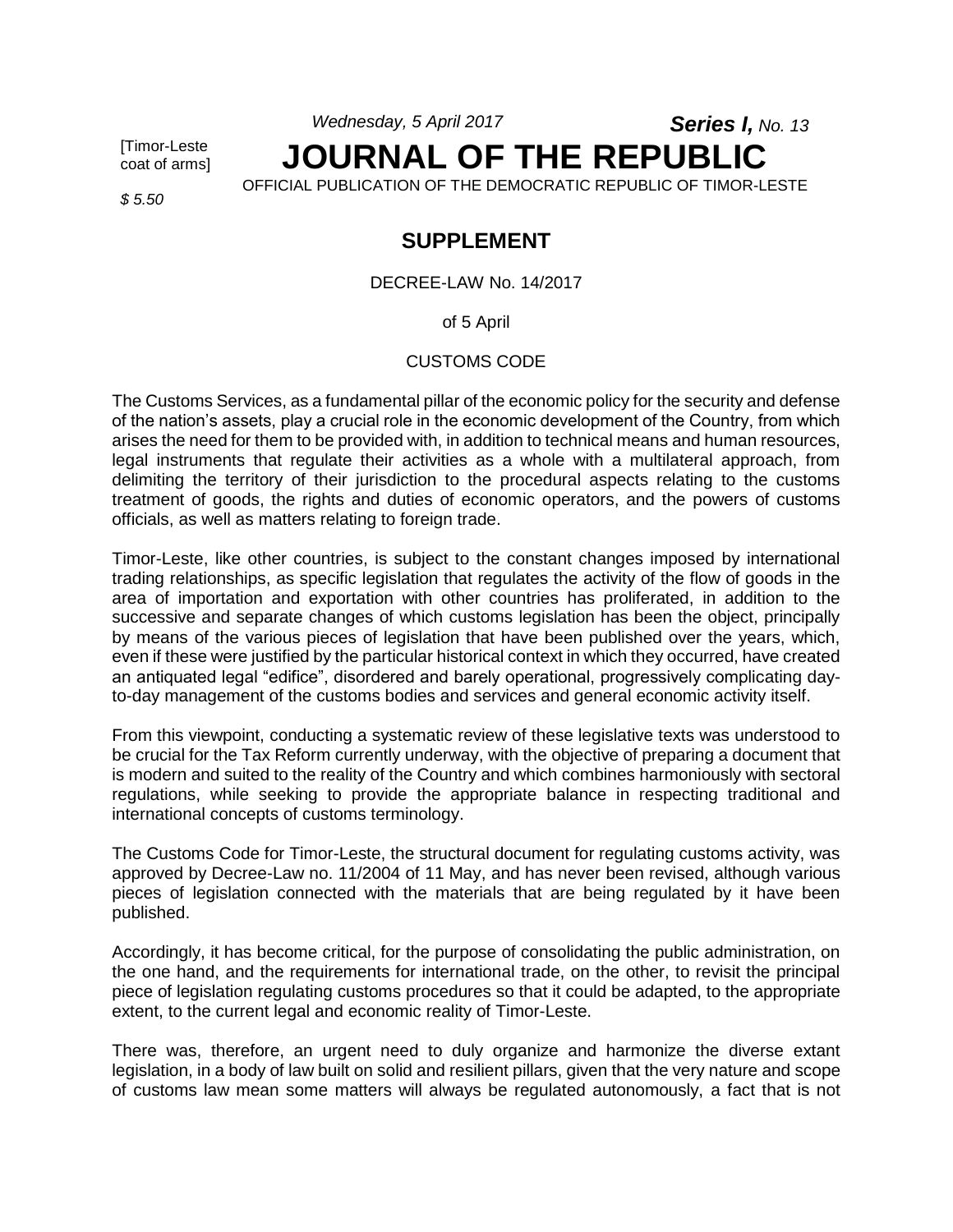unrelated to the international obligations to which Timor-Leste is bound, considering the international law instruments that it has signed.

From another perspective, various solutions that could be useful in this regard for a new legal framework came from applying international standards with respect to facilitating international trade, in the context of their application by international organizations that Timor-Leste has already joined, specifically the World Customs Organization.

Furthermore, the extant legislative framework raises a set of difficulties that, in addition to those already mentioned, also devalue public service.

Nevertheless, the experience accumulated over the past 12 years from applying the Code then in force and the legislation that was prepared regarding the matters regulated therein cannot be ignored, but from it must be drawn all contributions that could enrich its review, illuminating, through the lessons-learned acquired in the meantime, the path for the new legislation, which is to be modern and functional, while always being anchored in rigor, justice and transparency.

In its essence, the present Code is the result of a project to update and adapt the extant regulation, with some text being drawn from the provisions contained in the separate regulations, although in specific cases some provisions have been reformulated or concepts and mechanisms introduced from those already defined and used by more developed customs authorities, in a futurist perspective of administrative modernization, it being the case that this is not an end in itself, given that it aims to enable encompassing and guiding a very large set of customs legislation that needs to be produced, including the Customs Organic Law, the Customs Tariff, and the Code of Conduct, to mention only the most fundamental.

Thus,

The Government decrees, pursuant to article 115 (1) (a) and article 116 (d) of the Constitution of the Republic, with the force of law, the following:

### **Article 1. Approval**

The new Customs Code, hereinafter referred to as the Code, annexed to the present Decree-Law and an integral part of it, is approved.

#### **Article 2. Good administrative practices**

- 1. Within the period of one year, from the date of the present Decree-Law entering into force, the Government is to approve, by Resolution of the Council of Ministers, a "Good administrative practices guide".
- 2. The guide referred to in the previous item is to provide guidance and to set standards for the conduct to be adopted by the Public Administration.

### **Article 3. Time of application and entry into effect**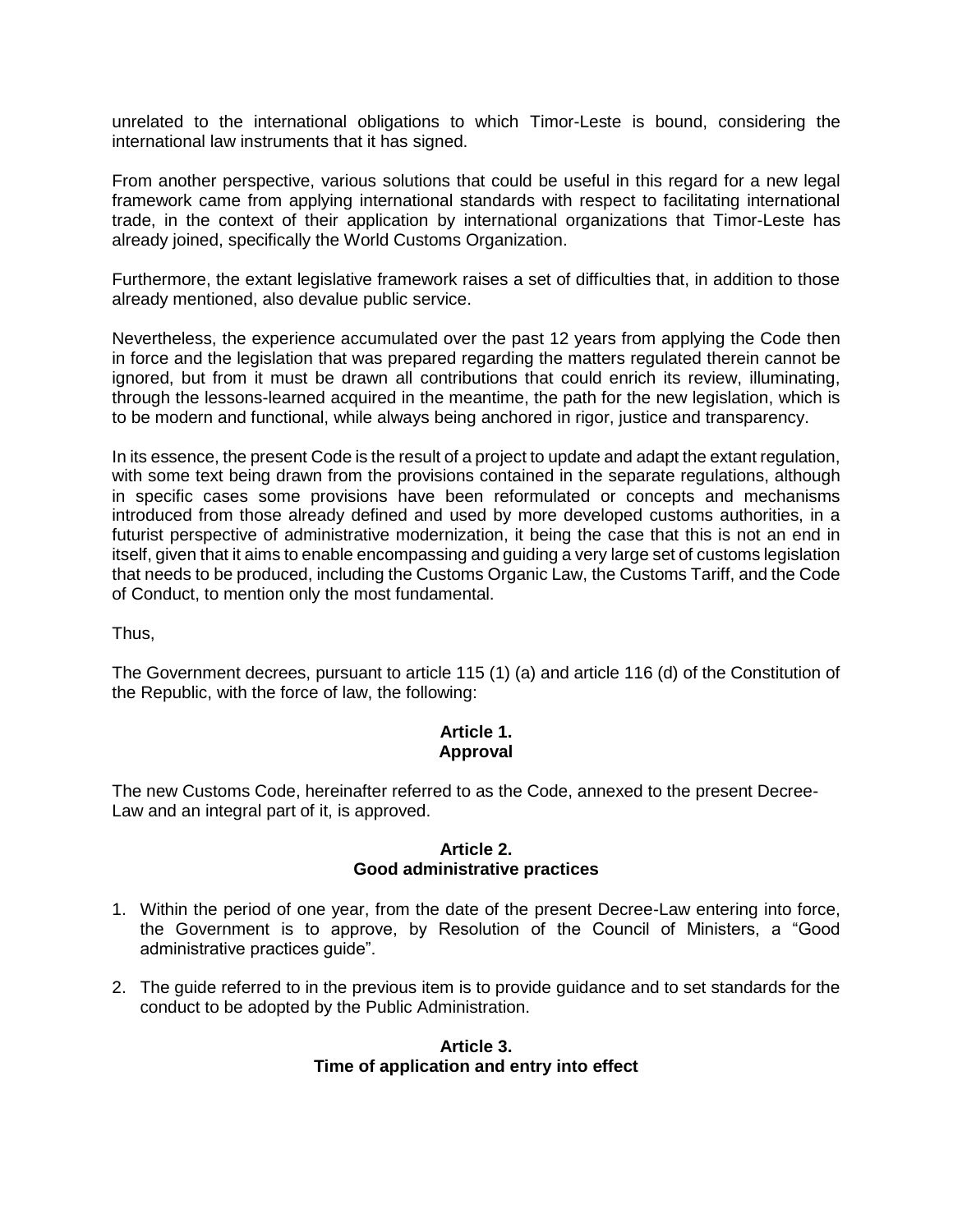Proceedings pending at the time of this Decree-Law's entry into force are, and will be until the final judgment is given, regulated by the law applying at the time when the acts took place.

### **Article 4. Subsidiary legislation**

Everything that is not specifically stipulated in the present Decree-Law and in accordance with the nature of the matters in question, is subject subsidiarily to the legal procedure given in the following legislation:

- a) Criminal Procedure Code (Código Processo Penal);
- b) Administrative Procedure Code (Código do Procedimento Administrativo).

#### **Article 5. Revoked legislation**

The following legislation is revoked:

- **a)** Decree-Law no. 9/2004 (General Procedure for Importation, Storage and Circulation of Products Subject to Excise Duty (Regime Geral de Importação, Armazenagem e Circulação de Produtos Sujeitos a Imposto Seletivo de Consumo));
- **b)** Decree-Law no. 10/2004 (Timor-Leste Legal Procedure for Customs Duty Offences of (Regime Jurídico das Infrações Fiscais Aduaneiras de Timor-Leste));
- **c)** Decree-Law no. 11/2004 (Customs Code of Timor-Leste (Código Aduaneiro de Timor-Leste));
- **d)** Decree-Law no. 15/2005 (Official Broker Statute (Estatuto de Despachante Oficial)); and
- **e)** Decree-Law no. 5/2007 (Customs Fees and Customs Fund Procedure (Regime dos Emolumentos Aduaneiros e do Fundo Aduaneiro)).

# **Article 6. Entry into Force**

The present Decree-Law enters into force ninety days after its publication.

Approved by the Council of Ministers on 11 October 2016.

The Prime Minister,

#### **Dr. Rui Maria de Araújo**

The Minister of Finance,

### **Santina J. R. F. Viegas Cardoso**

Enacted on 16.03.2017

For publication.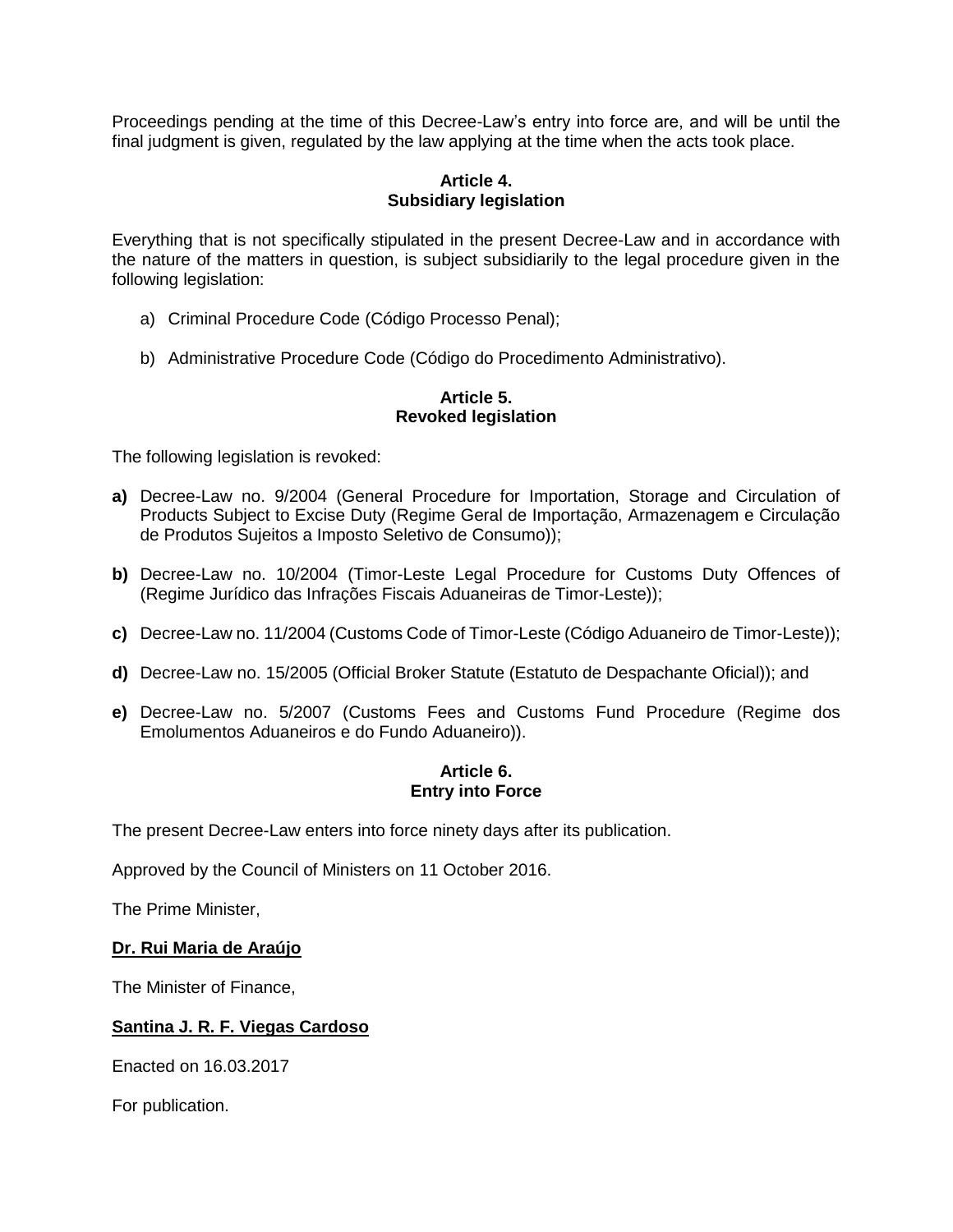The President of the Republic,

### **Taur Matan Ruak**

### **CUSTOMS CODE**

### **HEADING I GENERAL PROVISIONS**

### **CHAPTER I GENERAL PROVISIONS**

### **Article 1. Scope**

- 1. This Code establishes general rules and procedures for the importation and exportation of goods pursuant to article 3 (qq) of the present Code, their movement and use within the customs territory, the control of passengers, and the associated administrative and enforcement powers of the Customs Services.
- 2. This Code applies uniformly:
	- a) To the whole of the customs territory of Timor-Leste;
	- b) To the trade between Timor-Leste and other countries, unless established by different means, in international agreements to which Timor-Leste is a contracting party.
- 3. Any act or omission that constitutes a crime in accordance with the provisions of the Criminal Code remains subject to the measures established by the present Decree-Law and under the jurisdiction of the competent courts.

#### **Article 2. Customs territory**

The customs territory of the Democratic Republic of Timor-Leste covers the land surface, maritime area and airspace bounded by the national frontiers of Timor-Leste, in accordance with the Constitution of the Republic, the applicable legislation in force and international law, including the enclave of Oecússi Ambeno, the island of Ataúro, the island of Jaco, and other islands and natural or artificial formations and platforms for prospecting and exploring for resources.

### **Article 3. Definitions**

The following definitions apply for the purposes of the present Code:

*a) Customs authority (Pt: Autoridade aduaneria) or Customs Services (Pt: Alfândegas):* the competent public entity for administering and applying customs legislation, and legally accredited officials;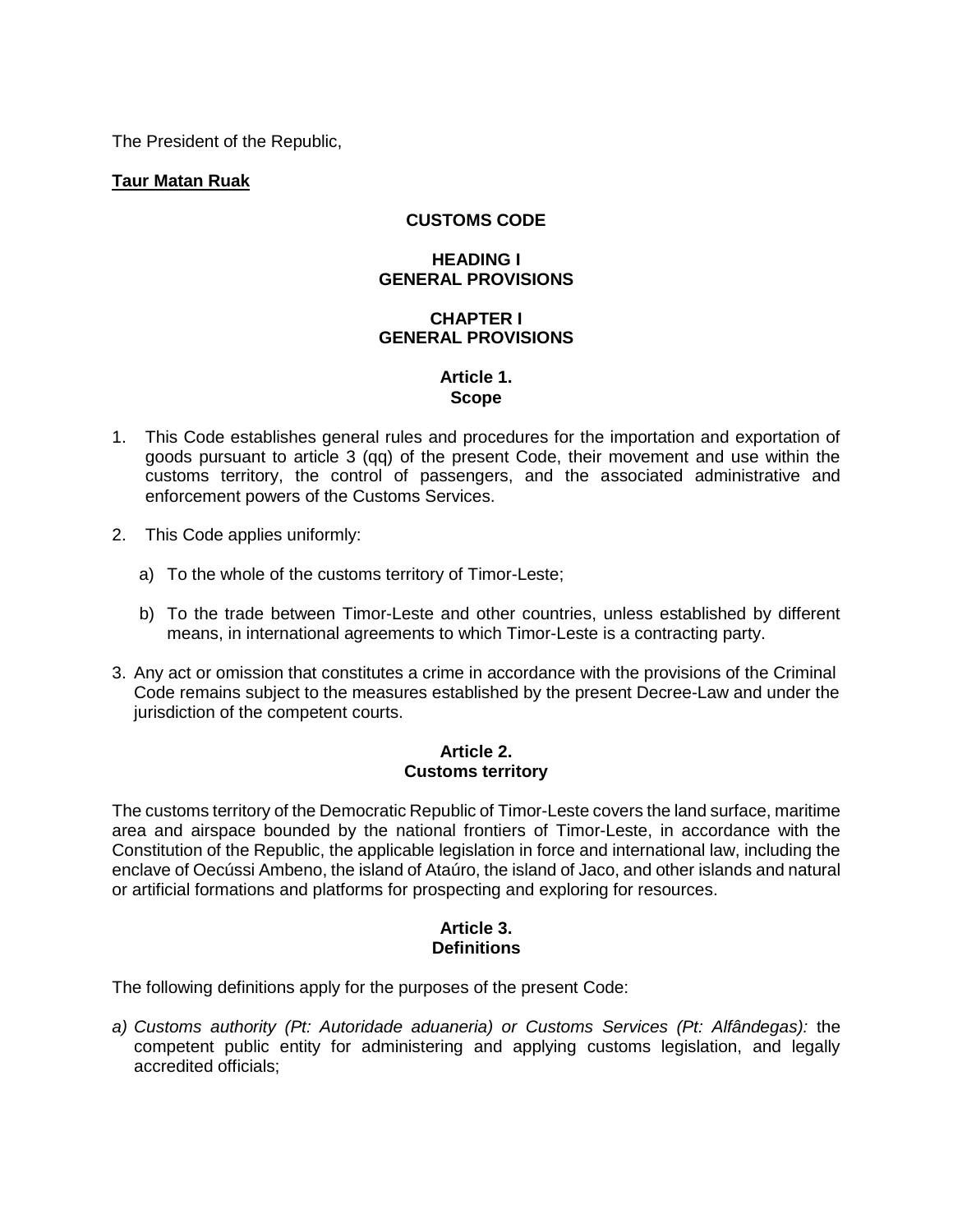- *b) Competent or Control Customs Service:* the customs service with jurisdiction over a customs warehouse;
- *c) Active processing:* the customs procedure that permits certain goods to be received in the customs territory with relief from import duties and other taxes when they are destined to undergo transformation, processing or repair and to be subsequently exported;
- *d) Presentation of goods and/or means of transport to the Customs Services:* communication to the customs authority of the arrival of goods and/or the means of transport to the customs office or other location designated or approved by that authority, in accordance with the arrangements stipulated in this Code;
- *e) Electronic signature:* personal data in electronic format in, attached to, or associated with a record, which may be used to identify the signatory in relation to this record and to indicate the intention of this signatory with respect to the information contained in the record;
- *f) Digital signature:* specific property of a user, or process that is used to sign messages through a communication link;
- *g) Exit authorization for goods:* the act by which the Customs Services make goods available for the purposes established in the customs procedure under which they are submitted;
- *h) Customs control:* the acts and set of measures applied by the Customs Services to ensure compliance with the customs legislation, or other legislation of Timor-Leste that regulates the importation, exportation, transportation, transshipment and deposit of goods that circulate between Timor-Leste and other countries or territories, and the circulation of foreign goods, passengers and baggage in Timor-Leste;
- *i) Bill of Lading (Pt: Conhecimento de embarque):* Commercial document required for the movement of all goods at the customs frontiers, which serves as evidence of the transportation terms and conditions agreed between the parties (importer and supplier). Each document has a unique number;
- *j) Countermark (Pt: Contramarca):* sequential number that is allocated to each means of transport, corresponding to its entry into the clearing customs office, with or without commercial purposes;
- *k) Date/time of receipt:* The official date/time entered on the customs declaration upon acceptance;
- *l) Declarant:* a natural or legal person accredited by the Customs Service to fulfill the tax obligations relating to the declared customs procedure;
- *m)Customs declaration (Pt: Declaração aduaneira):* the act by which the declarant manifests the intention to subject certain goods and/or means of transport to a given customs procedure and indicates the elements that legally have to be provided for this procedure to be applied, using for this purpose the form and the arrangements stipulated in this Code and in other customs legislation;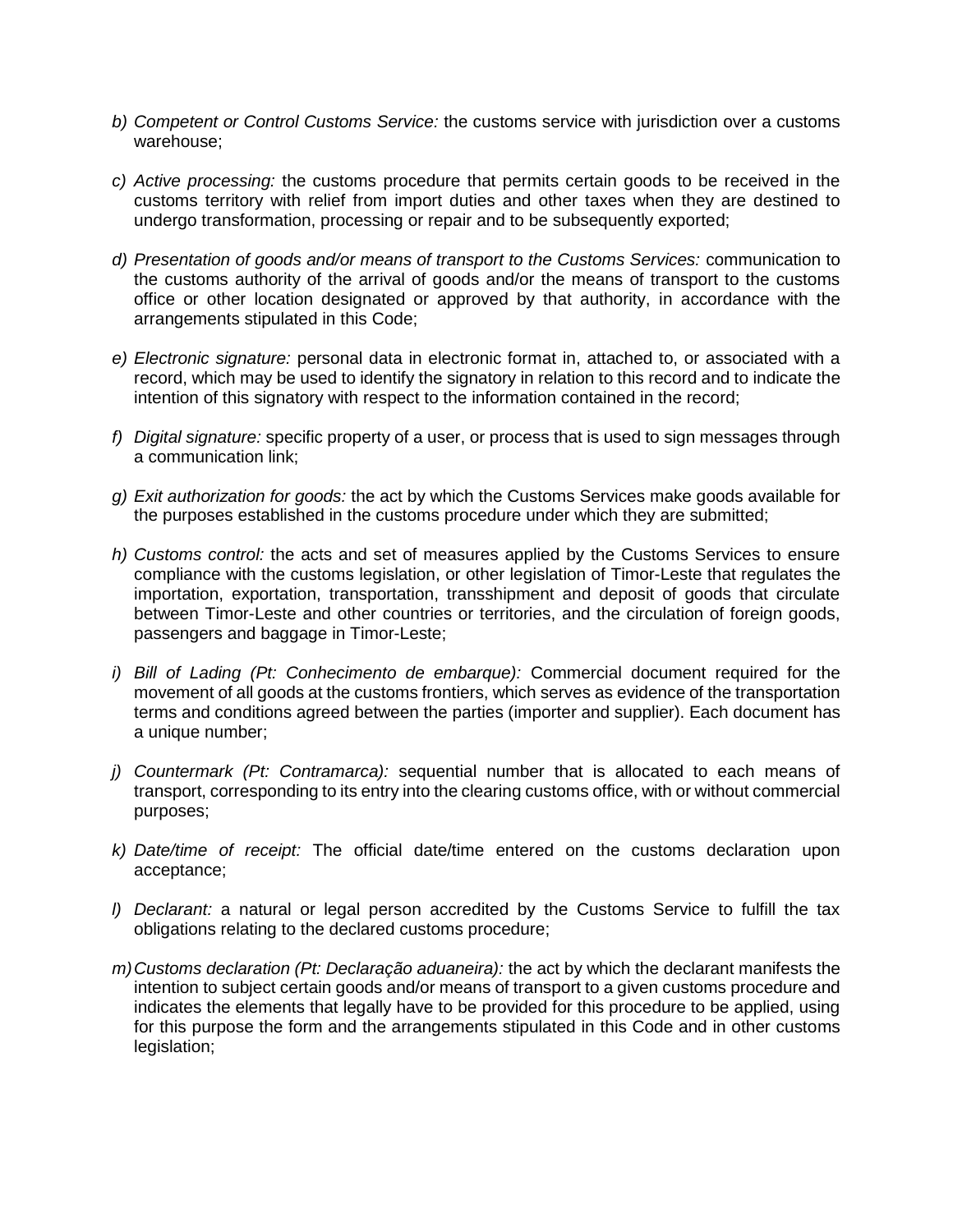- *n) Decision (Pt: Decisão):* any administrative act issued by the Customs Services, on the basis of customs legislation, ruling on a specific case, the legal effects of which apply to one or more persons who have been identified or could be identified;
- *o) Advance decision:* a written decision, issued by the Customs Services in responding to an applicant, at a time prior to the importation of goods, that determines how the Customs Services will handle the goods at the time of importation;
- *p) Depositor (Pt: Depositante):* a declarant who places the goods under the customs warehouse procedure or the person to whom the rights or obligations of the procedure have been transferred, pursuant to article 200;
- *q) Authorized warehouse keeper (Pt: Depositário autorizado):* a person authorized under article 22 of this Code to operate a customs warehouse;
- *r) Customs clearing (Pt: Desembaraço aduaneiro):* compliance with the customs formalities necessary to enable the importation or exportation of goods, or to subject them to other customs procedures;
- *s) Customs duties (Pt: Direitos aduaneiros):* the indirect taxes that apply to the value of the imported or exported goods in the customs territory, which is obtained by multiplying the tariff rates by the taxable units;
- *t) Import customs duties and taxes:* any customs duties or taxes determined by law on, or relating to, goods imported to Timor-Leste;
- *u) Export customs duties and taxes:* any customs duties or taxes determined by law on, or relating to, goods exported from Timor-Leste;
- *v) Duties and other taxes*: customs duties, taxes, charges and other levies that apply to the value of the goods to be imported or exported, the collection of which is the responsibility of the Customs Services;
- *w) Director-General:* the person nominated or appointed by law as responsible for the Direction of the Customs Services;
- *x) Customs debt:* the obligation of a person to pay the customs duties and other taxes applicable to specific goods under the customs legislation;
- *y) Customs clearance (Pt: Desalfandegamento):* compliance with the customs formalities necessary to release goods for consumption, to export them or to subject them to another customs procedure;
- z) Customs-approved treatment or use:
	- i. Subjecting goods to a customs procedure;
	- ii. Their destruction;
	- iii. Their surrender to the State.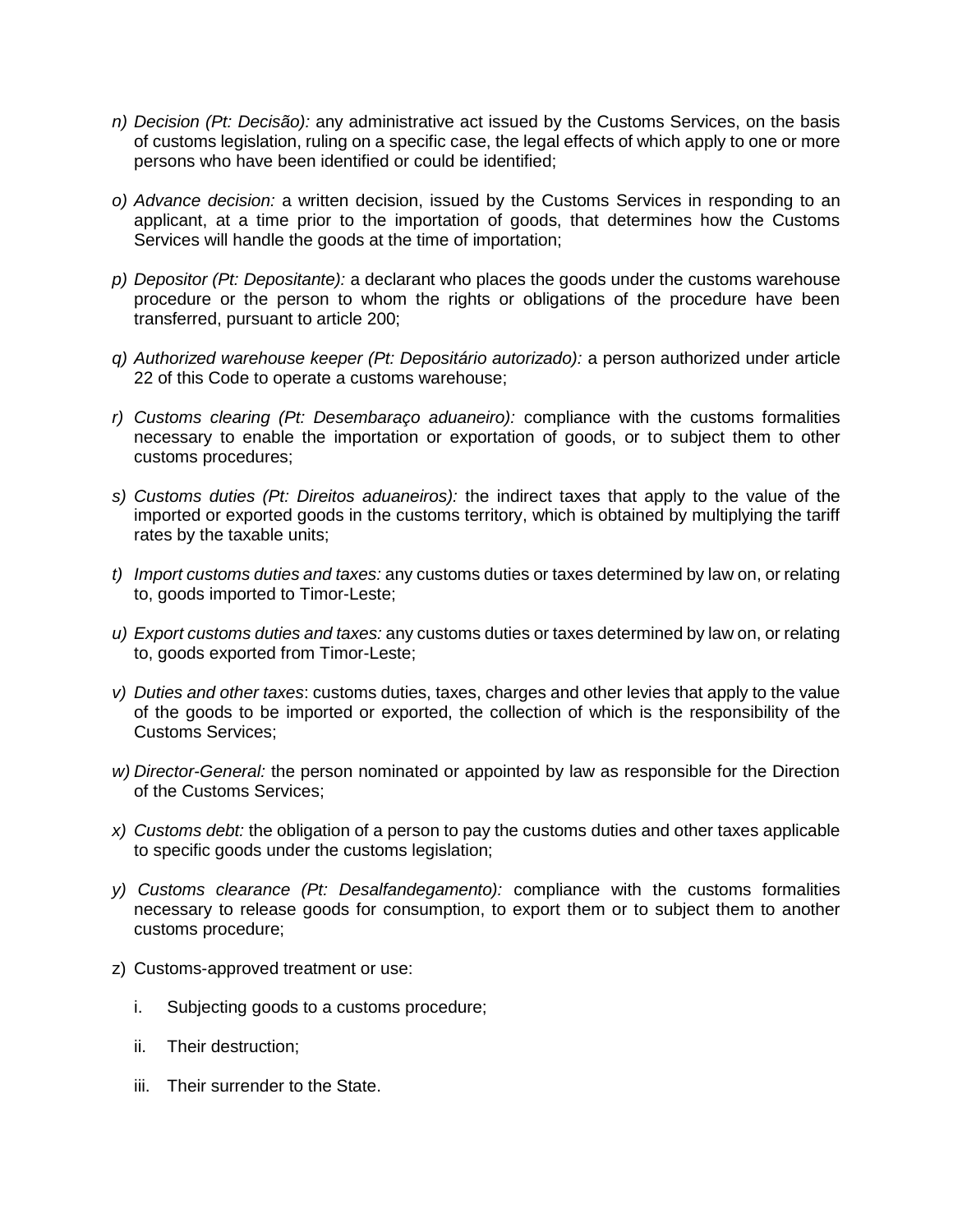- *aa) Document:* a description, a report, a declaration, an application, a notification, a receipt or any other written document;
- *bb) Electronic document:* a document for which the physical medium is some type of electronic device that contains it and is codified digitally and can be read and reproduced through appropriate means; **[Translator's note: source text needs grammar correcting]**
- *cc) Customs warehouse (Pt: Entreposto aduaneiro):* a customs area under authorized customs control pursuant to article 22;
- *dd) Customs office (Pt: Estância aduaneira*): a seaport, an airport, a land frontier, an internal deposit container or any other place designated pursuant to article 13 in which all or part of the formalities stipulated in customs legislation can be complied with;
- *ee) Customs status:* the status of the goods, whether national goods or foreign goods;
- *ff) Stevedore (Pt: Estivador):* a person who transports goods on a ferry, barge or other ship from a ship to a port, or between different locations in a port;
- *gg) Exporter:* a person by or for whom the goods are exported, including a person who is or becomes the owner or holder of title, or an interested beneficiary of such goods at that time, or after the export declaration and before they are exported;
- *hh) Customs supervision (Pt: Fiscalização aduaneira):* any activity conducted by the Customs Services with the aim of ensuring that customs formalities are fulfilled;
- *ii) Customs formalities:* the set of operations that, for compliance with the customs legislation, must be performed by the interested parties and by the Customs Services with regard to the presentation and customs clearance of the goods and/or means of transport;
- *jj) Guarantee:* which assures, to the satisfaction of the Customs Services, the performance of an obligation in respect of those Services. The guarantee is called "global" when it assures the performance of the obligations resulting from various operations;
- *kk) Temporary importation:* the customs procedure that allows the receipt, in a customs territory, with total or partial relief of the duties and other import taxes, of certain goods imported with a defined objective and which are intended to be re-exported within a given period, without being modified, other than the normal depreciation due to their use;
- *ll) Importer:* a person by or for whom the goods are imported, including the recipient of the goods, or the person who is, or becomes, owner or holder of title, or interested beneficiary of such goods from the time of importation and until the completion of the customs formalities;
- *mm) Customs offence:* any breach of or attempt to breach the customs legislation, defined in Heading XIX;
- *nn) Assessment of the duties and other taxes:* the determination of the amount for the duties and the other taxes payable;
- *oo) Customs legislation:*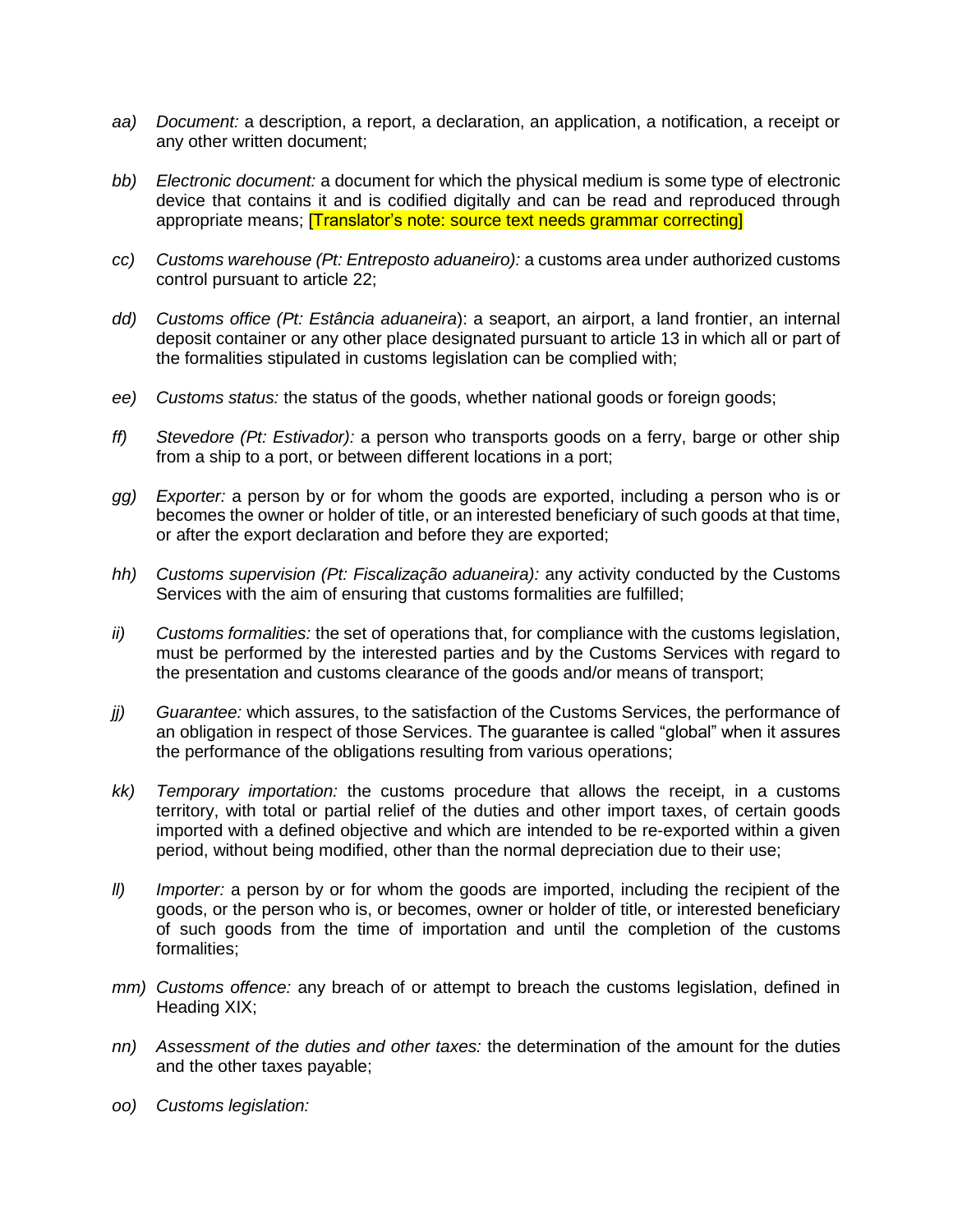- i. This Code and the associated regulations;
- ii. The laws of Timor-Leste containing provisions that impose customs duties and other taxes on the importation and exportation of goods;
- iii. International agreements, containing customs provisions to which Timor-Leste is a contracting party.
- *pp) Commercial policy measures:* the non-tariff measures contained in legal provisions, including dumping, safeguarding charges or compensation for subsidies or quantitative restrictions, and taxes on imported or exported goods with the objective of supporting, or protecting, the commercial interests of Timor-Leste;
- *qq) Goods (Pt: Mercadorias):* includes transportation, animals, documents, currency, baggage, electricity, goods pumped through pipelines, and goods whose importation or exportation is prohibited or governed by law;
- *rr) Foreign goods:* means goods other than those referred to in item tt);
- *ss) Equivalent goods:* the national goods used in processing operations instead of foreign goods placed under a processing procedure;

tt) National goods:

- i. Goods wholly obtained or produced in the national territory;
- ii. Foreign goods that have been introduced into free circulation;
- iii. Goods manufactured or produced in the national territory exclusively from the goods described in subitems i) and ii).
- *uu) Goods subject to excise duty:* goods subject to taxation in respect of excise duty, pursuant to the legislation in force;
- *vv) Minister:* the person designated by law with responsibility for oversight of the Customs Services;
- *ww) Processing operations* means:
	- i. The processing of goods;
	- ii. The assembly, joining or modification of goods to form other goods;
	- iii. The processing of goods;
	- iv. The repair of goods, including their restoration and rehabilitation.
- *xx) Authorized Operator*: a legal person who, in the context of its business activity, and after evaluation of compliance with the criteria established by the customs administration, is considered a reliable and trusted operator. When, in the context of its activity as an importer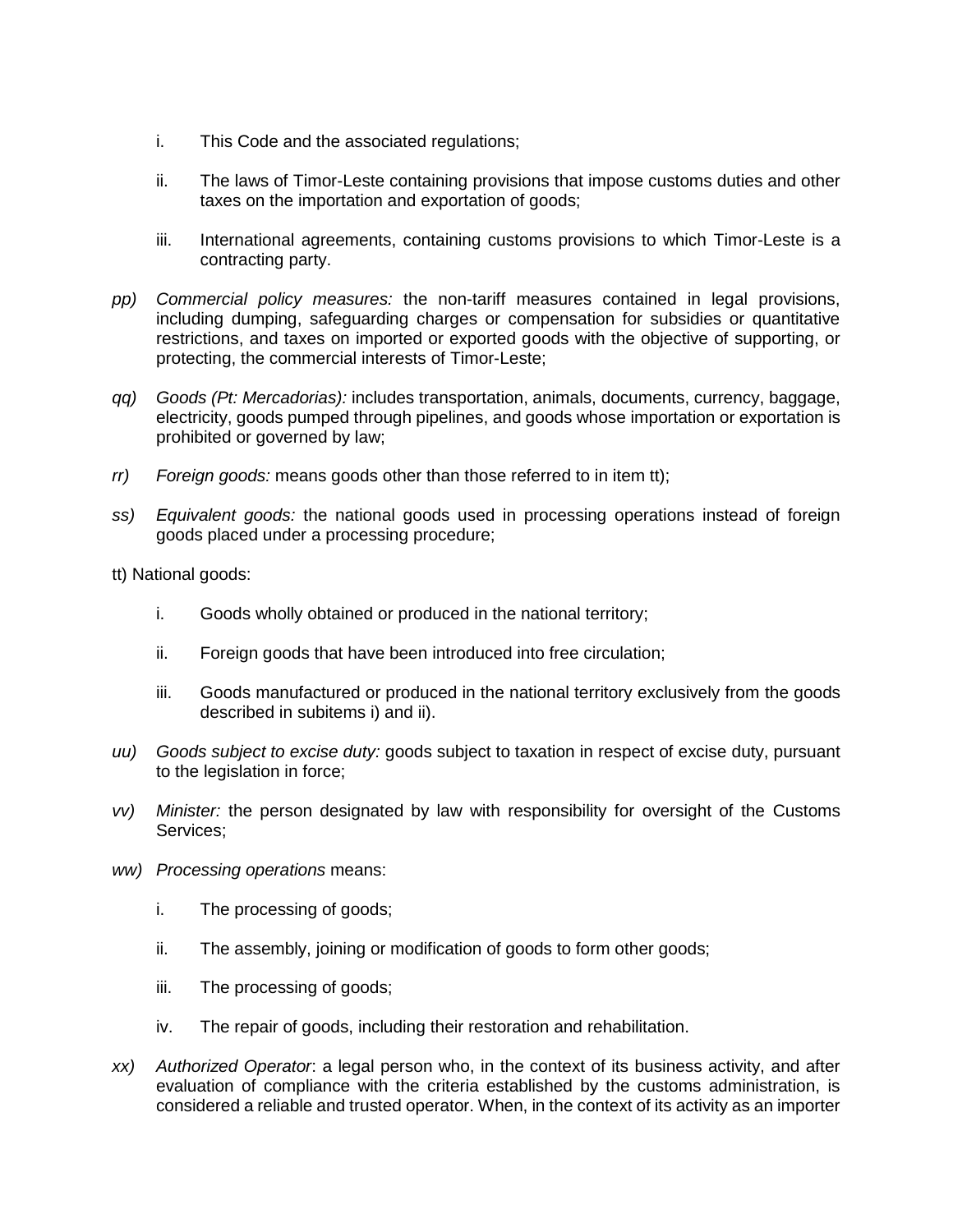or exporter, it benefits from additional advantages in the customs clearance process, it is called an authorized economic operator;

- *yy) Customs Tariff:* the legislation containing the tables classifying different goods, separated systematically and codified by positions, sub-positions and tariff articles, on their entry to and exit from a customs jurisdiction;
- *zz) Person* means:
	- i. A natural person;
	- ii. A legal person;
	- iii. An association of persons recognized as having the capacity to execute legal acts, but without having legal personality;
- *aaa) Person established in Timor-Leste* means:
	- i. In the case of a natural person, any person who has his or her habitual residence there;
	- ii. In the case of a legal person or an association of persons, any person with its registered office, headquarters or permanent establishment there.
- *bbb) Processing procedure* means:
	- i. The drawback procedure;
	- ii. The active processing procedure;
	- iii. The passive processing procedure.
- *ccc) Processed products:* the goods obtained after one or more processing operations;
- *ddd) Provisions:* goods for use in means of transport, including fuel, spare parts and other articles of equipment, whether or not for immediate use, kept on board for consumption by crew, as well as goods transported for sale to passengers on board;
- *eee) Appeal (Pt: Recurso):* the act by which a directly interested person, who feels that they have been harmed by a decision or omission by the Customs Services appeals to a competent authority;
- *fff) Resources of the Customs Services:* any device or equipment used by the Customs Services to inspect goods or persons, including, but not limited to, X-Ray equipment, including X-Ray containers; dogs trained to detect contraband; chemical-detection devices; radiation detectors; and cameras;
- *ggg) Customs procedure:* the set of specific customs processes applicable to goods, means of transport and other items, by the customs authority, and the subjecting of goods to one of the following procedures:
	- i. Introduction into free circulation;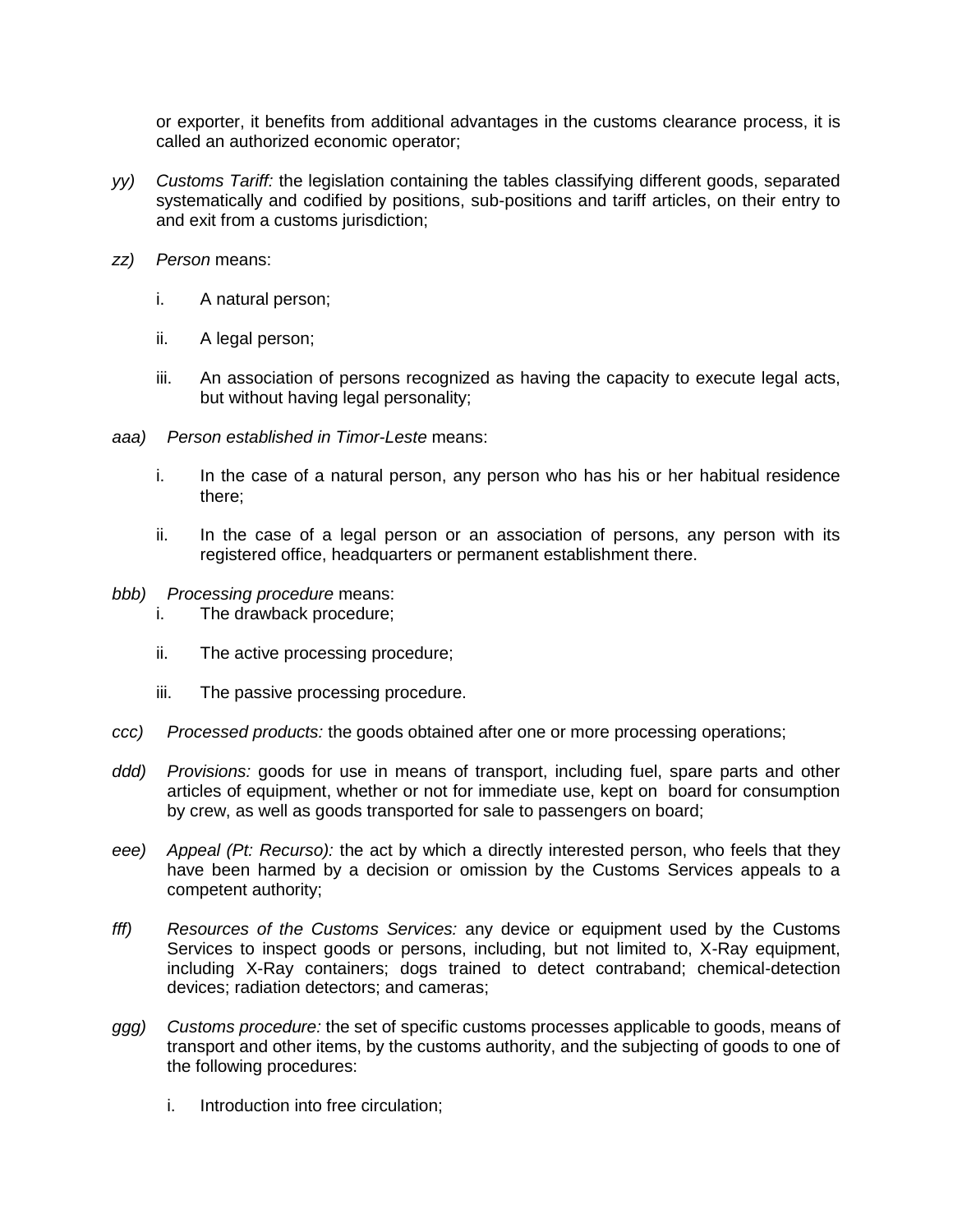- ii. Temporary importation;
- iii. Customs warehouse;
- iv. Customs transit;
- v. Outright exportation (Pt: exportação definitiva);
- vi. Temporary exportation;
- vii. Drawback;
- viii. Active processing;
- ix. Passive processing;
- x. Free zones and free warehouses;
- xi. Transshipment;
- xii. Provisions;
- xiii. Re-exportation.
- *hhh) Record:* the information entered in a physical medium or which is stored in an electronic or other medium and can be recovered to be viewed;
- *iii) Electronic record:* a record created, generated, sent, communicated, received or stored by electronic means;
- *jjj) Reimbursement:* the total or partial refund of the customs duties or taxes paid in excess of the sum due for the declared goods;
- *kkk) Administrative sanction:* the pecuniary administrative sanction established on the basis of Heading XIX, due to a customs offence;
- *lll) Harmonized system:* the Harmonized Commodity Description and Coding System, established in the annex to the International Convention on the Harmonized Commodity Description and Coding System, signed in Brussels on 14 June 1983, and its associated Amendments and Explanatory Notes;
- *mmm) Customs information system:* any system established or designated by the Director-General to generate, send, receive, or in any other way process the documents and payments designated by article 79;
- *nnn) Rate of return:* the quantity or percentage of compensating products obtained from the processing operations to which a given quantity of goods are subjected;
- *ooo) Transportation:* any means of transport used to transport goods or passengers, such as a ship, aircraft, vehicle or animal;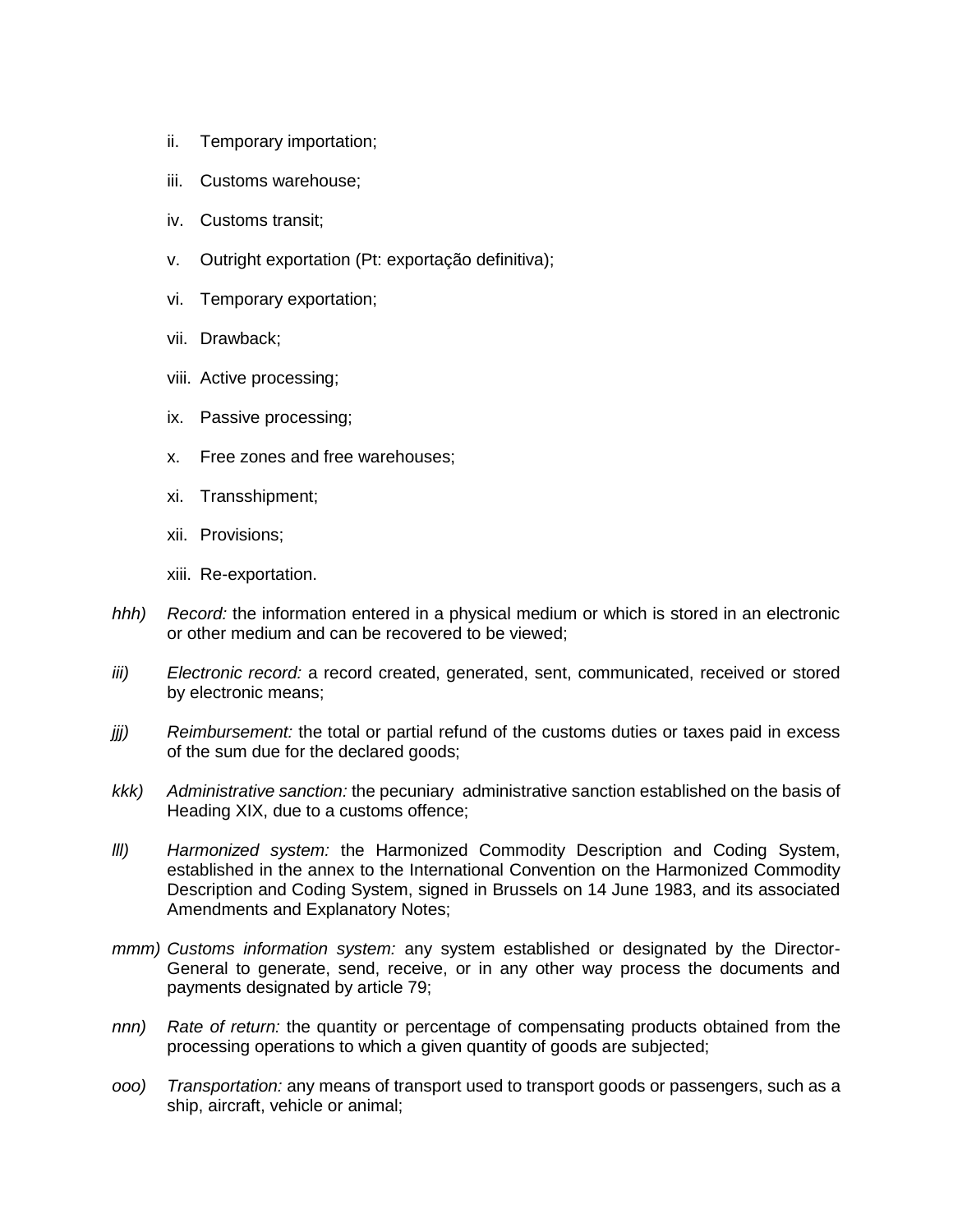- *ppp) Customs value:* the transaction value for the items, including costs, insurance and freight in accordance with the provisions in Article VII of the General Agreement on Tariffs and Trade (GATT);
- *qqq) Verification:* confirmation and cross-checking of the customs declaration with the specifications given in the documents that accompany it;
- *rrr) Verification of goods:* the operation by which the Customs Services conduct the physical inspection of goods for the purpose of ensuring that their nature, origin, state, quantity and value are in accordance with the details given in the goods declaration;
- *sss) Travelers (Pt: viajantes):* any person who enters or leaves the national territory;
- *ttt) Customs visit (Pt: Visita aduaneira):* inspection conducted of a premises or means of transport to confirm compliance with the customs processes and other legal formalities.

#### **Article 4. Delegation of competences**

- 1. The Director-General may fully or partially delegate the fulfillment of any competence or act attributed to the Director-General under this Code, to any customs official of the Customs Services.
- 2. The delegation of powers stipulated in the present article must be set forth in a document referring to its scope and duration, pursuant to the law.

### **Article 5. Right of representation**

- 1. Notwithstanding the provisions of this Code relating to the licensing of official brokers, any person can nominate a representative in his or her relationship with the Customs Services to perform the acts and formalities required by the customs legislation.
- 2. The representative must declare that he or she is acting in the name of the represented person, with sufficient powers of representation.
- 3. A person who does not declare that he or she is acting in the name or on the behalf of another person, or who declares that he or she is acting in the name or on the behalf of another person without having the powers to do so, shall be considered to be acting in his or her own name and on his or her own behalf.
- 4. The Customs Services may require that any person who declares that he or she is acting in the name or on behalf of another person prove his or her powers of representation.

#### **Article 6. Duty to collaborate**

1. Any person directly or indirectly involved in performing the customs formalities or the customs control must provide the Customs Services with all of the requested documents and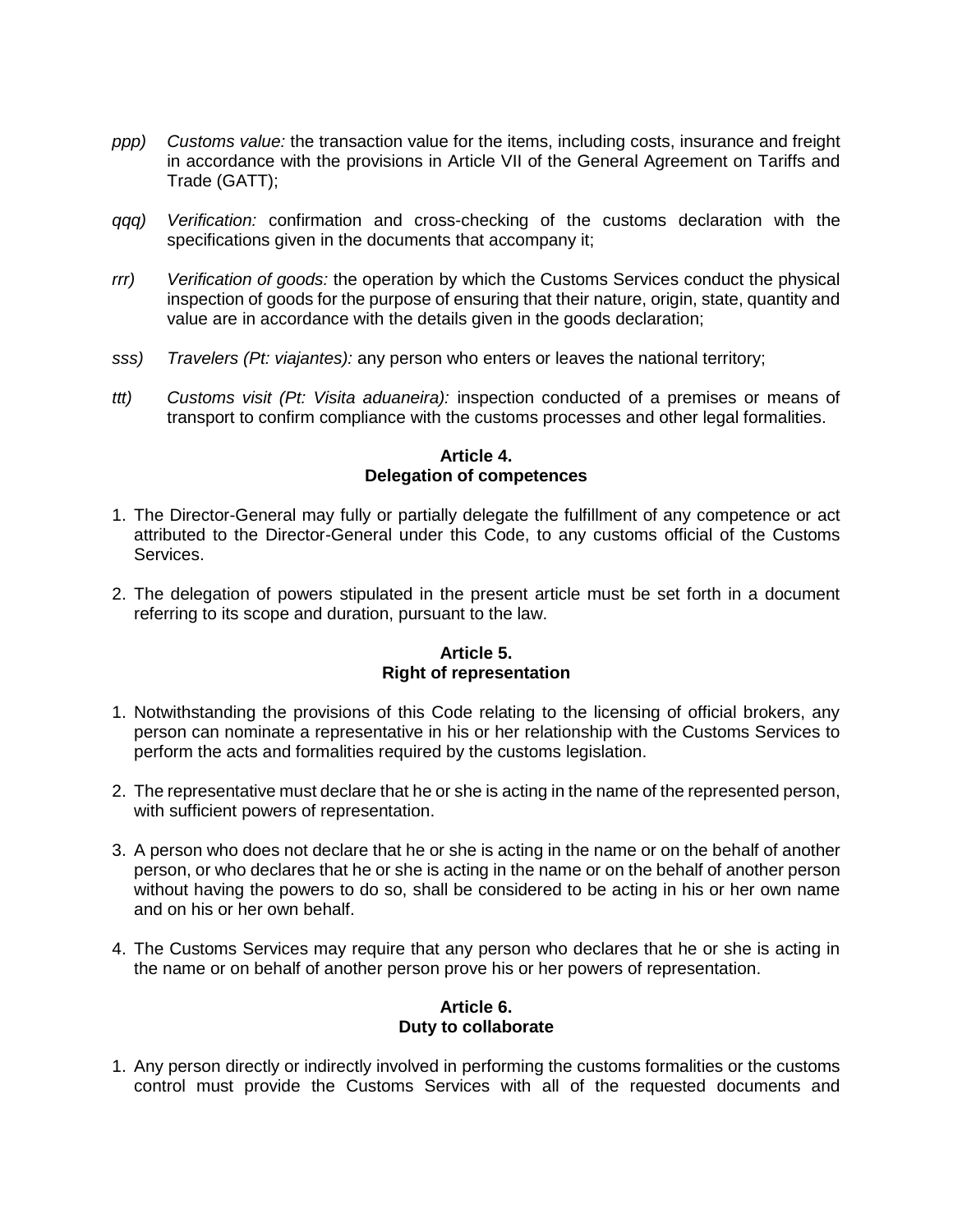information and all the assistance determined by the Customs Services, by the stipulated deadline.

- 2. All public and private entities must cooperate, within the limits of their competence, with the Customs Services, whenever this cooperation is asked of them.
- 3. All bodies of the State administration, public institutes and public companies have a special duty to cooperate with the Customs Services and must provide them with all of the information and clarifications required for them to perform their functions fully.

### **Article 7. Extension of deadlines**

When the customs legislation specifies a deadline, a date or a term for the purpose of its application, the deadline can only be extended and the date changed or the term altered, to the extent that this is expressly stipulated by a legal or regulatory provision.

### **CHAPTER II JURISDICTION AND GENERAL OBLIGATIONS OF THE CUSTOMS SERVICES**

# **Section I Jurisdiction**

### **Article 8. Scope of the jurisdiction of the Customs Services**

- 1. The jurisdiction of the Customs Services is exercised permanently, under its direct action:
	- a) In ports, bays, rivers and moorings;
	- b) In territorial waters;
	- c) In a 10-km-wide land zone along the coast;
	- d) In a 10-km-wide land zone along the land frontier;
	- e) At airports and aerodromes and in a 2-km-wide land zone surrounding them;
	- f) In free zones, and in customs warehouses and other customs stores *[translator's note:* missing from source "and"] in a 2-km-wide land zone surrounding them;
	- g) On offshore platforms and in a 2-km-wide water zone surrounding them.
- 2. In exercising their competences and within the scope of their jurisdiction, the customs authorities may adopt, in the whole of the national territory, the supervision actions and control measures that they consider necessary to correctly apply the customs legislation.

### **Section II Supervision**

### **Article 9.**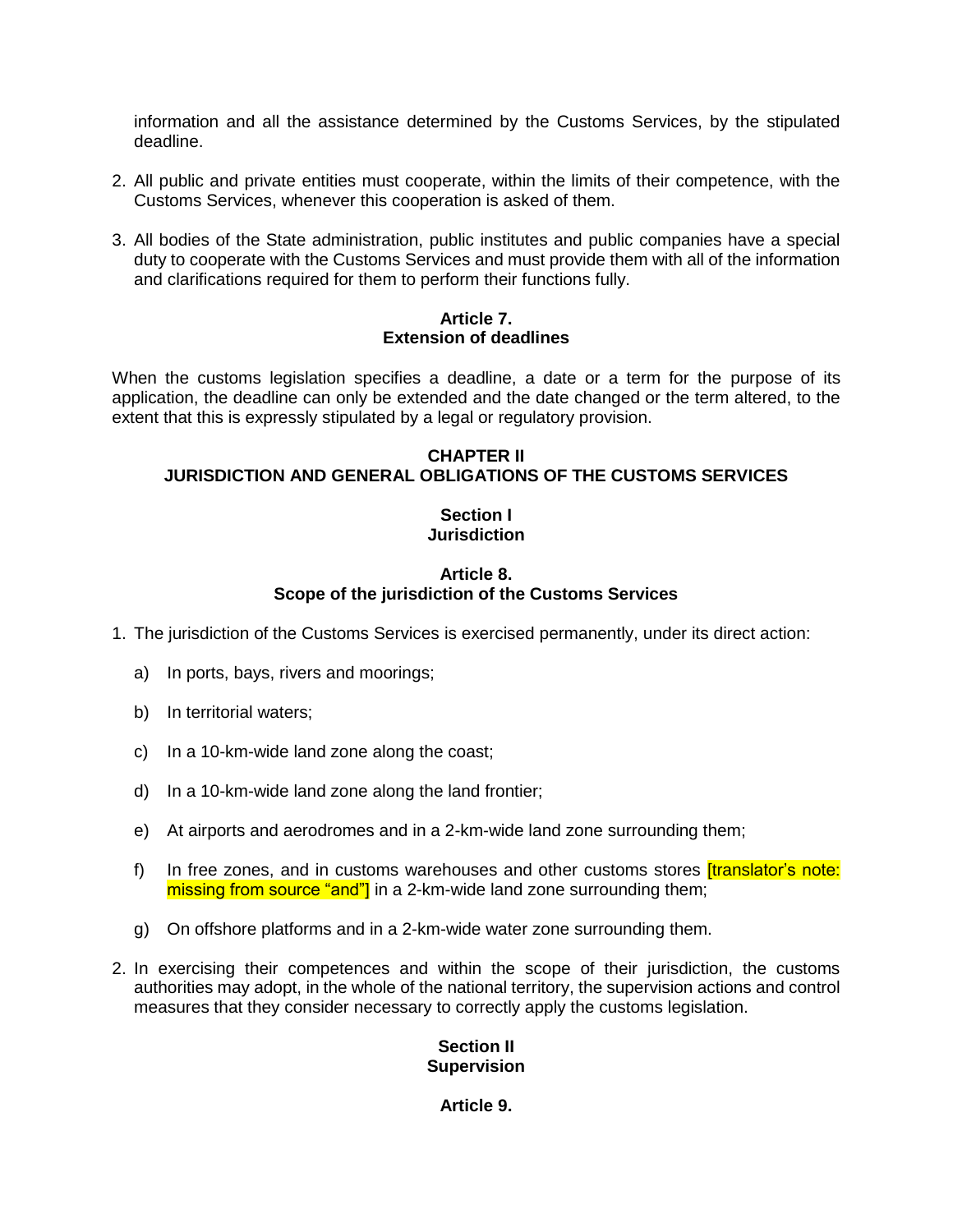### **Customs supervision and control**

- 1. Goods introduced into the customs territory shall be under customs supervision and may be submitted to customs control at any time and in any place.
- 2. The goods referred to in the previous paragraph shall remain under customs supervision for the time necessary to determine their customs status.
- 3. National goods that return to the national territory shall not be subject to customs supervision once the Customs Services have determined their status as such.
- 4. Foreign goods shall remain under customs supervision until they have been introduced into free circulation, or placed in a free zone or free warehouse, re-exported, destroyed or surrendered to the State.
- 5. National goods declared for exportation shall be subject to customs supervision, from the moment of acceptance of the declaration that put them under this procedure until their exit, or until they are surrendered or destroyed, or the customs declaration is invalidated.

### **Article 10. Land supervision**

- 1. Land supervision shall be ensured by the customs authorities, requiring the outside of the Customs Services buildings and associated facilities, together with the warehouses, free zones and customs stores to be permanently guarded.
- 2. The customs supervision services must be allocated means of transport suited to the type of operation to be conducted, which shall be duly identified.
- 3. The identification may be hidden whenever the customs authorities judge this opportune and appropriate.
- 4. The supervision referred to in paragraph 1 shall be performed pursuant to the customs legislation and the general and special instructions established for this purpose.
- 5. The customs authorities must request the intervention of the forces of order and security if they believe this to be necessary to fulfill the obligations the law places on them.
- 6. The forces of order and security shall be obliged to give the support requested from them by the customs authorities, under penalty of insubordination.
- 7. A report on all of the investigations conducted must be prepared. Should offences of customs legislation be found, an official report (Pt: auto de notícia) shall be prepared, pursuant to the present Code and other applicable legislation.

#### **Article 11. Maritime and waterway supervision**

The external supervision at ports, waterways, anchorages and rivers shall be performed, with the necessary modifications, pursuant to article 10.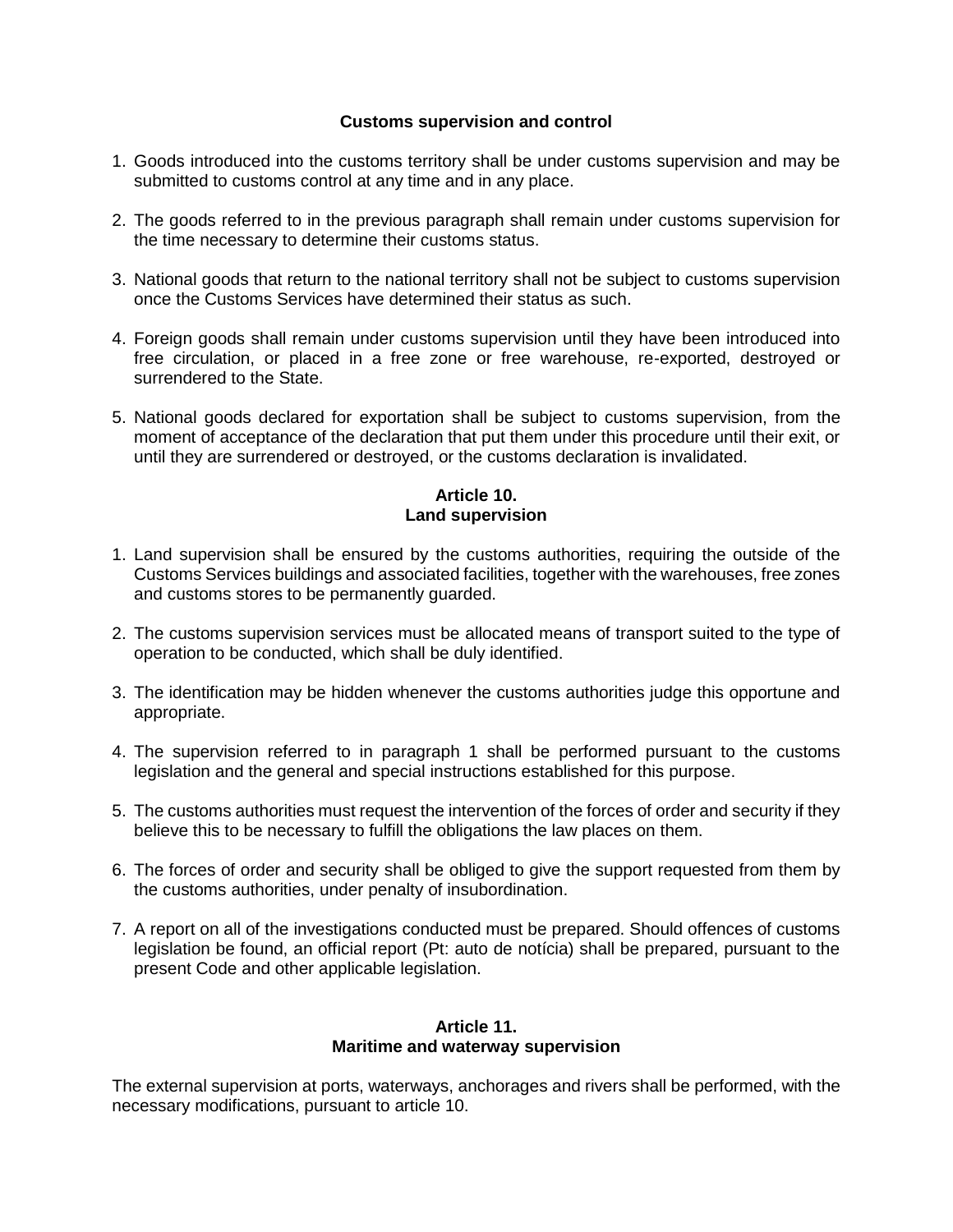#### **Article 12. Air supervision**

Air supervision shall be performed, with the necessary modifications, pursuant to article 10.

### **Section III Other obligations**

# **Article 13. Customs offices**

- 1. The customs offices where customs formalities are to be performed shall be designated by written order of the Minister published in the Journal of the Republic.
- 2. The Minister may exceptionally, through an order published in the Journal of the Republic, temporarily designate other customs offices where customs formalities may be performed.
- 3. The order referred to in the previous paragraph must give the name, location, time limit and geographical limits, together with the stipulated restrictions and conditions.
- 4. The Minister may, through an order published in the Journal of the Republic, amend or revoke the designation of a customs post made on the basis of this article, or amend or revoke the conditions and restrictions to which it was subject, as well as revoke these conditions or restrictions and impose new ones.
- 5. After consulting the interested parties, the Director-General shall determine the hours of operation of the customs offices.
- 6. On request and through payment of the charges stipulated by the Minister, the Customs Services may provide service outside the normal business hours.

#### **Article 14 Rights of interested parties to information**

- 1. Persons have the right to be informed by the Customs Services of the following upon request:
	- a) The progress of proceedings in which they are directly interested parties and the final decisions taken in them;
	- b) The general or specific application of customs legislation, regulations, instructions, final resolutions and the decisions of the World Customs Organization.
- 2. The Customs Services may issue, by means of circulars or other means of communication, instructions and directives that prove to be indispensable for compliance with the regulations relating to the area of their competence.
- 3. In principle, the information provided by the Customs Services shall be free of charge, excepting everything that in some way entails expenditure, specifically that arising from the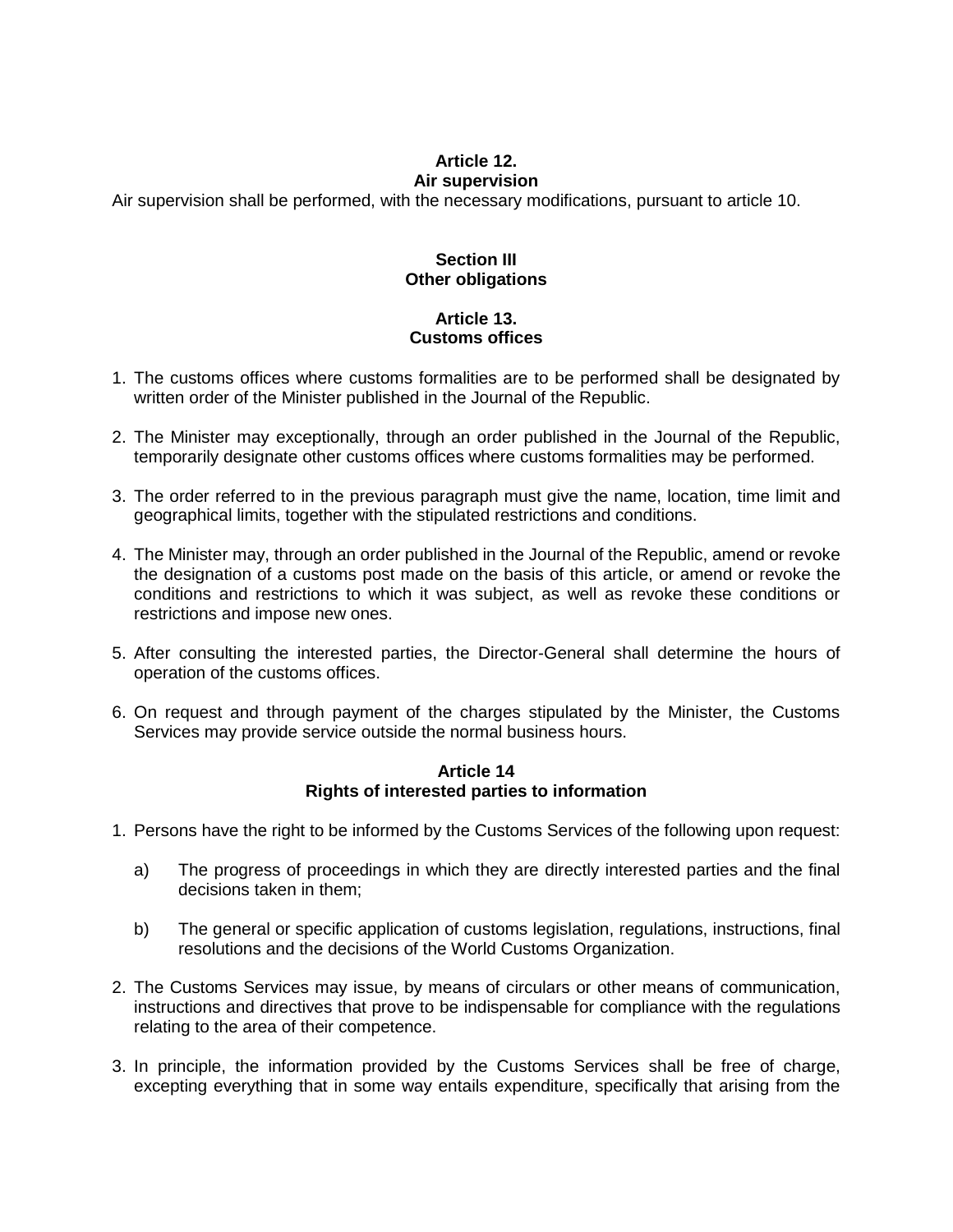production of analyses or expert reports, in which cases the aforementioned expenditure shall be charged to the applicant.

4. For the purpose of the present article, the Customs Services shall establish appropriate information locations.

### **Article 15. Publication**

- 1. Without prejudice to the provisions of the next paragraph, the forms relating to customs declarations, the collection of customs duty revenue, the application of the procedure for determining the customs value of the goods or fulfillment of the duties stipulated in this Code and the other customs legislation in force shall be approved by the Minister, at the proposal of the Director-General.
- 2. The forms relating to customs control of persons, goods and means of transport shall be approved by the Director-General.
- 3. The updated list of all of the forms in force, as well as the locations from where they can be acquired, whenever possible, must be published on the official website of the Minister of Finance or the Customs Services.

#### **Article 16. Consultations**

The Customs Services must establish good practices for maintaining formal and regular consultations with other relevant national governmental agencies and with the private sector involved in international trade, on matters relating to implementation of the customs legislation.

### **Article 17. Professional confidentiality**

- 1. Customs officials are obliged to keep as professionally confidential the facts, information and documents of a confidential nature of which they have knowledge due to performance of their duties.
- 2. The confidentiality duty ends should revelation of the confidential facts, information or documents have been expressly authorized by the person or by the entity that has supplied it.
- 3. The confidentiality duty referred to in the present article shall also end when revelation of the facts, information and documents is ordered, in the context of legal proceedings, by the competent judicial authority, or others duly mandated by law.

#### **Article 18. Preservation of documentation relating to customs activity**

1. Without prejudice to the provisions relating to the expiration and lapsing of the customs debt, anyone in the Country performing activities connected to international trade or another activity subject to the jurisdiction of the Customs Services must preserve, in an organized way in accounting terms, all documents and records relating to the customs operations performed, for a period of five years.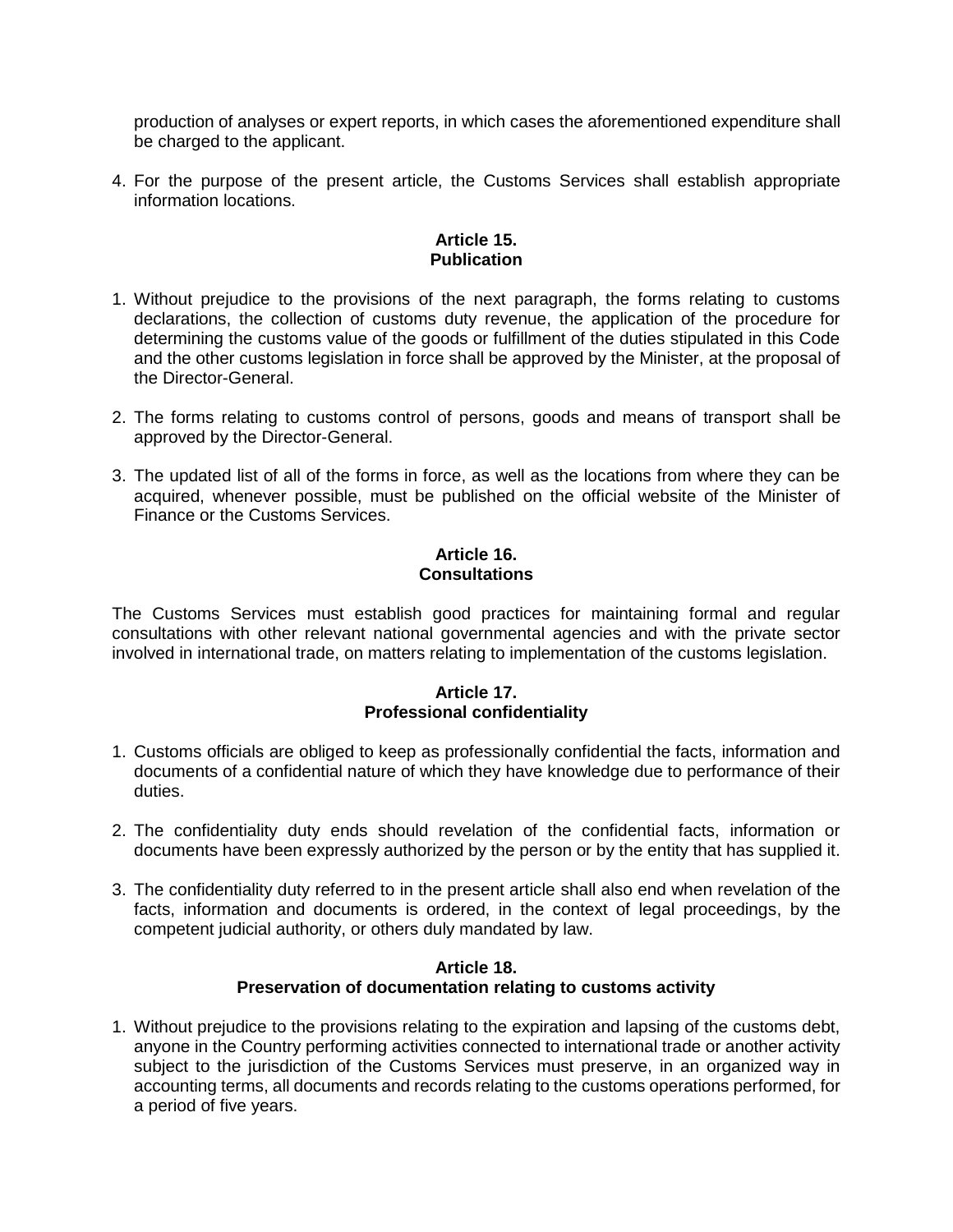- 2. The period referred to in the previous paragraph shall begin at the moment at which, in the terms of the procedure or process in question, the declarant or interested party has performed or should have performed the actions that conclude the procedure or process.
- 3. The persons mentioned in paragraph 1 of this article must, upon the request of the Customs Services:
	- a) Make available to the Customs Services all documents and records relating to the customs operations performed;
	- b) Provide the Customs Services, in accordance with the terms they specify, with copies of those documents and records;
	- c) Respond to any question regarding the customs inspections and the associated documents and records.
- 4. Whenever the information relating to the customs operations performed is given in electronic records, as described in Heading V, or any other type of medium, the persons mentioned in paragraph 1 of this article, by decision of the Customs Services, must activate or allow to be activated the data storage and processing device or platform, so as to enable access to all the necessary information, specifically:
	- a) The electronic record in the format in which it was sent;
	- b) The information that enables the origin, destination, and date and time of sending to be identified;
	- c) All documents, records and information, in their original format, sent by means of, or used in the preparation of, the electronic record.
- 5. Records that have to be kept on the basis of this article must be presented when requested by the Customs Services for the purpose of customs control. Electronic records must be presented in the form of a printed copy or any other format specified by the Customs Services.
- 6. Anyone who obstructs or in any way restricts the prompt presentation of the documents mentioned in this article, shall incur a customs tax offence and be subject to an administrative sanction.

#### **Article 19. Customs archives**

- 1. The customs authority shall create a general archive and archives at each Customs Service or customs office.
- 2. Customs offices shall keep an archive with the customs documents for the following periods:
	- a) Administrative documents: three years, and those expiring must be listed and sent with a delivery note to the general archive;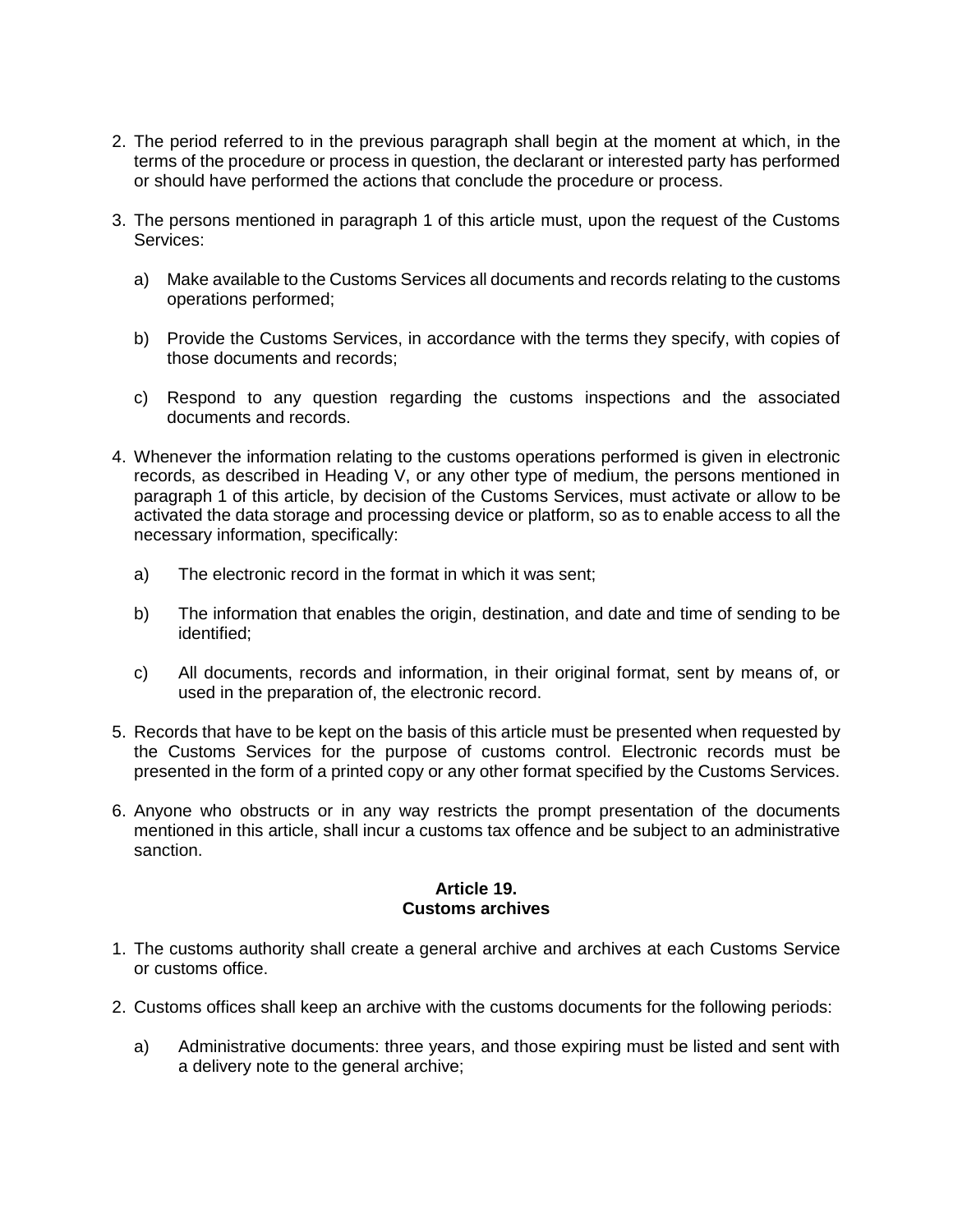- b) Receipt documents: five years, and those expiring must be listed and sent with a delivery note to the general archive;
- 3. When the periods given in paragraph 2 for retention in the archives ends and they are sent to the general archive, the documents shall be kept in the archives for a supplementary period of ten years.
- 4. The general archive shall classify the documents that have historical value and must be preserved indefinitely.
- 5. For the purpose of this provision in the present article, the following terms shall have the meanings given:
	- a) Receipt document (Pt: Documento de receito), all and any customs declaration by means of which a customs debt has been calculated pursuant to the present Code;
	- b) Administrative document (Pt: Documento administrativo), all other documents.

### **HEADING II AREAS UNDER CUSTOMS CONTROL AND AUTHORIZED CUSTOMS ACTIVITIES**

### **CHAPTER I AREAS UNDER CUSTOMS CONTROL**

### **Article 20. Authorization required**

No premises shall be used as an area under customs control unless authorized by the Director-General pursuant to the following articles:

- a) For the control of any ship or aircraft on entering and leaving Timor-Leste, or for the loading or unloading of goods transported on them;
- b) For the transshipment of goods;
- c) For keeping or storing imported goods until they have exit authorization from the Customs Services, that is, putting them in temporary storage;
- d) For the embarkation, disembarkation or control of persons on entering or leaving Timor-Leste;
- e) As a customs warehouse for storing imported goods;
- f) As a tax warehouse where, in accordance with the legislation in force, goods subject to excise duty can be produced, processed or kept without payment of excise duty.

#### **Article 21. Competence to request authorization**

1. An application for authorization to operate an authorized area under customs control can only be made by a person established in Timor-Leste who, legally, owns, occupies or operates this area.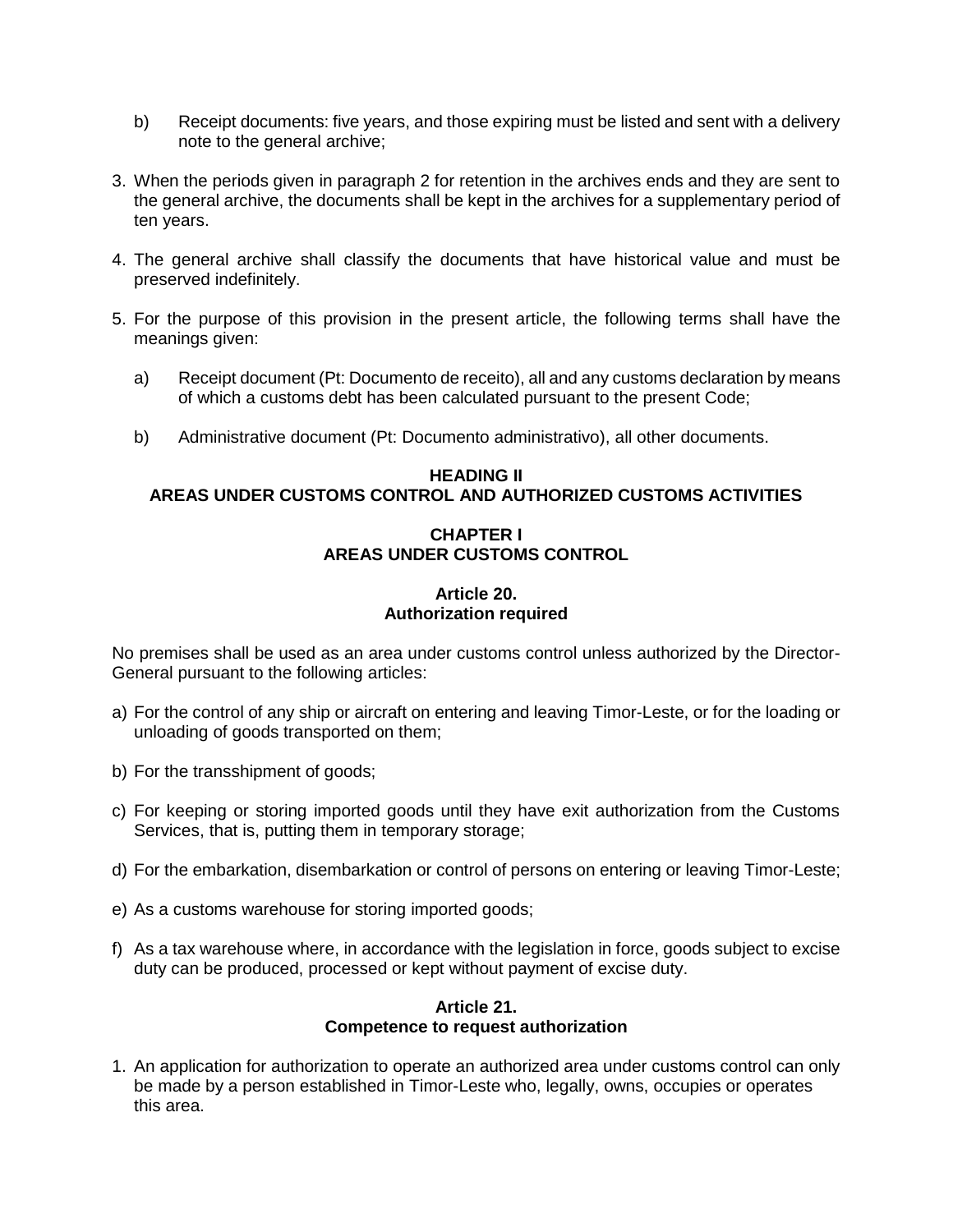2. The application must be made in the required format and fashion, as stipulated, and with the necessary information and supporting documents.

### **Article 22. Authorization requests**

- 1. The Director-General can authorize the concession to operate an area under customs control, taking account of the economic reasons claimed by the interested party when the other customs offices and areas under customs control cannot implement this customs control and under the terms, conditions or restrictions that the same considers necessary to ensure the proper performance of the operations.
- 2. The authorization shall specify:
	- a) The area for which authorization is granted and the procedure under which it is authorized;
	- b) The applicant as authorized person;
	- c) The objective or objectives described in article 20 (a) to (f), for which the area is authorized;
	- d) Any terms, conditions and restrictions.

# **Article 23. Provision of a guarantee**

Taking into consideration the exceptions stipulated by the Minister and the provisions of this Code relating to the customs warehouse procedure, the person authorized to operate an area under customs control must provide a guarantee to safeguard all of the interests of the State against any harm or expenditure related to, or resulting from, the depositing, storage or handling of the goods in the area under customs control.

### **Article 24. Records**

The authorized person must keep records of all of his or her activity, as stipulated. The information contained in the records must enable supervision of the areas under customs control, in particular with regard to identification of the goods placed there, their customs status and their movements entering, exiting and within the area under customs control.

### **Article 25. Customs supervision in the areas under customs control**

1. The authorized person must supply and maintain, without charge to the State, operational areas, such as accommodation, installations, buildings, equipment and storage that the Director-General determines to be necessary and sufficient for Customs Services to exercise their competences and powers. **[Translator's note: there appears to be a superfluous "com" in** the source in this paragraph]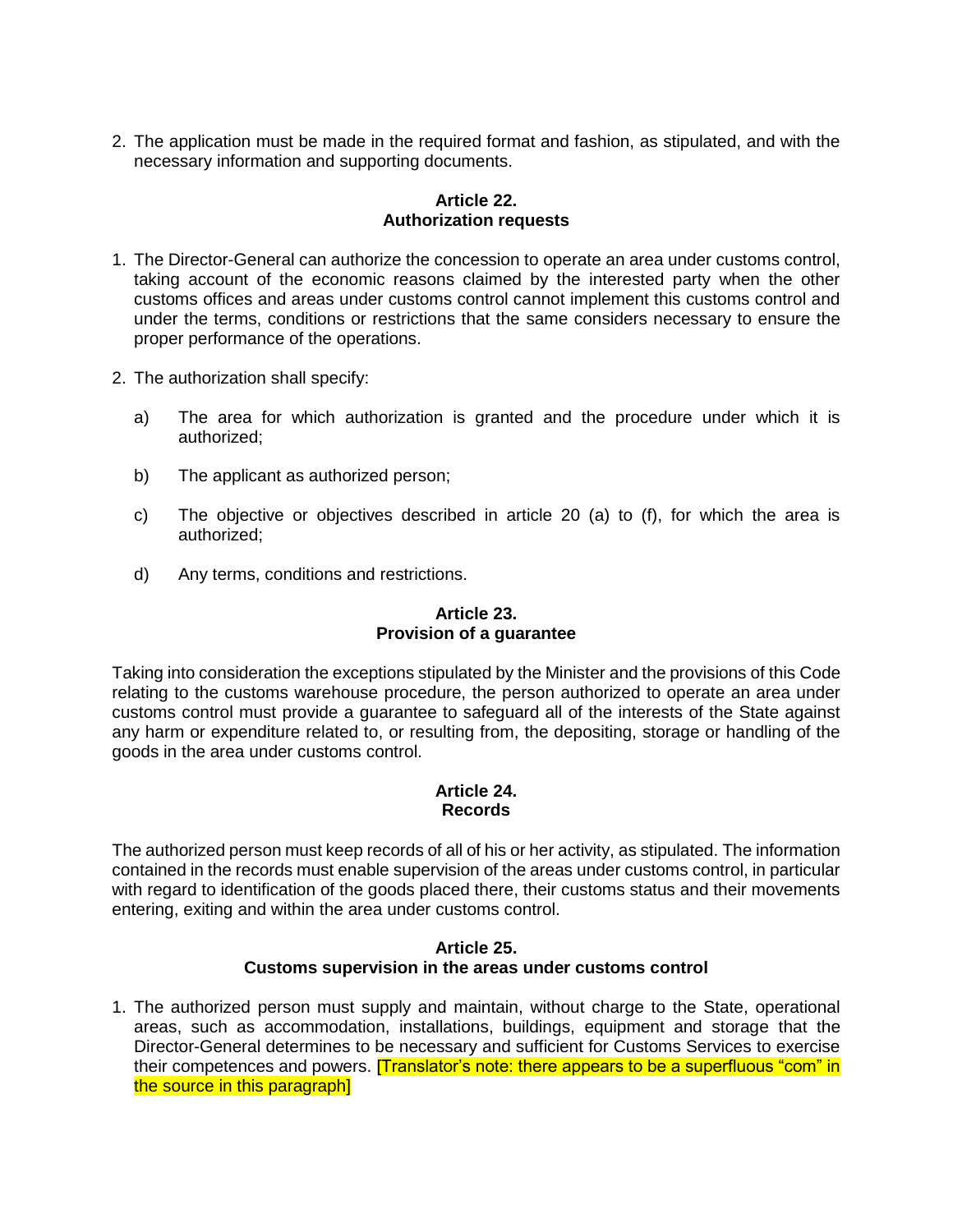- 2. The authorized person must store the goods subject to customs supervision in the fashion and location determined by the Director-General.
- 3. The Customs Services may, at any time:
	- a) Request the presentation of the goods kept or deposited in the area under customs control;
	- b) Verify or repeat verification of the entry and exit of goods, whenever they consider it necessary;
	- c) Request the presentation, with or without regularity, of inventories of all or part of the goods kept or deposited in the area under customs control, as well as conduct audits of the stock accounts;
	- d) Nominate officials of the Customs Services for, or in the area under customs control. [Translator's note: follows source text].

### **Article 26. Suspension or revocation of the authorization**

The Director-General may suspend or revoke the authorization to operate an area under customs control, should he or she determine that the area is not, or is no longer, sufficiently utilized to justify the customs processes required for its supervision.

### **Article 27. Customs supervision in the areas under customs control**

- 1. When any authorization to operate an area under customs control has been annulled, revoked or renounced, customs duties and other customs taxes shall be due on all of the goods existing in that area, which are or were subject to customs supervision immediately before the annulment, cancellation or renouncement, unless the Director-General allows the goods to be removed to another area under customs control, or their subjection to a customs procedure.
- 2. In the situations referred to in the previous paragraph and during the period stipulated therein, or until the goods are placed in another area under customs control, no costs shall be charged to the person authorized to receive or store the imported goods that are found in an area under customs control.

#### **Article 28. Transfer between warehouses**

- 1. Without prejudice to the provisions of article 205, relating to goods temporarily leaving a customs warehouse, the movement of goods subject to a customs warehouse procedure is only permitted:
	- a) Between authorized customs warehouses;
	- b) On being imported directly to an authorized customs warehouse;
	- c) On being exported directly from an authorized customs warehouse.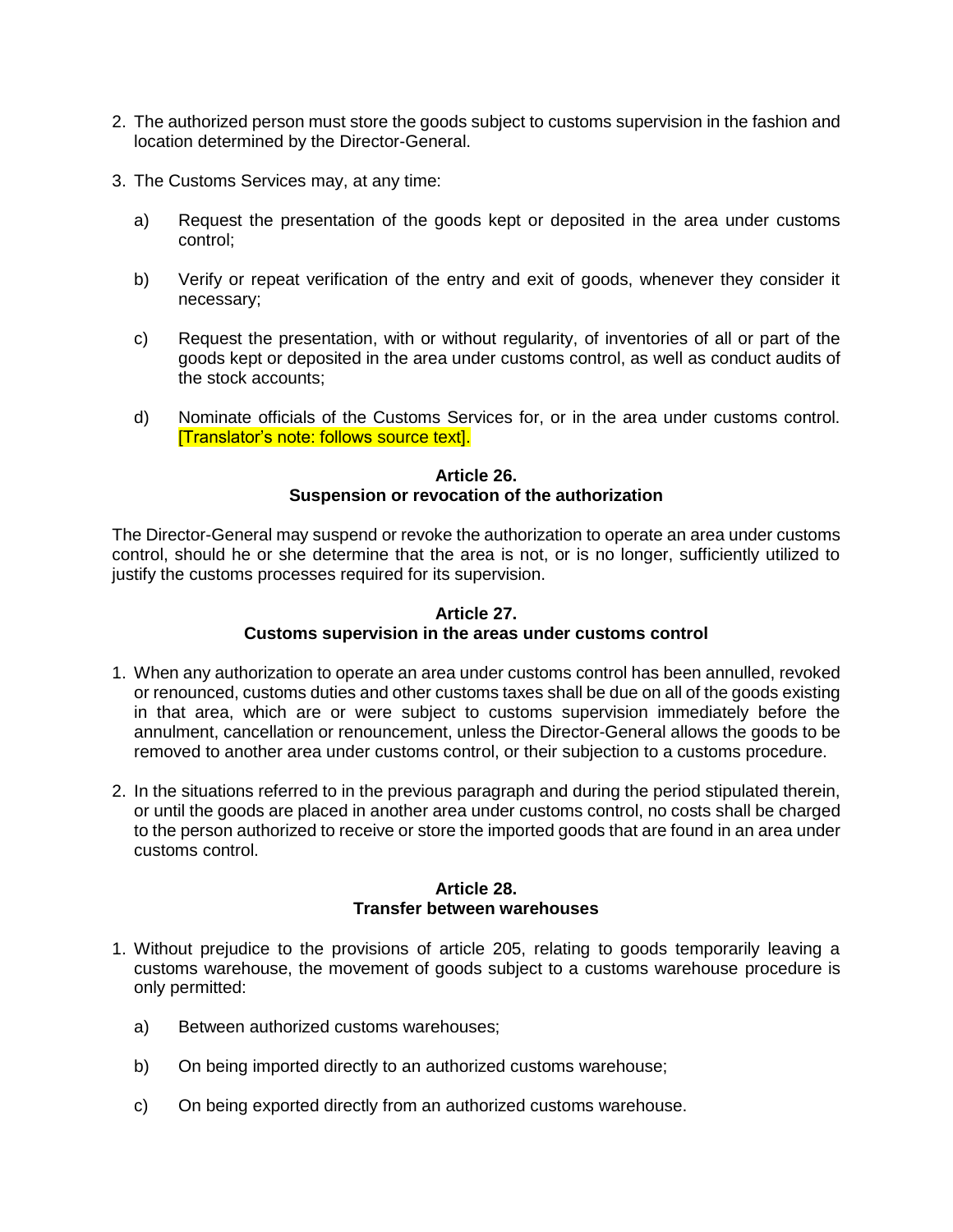- 2. It is only permitted to move goods subject to excise duty that are found in a tax warehouse, without payment of this tax:
	- a) To another authorized tax warehouse;
	- b) When they are exported directly from an authorized tax warehouse.
- 3. The movement of goods subject to excise duty, or to a customs warehouse procedure pursuant to this article, is subject to the provision of a guarantee to ensure payment of the customs duties and other taxes and to ensure that such operations are conducted appropriately.
- 4. The Director-General must regulate:
- a) The conditions under which any movement of goods under this article must occur, and the associated accompanying documents;
- b) The person who can or must provide the guarantee required in this article, specifically the person authorized to operate the tax or customs warehouse who sent or received the goods, the transporter or the owner of the goods.

### **Article 29. Cancellation of authorization**

- 1. An authorization or license issued under the present Heading shall be revoked and the presentation of a new authorization or license application shall be denied if it is determined that the authorized, licensed or requesting person, as appropriate, or the person who controls or manages the activities of such authorized, licensed or requesting person:
	- a) Has been sentenced for committing a crime provided for in the Timor-Leste Criminal Code (Pt: Código Penal), involving the importation or exportation of goods, breach of confidentiality, coercion or obstruction of the government or judicial authorities, theft or another form of misappropriation of property, fraud, false testimony, bribery or other form of corruption of a public servant, embezzlement, forgery, counterfeiting, tax fraud or evasion of customs duties;
	- b) Has committed a customs offence according to article 354 or advised, ordered, induced, contracted or consciously helped or incited the committal of a customs offence by another person, including an employee of the Customs Services;
	- c) Has repeatedly committed customs offences of any type.
- 2. The authorization or license issued on the basis of this Heading may be suspended or revoked by the Customs Authorities, should it be determined that the authorized or licensed person, as appropriate, has not complied with the conditions stipulated in the authorization or license.
- 3. The provisions of the present article are without prejudice to the justification for refusing suspension applications or cancelling authorization for licenses stipulated in other articles under the present Heading.

### **CHAPTER II**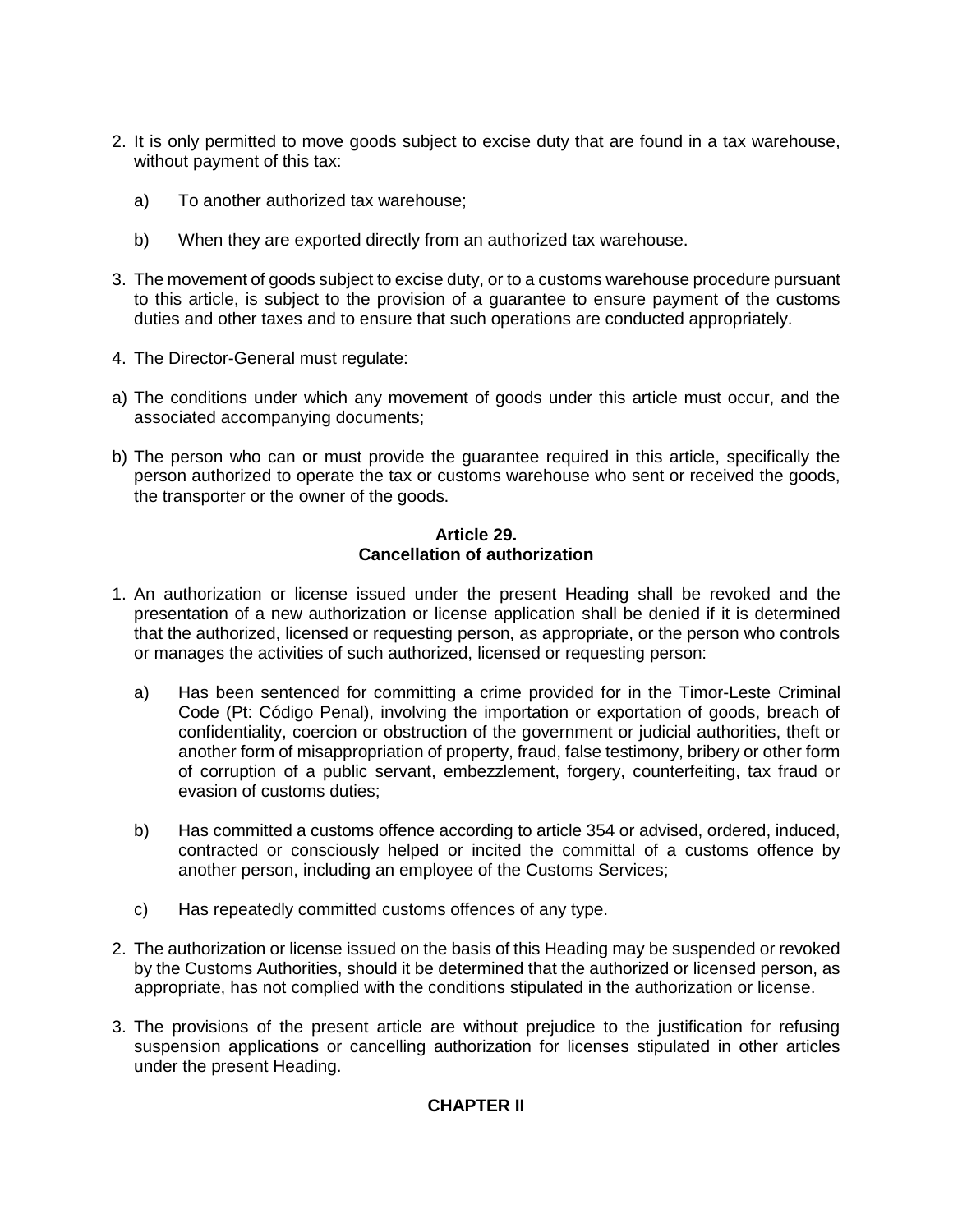### **AUTHORIZED ACTIVITIES**

### **Section I Power to declare**

#### **Article 30. Entities qualified to act as brokers or declarants**

- 1. The request for any customs or tax declaration for goods, the receipt of which is attributed to the Customs Services, as well as the provision of any documents regarding these, shall be made exclusively:
	- a) To the owners or consignees of the goods, whether they appear personally or through the intermediary of their duly qualified employees with the associated power of attorney or private broker identity document;
	- b) To official brokers to whom the owners or consignees of the goods grant power of attorney to act in their name or on their behalf.
- 2. The owners or agents of sea or air shipping companies may intervene, in relation to the ships or aircraft of which they are owners or which have been assigned to them, in the series of acts and formalities required for the so-called "clearance of ships and aircraft".
- 3. Declarations to the Customs Services cannot be made by those who are insolvent or who are prohibited from making declarations to the Customs Services and the official brokers while they are serving the disciplinary penalty of suspension.
- 4. Applications for tax exemption or benefit that are the object of an autonomous process, as well as the granting of authorization for a relief customs procedure, are always to be accompanied by the power of attorney provided by the associated beneficiary when he or she does not make the application himself or herself.

### **Article 31. Bond**

- 1. The Director-General requires that all persons intending to make declarations to the Customs Service provide an irrevocable bond, to the value of not less than USD 10,000 as a precondition to the performance of this activity.
- 2. The Director-General may determine that the bond shall be provided in an amount greater than the aforementioned minimum in paragraph 1, up to the maximum of USD 40,000 for natural persons or USD 150,000 for legal persons, depending on the type of goods, the sums involved and the number of customs or tax declarations presented, as well as in cases of repeated breaches of customs legislation.
- 3. The deputies for the persons who are required to provide a bond as a precondition for making declarations to the Customs Service also have to be covered by this bond.
- 4. The owners or consignees of the goods who intend to make customs declarations directly to the Customs Authorities who do not have the identity document referred to in Article 37 must provide evidence of the corresponding civil and tax identification, and the documentation to be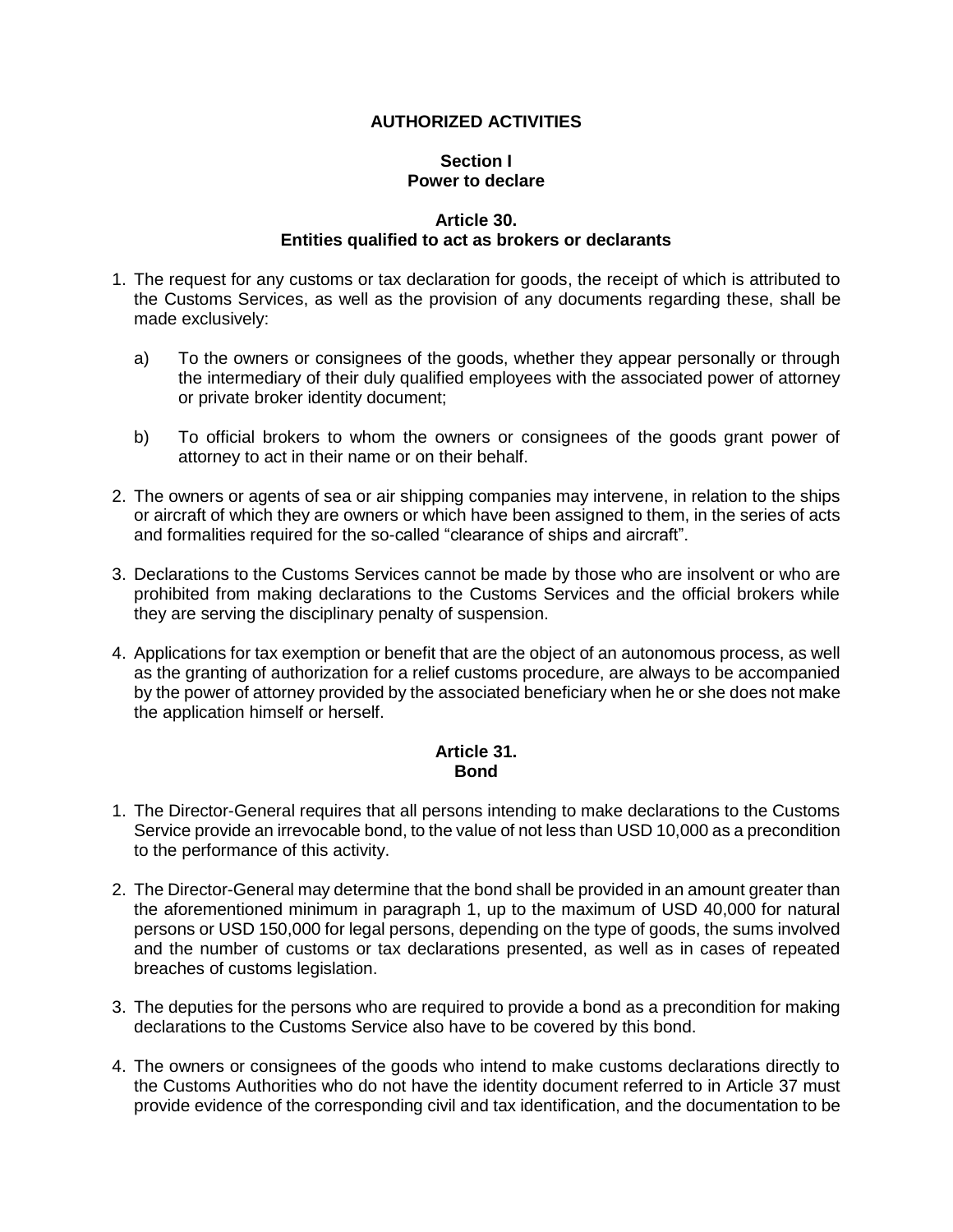attached to the declaration must indicate their capacity as recipient, sender or consignee of the goods.

- 5. In the case of a legal person, a natural person is considered qualified to make the declaration when, in accordance with the relevant by-laws or general meeting minutes, he or she has the powers to represent it and to provide evidence of the owner or consignee of these goods.
- 6. When the owners or consignees of the goods have requested the issuance of the license referred to in article 32, they shall be subject to the specific authorization and licensing process, after which the Customs Service shall register them.

### **Section II Official Broker**

#### **Article 32. License requirement**

- 1. Nobody can make a customs declaration in the name or on behalf of another person, unless he or she has a valid official broker license issued by the Director-General.
- 2. Without prejudice to the provisions in the previous paragraph and in the present Code relating to the right to representation, an employee or officer of a legal person who submits the customs declaration on behalf of the legal person does not have to have an official broker license.

# **Article 33. Admission**

- 1. Admission to exercise the profession of official broker shall be by means of a public selection examination organized in three (3) distinct phases: application, training course to become an official broker, and sitting of a final admission examination.
- 2. The call for applications for the selection examination referred to in the previous paragraph shall be determined by order of the Minister and published on the official website of the Minister of Finance and the Customs Services during the thirty (30) days preceding the start of the training course.
- 3. The regulations for the selection examination and the training course to become an official broker shall be regulated by Ministerial decree.
- 4. The need and the timing for opening public selection examinations to admit new official brokers shall be the responsibility of the Minister.

# **Article 34. Application**

- 1. The application requirements are:
	- a) The person must be established in Timor-Leste and must hold a civil identification card (Pt: cartão de identificação civil) or business registration certificate (Pt: certidão do registo comercial) and a tax identification number (NIF – Número de Identificação Fiscal);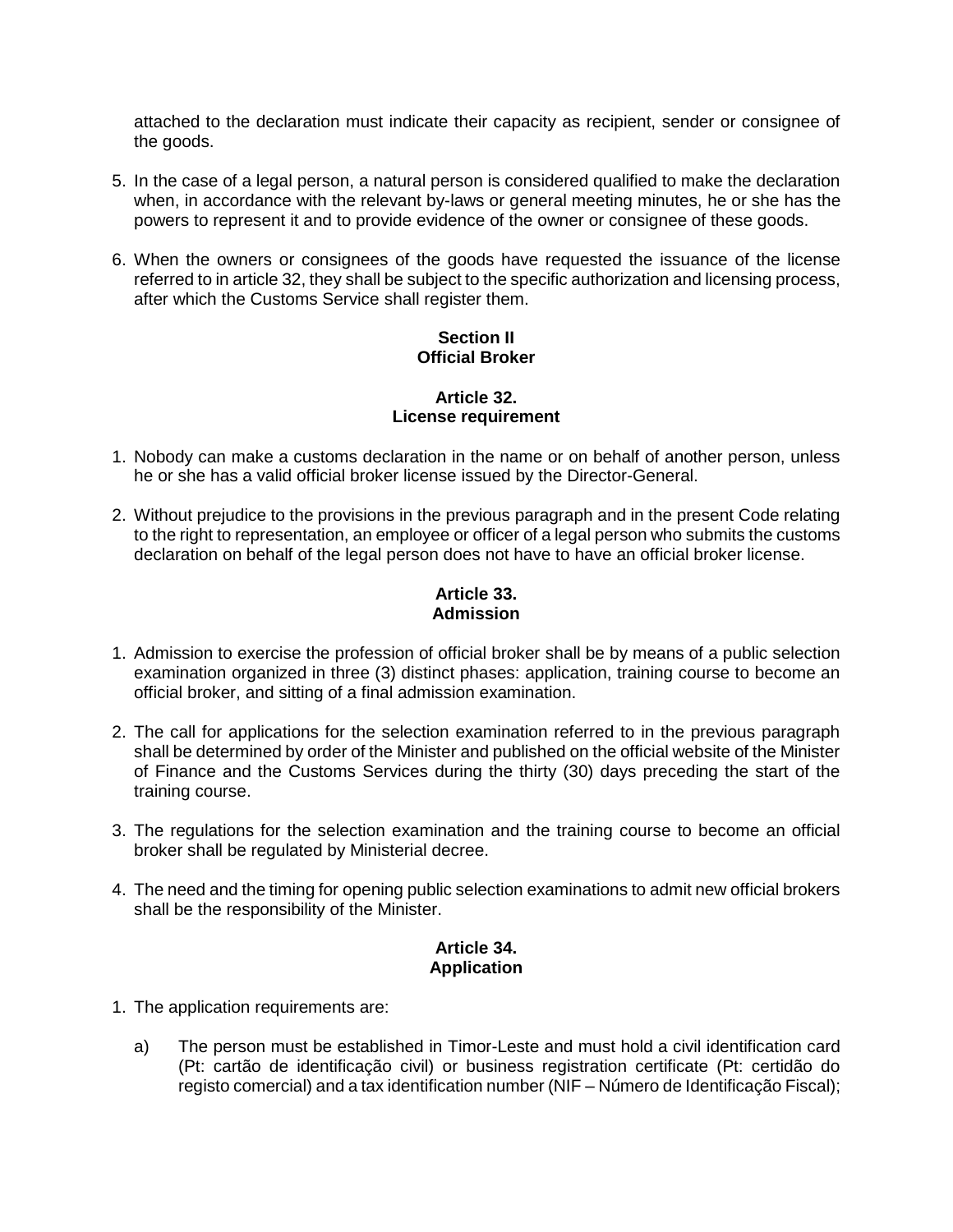- b) Must be over 21 years of age;
- c) Must have minimum academic qualifications of  $9<sup>th</sup>$  year of compulsory schooling or equivalent;
- d) Prove they are not tax debtors to the State by means of a clearance certificate (Pt certidão de dívida);
- e) Have not been convicted in criminal proceedings or of a tax offence.
- 2. The list of accepted candidates shall be the subject of an order from the Minister and published on the official website of the Minister of Finance and the Customs Services.

### **Article 35. Training course**

- 1. The candidates accepted in the first phase shall be eligible to join the training course to become an official broker.
- 2. The training course shall have a minimum duration of seventy (70) hours and its dates shall be included in the order from the Minister approving the list of candidates admitted in the first phase.
- 3. At the end of the training course, there shall be a selection examination to test understanding, in which the candidates shall assessed and classified individually, and the list of candidates who pass the final phase shall be published.

#### **Article 36. Final admission examination**

- 1. The candidates who pass the training course referred to in the previous article shall be eligible to take the final examinations for admission as an official broker.
- 2. The examinations shall be sat in Díli, within 30 (thirty) days of publication of the list referred to in the previous article and shall cover practical customs issues, including a practical part involving classifying goods for customs tariffs.
- 3. The examination panel shall have 3 (three) members and be chaired by the Director-General, who shall appoint the other two members, one of whom may represent the Customs Brokers' Association of Timor-Leste.
- 4. The final classification of the candidates shall be published in the Journal of the Republic, in a list that shall be approved by an order of the Minister.

### **Article 37. Approval**

The persons who have passed and been included in the classification list referred to in the previous item and have provided the bond to the Customs Services for exercise of the activity as mentioned in article 31 shall be considered approved and receive the associated Professional Identity Document.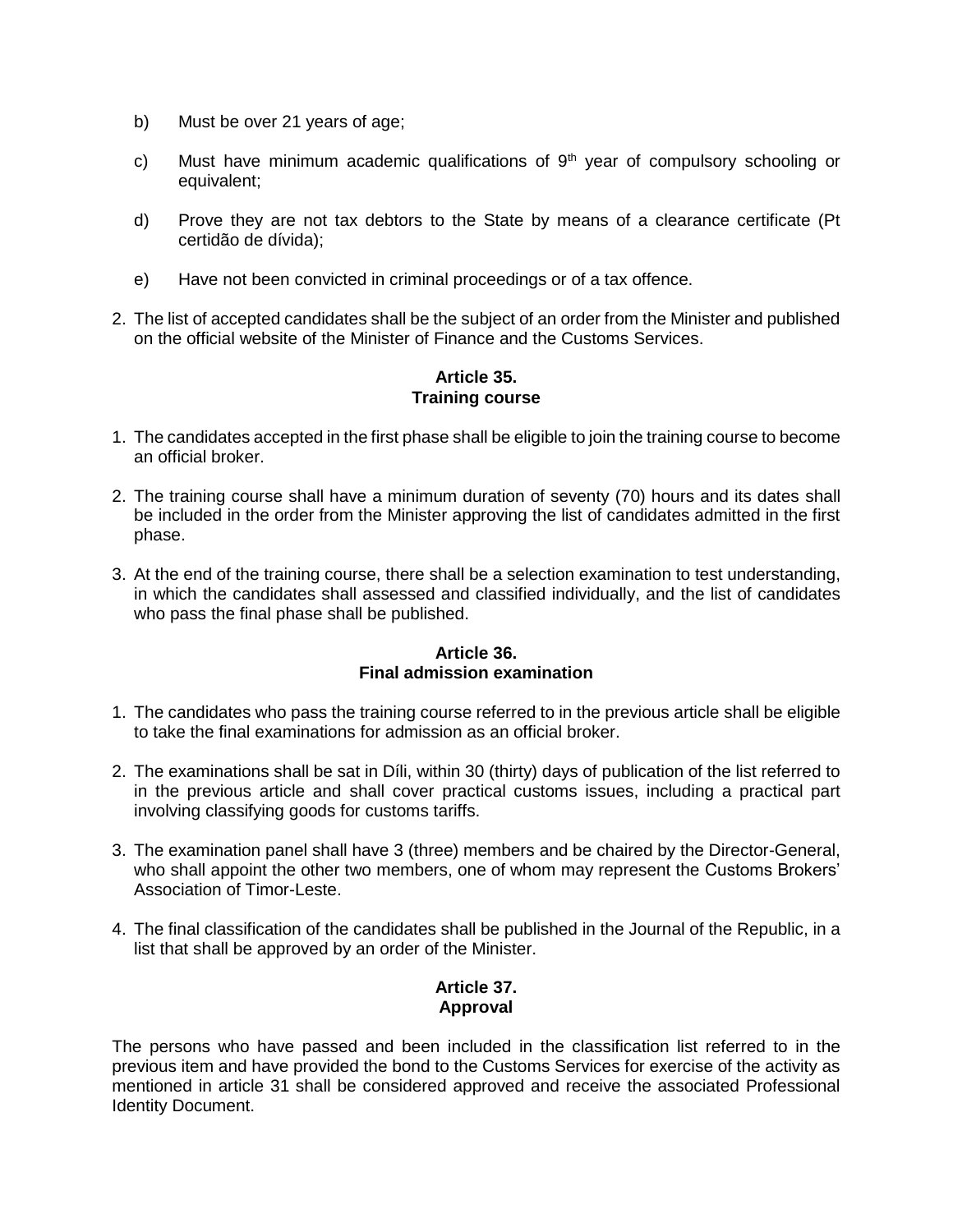### **Article 38. Bond**

- 1. Before starting to operate as an official broker, the person licensed under article 32 must provide a bond between the minimum sum of USD 10,000 and the maximum sum of USD 150,000, as stipulated by the Director-General, so as to ensure compliance with the customs legislation.
- 2. On the date on which the present piece of legislation enters into force, the guarantees provided by official brokers already licensed shall be reviewed so that they can be harmonized.

#### **Article 39. Issuance and registration of the professional identity document**

- 1. The official broker identity document shall be issued by the customs authorities, who must ensure that persons holding identity documents are registered, it being the obligation of the holder to communicate any change to the details included in the aforementioned registration.
- 2. The Customs Services may demand, at any time, that the official broker provide evidence of his or her activities in the name and on behalf of the owner or consignee of the goods.
- 3. In the case of legal persons, the identity card shall be issued to the natural person who represents it or the person whom they designate, provided that he or she is a partner or managing partner in its exclusive service.

### **Article 40. Identity card**

- 1. Upon application by an authorized official broker and payment of the stipulated charges, the Customs Authorities shall issue an identity card.
- 2. The Director-General must issue the declarant with an identity card, upon request and payment of the stipulated charges, in the name of a person who regularly makes customs declarations in his or her own name, or who, as a regular officer or employee of the legal person, is authorized to make customs declarations in the name of this legal person.
- 3. The manner of submitting the application and the corroborating documents required must be stipulated, along with any conditions for or restrictions on the use of the identity card, under this article. **[Translator's note: there appears to be an error in the source in the opening part of** this paragraph]

### **Article 41. Suspension or revocation of the license**

- 1. The Director-General may suspend or revoke a license issued to an official broker in the following cases:
	- a) It is determined that the official broker, in performing his or her business activity, tried in some way to mislead, deceive or threaten a current client or prospective client with the objective of consciously and deliberately defrauding that client;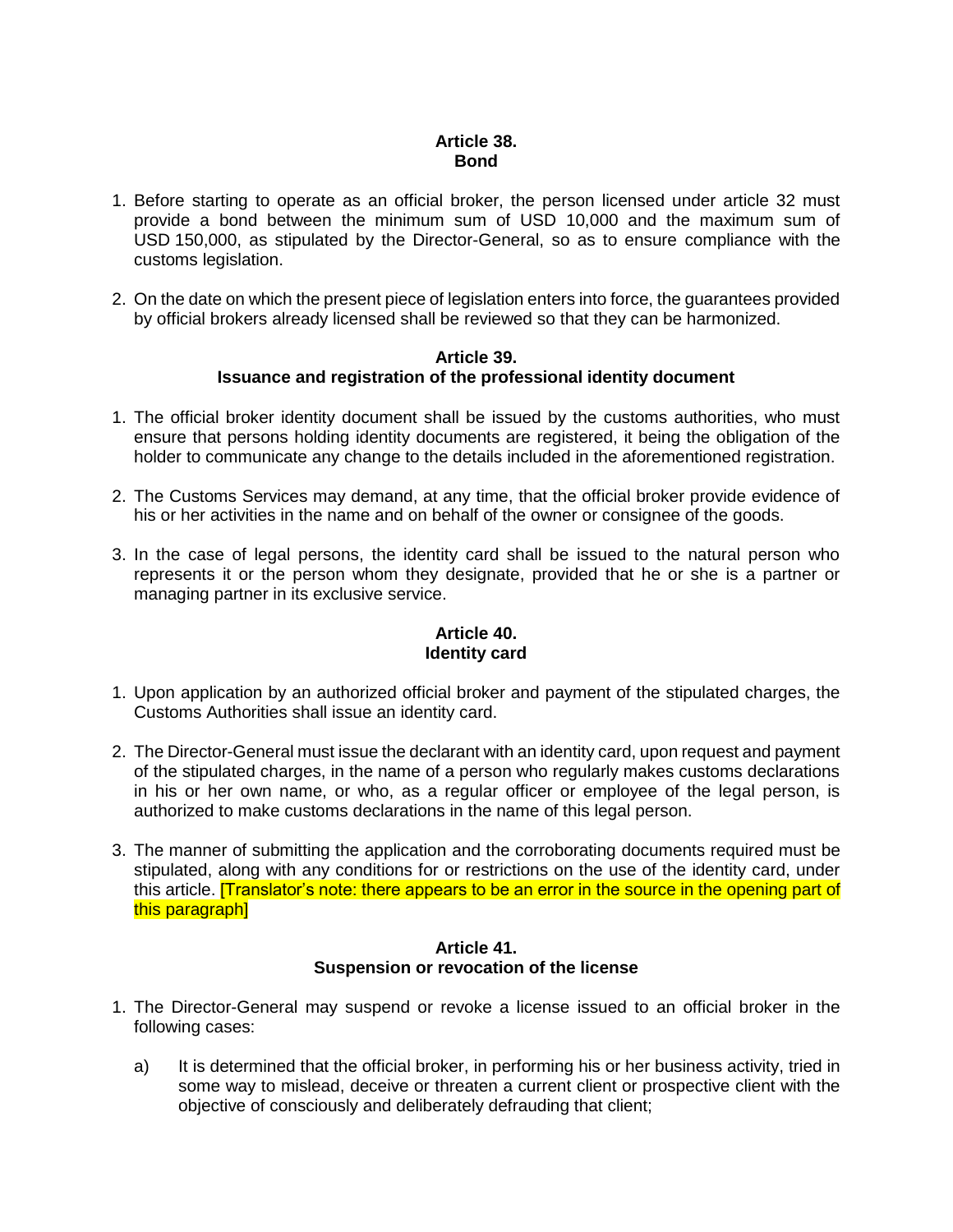- b) The professional performance of this official broker has been considered unsatisfactory on the basis of mistakes committed in the customs declarations delivered to the Customs Services, in accordance with the guidance published by the Director-General;
- c) It is determined that the official broker was not actively exercising his or her activity.
- 2. The Director-General must revoke the official broker license issued in the name of a legal person when it is determined that it has not employed for a continuous period of one hundred and twenty (120 days) at least one officer or other person with responsibility for managing the business operations licensed under article 32.

#### **Article 42. Maintenance of registers and reports**

The authorized official broker must maintain and present books and records whenever requested by the Customs Authorities, as well as prepare the reports stipulated by the Director-General found to be necessary to protect the represented persons, ensure the adequate collection of receipts and compliance with the customs legislation, as well as the application of the provisions of this Section.

### **Section III Customs Brokers' Association of Timor-Leste**

### **Article 43. Representation**

- 1. The association representing the official brokers shall be the professional association and shall represent the holders of the corresponding professional identity document.
- 2. Membership of the association is obligatory as a necessary condition for the official broker to exercise their profession.
- 3. The By-laws of the association and, likewise, the associated amendments shall be approved by its own decree and published in the Journal of the Republic.

### **Article 44. Competence and disciplinary action relating to all Official Brokers**

- 1. The association representing the official brokers shall be structured depending on the territorial division of the Country and the definition of its bodies, competences, operation and composition will be set forth in the associated By-laws. **[Translator's note: grammar of source** requires correcting]
- 2. The association may charge a monthly, weekly or annual contribution, to be defined in its own by-laws, to the official brokers and may acquire and manage its own property.

### **Article 45. Exercising the profession as an individual and as a company**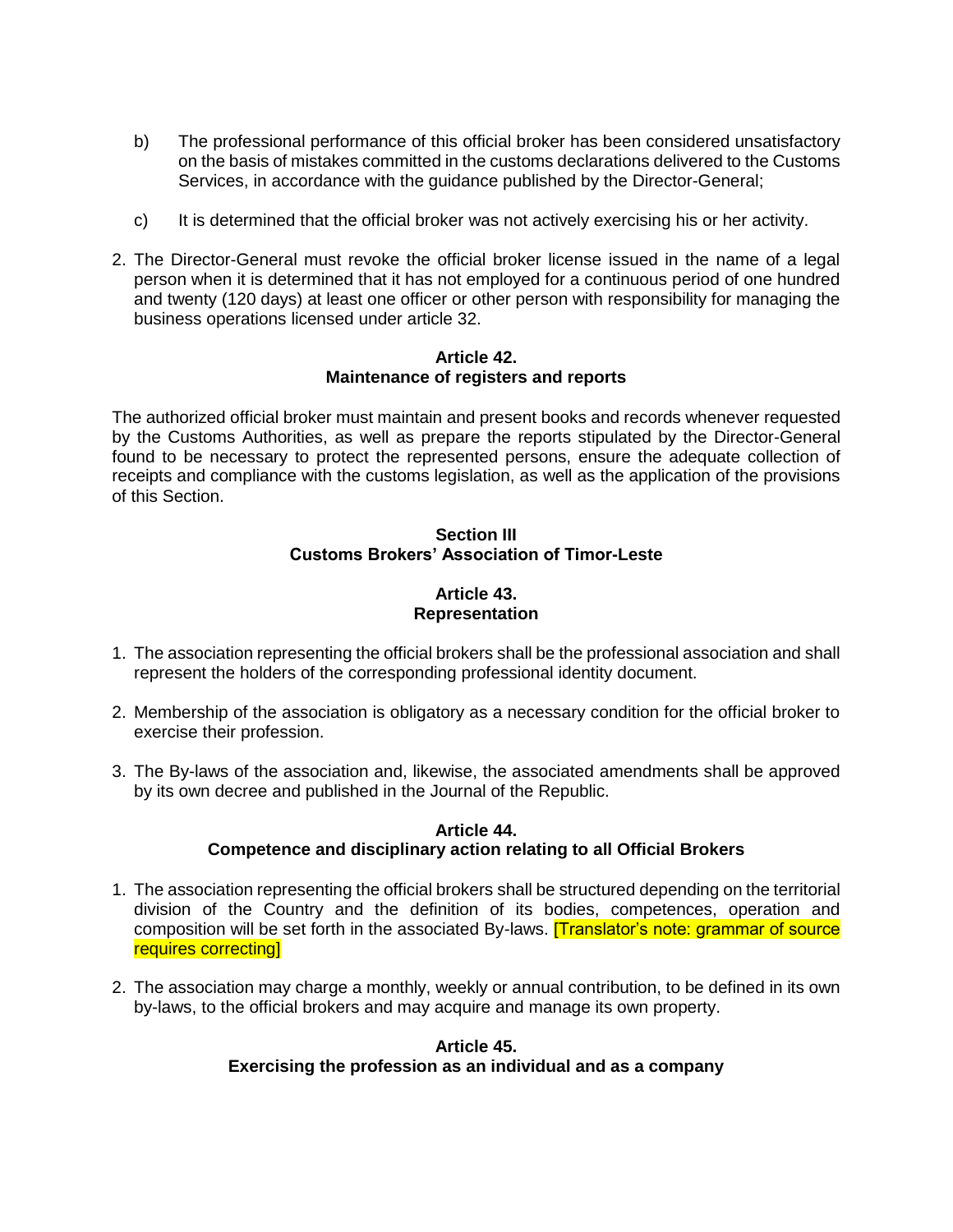- 1. Official brokers may exercise their activity as an individual or as a company in which they are partners.
- 2. The sole object of the companies of official brokers shall be the exercise of the corresponding professional activity.
- 3. The companies of official brokers shall take the form of limited companies (Pt: sociedades por quotas), and their articles of association (Pt: pacto social) must have the prior approval of the association representing official brokers.
- 4. The companies of official brokers currently in existence shall continue to be valid until they are wound up, and assignment of shares shall only be made to official brokers.
- 5. The companies referred to in the previous paragraphs shall only be managed by partners who are official brokers.

### **Section IV Authorized Operators**

### **Article 46. Authorized operators**

The Director-General must, as stipulated, grant the status of authorized operator to persons established in Timor-Leste who have demonstrated an adequate level of compliance with the customs legislation and other criteria relating to the fulfillment or non-fulfillment of risk, without prejudice to the customs controls.

#### **Article 47. Authorized economic operators**

- 1. When the Director-General has attributed the status of authorized economic operator, as stipulated, that operator may be accredited to use simplified customs formalities and controls. The customs authorities shall authorize the operator to benefit from this simplification, on the basis of the accreditation with the status of economic operator authorized for customs simplifications, provided that all of the requirements relating to a given type of simplification specifically stipulated in the customs legislation are fulfilled.
- 2. The authorized economic operator referred to in the previous paragraph shall benefit from more favorable treatment than other economic operators in respect of customs control, in accordance with the type of authorization granted, specifically fewer physical and documentary controls.
- 3. When an international treaty or agreement to which Timor-Leste is a contracting party, permits expansion of the benefits of the authorized economic operators, stipulated in the previous paragraph, with regard to persons established in a country other than Timor-Leste, the Director-General must grant such benefits to these persons, if the Director-General determines that they have the same status, under the legislation of that country.

### **Section V Stevedore**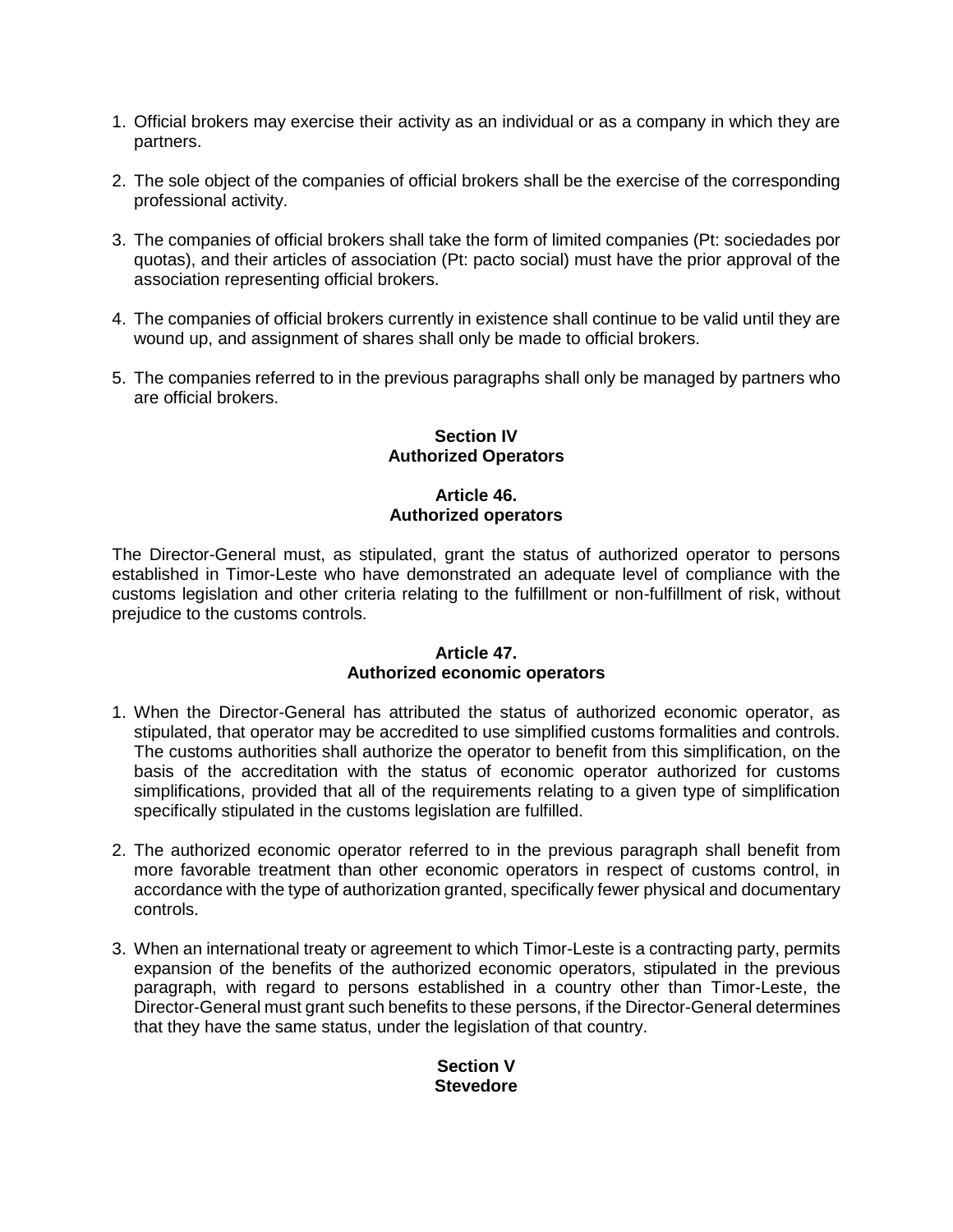### **Article 48. License**

- 1. Exercising the activity of stevedore at the customs office designated by the Minister must be subject to obtaining a license.
- 2. The application for obtaining a license for exercising the activity of stevedore must be sent to the Director-General in accordance with the rules that the Director-General has stipulated.

### **Article 49. Eligibility criteria**

- 1. After consulting the Timor-Leste Ports Administration, the Director-General must define and stipulate the appropriate criteria necessary for the activity of a stevedore, while ensuring that revenue collection and compliance with the customs legislation is protected.
- 2. When defining these criteria, the Director-General must take account of the profile, qualifications and experience of the applicant and the suitability of his or her equipment and must require a guarantee to be provided.

### **Article 50. Identification**

1. The licensed stevedore must present his or her license for inspection at the request of the Customs Services and, as stipulated by the Director-General, must keep the license visibly displayed on the licensed ferry, barge or other ship.

### **Article 51. Records and reports**

1. The licensed stevedore must maintain and present books and records whenever requested by the Customs Authorities, as well as prepare the reports stipulated by the Director-General relating to his or her activity as stevedore.

### **Article 52. Mooring location**

Whenever necessary, the Customs Services may agree with the Timor-Leste Ports Administration to designate the dock to be used by the means of transport operated by a stevedore.

### **HEADING III CUSTOMS POWERS**

#### **Article 53. Customs controls**

- 1. The Customs Services may, within the scope of their own competences, conduct the customs controls judged necessary and sufficient to perform their assignment.
- 2. Every customs control, including random checks based on the risk analysis conducted through electronic data processing techniques, has the principal objective of identifying and assessing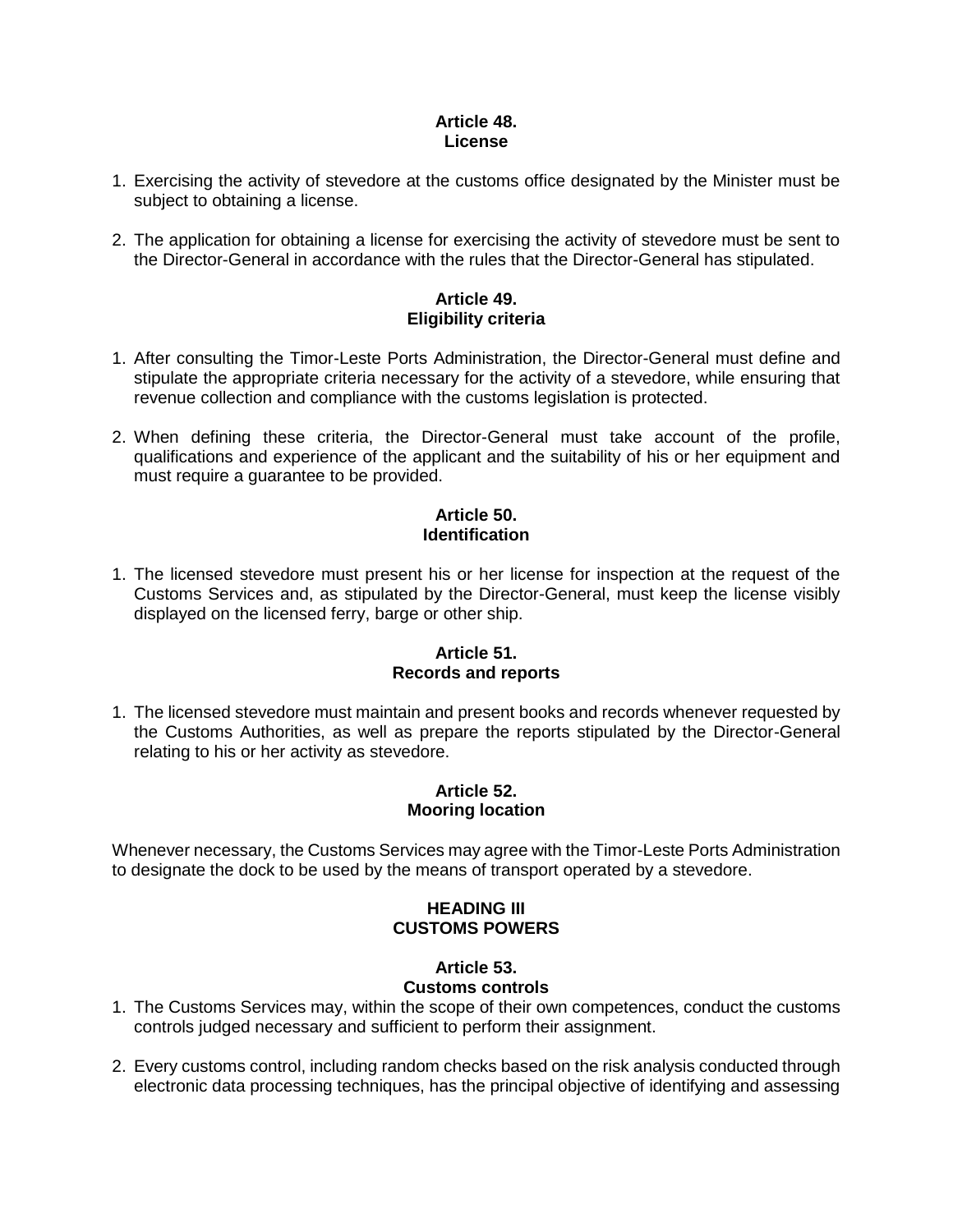risks, and preparing the necessary response measures, in the context of the criteria developed at national and international level.

#### **Article 54. Powers of authority of customs officials**

- 1. Customs officials may use their powers to:
	- a) At the request of police authorities or other competent authorities, implement or give notice of a court ruling, a subpoena (Pt: "mandato de comparência"), a summons (Pt: "citação" or "convocatória"), or other permitted legal procedure;
	- b) Conduct the investigation of offences that have been committed in breach of customs legislation;
	- c) Perform activities conducive to the protection of revenue collection and the prevention and detection of offences under customs legislation, in the terms established by the Minister.
- 2. Whenever necessary to achieve fulfillment of the obligations imposed by law, the Customs Services must request the collaboration of the security forces to maintain law and order.
- 3. The security forces and services are required to provide the support requested by the Customs Services to maintain law and order.
- 4. For all investigations conducted in the context of this Code and other applicable legislation, it is obligatory to prepare a report and, should a crime or offence be suspected, the associated official report (Pt: auto de notícia) and other obligatory procedural documents.

### **Article 55. Control and inspection of means of transport**

- 1. The Customs Services may, for the purpose of supervision, limit or restrict the circulation of any means of transport that:
	- a) Has arrived in the Timor-Leste customs territory from abroad;
	- b) Is leaving the Timor-Leste customs territory or in transit to a foreign location;
	- c) Transports goods that have been transferred from one means of transport referred to in item a), or are transferred to a means of transport referred to in item b).
- 2. The Customs Services may check the manifest and other documents of the means of transport mentioned in paragraph 1 of this article and verify, inspect and conduct searches of this means of transport, as well as search any person, baggage, packages, envelopes or cargo on board, and, exclusively for this purpose and when circumstances require it, make use of force, pursuant to the law.
- 3. The Customs Services may isolate any part of the means of transport and, using whatever means they believe necessary, impound it, with the objective of requiring the unloading or removal of the goods for examination, or for the purpose of maintaining security conditions for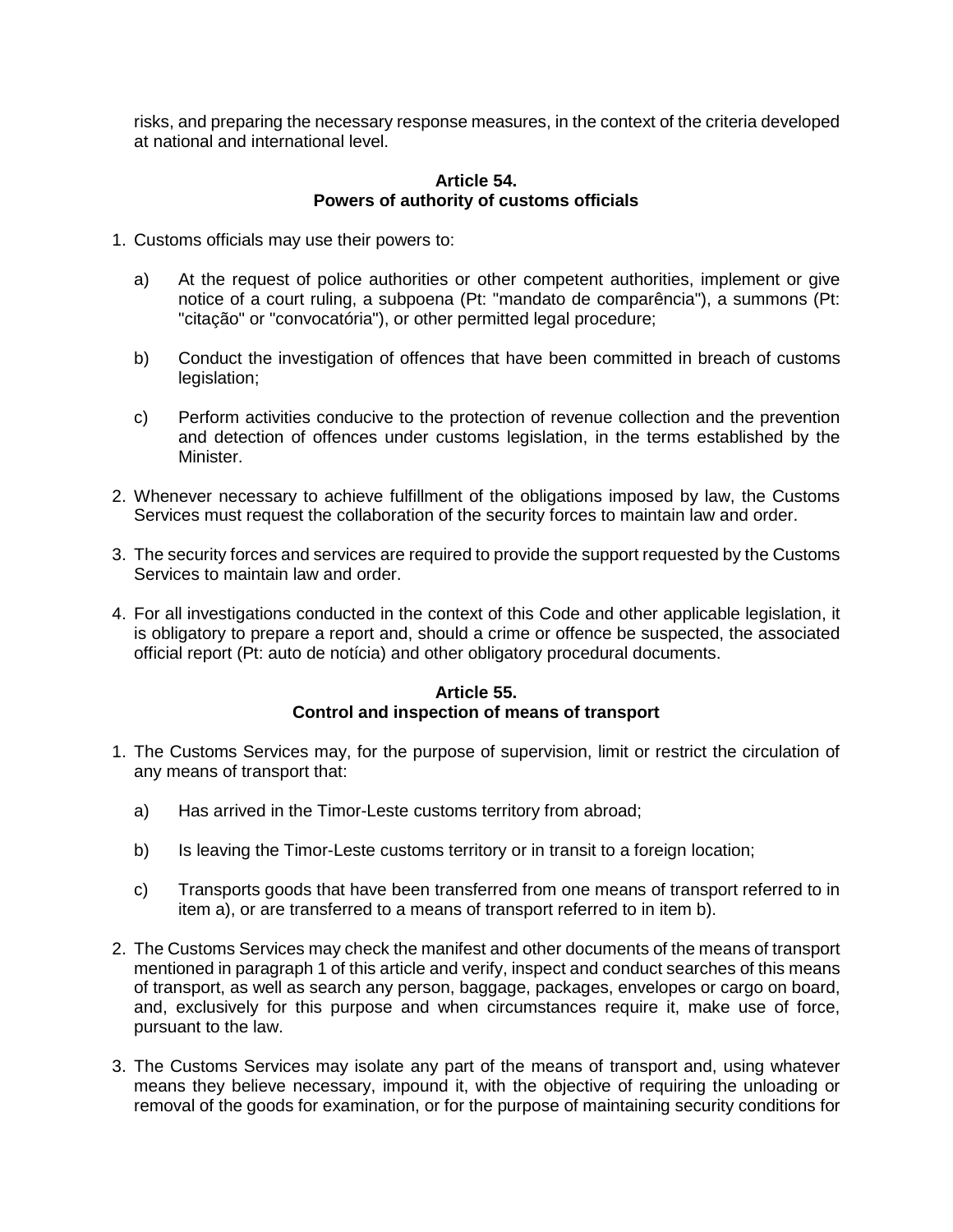other operations, may seal, place marks or take any other action they believe appropriate to protect the transported goods.

- 4. The Customs Services may place one or more customs officials on board any means of transport on arrival at a customs office, while this transport is still in port and, if necessary, while it is in transit from one port to another, to check the cargo and the means of transport and inspect the unloading operations, as well as perform other tasks that are required by law for the purpose of ensuring that revenue collection is protected.
- 5. All remuneration and expenditures on the services provided in accordance with paragraph 2 of this article can be claimed from the State by the owner or person responsible for the means of transport unless the customs official is accommodated and fed on board, like the passengers. **[Translator's note: the source text is unclear]**

#### **Article 56. Interrogation and detention of persons**

- 1. The customs officials may use their powers to interrogate any person on entering or leaving the territory of Timor-Leste, or who is found in the areas defined in article 8.
- 2. When, as a result of interrogation or any other investigation, the Customs Services have sufficient evidence to suspect that a person has committed, or is preparing to commit, the crimes of smuggling or non-payment of customs duties, as defined by the Criminal Code, they may detain them under the following terms:
	- a) To enable the Customs Services to conduct the investigations necessary to fully clarify the required customs procedure;
	- b) To ensure the presence of the detained person before a judicial authority in proceedings to validate the detention or to determine another enforcement measure.
- 3. The Customs Services must release or deliver the person held under this article to the custody of the competent authorities, within a maximum period of 6 hours from the time at which the detention started, if this cannot be achieved sooner.

### **Article 57. Searching of persons and their baggage**

- 1. Customs officials may, in the performance of their duties, search a person:
	- a) On board a means of transport that has entered or is about to leave the territory of Timor-Leste;
	- b) In the process of disembarkation from or embarkation on the means of transport described in item a);
	- c) Who has entered Timor-Leste and remains at a location under customs control.
- 2. Customs officials may search the baggage that accompanies the person described in the previous paragraph.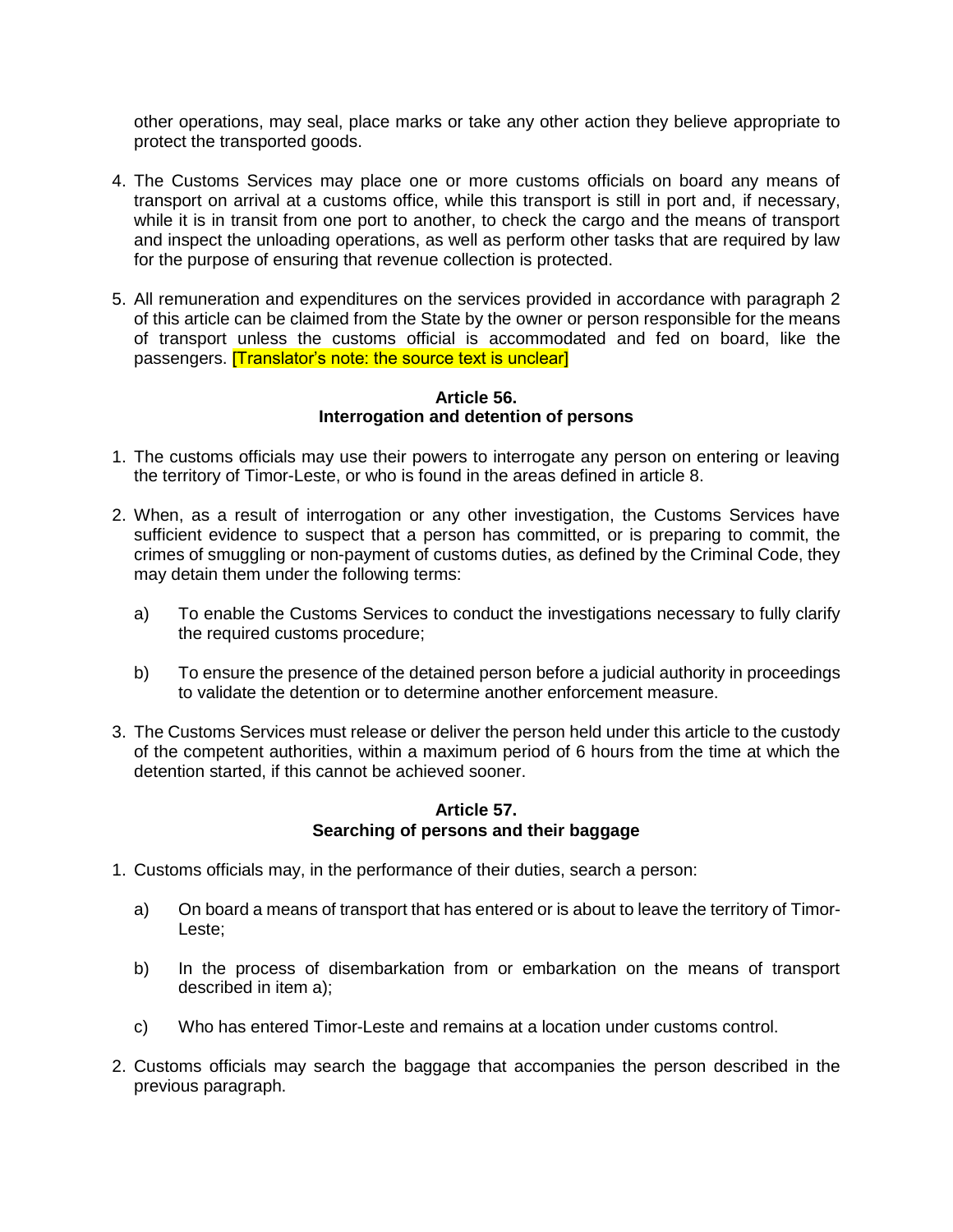- 3. The Customs Services, pursuant to paragraph 1 of this article, may detain persons to conduct a preliminary search.
- 4. If, after the preliminary search, the Customs Services continue to suspect that the person has hidden, in or about his or her person, any type of goods or objects likely to breach the customs legislation, they may hold and search this person, and may, if necessary and pursuant to the law, make use of force.
- 5. Customs officials may immediately hold and search a person if there is suspicion that:
	- a) He or she is transporting or hiding a dangerous item in or about his or her person;
	- b) The item represents a threat to the safety of the customs official or to third parties;
	- c) There is a need to act immediately to manage this threat;
	- d) The search in accordance with paragraphs 3 and 4 of this article represents a greater threat to the life or person of the customs official or a third party.
- 6. For the purpose of this article, a search is considered preliminary when:
	- a) It involves little or no physical contact between the person conducting the search and the person being searched; and
	- b) It is conducted using the resources of the Customs Services themselves, without using any intrusive means or instrument.
- 7. Any type of search shall always be performed by individuals of the same sex. **[Translator's**] note: the source literally leads "is always performed" – see general note on use of "shall" in this document]

#### **Article 58. Searches in ports or installations**

The Customs Services may, at any time, conduct searches in:

- a) Any area defined in article 8;
- b) Any means of transport located within this area and, in accordance with the provisions of the previous article, conduct searches of any person found in these premises or in this means of transport.

### **Article 59. Searches of persons and premises outside of the customs jurisdiction**

If it is suspected that any foreign goods for which no import duties have been paid, or which have been imported in breach of the law, are in the possession of a person, or in a residence, store or other building or premises in the territory of Timor-Leste, the Customs Services may request a search and seizure warrant for any goods or other property, pursuant to the Criminal Procedure Code (Pt: Código de Processo Penal).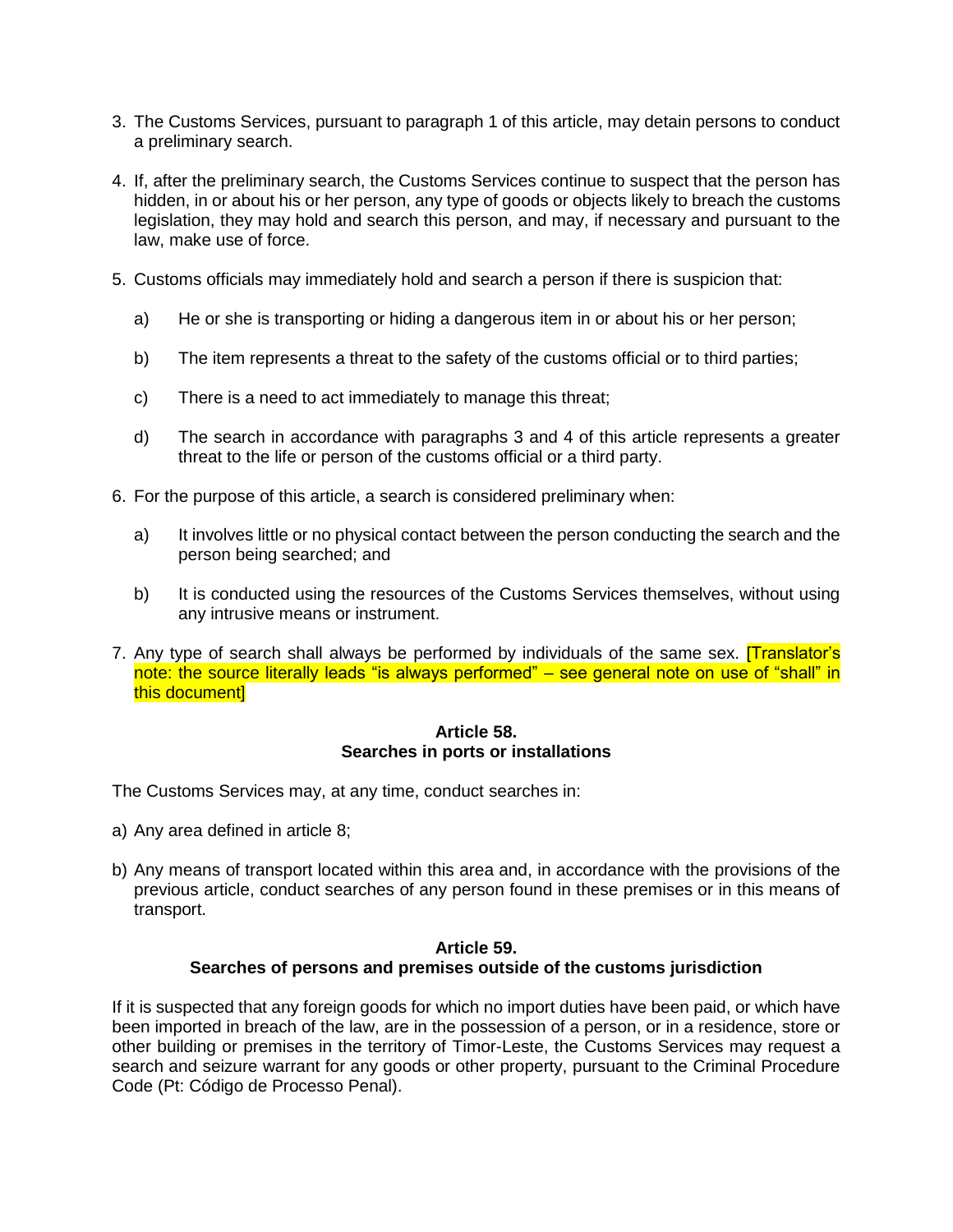### **Article 60. Seizure of means of transport and goods**

If the Customs Services discover from the investigations conducted that any means of transport or goods have been used to commit a customs offence that leads to confiscation, these shall be seized and kept under the guard of the Customs Services until the final decision in the proceedings.

### **Article 61.** *Ex-post* **controls following exit authorization**

- 1. The Customs Services may, following exit authorization for the goods and with the purpose of carefully checking the information contained in the bill of lading or in the customs declaration, inspect any documents or data for the operations relating to the goods in question, before or after the commercial operations that involve these goods, and may also inspect these goods and/or collect samples when this is still possible.
- 2. Such inspections must be performed at the installations of the declarant or holder of the goods or of his or her legal representative, of any other person directly or indirectly involved in this operation in a professional capacity, or also of any other person in the possession of documents or information with commercial purposes.
- 3. The Customs Services, once the formalities set forth in the Criminal Procedure Code (Pt: Código Processo Penal) have been complied with, may gain access to any premises or installations where documents, records or data are physically kept or exist on computers that relate to a foreign trade or manufacturing activity subject to customs control, with the objective of inspecting them pursuant to article 18 of the present Code.
- 4. The Customs Authorities may inspect such documents, records and data for the purpose of customs control and may make copies or order their seizure, in the latter case providing a copy to the importer, exporter, agent or manufacturer. The Customs Services may also question other persons whom they find in the aforementioned premises for the purpose of verifying compliance with the law.
- 5. At all times during the control and in accordance with the needs of the investigation, the Customs Services may seize, for the time necessary to copy the required information, any computer device used in the control, processing and storage of documents, records or data.
- 6. The customs officials who take action using any of the powers stipulated in article 18 or the powers mentioned in this article must be authorized to that effect by order of the Director-General.

# **HEADING IV CUSTOMS RULES AND DECISIONS**

### **CHAPTER I CUSTOMS RULES**

**Article 62. Consultation of interested parties**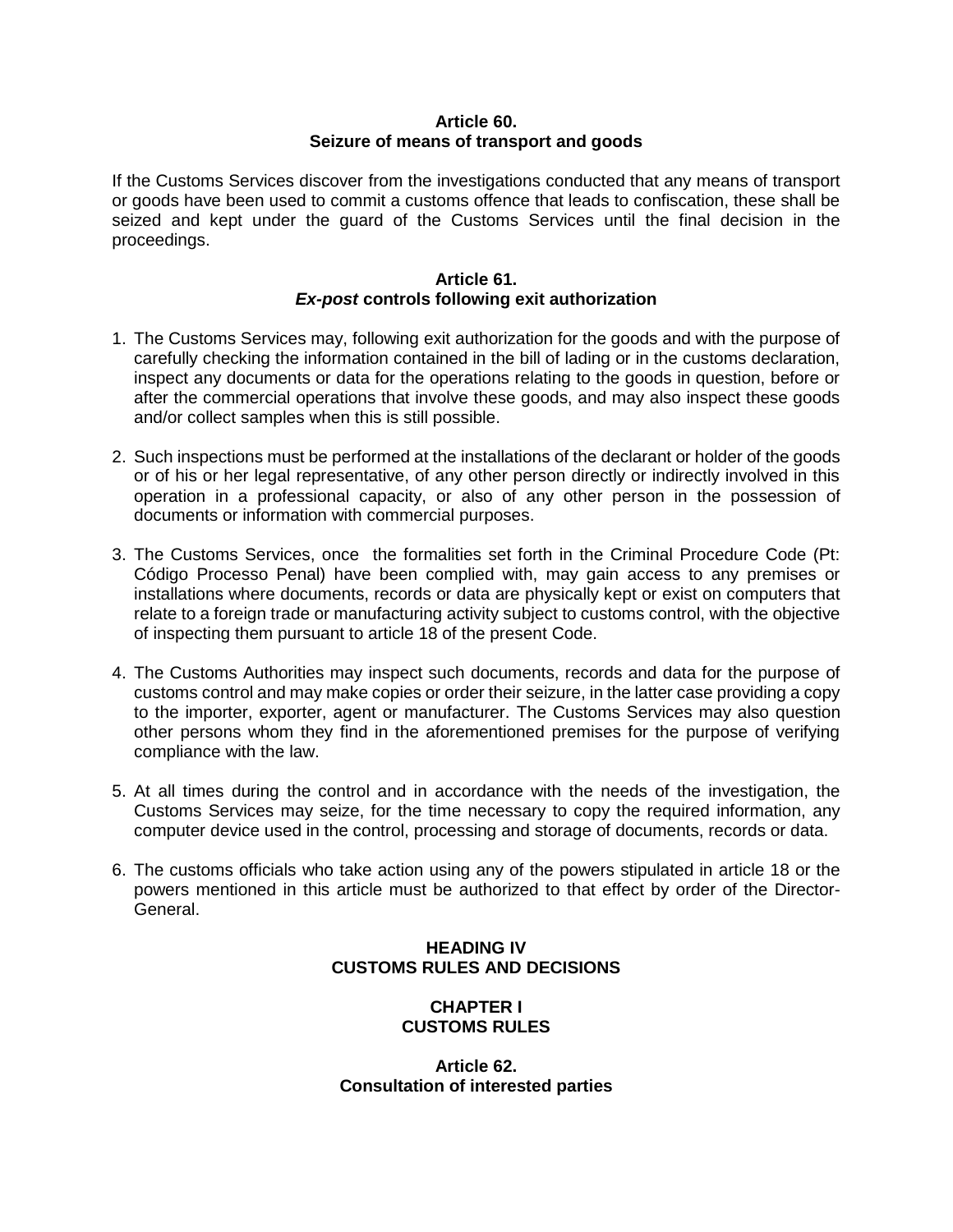Before the measures for implementing the present Code are approved by the Minister or Director-General, as appropriate, he or she must ensure that interested parties are consulted, with a reasonable timescale being made available to submit comments about the proposed measures, unless the aforementioned measure determines that such consultation and subsequent comments are impractical, unnecessary or contrary to the public interest.

### **Article 63. Advance publication**

The implementation measures for the present Code must be published at least thirty (30) days before they come into force, unless the Minister or Director-General, as appropriate, determines otherwise in response to urgent circumstances or other just cause, which must be mentioned when they are published.

#### **CHAPTER II CUSTOMS DECISIONS**

#### **Article 64. Issuance of customs decisions**

- 1. When an applicant asks the Customs Services for a decision relating to the application of customs legislation, he or she must provide the aforementioned authorities, within ten (10) days, with all the elements and documents required for this purpose.
- 2. Without prejudice to the deadlines for specific decisions stipulated in the customs legislation, the Customs Services must decide and notify the applicant within thirty (30) days of the date on which they received all of the requested information.
- 3. However, this deadline may be extended when it is impossible for the Customs Services to meet it. In this case, the aforementioned authorities must inform the applicant before the deadline set above expires, giving the grounds justifying the extension, as well as the new period they consider necessary to decide on the application.
- 4. If there is no decision within the maximum period of thirty (30) days, the application is considered tacitly denied.
- 5. Before the Customs Services take a decision, the interested party must be notified in writing for an advance interview.
- 6. The decisions referred to in the previous paragraph are, specifically, those relating to questions about:
	- a) The annulment, suspension, cancellation, revocation or amendment of an advance ruling or any license or authorization issued under the customs legislation;
	- b) The assessment amendment for a customs declaration under article 169, should payment of new or additional customs duties or taxes be required for this; or
	- c) The imposition of an administrative sanction.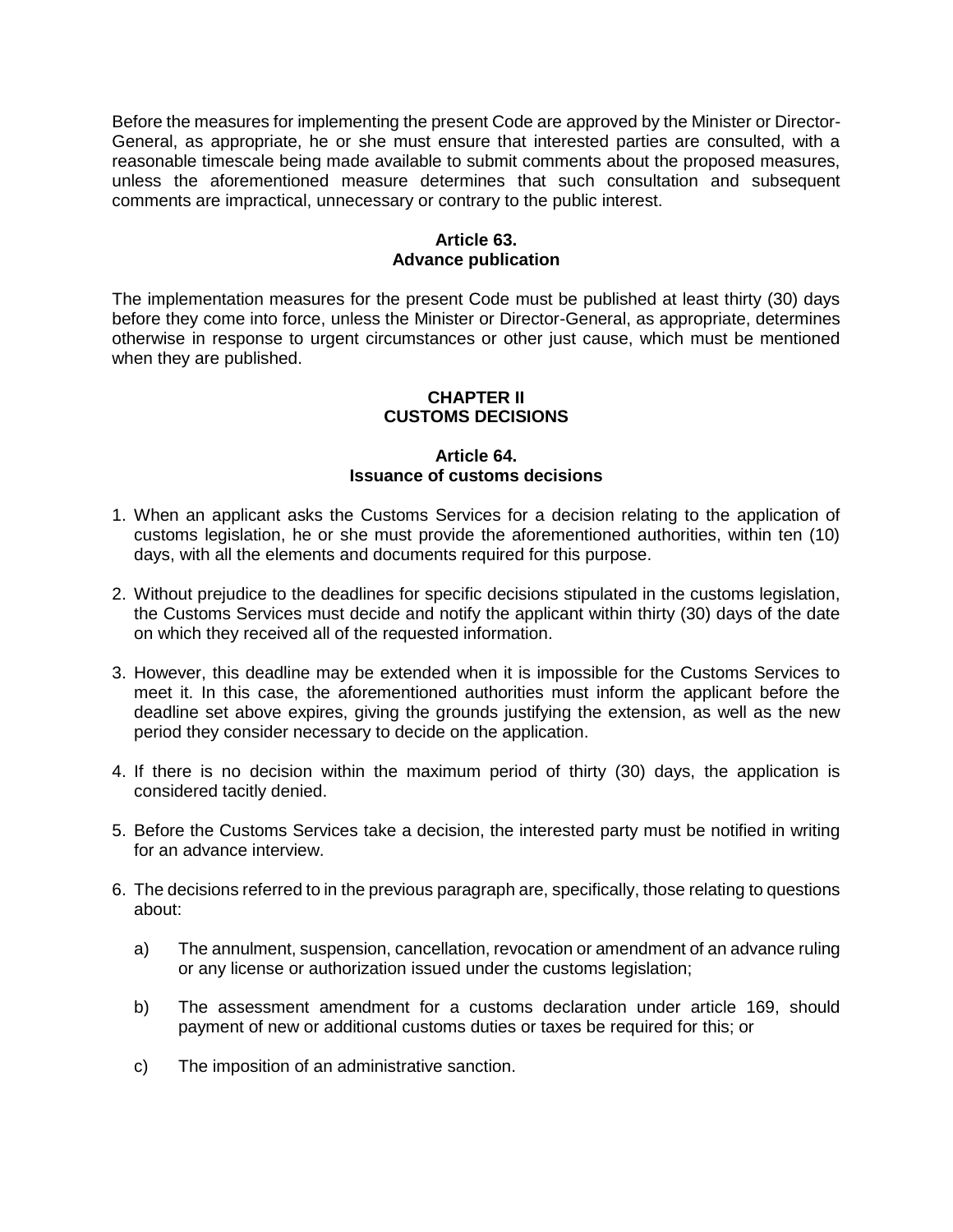- 7. If the decision is refusal, the applicant must be notified in writing and the notification must demonstrate the grounds for the refusal and state the associated right of appeal.
- 8. The decision of the Customs Services shall take effect after the deadline for the appeal, pursuant to the present Code.

#### **Article 65. Annulment and revocation of customs decisions**

- 1. Any decision favorable to the interested party shall be annulled if it has been made on the basis of inaccurate or incomplete elements and if:
	- a) The applicant was aware or could reasonably be supposed to be aware of this inaccurate or incomplete nature;
	- b) The decision would not have been made on the basis of accurate and complete elements.
- 2. Without prejudice to the grounds for revoking specific decisions determined in other articles of this Code, the Director-General may at any time revoke an advance ruling issued when the Director-General determines that this decision does not conform to, or is inconsistent with, the appropriate implementation of the customs legislation.
- 3. The annulment of the decision shall be communicated to the recipient of this decision.
- 4. The annulment shall take effect from the date on which the annulled decision was made.

#### **Article 66. Advance rulings**

- 1. On the basis of an application made by the interested party, the Customs Services may make an advance ruling relating to the tariff classification, the country of origin of the goods or any other matter that the Director-General stipulates.
- 2. There shall be no advance ruling when the application:
	- a) Relates to a customs transaction already underway or completed, or
	- b) Presents an issue pending in court and to which the Customs Services or any of its officials are party.
- 3. An advance ruling made by the Customs Services shall be binding on them and the applicant in relation to the matters contained in the decision.
- 4. It shall be the responsibility of the Director-General to stipulate the requirements necessary for issuance of advance rulings pursuant to this article, including:
	- a) The format and content of the application and the way a decision is to be applied;
	- b) Any documents or information required to support the application, and;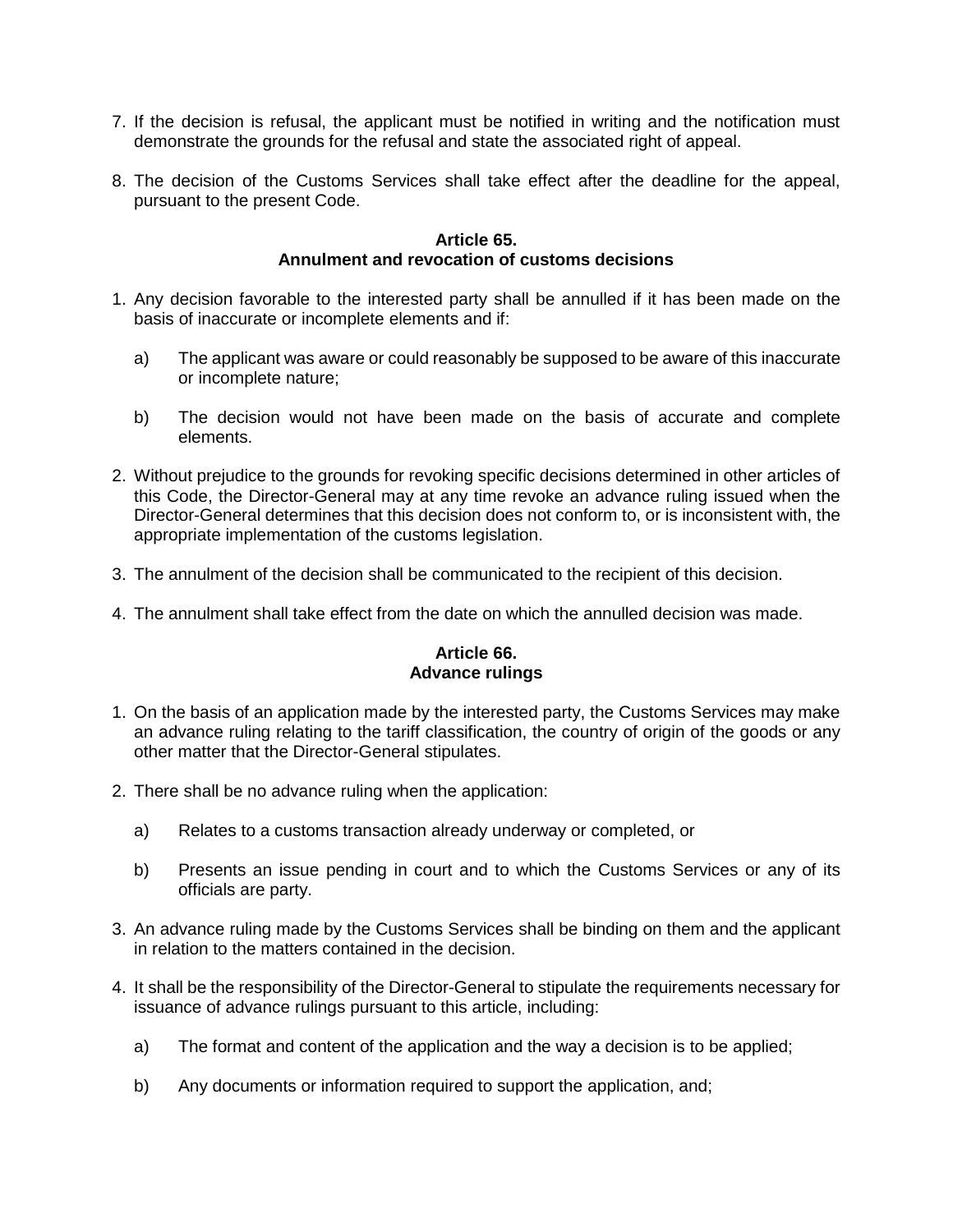- c) The period of time for which the decision is valid.
- 5. Advance rulings shall be permanently annulled should it be found that they were issued on the basis of inaccurate or incomplete elements provided by the applicant.

### **CHAPTER III COMPLAINTS AND APPEALS AND THEIR REVIEW**

### **Article 67. Complaints and appeals in respect of decisions by the customs authorities**

- 1. The holders of subjective rights or legally protected interests who believe that they have been harmed by an administrative action have the right to complain or file an appeal to a higher authority or a protective appeal in respect of the actions and decisions of the customs authorities in the exercise of their competences.
- 2. Any person who has requested a decision from the customs authorities and has not obtained it within thirty (30) days also has the right to lodge an appeal.
- 3. The complaint shall be addressed to the person who took the action, who may reformulate it.
- 4. The appeal to a higher authority shall be addressed to the highest authority above the person who took the action, unless competence for the decision has been delegated.

# **Article 68. Complaints**

- 1. All administrative acts and decisions arising from the customs activity can be challenged, whenever the interested party does not agree with them, within fifteen (15) days from the date of being informed of the action or notification of the decision.
- 2. Complaints relating to the collection of duties and other taxes may be made within one (1) year of the exit of the goods.
- 3. Complaints must be sent in writing to the Director of the Customs Services or to the Minister, depending on the person who took the action or decision being challenged.

### **Article 69. Appeals**

Two types of appeal apply to decisions by the Customs Services:

- a) An administrative appeal addressed to the Minister, regarding customs decisions or the final decision of the Director-General relating to a complaint;
- b) In the context of proceedings relating to disputes in customs matters, a judicial appeal shall be filed with the competent Court against the final decision of the Director-General and the Minister.

### **Article 70.**

#### **Decisions and acts for which complaints and administrative appeals are permitted**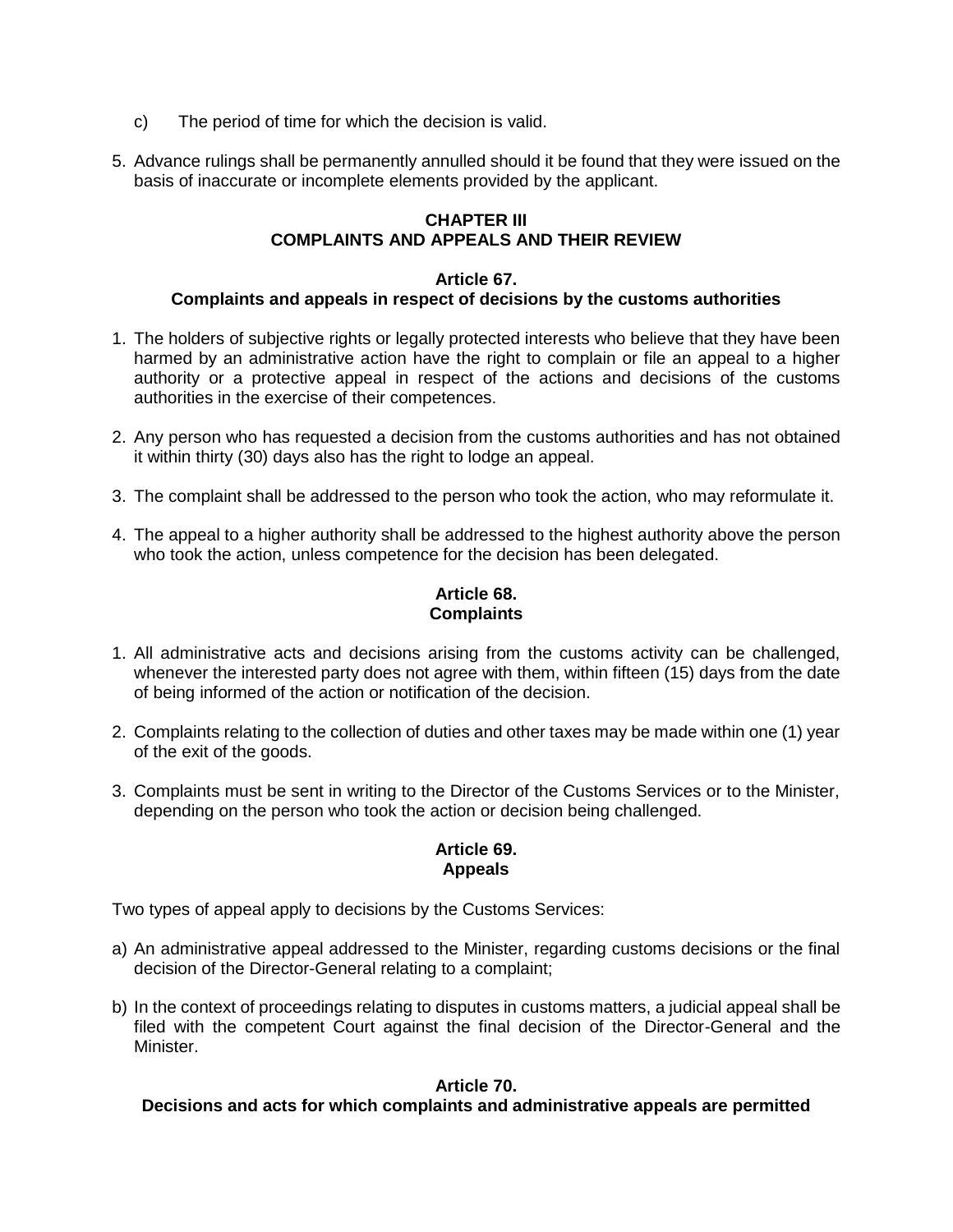- 1. The decisions and actions made by the Customs Services for which complaints and administrative appeals are permitted are, specifically, the following:
	- a) Assessment or assessment amendment for customs duties and other taxes on goods, including all of the underlying conclusions and decisions regarding the tariff classification, country of origin and customs value of the same;
	- b) The imposition of an administrative sanction;
	- c) Rejection of an application for an advance ruling, or any authorization or license stipulated in the customs legislation, or the cancellation, suspension, amendment or annulment of an advance ruling, or an authorization or license;
	- d) Full or partial refusal of an application for drawback, or for reimbursement of customs duties or other taxes;
	- e) Notification of the justification for delay in the exit authorization for goods under article 168;
	- f) Seizure of goods.
- 2. For the purposes of the previous paragraph, the Customs Services are expressly obligated to provide a decision about the lodging of any application.

# **Article 71. Guarantee in case of appeal**

When the subject-matter of the challenged decision is for payment of a customs debt, or the mandatory collection of a fine and, in the latter case, of other pecuniary sanctions, the appellant must provide a guarantee by means of a deposit or surety in the amount of the customs debt.

#### **Article 72. Complainant or appellant**

An administrative complaint or appeal can be lodged, specifically, by:

- a) A person whose liability for payment of customs duties or other taxes, or subjection to a given administrative sanction, results or is affected by a decision under article 70;
- b) A person in relation to whom or whose application a decision on the basis of article 70 has been provided.

#### **Article 73. Lodging and processing of an administrative appeal**

1. The administrative appeal shall be lodged, as stipulated, by means of submission of the application, which must state all of the grounds for the appeal, with any documents considered useful attached.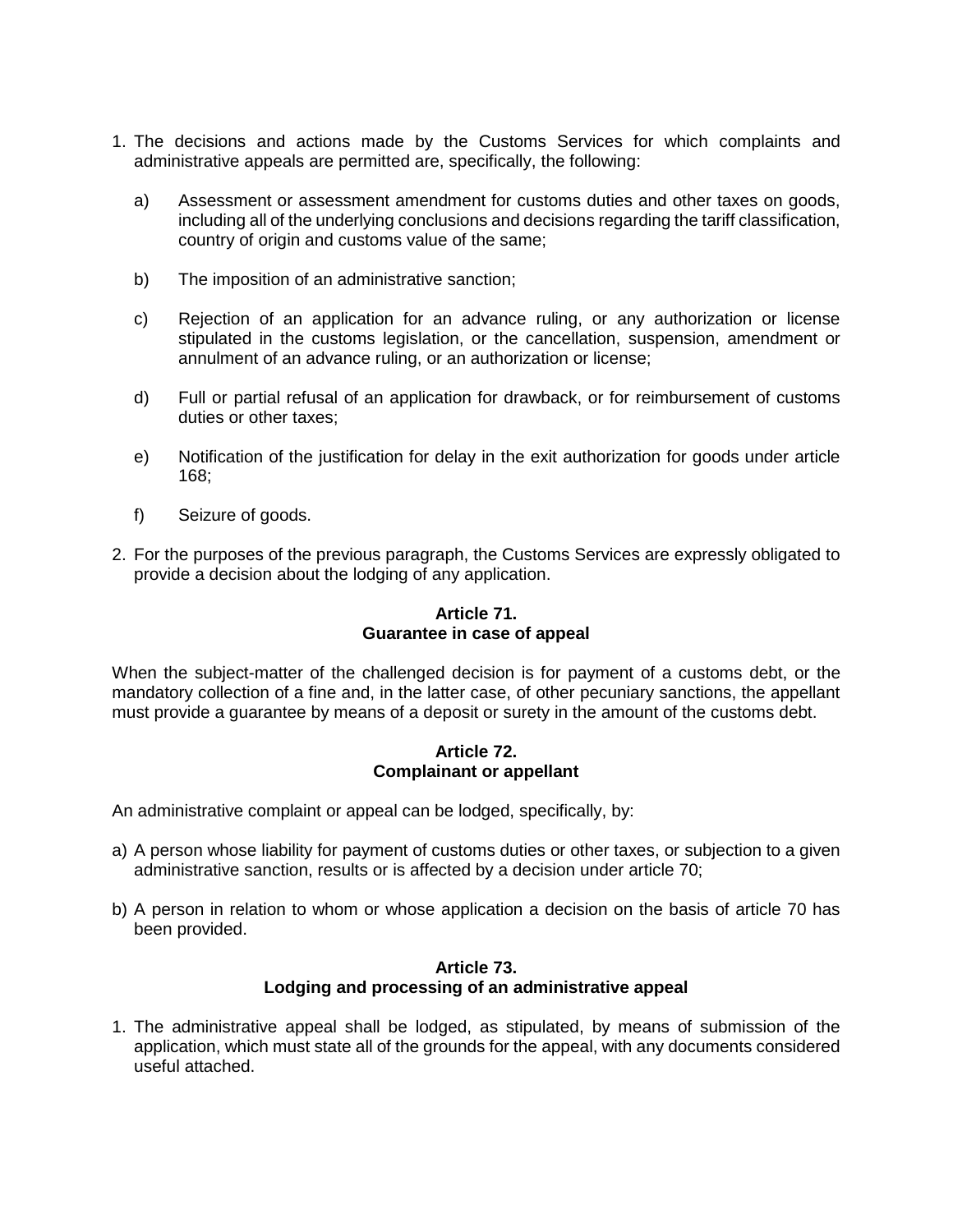- 2. The deadline for lodging the appeal is thirty (30) days after the notification of the decisions, counted:
	- a) From the date on which the debtor is notified of the customs debt relating to the decisions described in article 70 (1) (a) or (b);
	- b) From the date on which the interested party is notified of the decision about which the appeal is lodged or when the deadline for the decision is reached, in all other circumstances.

#### **Article 74. Review of the administrative appeal**

- 1. The administrative appeal shall be addressed to the highest management level above the person who took the action, unless competence for the decision has been delegated.
- 2. The application to lodge an appeal may be presented to the person responsible for the act or to the authority to which it shall be addressed.
- 3. After the administrative appeal has been received, the competent entity shall proceed to review the challenged decision:
	- a) Confirm the decision;
	- b) Amend or annul the decision and take the necessary measures, as found to be appropriate as a consequence of these amendments.
- 4. The Director-General must ensure that the customs official or service to which the Director-General's powers stipulated in this article have been delegated is independent from the customs official or service that provided the challenged decision.
- 5. If the decision against which the appeal is being lodged was a decision of the Director-General, the appeal must be reviewed and the decision made by the Minister.

### **Article 75. Tacit rejection**

When the body competent for considering the appeal does not notify the appellant of the result of the review within thirty (30) days of the date on which the administrative appeal was lodged, the decision under review shall be considered confirmed, for the purpose of the appellant exercising any rights from the administrative or judicial appeal stipulated in the law, with regard to the decisions made by the Customs Services.

#### **Article 76. Final nature of the decisions**

1. The decisions of the Customs Services referred to in article 70 (1) shall be final and enforceable unless an administrative appeal is lodged under this Chapter, or an appeal against the tacit rejection is lodged in the competent administrative or judicial court, within the stipulated period, in accordance with the applicable legislation.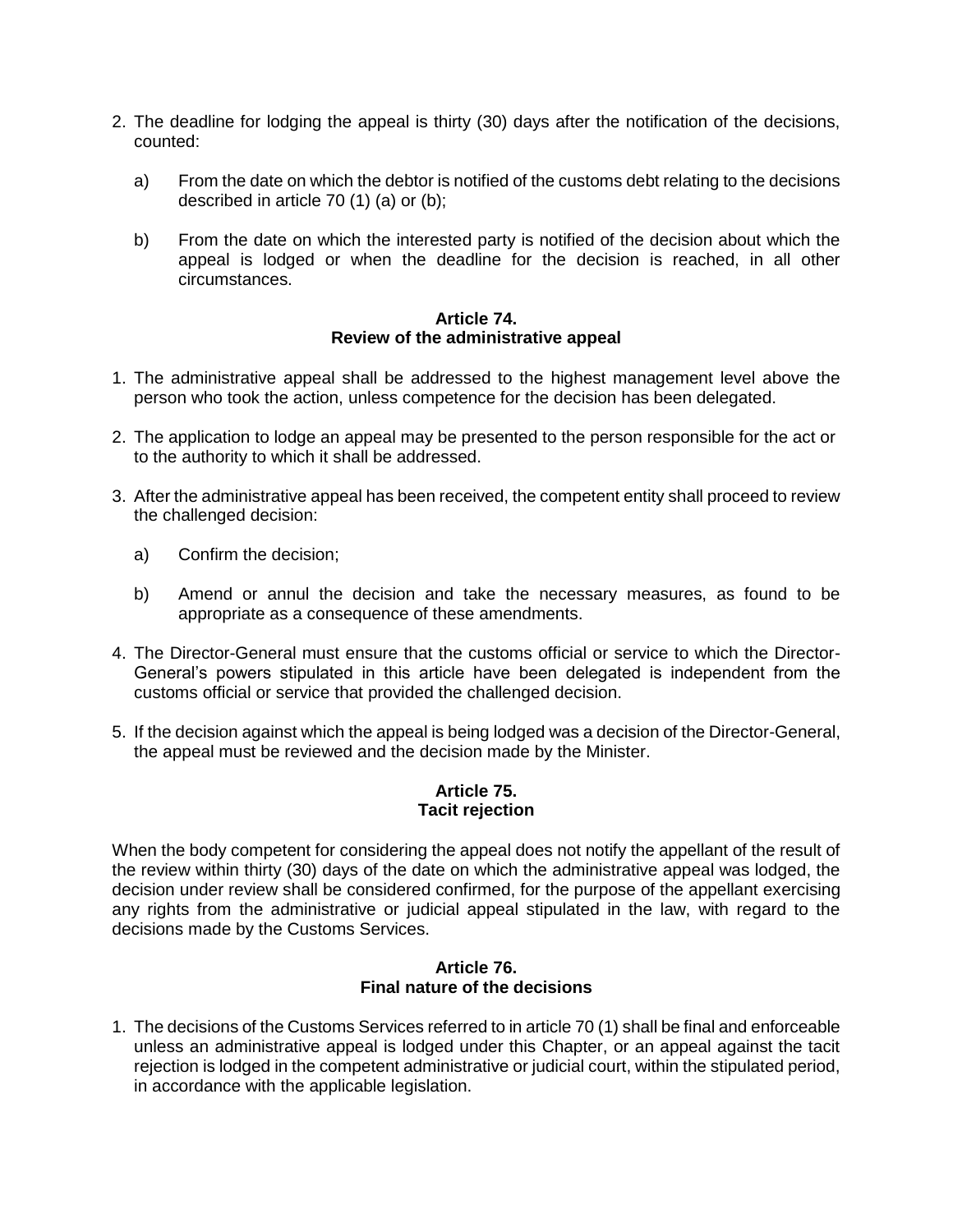2. When the judgment of an administrative or judicial court that is the subject-matter of an appeal becomes final, a copy of this judgment must be sent to the Customs Services, who must act in accordance with it.

## **Article 77. Effects of the appeals**

- 1. The obligation to pay customs duties, other taxes or an administrative sanction shall not be suspended with the lodging of the administrative appeal, referred to in this Chapter; however, when the subject-matter of the appeal is the imposition of an administrative sanction, the Customs Services may permit a security to be provided in lieu of the payment, while the final decision on the appeal is pending.
- 2. Should the challenged decision be amended or modified, the Customs Services must immediately reimburse or return any overcharged customs duties, other taxes or administrative sanction.

## **HEADING V PAYMENT RECORDS AND EXCHANGE OF INFORMATION**

# **CHAPTER I ELECTRONIC RECORDS AND PAYMENTS**

# **Article 78. Electronic documents**

The present Heading regulates the validity, effectiveness and probative value of electronic documents under the scope of the present Code.

# **Article 79. Records and payments**

- 1. It is the competence of the Director-General to approve, through a public announcement in the Journal of the Republic, the following:
	- a) The documents required or established by the customs legislation that can be sent by means of a stipulated electronic record;
	- b) The payments required or established by the customs legislation that can be sent by means of a stipulated electronic record;
	- c) The customs computer system to which such document can be sent, or by means of which such payments can be made.
- 2. The electronic sending of documents, or the payments indicated in the previous paragraph, shall be subject to the authorization of the Director-General, under article 80, or any other conditions that may be stipulated.
- 3. The Director-General may determine that the documents or payments referred to in paragraph 1 of this article should be sent in electronic format, without prejudice to any exceptions that may be stipulated.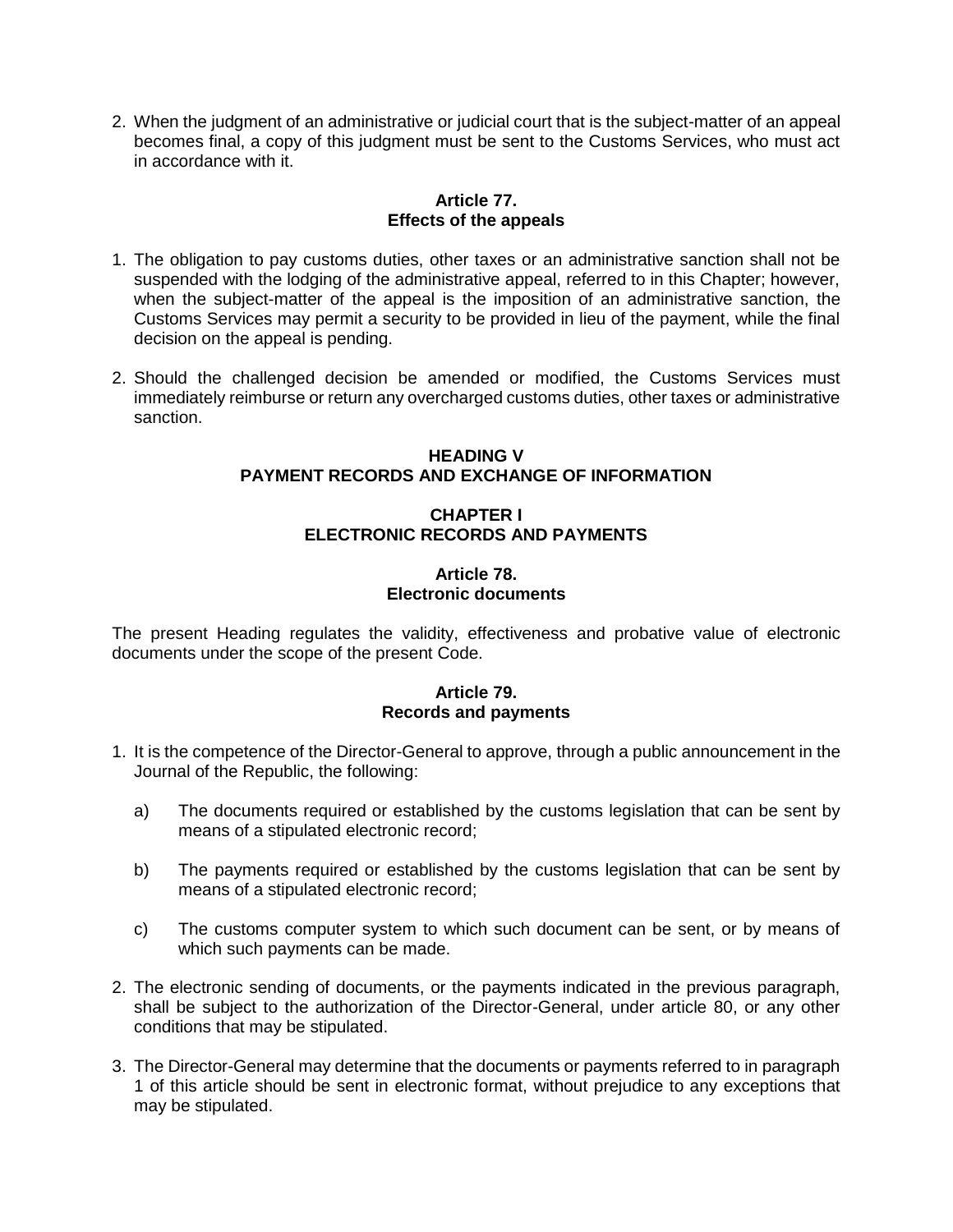## **Article 80. Authorization**

- 1. Any person required by the customs legislation to submit documents or make payments, referred to in the previous article, who fulfills the stipulated eligibility criteria, may request, in writing, from the Director-General, authorization to submit such documents or make such payments in electronic format.
- 2. If, pursuant to the previous article, the applicant fulfills the criteria given in the same, the Director-General must provide the requested authorization, in writing, subject to any conditions, which may be imposed at any time.

#### **Article 81. Submission of documents**

For the purposes of the customs legislation, if a person files or in any way submits a document, or makes a payment in electronic format through a customs computer system, in accordance with the prescribed conditions, it shall be considered that the document or payment was submitted or made in accordance with the provisions of the law, on the correct day and at the correct location.

# **Article 82. Signing requirements**

The electronic signing of the documents to be submitted under the scope of this Code and other customs legislation must obey the requirements imposed by the Director-General.

## **Article 83. Probative value**

- 1. Provided that the requirements defined in the present Chapter are fulfilled, any document processed electronically shall satisfy the legal requirement of the written form when its content is subject to representation as a written declaration, unless another type of additional evidence is requested.
- 2. As a rule, when any provision of the customs legislation requires a written record, an electronic record shall satisfy the requirement in the context of this Chapter.

# **CHAPTER II INFORMATION EXCHANGE**

# **Article 84. Automated decisions and supply of information**

When customs legislation determines that a specific administrative act is to be taken by the Customs Services, the electronic record of it, automatically generated by a customs computer system, shall produce the same effects as those taken by customs officials.

#### **Article 85. Access to customs computer systems**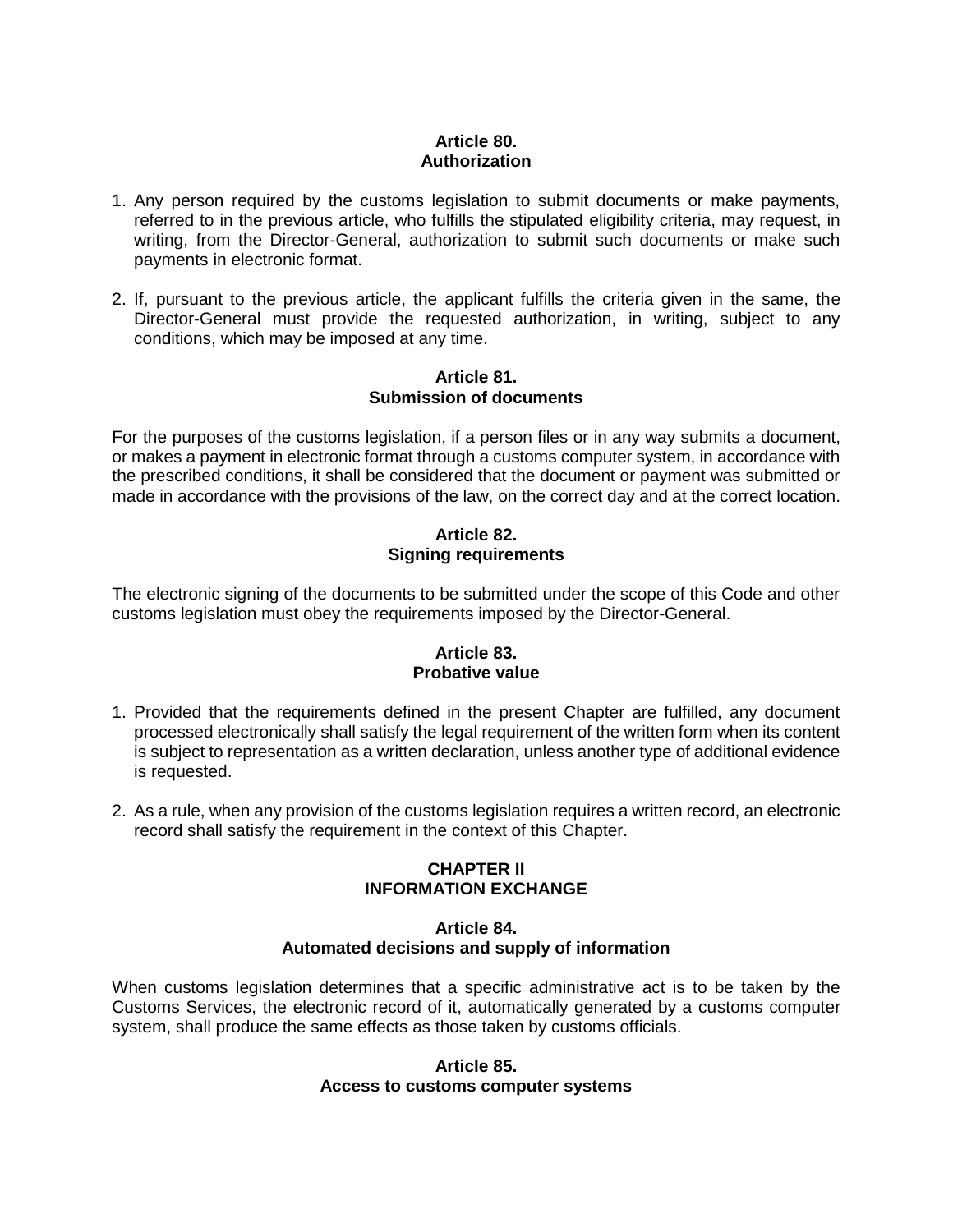- 1. The customs computer system shall be housed at a dedicated domain, under the exclusive control of the Customs Services.
- 2. Access to and handling of any customs information system requires authorization, pursuant to article 80 of the present Code.
- 3. Access to personal data or data from organizations involved in customs activities shall be restricted to duly authorized customs officials.
- 4. Customs officials who improperly access the customs computer system, or wrongfully use the data it contains, shall be subject to disciplinary proceedings, if more serious action is not applicable.

#### **Article 86. Technical requirements**

It is the competence of the Director-General to determine:

- a) The manner and the form by which the electronic records shall be created, managed, sent, communicated, received and stored, and the systems established for these purposes;
- b) In the case of electronic records that have to be signed electronically, the type of electronic signature required, the manner and the form by which the electronic signature must be affixed, and the identity of a person, or the criteria that must be fulfilled by third parties so that, they can submit the document in the name of this person and facilitate the process;
- c) The appropriate control processes and procedures for ensuring the preservation, arrangement, integrity, security, confidentiality and auditing of the electronic records;
- d) Any other requirements applicable to the electronic records, which are specific to documents correspondence under the customs legislation.

# **HEADING VI FOREIGN TRADE STATISTICS**

#### **Article 87. Powers of the Customs Services**

- 1. The Customs Services shall ensure that statistical data regarding foreign trade operations are collected.
- 2. Statistics shall be collected by means of one of the copies of the Single Administrative Document (DAU – Documento Administrativo Único).
- 3. In cases in which the customs declaration is made verbally and payment of the customs duties and other taxes results from it, the Customs Services shall process a statistics document using their own template.
- 4. By the last day of each month, the competent service of the Customs Services shall prepare the foreign trade statistics relating to the previous month.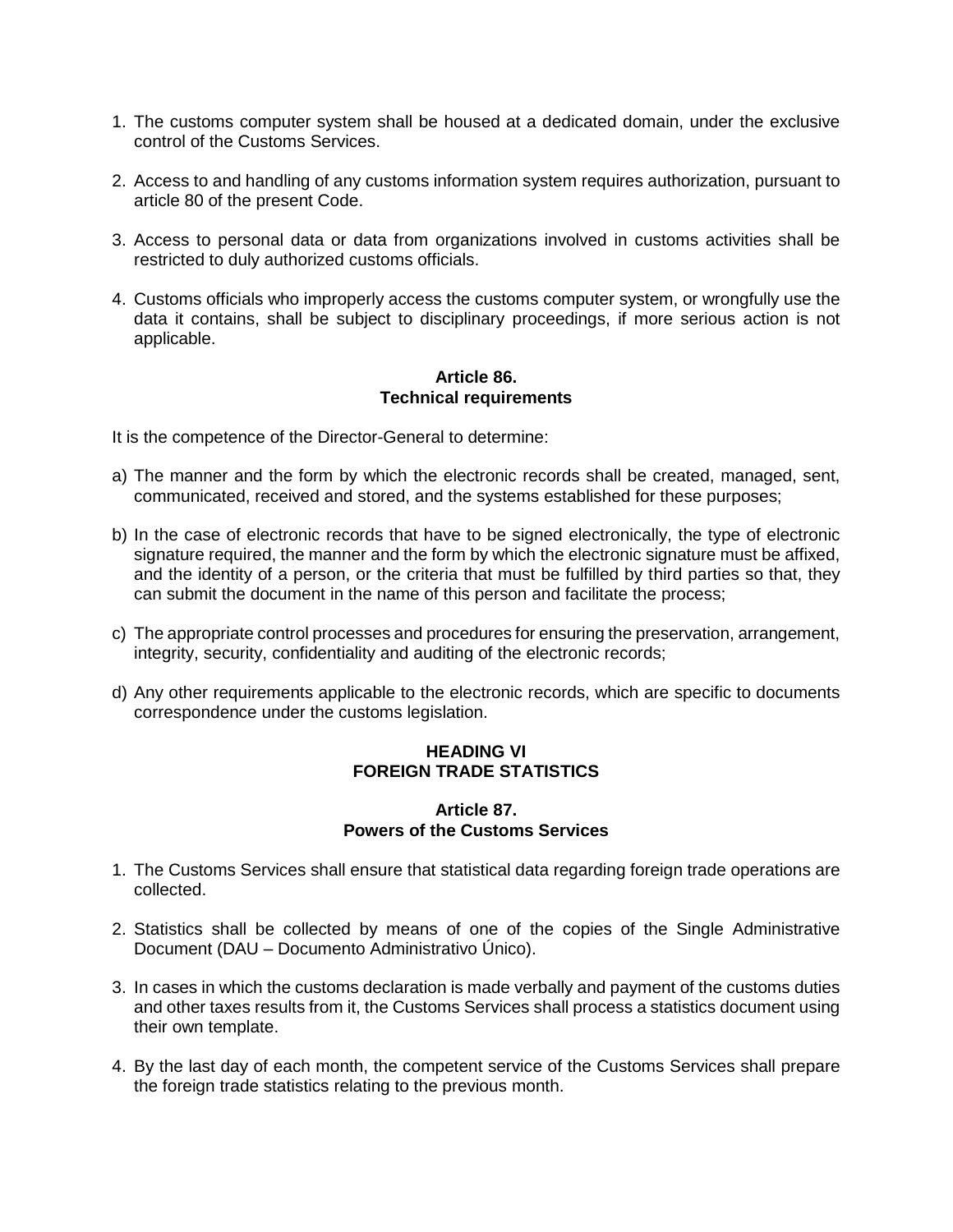5. The annual foreign trade statistics must be published by the end of the first quarter of the following year.

# **HEADING VII CUSTOMS SYSTEM ASSESSMENT BASIS FOR CUSTOMS TAXES AND DUTIES**

## **CHAPTER I CUSTOMS TARIFF. TARIFF CLASSIFICATION AND TAXATION OF GOODS**

## **Article 88. Customs tariff**

- 1. The Customs Tariff, which is based on the Harmonized Commodity Description and Coding System referred to in article 90, gives the rates for customs duties that apply to goods.
- 2. Changes may continue to be made to the national Customs Tariff, in accordance with the requirements of international trade.
- 3. It is the competence of the Minister to authorize that any updates to the Convention on the Harmonized Commodity Description and Coding System approved by the World Customs Organization be incorporated into the text of the Customs Tariff.
- 4. In addition to the customs duties set in the Customs Tariff, the Customs Services must also collect the other customs taxes and charges which they are legally entrusted to collect.

## **Article 89. Tariff classification and taxation of goods**

Goods imported to the customs territory or exported from it shall be subject to the taxes given in the Tax Law, pursuant to the classification attributed to them by the Customs Services, in accordance with the Timor-Leste Customs Tariff.

#### **Article 90. Publication of the Customs Tariffs**

- 1. It is the competence of the Minister to order the publication of the Timor-Leste Customs Tariffs.
- 2. The Timor-Leste Customs Tariffs include:
- a) The Nomenclature for the Goods, pursuant to the current text of the Convention on the Harmonized Commodity Description and Coding System, of 14 June 1983, and the associated Amendments and Explanatory Notes;
- b) The subdivisions of the Harmonized System established by the Director-General;
- c) The preliminary Instructions, additional sections and chapter notes or footnotes relating to these subdivisions;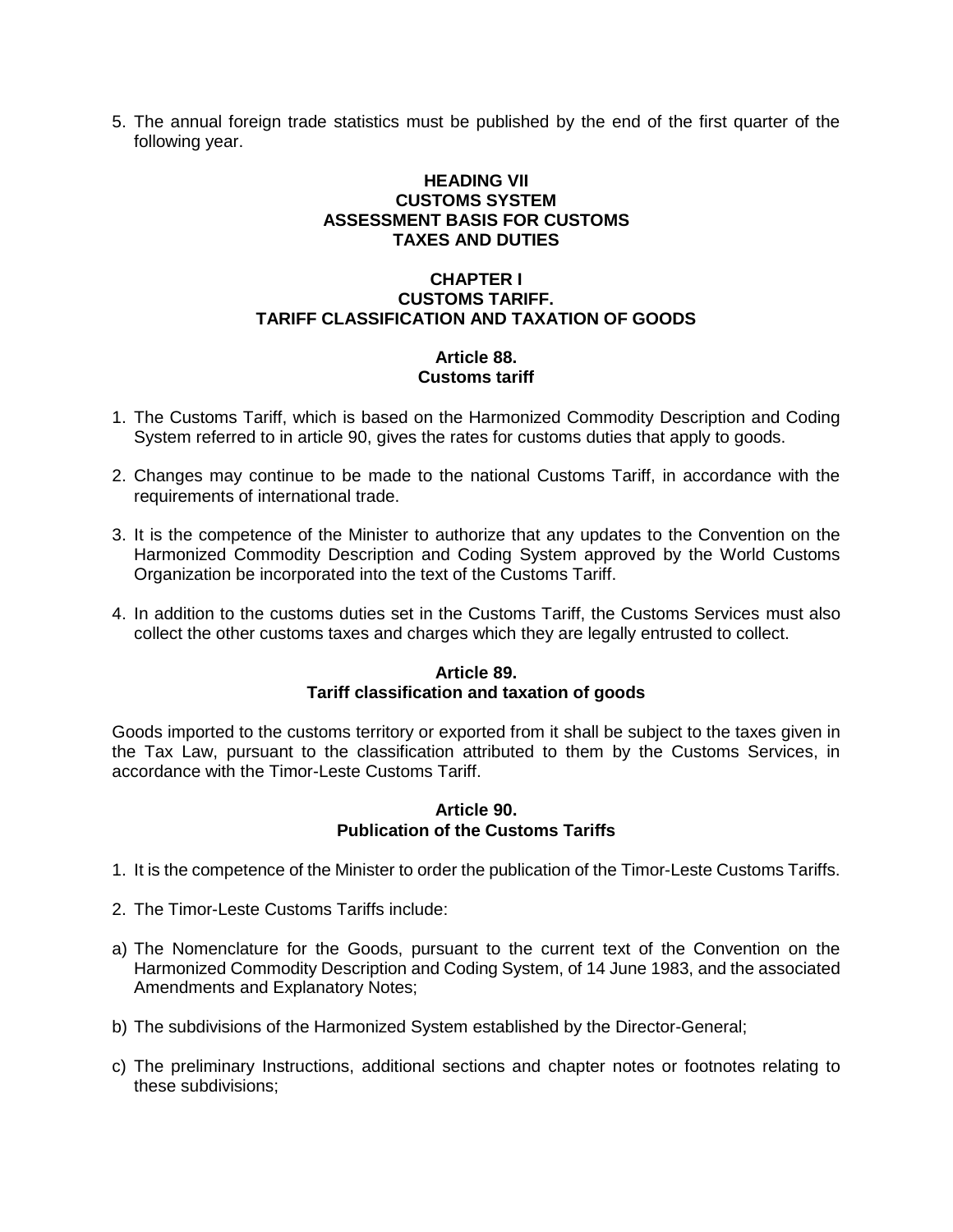- d) Import and export customs duties, rates, exemptions and relief under the Tax Law in force and the other laws of Timor-Leste relating to the group of products of the Harmonized System or any subdivision included;
- e) Measurement units for the goods that the Director-General establishes for statistics purposes.

## **Article 91. Amendments to the Customs Tariffs**

It is the competence of the Director-General to propose amendments to the Customs Tariffs whenever shown to be necessary, taking account of:

- a) Implementation of any international obligations regarding tariffs and trade binding on Timor-Leste;
- b) Implementation of an international agreement to which Timor-Leste is party, or any amendment of this agreement;
- c) Amendments to the terminology used in the international tariffs and trade instruments, mechanisms or procedures applying to international trade;
- d) Incorporation of new import and export customs duties or amendments, taxes and exceptions established by law.

# **CHAPTER II SPECIAL PROVISIONS**

# **Article 92. Tare**

- 1. Exterior tare shall be considered to be, in addition to external wrapping, that which is covered or contained by this wrapping and contains the goods in their entirety, provided that it is not the individual packaging for the goods contained in the total volume.
- 2. It shall be understood to be, for the purpose of tariffs, all wrapping and materials that at the time of dispatch accompany the goods and are shown to be necessary for wrapping them or better protecting them during the transport.

## **Article 93. Tare used exceptionally**

- 1. Tare of diverse nature used exceptionally or of greater value than that usually employed in wrapping the goods shall be taxable as goods and shall be subject to the associated customs duties and other taxes.
- 2. The value of the tare that wraps goods shall be included in the customs value of the actual goods, when the aforementioned tare is employed normally and as such does not have its own tariff classification in the Customs Tariff (PAT).

# **CHAPTER III ORIGIN OF GOODS**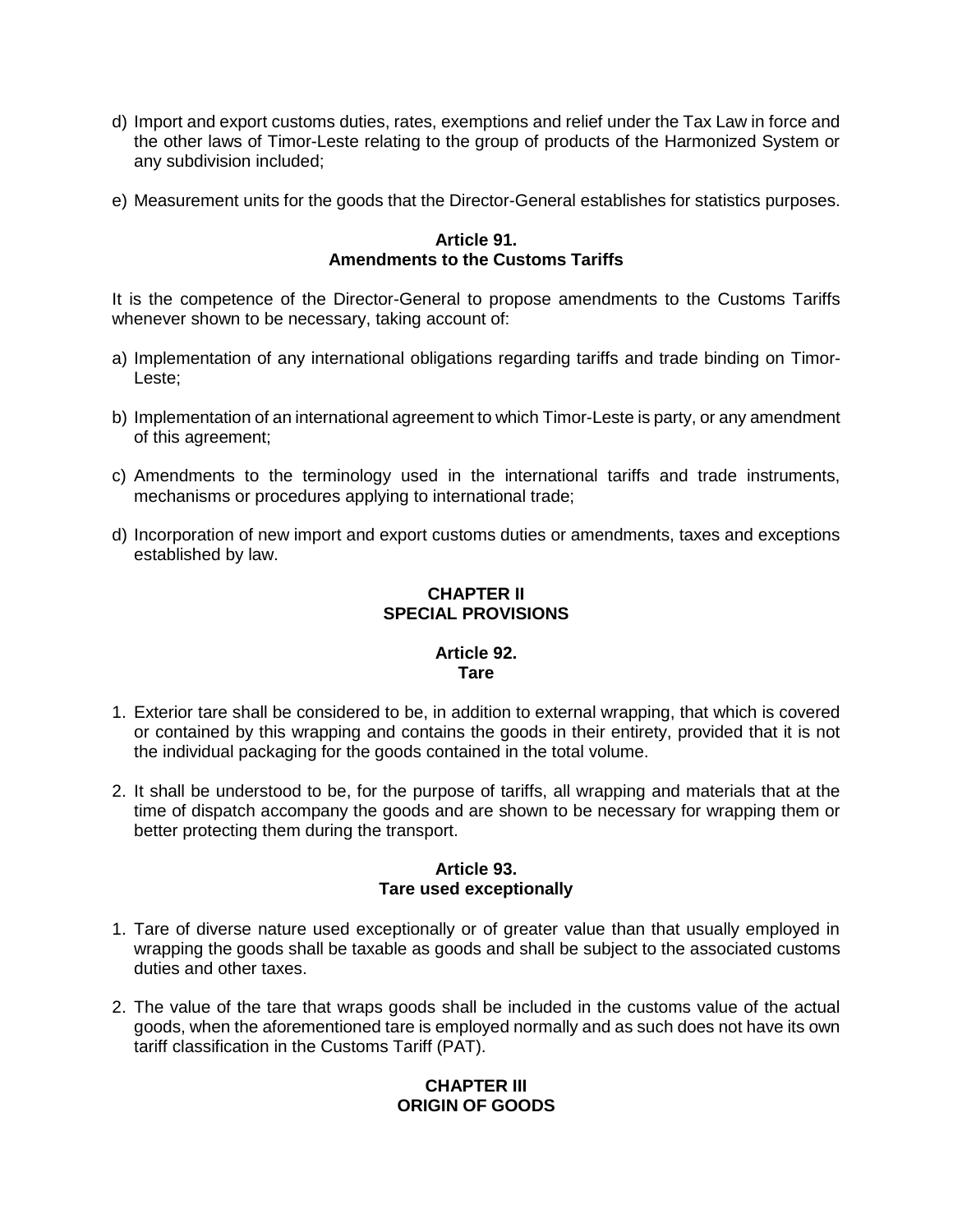# **Article 94. Country of origin**

- 1. For the purpose of applying the customs legislation, goods entirely obtained in a country shall be considered to originate from that country.
- 2. The "goods fully obtained in a country" shall be considered to be:
	- a) Mineral products extracted in that country;
	- b) Products from the plant kingdom harvested therein;
	- c) Live animals born and reared therein;
	- d) The products obtained from live animals reared therein;
	- e) The products of hunting and fishing that took place therein;
	- f) The products of sea fishing and other products extracted from the sea, outside the territorial waters of any country, by ships registered in that country and that fly its flag;
	- g) The goods obtained aboard ships manufactured from the products referred to in item (f) originating from that country, provided that these factory ships are registered in that country and fly its flag;
	- h) The products extracted from the marine soil or subsoil situated outside the territorial waters, provided that this country exercises exclusive rights to this soil or subsoil, for the purpose of exploitation;
	- i) The waste and scrap resulting from manufacturing operations and disused articles, subject to their having been collected and only being useful for recovery of raw materials;
	- j) Those that are obtained exclusively from the goods referred to in items (a) to (i) or their derivatives, whatever their stage of manufacture.
- 3. For the purpose of applying the previous paragraph, the concept of country shall equally cover the territorial waters of that country.
- 4. When the production of goods involves two or more countries, the goods shall be considered to originate from the country that was the last place where they were subject to a substantial change.

#### **Article 95. Proof of origin**

1. When the origin of the goods is indicated on the customs declaration, the Customs Services may require the declarant to prove their origin. If fraud is suspected, the Customs Services may require the declarant to provide documentary evidence that proves the origin, issued by the competent authorities of the country of origin.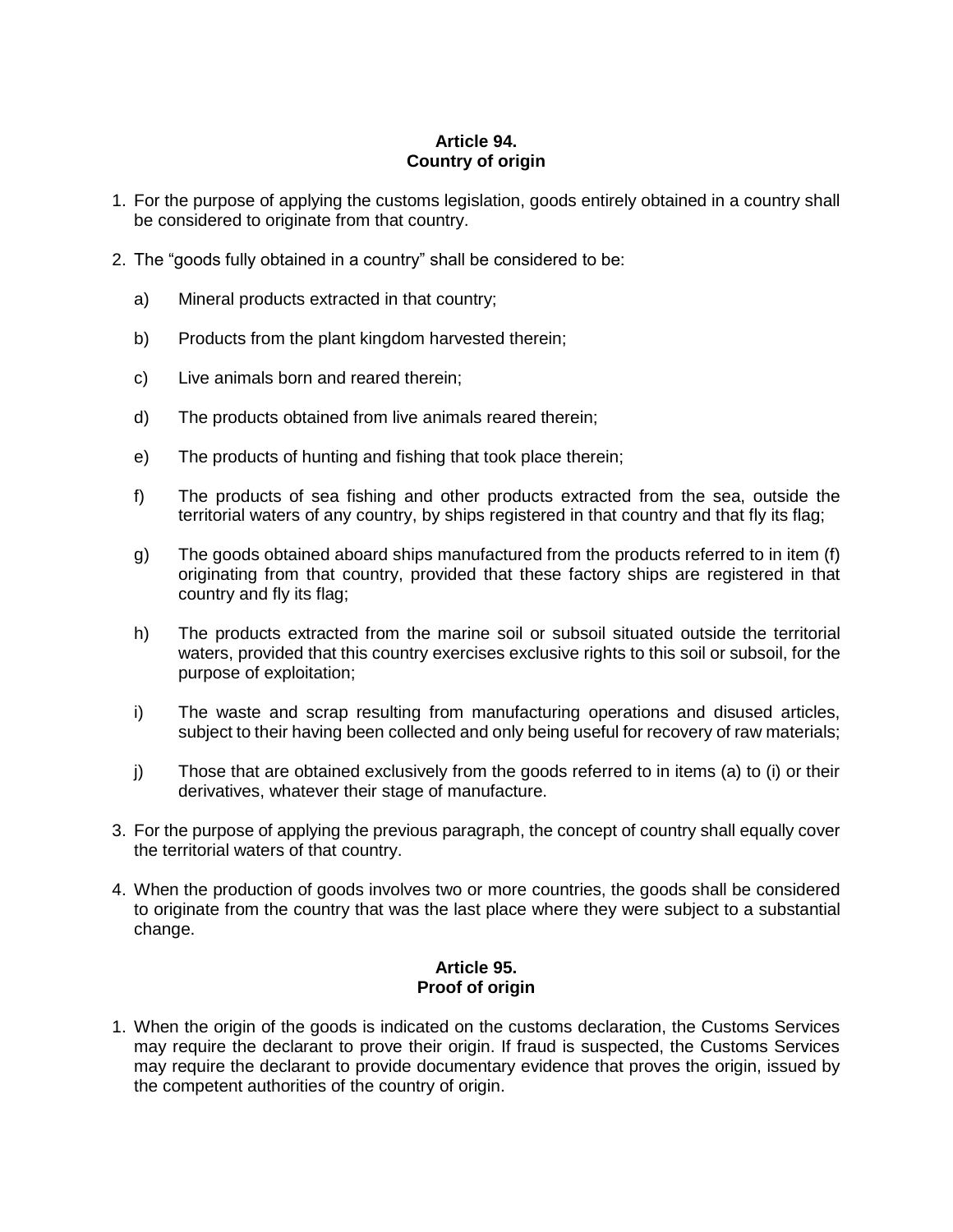- 2. The origin of the goods shall be proven by the presentation of a certificate of origin or equivalent document.
- 3. Notwithstanding the presentation of this document, the Customs Services can, in the case of reasonable doubt, request the presentation of supplementary means of evidence of the origin of the goods.
- 4. With regard to goods received by post, the evidence shall be provided by the seals or stamps affixed to the packages or to the associated documentation.

## **Article 96. Exception to the presentation of proof of origin**

- 1. Providing documentary proof of origin shall not be required in the following cases:
	- a) Goods dispatched in small personal deliveries or contained in the baggage of travelers, provided that they relate to imports devoid of commercial nature and the overall importation value of which does not exceed USD 100;
	- b) Goods for commercial delivery with an overall value not greater than USD 60.
	- c) Goods under the temporary importation procedure;
	- d) Goods transported under the customs transit procedure.
- 2. When several deliveries referred to in items (a) or (b) of the previous article are dispatched simultaneously, by the same means, for the same recipient, by the same sender, the total value of these deliveries shall constitute the overall value, for the purpose of determining whether or not the documentary evidence has to be presented.

# **CHAPTER IV VALUE OF GOODS FOR CUSTOMS PURPOSES**

## **Article 97. Transaction value**

- 1. The customs value of goods is the transaction value, meaning the price actually paid or to be paid for the goods when they are sold for exportation to the country of importation, following any adjustment pursuant to the following article.
- 2. In cases in which the value of an imported item indicated on the invoice is less than the fair market value of this item, the customs authorities may calculate the fair market transaction value by reference to the value of similar transactions between parties that operate on a commercial basis.
- 3. For the purposes of determining the customs value of goods imported to Timor-Leste, the associated FOB value, freight, insurance and other expenses shall be included.

#### **Article 98. Customs value of imported goods**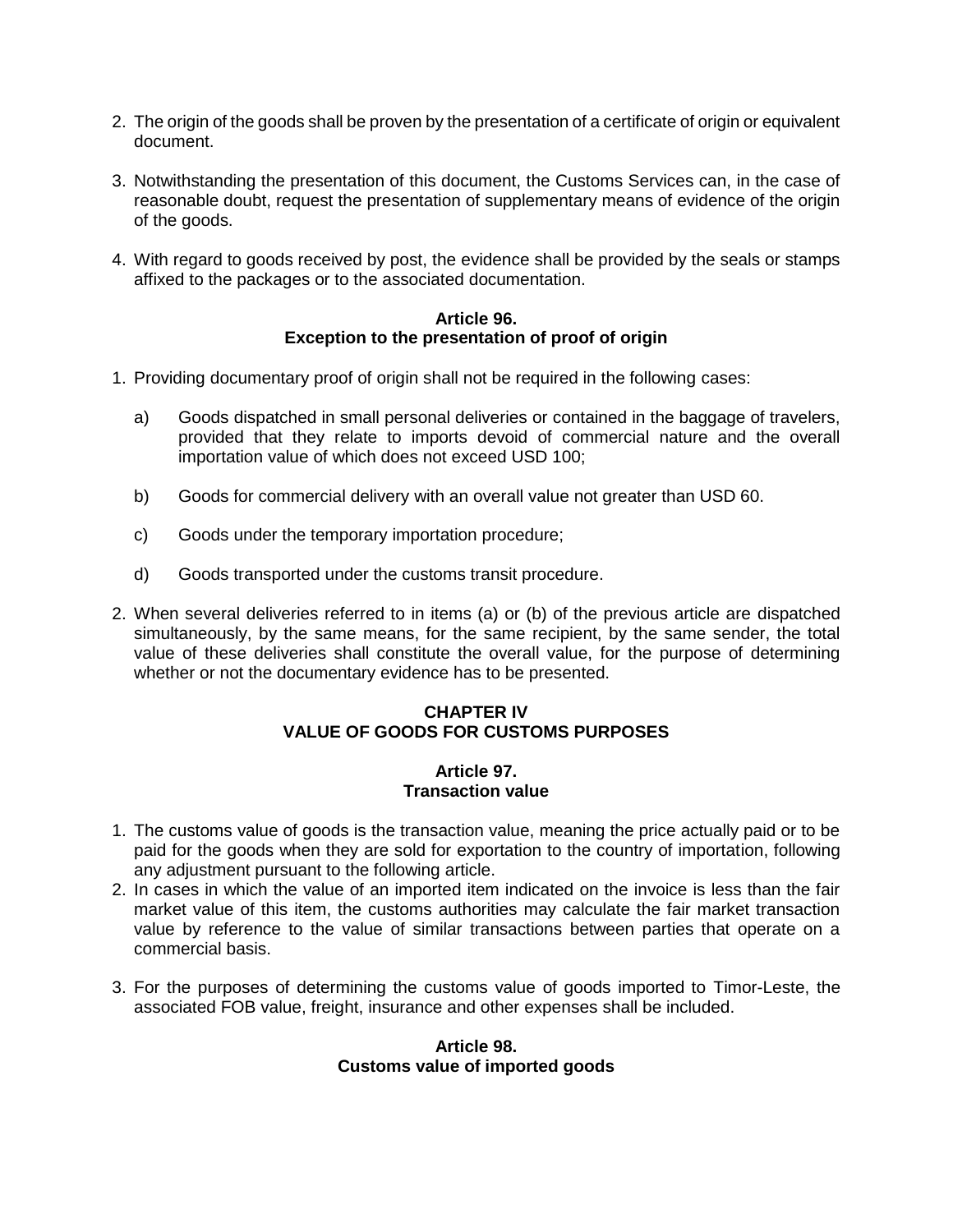The customs value of imported goods shall be determined on the basis of the principles given in Table 1 annexed to the present Code.

#### **Article 99. Customs value of exported goods**

The customs value of exported goods is the price under which these goods, or similar goods, are sold or put on sale at the time of exportation in the course of normal commercial operations under open competition conditions, including the costs of transportation to the port or place of exportation.

#### **Article 100. Currency exchange rate**

- 1. When it is necessary to convert a currency to determine the customs value, the exchange rate to use shall be the last published by the competent authorities.
- 2. The exchange rate to use shall be that in force on the date of acceptance of the customs declaration.

#### **Article 101. Administrative sanction for incorrectly declared customs value**

Anyone who declares an incorrect customs value, resulting in the payment of lower customs duties and other taxes than are due, shall be subject to an administrative sanction.

# **HEADING VIII ENTRY AND EXIT OF MEANS OF TRANSPORT**

# **CHAPTER I GENERAL PROVISIONS**

## **Article 102. Place of entry**

- 1. Means of transport coming from abroad can only enter at the locations previously approved by the Customs Services.
- 2. With regard to the control of the means of transport and the goods, the Customs Services shall be the primary authority responsible for their supervision.

## **Article 103. Registration of means of transport**

- 1. Registration is obligatory, to be carried out at the competent customs office, for all entries and exits of the means of commercial transport when arriving in or leaving the customs territory.
- 2. Registration shall be organized by type of transport, relative to each calendar year and by sequential numerical order starting from number one, at each of the customs offices with competence for this purpose.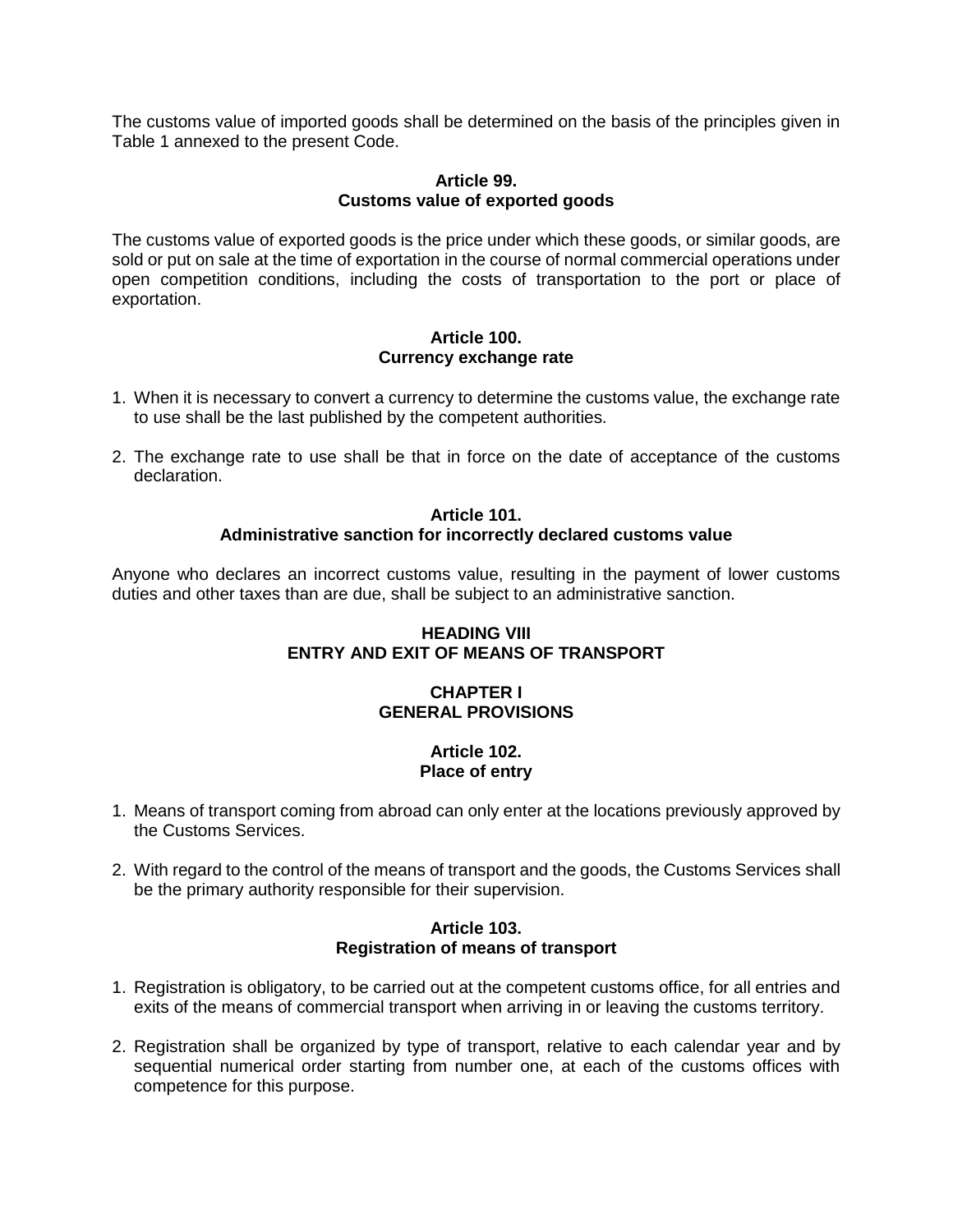- 3. Registration of the entry of motorized passenger and goods vehicles intended for release for consumption shall be made at the Customs Service of arrival in the territory which, after allocating an entry registration number, shall issue a circulation form, in quadruplicate, valid for sixty (60) days, which cannot be extended.
- 4. The provisions of the above paragraphs shall apply, with the required adaptations, to pleasure boats.

# **CHAPTER II ENTRY OF MEANS OF TRANSPORT**

## **Article 104. Advance transport and cargo declarations**

- 1. The person responsible for transport that arrives in the Timor-Leste territory must submit a declaration in the format, fashion and period stipulated by the Director-General, stating the following details:
	- a) Probable date of arrival;
	- b) Journey made;
	- c) The crew and the passengers, when applicable;
	- d) The cargo declaration for all of the goods brought to Timor-Leste, whether it is intended to unload them or not;
	- e) The customs office or free zone where the transport will enter.
- 2. The owner or operator of the transport referred to in the previous paragraph, or his or her agent, must submit the required declaration pursuant to paragraph 1 of this article, in the name of the person responsible for the transport.
- 3. The Director-General may stipulate exceptions to the requirements defined in this article, taking account of the transport arrangements, the types of operators or transport, or other considerations relating to the risk or to the types of transactions involved.

## **Article 105. Communication of the arrival of vessels**

In the case of vessels coming from abroad, the shipping agents are obliged to inform the Customs Services, in writing and with minimum advance notice of twenty-four (24) hours, of the estimated time of their arrival, of their origin and their destination, of the customs office or free zone where they will arrive, of the cargo, whether or not the intention is to unload it in Timor-Leste, and, if applicable, the number of passengers.

# **Article 106. Customs visit**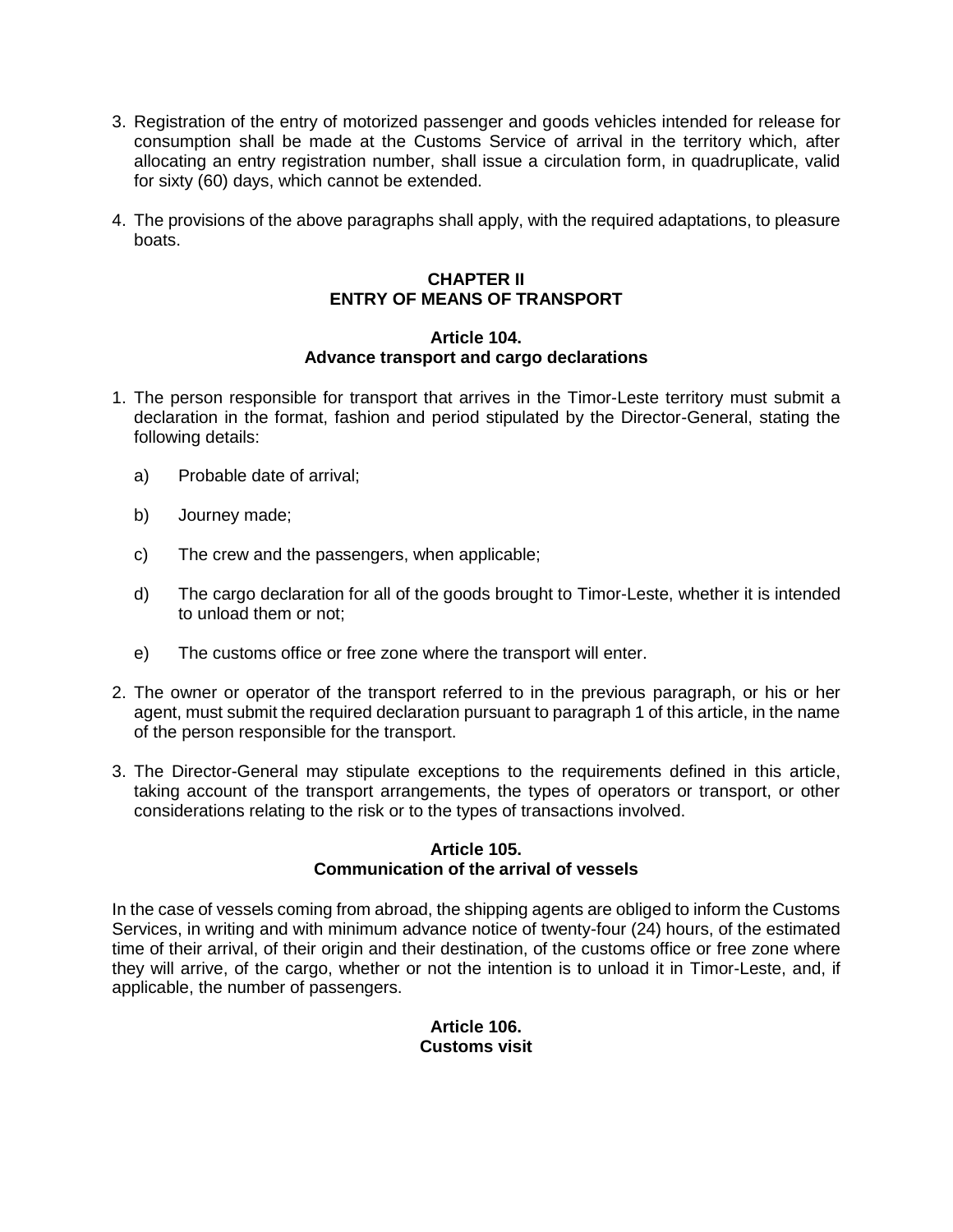- 1. Entry customs visits shall be conducted whenever the Customs Services judge them appropriate and all vessels and aircraft shall be subject to them, whether commercial or any other type.
- 2. Without prejudice to the customs visit stipulated in the previous paragraph, the Customs Services may make other visits to other locations or establishments whenever they judge them appropriate or necessary.
- 3. The entry customs visit may be made separately or jointly with the other competent authorities, with the Customs Services always being the first authority to enter on board.
- 4. The placement of customs officials on board the means of transport, for the purpose of continuous surveillance, shall be ordered by the Customs Services whenever they consider it necessary, or the person responsible for the mode of transport or his or her representative requests it.

## **Article 107. Entry of merchant ships**

- 1. During the customs visit, the captains or masters of the vessels or their port agents shall deliver to the Customs Services, without prejudice to subsequently sending in electronic format, a declaration giving:
	- a) The name of the vessel;
	- b) The nationality of the vessel;
	- c) The name of the captain or master;
	- d) The tonnage;
	- e) The ports of departure;
	- f) The number of crew;
	- g) The number of passengers with the port as destination and the number of passengers in transit;
	- h) The description of the cargo;
	- i) What flammable and explosive articles are being transported and in what quantity;
	- j) The commercial operation intended in the port or, if not for commercial operation, the reasons for entry;
	- k) The number of post bags and their origin;
	- l) The identification of the consignee;
	- m) If weapons are being carried, their number and type.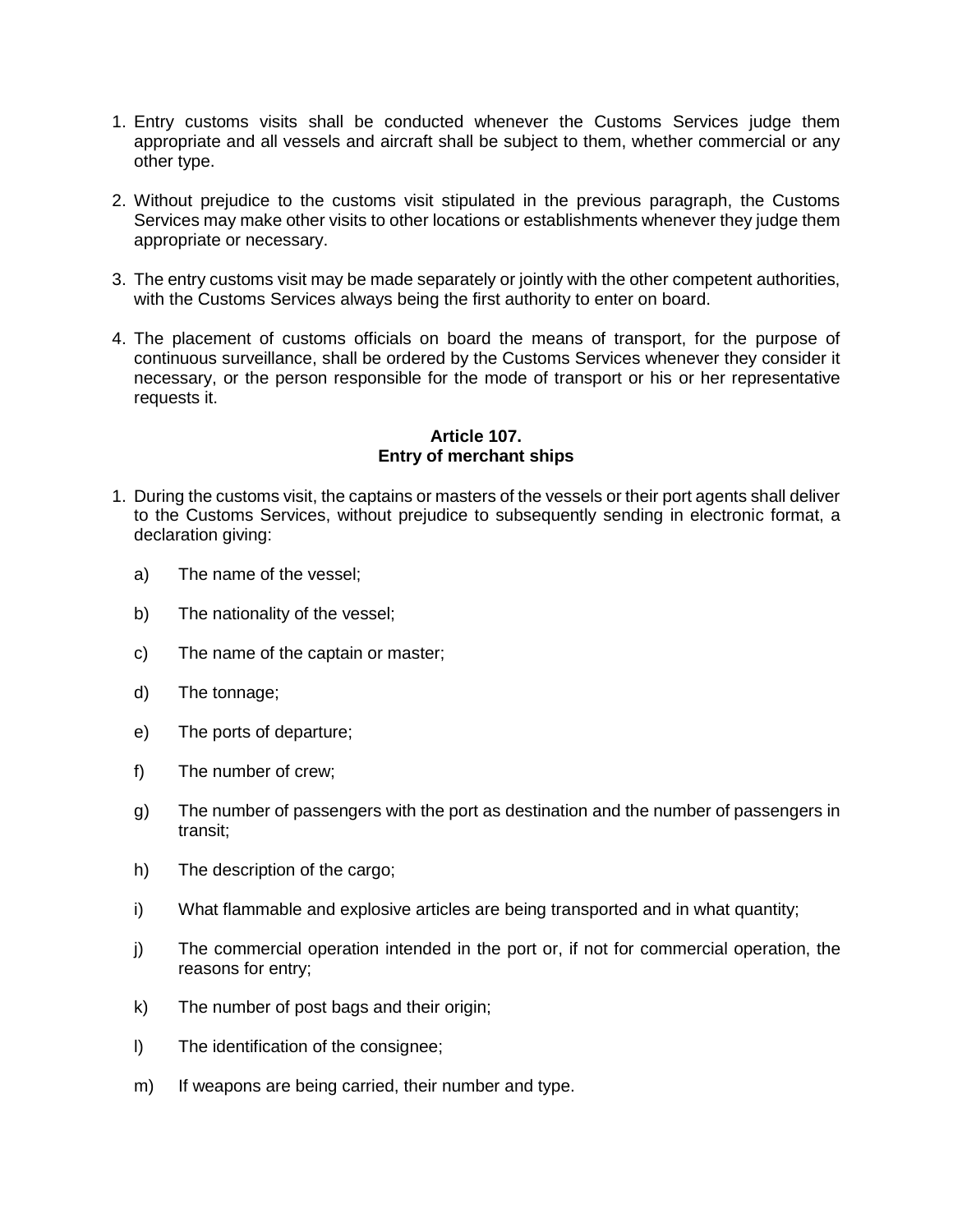- 2. Manifest, for every origin, of the cargo intended for the port, accompanied by a set of copies of the bills of lading.
- 3. List of packages of commercial samples and deliveries not on the manifest.
- 4. List of packages that constitute spoil, accompanied by the associated inventory.
- 5. List of supplies and spare parts, including tobacco intended for consumption by the crew and consumption on board.
- 6. Manifest of the cargo in transit.
- 7. Declaration regarding the existence of goods intended for sale on board.
- 8. Declaration relating to the baggage of the crew who will disembark at the port, authenticated by the captain or master of the vessel.
- 9. The copies of the bills of lading referred to in paragraph 2 must include the marking, numbers and nature of the packages, the generic designation, the weight and the value of the goods, as well as the date and port of loading.
- 10. List of passengers to disembark, duly identified and list of individual baggage, with breakdown of the hold and cabin baggage.
- 11. If the captain or the master of the vessel is unable, at the time of the customs visit and on grounds of force majeure, to deliver the documentation referred to in the above paragraphs, a period of four hours to do so at the competent customs office shall be allowed.
- 12. The customs officials who make the customs visit must:
	- a) Note the irregularities found by preparing the associated official report, if these constitute an offence stipulated in the legislation in force;
	- b) If they find that any means of transport or goods were used to commit a customs offence that leads to confiscation, these shall be seized and kept in the custody of the Customs Services until the final decision in the proceedings, in accordance with the standards in this Code.
	- c) Authenticate, date and sign the cargo manifests, after the captain or master of the vessel or his or her port agent has done so;
	- d) Give free practice to the vessel after the formalities have been completed.
- 13. At the time of delivering the documents referred to in the above paragraphs, the captain or the master of the vessel may present the declarations that they deem appropriate, about the cargo on the manifests that:
	- a) Has been consumed;
	- b) Has been sold;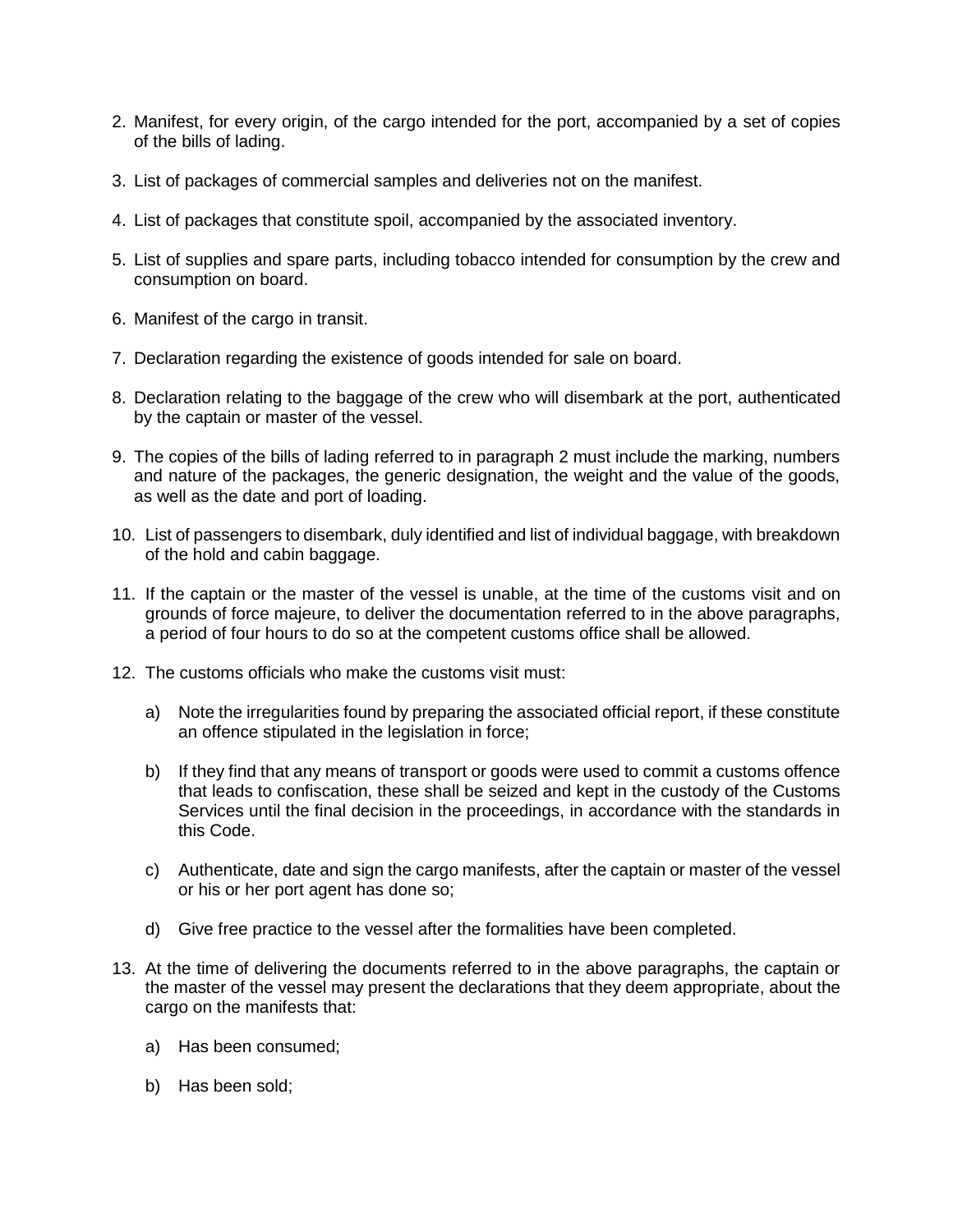- c) About which there are questions regarding the shortfall or excess.
- 14. The packages of commercial samples and orders not on the manifest, as well as the declared spoils, shall be unloaded with the remaining goods for presentation to the Customs Service.
- 15. The tobacco, alcoholic drinks and other sensitive products that exceed the quantities allocated to each crew member shall be sealed in a compartment on the vessel, under the responsibility of the corresponding captain or master and the seals shall not be removed before the vessel leaves the port.
- 16. The pilots of the harbor entrance or port shall be considered representatives of the customs authorities until their boarding for the purpose of detecting offences of the legal provisions.

#### **Article 108. Delivery of the manifest**

- 1. Without extension and within two (2) days of the date of entry, the captains or masters of the vessels or their port agent, shall present an electronic copy of the manifest translated into one of the official languages, if this is requested.
- 2. The presentation stipulated in the above paragraph shall be made at the customs office of the port of entry.

# **Article 109. Landing**

The goods transported in ships landed shall always to be declared by the captain or master of the vessels at the customs office of the landing port, which shall then control the unloading and reloading operations for the goods, keeping them under continuous supervision.

#### **Article 110. Responsibility for the goods on the manifest**

- 1. The captain or the master of the vessel is responsible for the quantity of packages declared on the manifest and for this being in perfect agreement with the bills of lading.
- 2. The goods not included on the manifest presented pursuant to the present Code shall be declared lost to the State by order of the Director-General.

## **Article 111. Goods shortfall**

- 1. If a shortfall of packages is found, the captain or master of the vessel must declare in writing, at the time of the customs visit or within twenty-four hours (24) of the free practice, the quantity, quality, origin and destination of the packages and the reasons explaining the shortfall.
- 2. Non-compliance with the provisions of the previous paragraph shall be considered embezzlement, punishable in accordance with the law.

# **Article 112.**

# **Correction of information relating to the transport and the cargo declaration**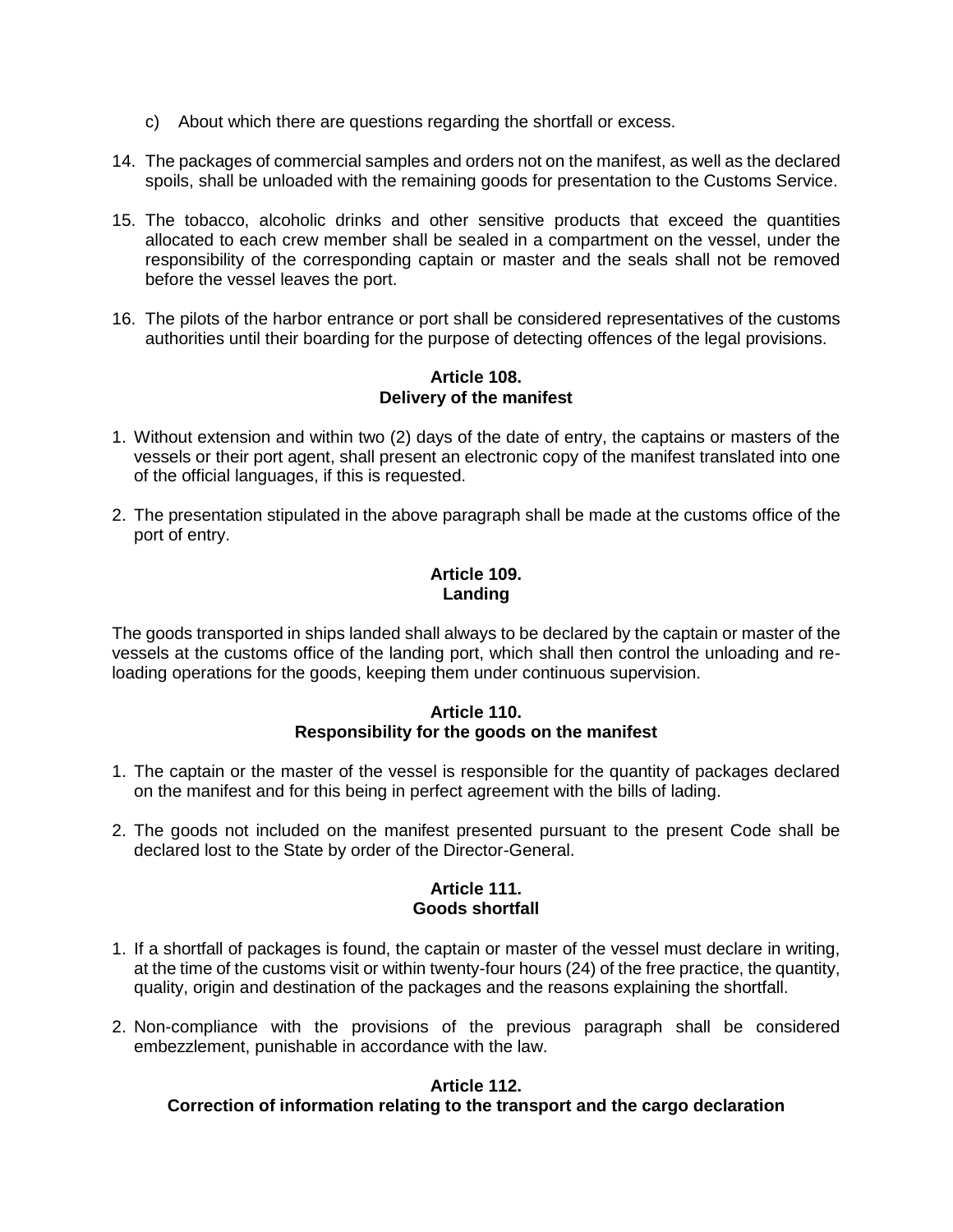The Customs Services must allow the responsible person, the owner, the operator of the transport, or the agent to correct the declaration submitted under article 104 and deliver a replacement or supplementary declaration, unless:

- a) The responsible person, the owner, or the operator of the transport or the agent have been informed by the Customs Services that the goods will be subject to customs examination;
- b) The Customs Services have already found that the information in question is incorrect;
- c) Removal of the goods at the place of arrival has been permitted; or
- d) The deadline for submitting a final cargo confirmation, under article 134, has already passed.

#### **Article 113. Presentation of the goods and passengers to the Customs Services**

- 1. The person responsible for the means of transport must not land or allow the landing of a vessel or aircraft at a site other than a customs office or a free zone, which, in the case of ships or aircraft to which article 104 applies, must be the customs office or the free zone declared by this person in accordance with that article, when:
	- a) They have arrived in Timor-Leste from abroad, or
	- b) The passenger transport or goods have still not been cleared for the purposes of importation.
- 2. Anyone who is importing or in some way is involved in the importation of goods by vessels or by aircraft must bring the goods to a customs office or a free zone.
- 3. The person responsible for a vehicle or vessel that has entered Timor-Leste by land or sea must go to the customs office closest to the place where it crossed the frontier, following the routes established and approved by the Customs Services.
- 4. The responsible person referred to in the previous paragraph may ask the Customs Services to go to a place other than a customs office or a free zone, and the Customs Services may agree subject to specific conditions.
- 5. After entering Timor-Leste, the transport may not leave the customs office or the free zone until an arrival notification, pursuant to article 115 of the present Code, has been made, unless authorized to do so by the Customs Services.
- 6. A stevedore or another person who transports the goods after their introduction into the customs territory, specifically after the transfer of the goods, is responsible for fulfilling the obligations laid down in this article, and they shall also be subject to the control stipulated by the Director-General.

# **Article 114. Impossibility of presenting the goods to the Customs Services**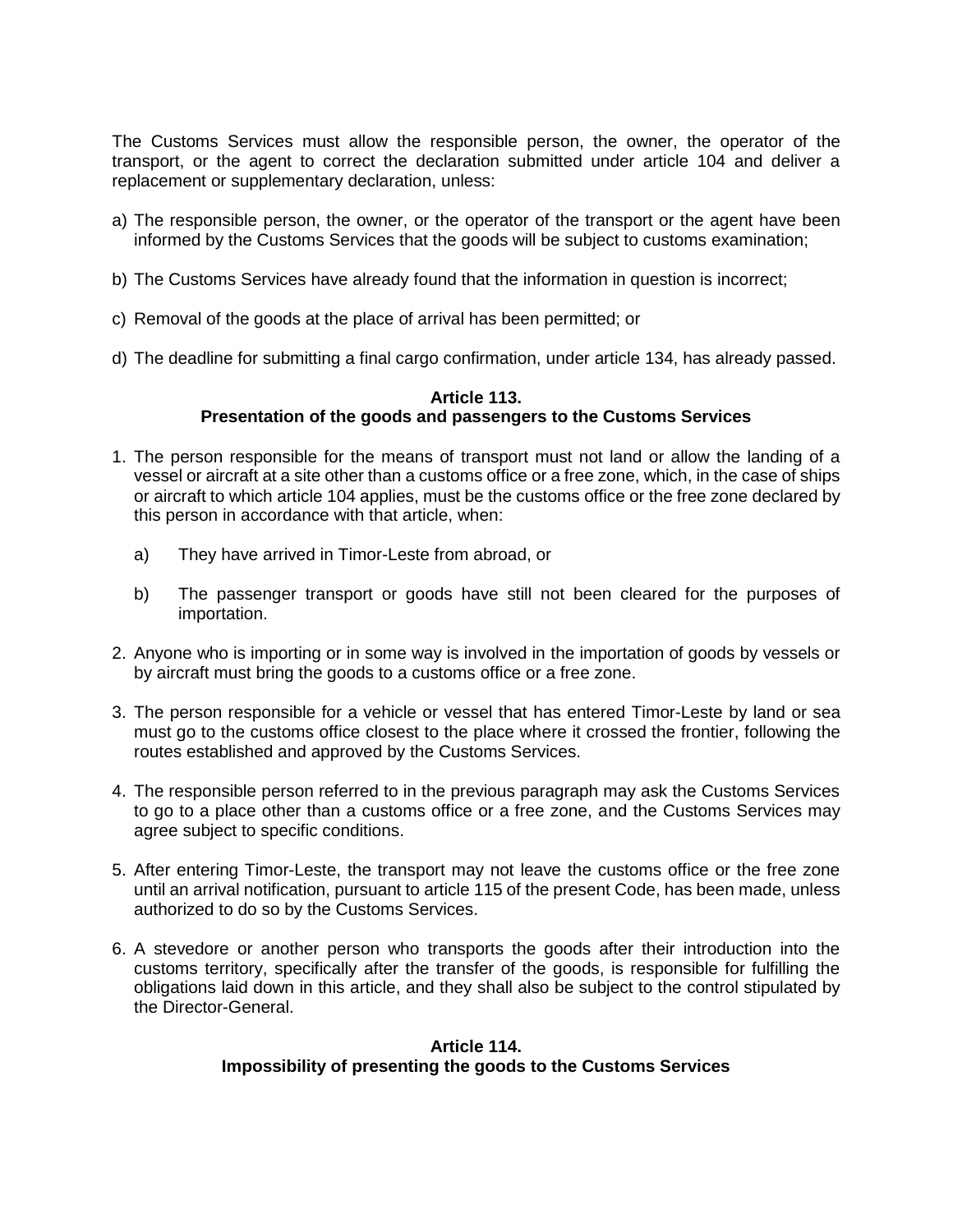- 1. When force majeure makes it impossible to comply with the provisions of the following article, the person responsible for fulfilling this obligation or his or her representative must immediately inform the Customs Authorities. In cases where the goods have not been totally lost, the Customs Authorities must be informed of the exact location where these can be found.
- 2. The Customs Services must determine the measures considered necessary to ensure the control of the goods referred to in the previous paragraph and to ensure that these are transported to a customs office, or other location that they have designated.
- 3. In the situation described in paragraph 1 of this article, the person responsible for the transport must reimburse the State, in accordance with the values established by the Minister, for the cost of the assistance provided by the customs officials and other services of the State, including the costs of the allowances or expenses due to these officials.

#### **Article 115. Notification of the arrival of the goods**

- 1. Anyone who transports the goods to the customs territory or, when appropriate, the stevedore or other person responsible for their transportation after entry to the customs territory, must notify the Customs Services of their arrival pursuant to the customs legislation.
- 2. Notification of the arrival of the goods must take place after their arrival at the customs office or free zone at the first entry location in Timor-Leste, or any other location designated or approved by the Customs Services.
- 3. The person responsible for giving notice of the arrival of the goods must:
	- a) When requested by the Customs Services, deliver the cargo manifest, the bill of lading or shipping document or the respective copy for each part of the cargo or goods loaded or on board, the passenger and crew list, the ship's log and any port clearance, record or other port document provided with regard to this transportation from the declared origin;
	- b) Provide all of the information requested by the Customs Services relating to the transport, to the goods transported, to the crew and to the voyage;
	- c) Comply with the orders of the Customs Services with regard to locating or moving the transport, unloading the goods and disembarking the crew or passengers.
- 4. When the documents referred to in the above paragraph are written in a language other than the official languages, the Customs Services may require the presentation of a certified translation of these documents, within a period that they specify.

# **CHAPTER III EXIT OF THE MEANS OF TRANSPORT**

**Article 116. Outward clearance certificate**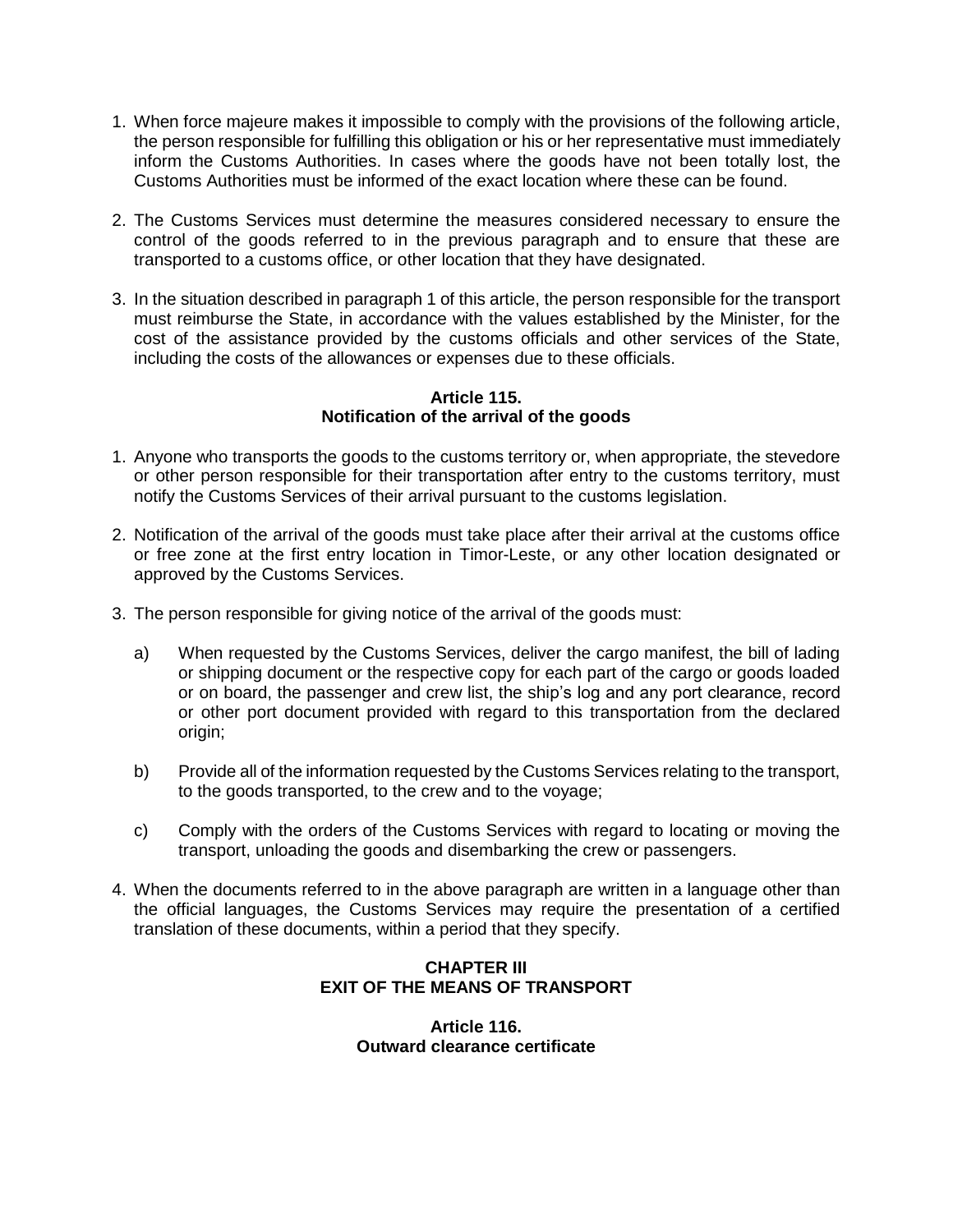- 1. Unless otherwise provided for by the customs legislation, no vessel or aircraft may leave an Timor-Leste port or airport without the Customs Services having given the associated exit authorization.
- 2. The application for the outward clearance certificate must be made by the person responsible for the means of transport, or by his or her authorized agent, using the method stipulated by the Director-General, and must be accompanied by the documents relating to the transport, crew, cargo, deposits and port of destination.
- 3. The responsible persons mentioned in the above paragraph may only allow the means of transport to travel to the locations referred to in the application for the outward clearance certificate.

# **Article 117. Exit authorization for goods and passengers**

- 1. It is not permitted for passengers or goods to embark on a vessel or aircraft, without the exit authorization:
	- a) Unless at a customs office or area under customs control for this purpose, or in a free zone;
	- b) Before the application for exit authorization for the vessel or aircraft has been made;
	- c) Until a customs declaration submitting the goods to a customs procedure has been made, when required by this Code;
	- d) Outside the official operating hours; or
	- e) Without the authorization of the Customs Services.
- 2. The Director-General may, whenever duly justified and subject to the conditions and restrictions stipulated by him or her, allow the passengers and goods referred to in the previous paragraph, which have been or will be embarked on a vessel or aircraft, to do so outside of the official hours or the place designated as a customs office or area under customs control.
- 3. In duly justified exceptional cases, the Minister who supervises the Customs Services may, after consulting the Minister who supervises the authority responsible for regulating civil aviation in Timor-Leste, permit the landing or take-off of an aircraft, other than at a customs office, at a location designated by the Minister.
- 4. In the cases referred to in paragraphs 2 and 3, the person responsible for the means of transport or the agent must reimburse the State, in accordance with the values stipulated by the Minister for the cost of use of these installations, including the costs of the allowances or expenses incurred by the customs officials and other competent authorities involved.
- 5. The provisions of the present article shall apply, with the proper modifications, to means of land transport.

## **Article 118. Goods for exportation that do not embark**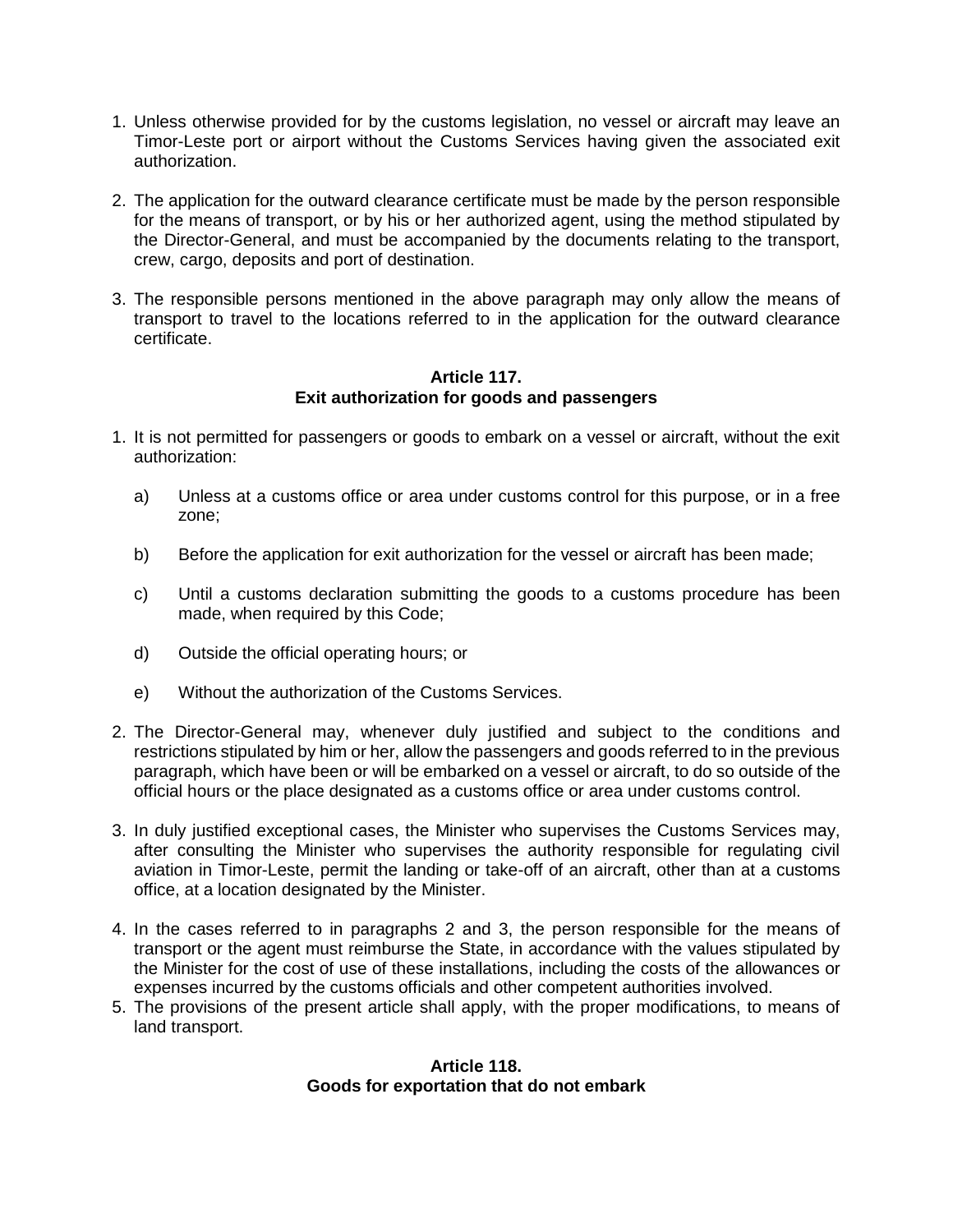Whenever goods declared for exportation do not embark, the person responsible for the means of transport must immediately notify the Customs Services.

# **Article 119. Disembarkation of goods**

Unless provided for otherwise, no good that has been placed on board a vessel or aircraft for exportation, or to be used as provisions on board, may be disembarked without the permission of the Customs Services.

#### **Article 120. Refusal or cancellation of the outward clearance certificate**

- 1. The Customs Services may refuse the departure of a vessel or an aircraft at any time, for the purpose of ensuring compliance with the customs legislation, when the outward clearance certificate has already been granted, provided that this has not already started its journey, thereby revoking the outward clearance certificate.
- 2. Notice of this cancellation must be given, orally or in writing, to the person responsible for the vessel or aircraft and, if given in writing, must be delivered:
	- a) In person;
	- b) On board the vessel or aircraft to the person responsible for the same; or
	- c) To the agent for the vessel or the aircraft at the departure port.
- 3. When an outward clearance certificate is revoked, it becomes null and void.

## **Article 121. Departure deadline**

The outward clearance certificate granted under this Chapter shall be considered null and void when the vessel or aircraft does not leave the port or airport within twenty-four (24) hours of its issuance.

#### **Article 122. Cargo manifest and passenger list**

Within four (4) days of the date of the outward clearance certificate for the vessel or aircraft under this Chapter, the person responsible for it, or his or her authorized agent, must deliver to the Customs Services of the customs office at the departure port or location, or the closest to this location, a cargo manifest for all of the goods embarked on the means of transport intended for exportation, together with a list of embarked passengers.

# **CHAPTER IV ENTRY AND EXIT OF AIRCRAFT**

**Article 123. Customs visit**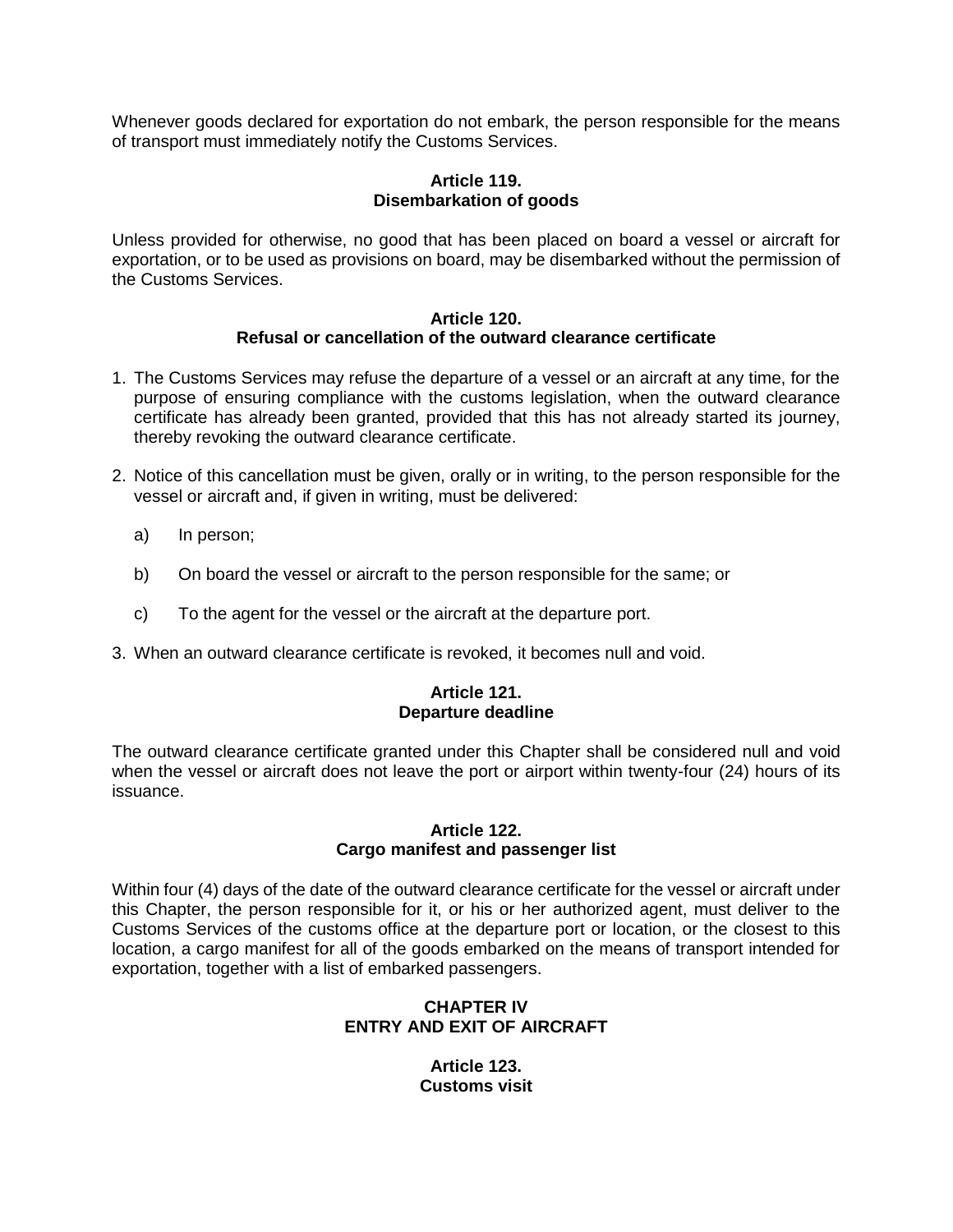Whenever they judge it necessary, the Customs Services shall make an entry customs visit, which shall take place immediately after the aircraft lands.

# **Article 124. Delivery of the manifest**

- 1. The cargo manifest and the airway bills relating to the goods must be presented to the customs authorities within three (3) hours of the aircraft's landing.
- 2. The provisions of article 132 and following shall apply, with the required adaptations, to aircraft.

## **CHAPTER V MISCELLANEOUS PROVISIONS**

#### **Article 125. Port-stay procedure and prohibition of onboard sales**

- 1. Except for cases of force majeure, duly proven and accepted by the Customs Services, without prejudice to the provisions of conventions in force, foreign merchant vessels and pleasure boats that remain in the country for more than one year, shall, at the end of this period, be subject to the temporary importation procedure.
- 2. During the period in which the vessels are moored in the ports, it is prohibited to sell on board any type of goods, and the customs authorities may, if they judge it appropriate, seal the compartments where the goods are stored or can be sold.

# **Article 126.**

# **Embarkation of goods for own consumption**

The articles embarked for consumption on board a vessel shall be subject to the exportation declaration, and can only be consumed after the vessel receives the outward clearance certificate.

# **CHAPTER VI PASSENGER LINERS, WARSHIPS AND PLEASURE BOATS**

#### **Article 127. Privileges**

- 1. Passenger liners, warships and pleasure boats enjoy the following privileges:
	- a) Ability to moor, regardless of Customs Service license, provided that they do so at the locations usually used for this purpose.
	- b) Priority in the issuance of outward clearance certificates.
- 2. The captains of national warships that come from foreign ports must present to the customs office of the port at which they moor a declaration giving:
	- a) The name of the ship;
	- b) The name of the captain;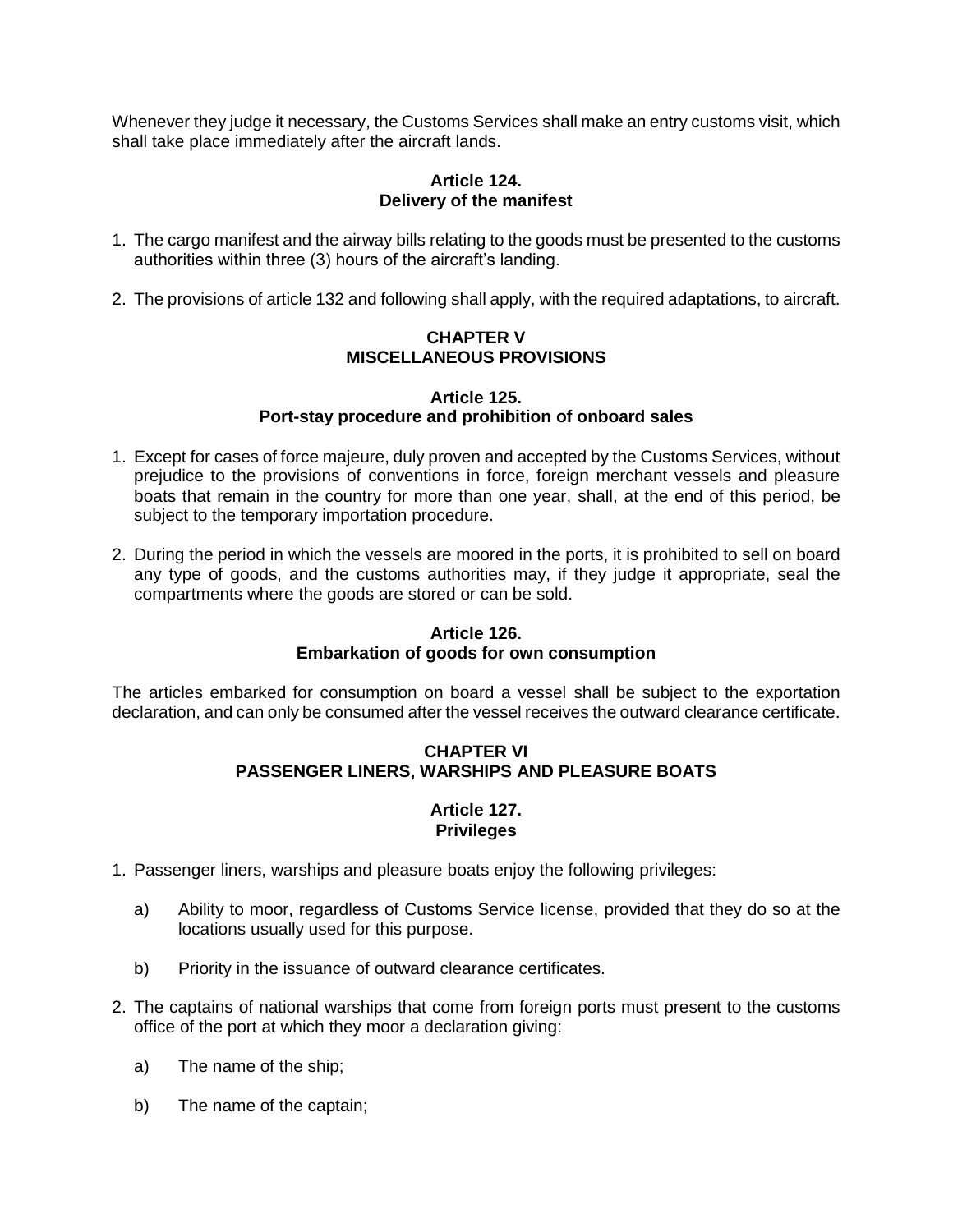- c) The port of origin;
- d) The number of crew and officers;
- e) The number of items of cargo belonging to the State;
- f) The number of items of cargo belonging to individuals;
- g) The number of passengers;
- h) The number of items of baggage belonging to the crew, including officers;
- i) The number of items of baggage belonging to individuals.
- 3. If the ship is transporting cargo, the associated manifests must be delivered separately.
- 4. The baggage of the officers and seamen of warships, as well as family members who are accompanying them, originating from foreign ports, and the goods subject to duties must be included on a list prepared and authenticated by an onboard officer to present at the closest Customs Service, which shall examine and check it.
- 5. Failure to comply with the provisions of the above paragraphs shall be communicated to the competent naval authorities for disciplinary purposes.
- 6. Undeclared goods shall be considered embezzled and subject to the applicable provisions regarding customs offences.

# **CHAPTER VII LOCAL TRAFFIC VESSELS**

# **Article 128. Mooring location**

When they judge it appropriate, the Customs Services may agree with the maritime authorities for anchorages to be designated for local traffic vessels.

## **Article 129. Obligatory documentation**

Local traffic vessels that transport any type of cargo, passengers or crew, must take the cargo and passenger or crew list issued at the origin and present it to the Customs Services or, in the absence of that, the closest authority.

#### **Article 130. Transfer of cargo**

1. When a local traffic vessel has received cargo from another vessel and wants to transfer part of this cargo to another vessel for the purpose of unloading it at another location, the master or owner of the goods must ask the customs authorities to process the related removal sheet for the transferred cargo and record this situation on the original unloading document.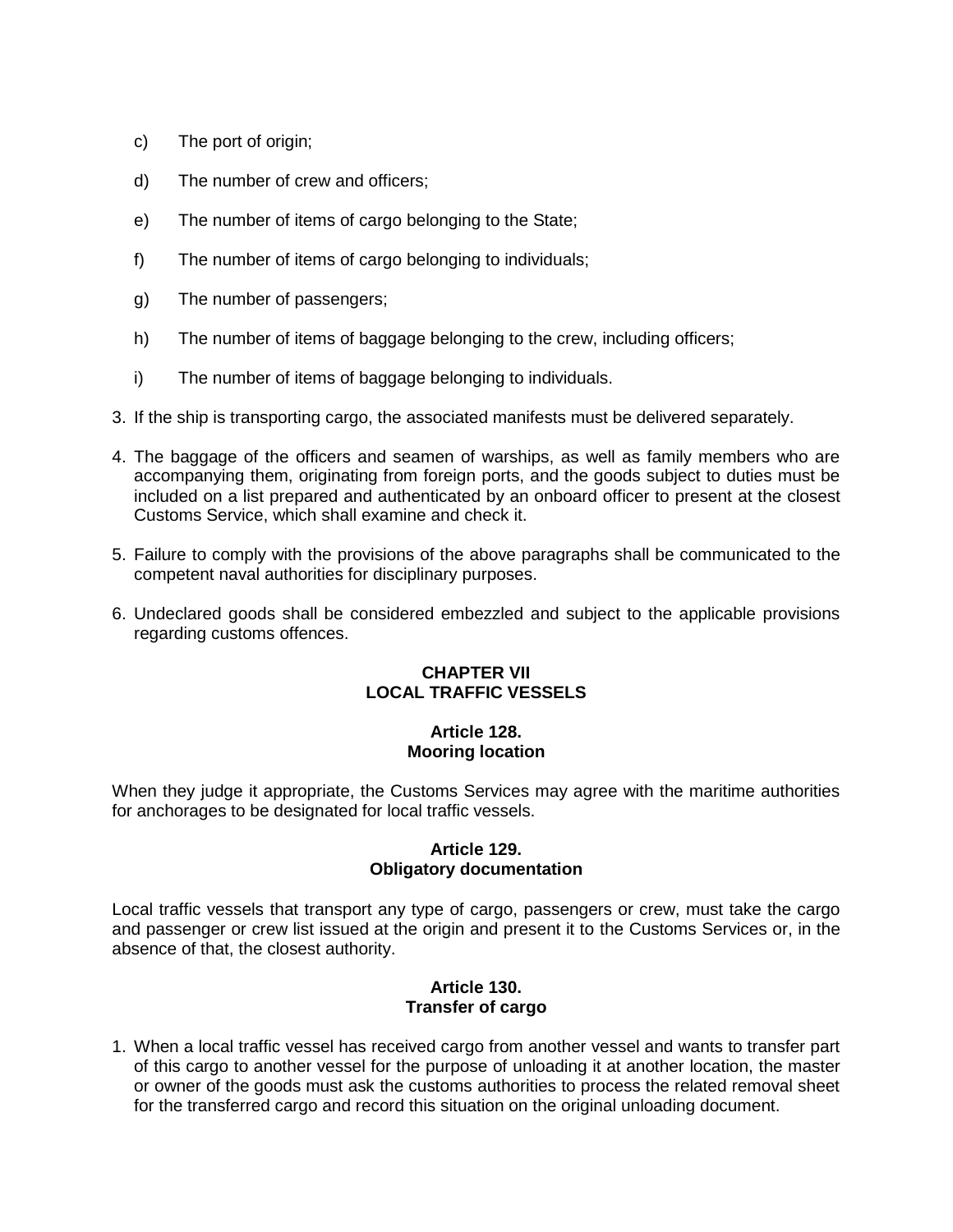2. The transfer of the cargo from one vessel to another shall be checked and made under supervision, which shall accompany the vessel until its destination, unless another procedure has been decided on.

# **Article 131. Sealing**

- 1. Vessels may undergo a customs visit during or after unloading operations.
- 2. When the Customs Services cannot inspect the content of any package or part of the cargo or compartment of the vessel during the customs visit, they shall seal the packages, the cargo and the compartment for the purpose of ensuring that subsequent control is effective.

# **CHAPTER VIII UNLOADING AND CHECKING THE GOODS**

## **Article 132. Unloading authorization**

- 1. The goods can only be unloaded or transshipped from the means of transport in which they are found on the authorization of the Customs Services and at the locations designated for this purpose, it not being permitted, as stipulated in article 105:
	- a) Before the arrival notification;
	- b) Outside the customs area authorized for this purpose;
	- c) Outside the official operating hours;
	- d) Without permission from the Customs Services;
	- e) Except for immediate storage in an area under customs control, for temporary deposit in the arrival port.
- 2. The requirements stipulated in the previous paragraph shall not apply if imminent danger requires immediate total or partial unloading of the goods. In these cases, the Customs Services must be immediately informed of the fact.
- 3. Unless authorized in another way by the Director-General, the goods unloaded from one ship to another ship must be immediately removed and unloaded in an area under customs control authorized for this purpose, or another location that is designated by the Director-General.
- 4. The Director-General may, when duly justified and in accordance with the conditions and restrictions that he or she considers necessary, allow exceptions to the provisions in paragraph 1 of this article.
- 5. The Customs Services may require goods be unloaded and unpacked, at any time, in order to conduct controls on them and the means of transport in which they are found.

# **Article 133.**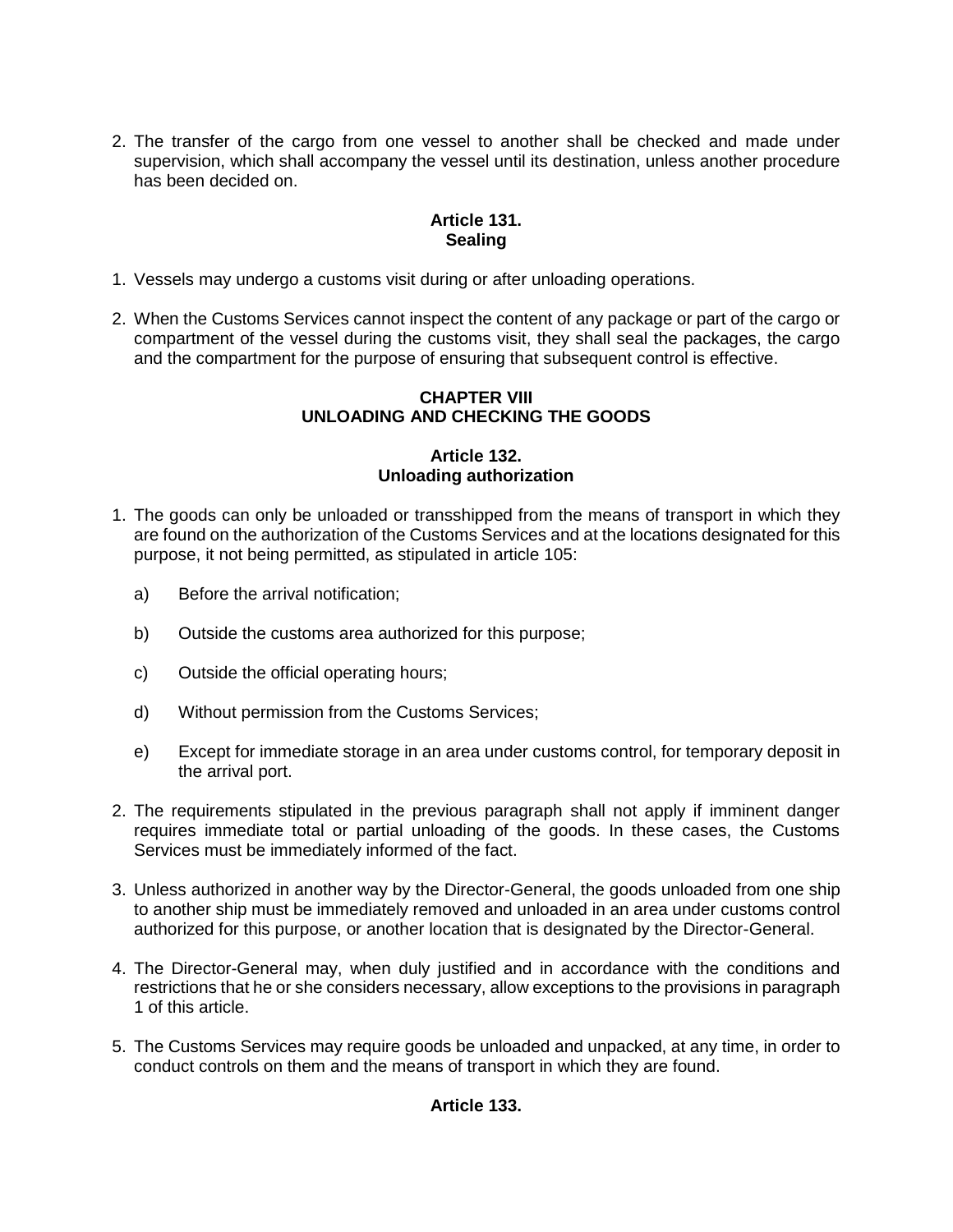# **Prohibition on changing the location of the unloaded goods**

After the goods have been unloaded, they may not be removed from the location where they were originally placed.

## **Article 134. Confirmation of unloading**

- 1. The person responsible for the ship or aircraft, or the respective authorized agent, must submit to the Customs Services a final cargo confirmation for all the goods unloaded from the means of transport.
- 2 The final cargo confirmation must:
	- a) Specify the goods included in a cargo declaration that have not been unloaded and, if there are no goods in this situation, give a declaration in this regard;
	- b) Specify any goods not included in the cargo declaration that have been unloaded and, if there are no goods in this situation, give a declaration in this regard.
- 3. The application for the final cargo confirmation must be submitted:
	- a) In the case of goods unloaded from a ship, within five (5) days from completing the unloading of the ship;
	- b) In the case of goods unloaded from an aircraft, within twenty-four (24) hours from when the aircraft landed, or within the other periods that may be stipulated.
- 4. The Customs Services shall appoint officials to check the goods declared for unloading. When the checking officer has finished the unloading, an unloading report shall be prepared that contains, specifically:
	- a) The identification of the means of transport;
	- b) The trade name, provenance and origin of the goods;
	- c) The number of packages and the weight of the goods unloaded.
- 5. If breaches of the customs legislation are found, the supervisor of the customs office shall be involved and shall prepare an official report. If he or she detects goods the importation of which is legally prohibited, they shall seize them and the seized goods shall be in the custody of the Customs Services, until the competent authority decides on what is to be done with them.
- 6. The report on the unloading and who was involved must be dated and signed by the checking officer and authenticated with the stamp of the Customs Service, and a copy of these must be attached to the official report.
- 7. The Director-General must stipulate the cases in which the requirements for the final cargo confirmation can be waived or modified, as well as the conditions for such waiver or modification.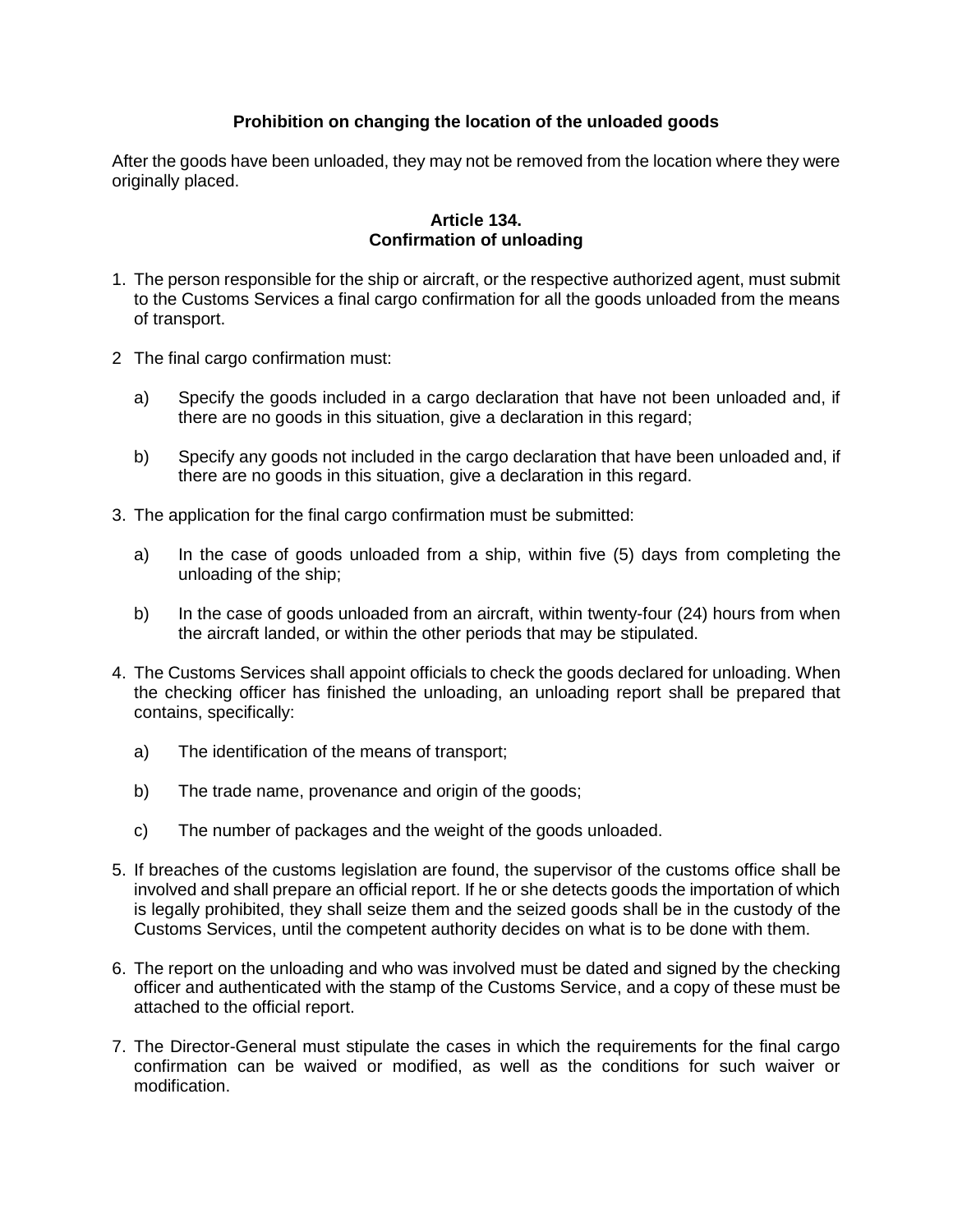## **Article 135. Cargo confirmation for goods**

The provisions of the previous article shall apply, with the necessary modifications, to the embarkation of goods declared for exportation.

# **CHAPTER IX PRESENTING THE GOODS TO THE CUSTOMS SERVICES|**

## **Article 136. Presentation of the goods**

- 1. The goods taken to a customs office must be presented to the Customs Services by the person who introduced them into the customs territory or, if applicable, by the person responsible for the transport, after the corresponding introduction to the customs territory.
- 2. A person who introduces the goods into the customs territory and does not respect the obligation to present them as stipulated in paragraph 1, shall be subject to an administrative sanction.
- 3. The person responsible for a means of transport who does not respect the obligation to present the goods to the Customs Service pursuant to paragraph 1, shall be obliged to pay the customs duties for the missing goods on unloading, whenever there is a causal connection between the missing goods and the impossibility of customs control resulting from the failure to comply with the provisions in the aforementioned article. In this case, the person responsible for the means of transport shall be subject to an administrative sanction.
- 4. The person responsible for a means of transport who does not respect the obligation to present the goods to the Customs Service pursuant to paragraph 1, shall be subject to an administrative sanction when the number of packages unloaded exceeds the number of packages communicated to the Customs Service.

## **Article 137. Other presentation obligations**

The provisions of the previous article shall not prevent specific provisions being applied to goods transported by travelers.

# **Article 138. Obligation to specify a customs-approved treatment or use**

- 1. A customs-approved treatment or use allowed for such merchandise must be specified for the goods presented to the Customs Service.
- 2. The specification of a customs-approved treatment or use must be made by the following deadlines, counted from the presentation of the goods to the Customs Service:
	- a) Thirty days for goods arriving by sea;
	- b) Twenty days for goods arriving by any other means.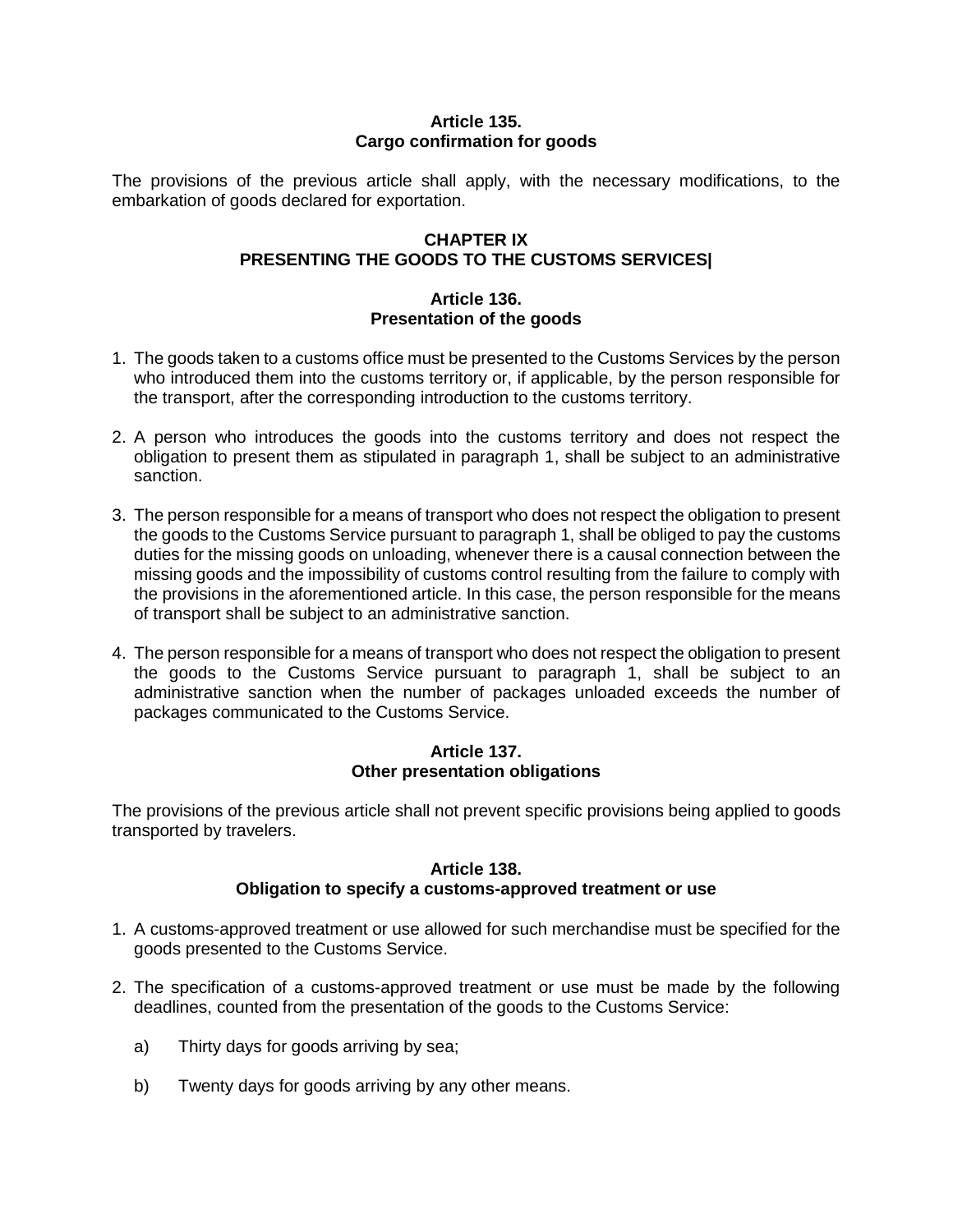3. The provisions of the previous paragraphs shall not prevent prohibitions being applied or restrictions imposed for reasons of morality and public safety, protection of health and life of persons and animals, preservation of plants and the environment, protection of national artistic, historic or architectural heritage, or protection of industrial and commercial property.

# **CHAPTER X TEMPORARY STORAGE**

# **Article 139. Temporary storage of goods**

- 1. While awaiting a customs-approved treatment or use to be specified, the goods presented to the Customs Service shall remain in temporary storage.
- 2. The goods referred to in the previous paragraph can only be stored at the locations authorized by the Customs Services and under the conditions they set.
- 3. The Customs Services may require a person they find to be in possession of the goods to provide a guarantee, with the objective of ensuring the payment of any customs debt that might fall due.
- 4. Any person who removes goods from the areas under customs control before the exit authorization shall be subject to an administrative sanction.

#### **Article 140. Advance examination and removal of samples**

After the goods have been presented to the Customs Service, this may give advance authorization for them be examined or for samples to be removed for the purpose of classification and specifying a customs-approved treatment or use, with the declarant bearing all costs.

# **Article 141. Handling**

- 1. Without prejudice to the provisions of the previous article, goods in temporary storage can only be handled if this does not modify their presentation or technical characteristics.
- 2. Handling intended to ensure goods are preserved in an unchanged state shall be permitted.

## **Article 142. Delayed goods**

- 1. The Customs Services shall take all necessary measures to regularize the status of goods in relation to which the compliance with the formalities intended to attribute a customs-approved treatment or use has not been initiated by the deadlines set in article 138, including selling the goods.
- 2. Goods in temporary storage shall be considered surrendered to the State when: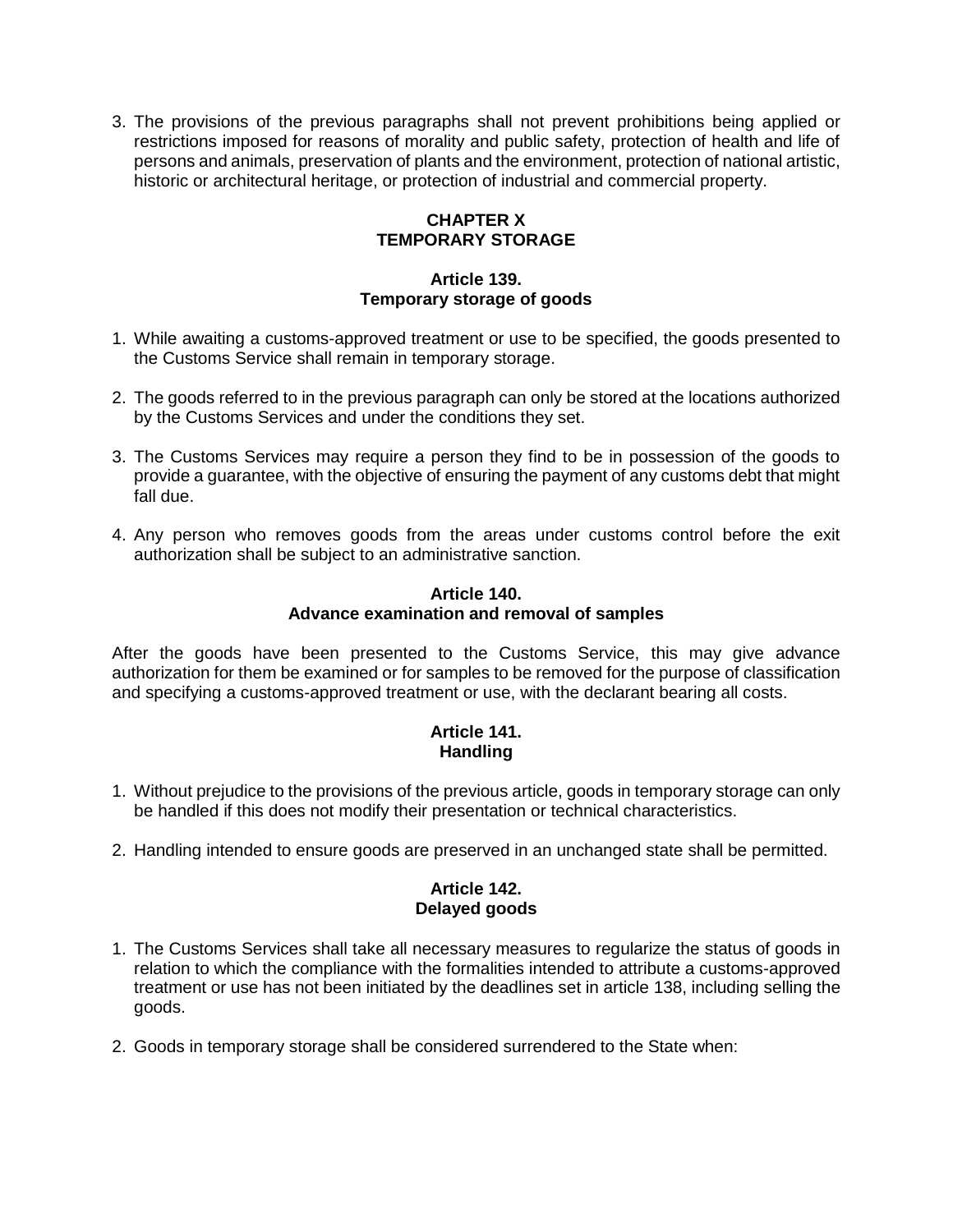- a) The formalities intended to specify a customs-approved treatment or use have not been complied with, or a requirement that the goods be surrendered or destroyed has not been implemented, by the deadlines determined in article 157;
- b) The exit of the goods cannot be authorized because:
	- i. It has still not been possible, for reasons attributable to the declarant, to examine or continue the examination of the goods by the deadline specified by the Customs Services;
	- ii. Without prejudice to the provisional authorization under article 172, the documentary evidence necessary for specifying the customs-approved treatment or use has still not been provided to the Customs Services;
	- iii. The payments to be made or the guarantee to be provided in relation to the customs duties or other taxes have not been made by the stipulated deadline;
- c) The goods have not been removed from the area under customs control within five (5) days, counted from their exit authorization.
- 3. The Customs Services may order the transfer of the goods in question, at the cost and risk of the person in whose possession they are found, to a location under supervision until their status has been regularized.

## **Article 143. Goods introduced irregularly**

Without prejudice to the sanctions stipulated in law, whenever the Customs Services confirm that goods have been irregularly introduced into the customs territory or have not been subject to customs control, they shall take the necessary measures to regularize the status of these goods, including their sale.

## **HEADING IX ENTRY AND EXIT OF PASSENGERS**

#### **Article 144. Disembarkation of passengers and baggage**

- 1. The passengers and crew members of a vessel or aircraft may disembark as soon as free practice has been given to the means of transport, and they shall be given the option to accompany baggage not included in the manifest, which shall be taken to the inspection locations.
- 2. Baggage or any objects transported by travelers shall be subject to customs control.
- 3. Any person who arrives in Timor-Leste other than by a means of transport mentioned in paragraph 1 of this article must immediately report his or her arrival and present him- or herself, together with the goods he or she is transporting, to the Customs Services, at the customs office situated at the arrival location, or the one closest to this location, together with the appropriate information about the transport in which they arrived.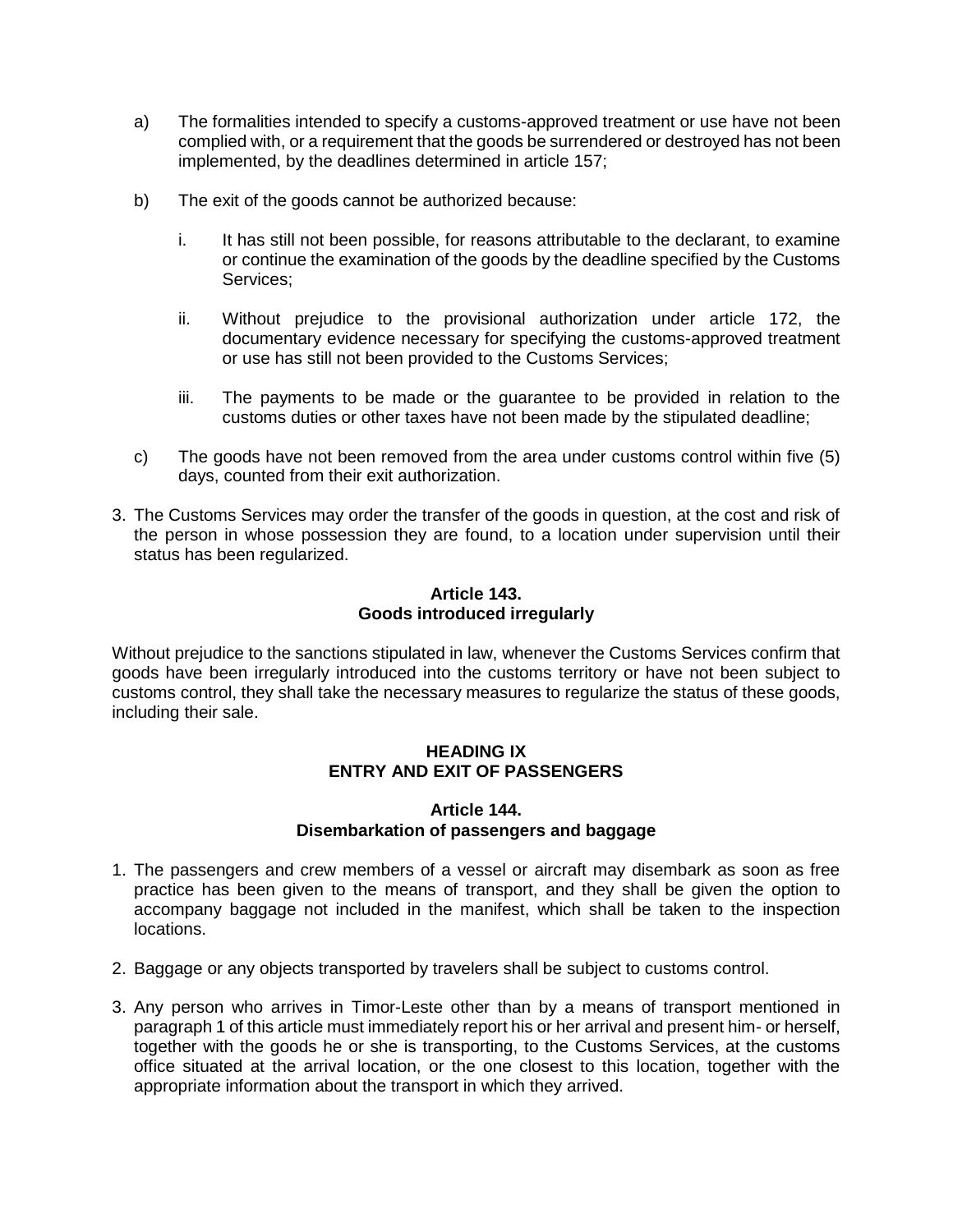## **Article 145. Inspection of baggage and personal searches**

- 1. The Customs Services shall perform baggage inspections to examine the content of the items of baggage on the manifest or transported by travelers, as well as personal searches so as to examine the objects transported by the travelers themselves or in their clothing.
- 2. The passenger shall be given the opportunity to issue a verbal declaration, which may be put into writing in the manner and form determined.
- 3. Personal searches of travelers must only take place exceptionally and only when there are well-founded reasons for suspecting that a customs offence has been committed, and the special customs officials are specifically obliged to avoid any physical or verbal abuse and also to reduce inconvenience caused to the travelers to an absolute minimum.
- 4. Officials engaged in inspecting baggage may demand that travelers present their passport or other identification documents, or travel ticket, as well as the invoices and other documents relating to the goods.
- 5. Passengers who are carrying goods of a commercial nature in their baggage must expressly inform the Customs Service of this fact, under penalty of an administrative sanction being applied.
- 6. Whenever, upon inspecting the baggage, the Customs Services detect goods of a commercial nature, they shall separate them from the baggage for the purpose of taxation.
- 7. If the goods contained in the accompanied baggage are characterized as commercial in nature, the Customs Services shall retain them, and prepare the associated baggage separation on the appropriate form.
- 8. The customs authorities may require a written declaration, through completion of the document stipulated by the Director-General for the goods transported by travelers, whenever this relates to importation or exportation of a commercial nature.
- 9. If they detect goods the importation of which is legally prohibited, they shall seize them and, if appropriate, detain the passenger.
- 10. The goods seized shall be kept in the custody of the Customs Services until the competent authority decides what is to be done with them.

#### **Article 146. Waiver of personal searches**

Without prejudice to the agreements and other instruments in international law to which Timor-Leste is a contracting party, and the provisions of the previous article with regard to baggage, the Government may, in certain circumstances, by means of legislation, waive personal searches for certain national and international entities.

## **Article 147. Competence to dispatch baggage on a manifest**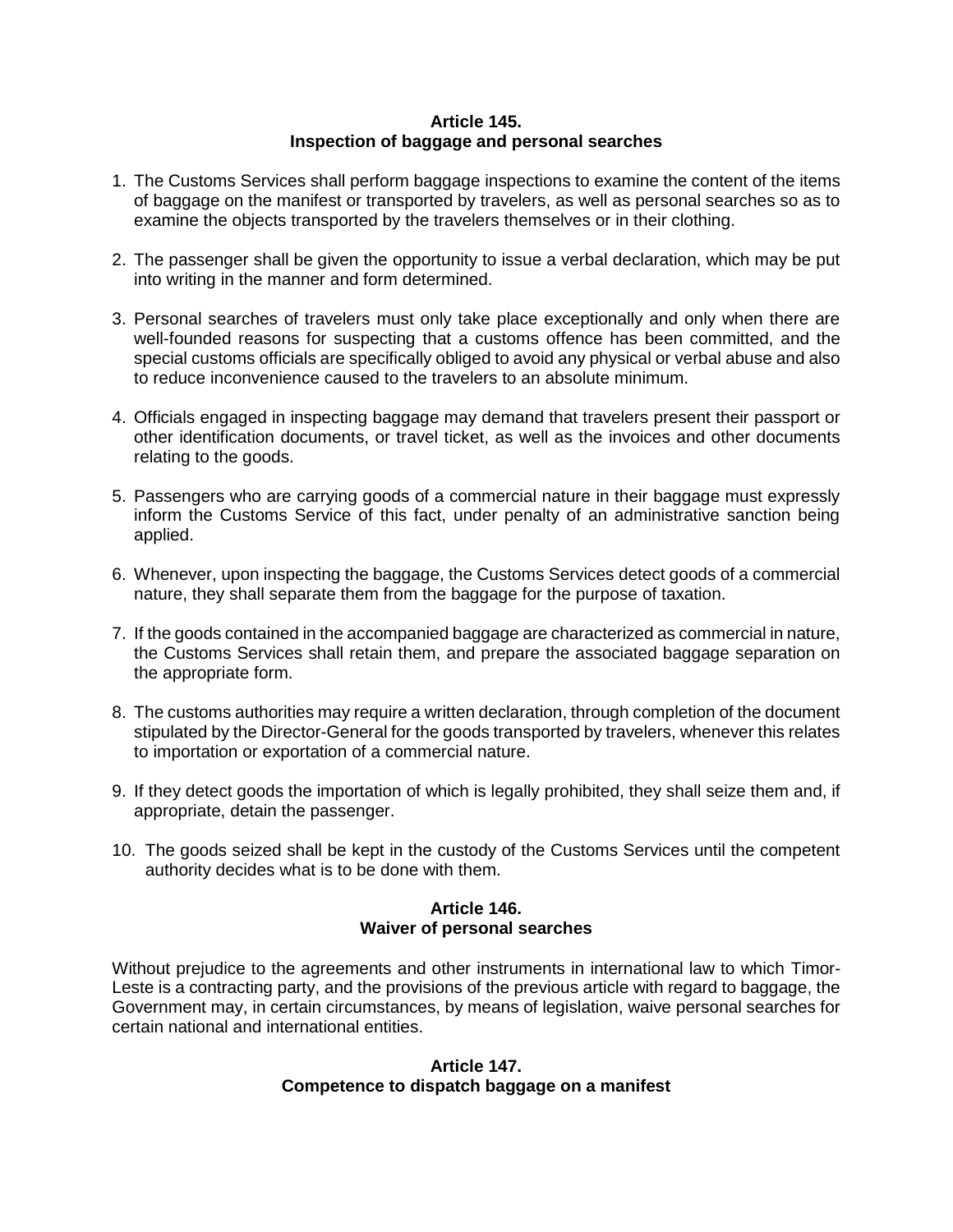Any person may arrange the customs clearance of the baggage of a traveler on a manifest, provided that he or she presents to the customs authorities with the written declaration referred to in article 145 (8), to clarify the tax responsibility to which the same traveler may be subject.

# **Article 148. Application of tariffs**

The goods and objects transported in the baggage of travelers referred to in article 145 shall be subject to the import duty rates in force, pursuant to the Tax Law, whenever they exceed the amount stipulated in the aforementioned law.

## **Article 149. Exit of passengers**

The provisions relating to the entry of persons to the territory shall apply, except in any exceptional cases that may be mentioned in the customs legislation.

#### **HEADING X TITLE DEEDS**

# **Article 150. Definition of title deeds**

Title deeds are:

a) The bill of lading, relating to goods transported by sea;

b) The airway bill for goods arriving by air;

- c) The commercial invoice, its copy or equivalent document, for goods transported by land;
- d) Other documents expressly accepted by the Customs Services.

## **Article 151. Certificate of origin**

When, for the purposes of origin, the interested parties present a bill of lading, relating to sea transport, or an airway bill, relating to air transport, or, even, an original invoice, for other means of transport, copies of these documents shall be duly checked, stamped and filed with the manifest by the customs authorities, and the original returned to the interested party.

# **HEADING XI CUSTOMS DECLARATION**

## **CHAPTER I NORMAL PROCEDURE**

**Article 152. Obligation to make a declaration**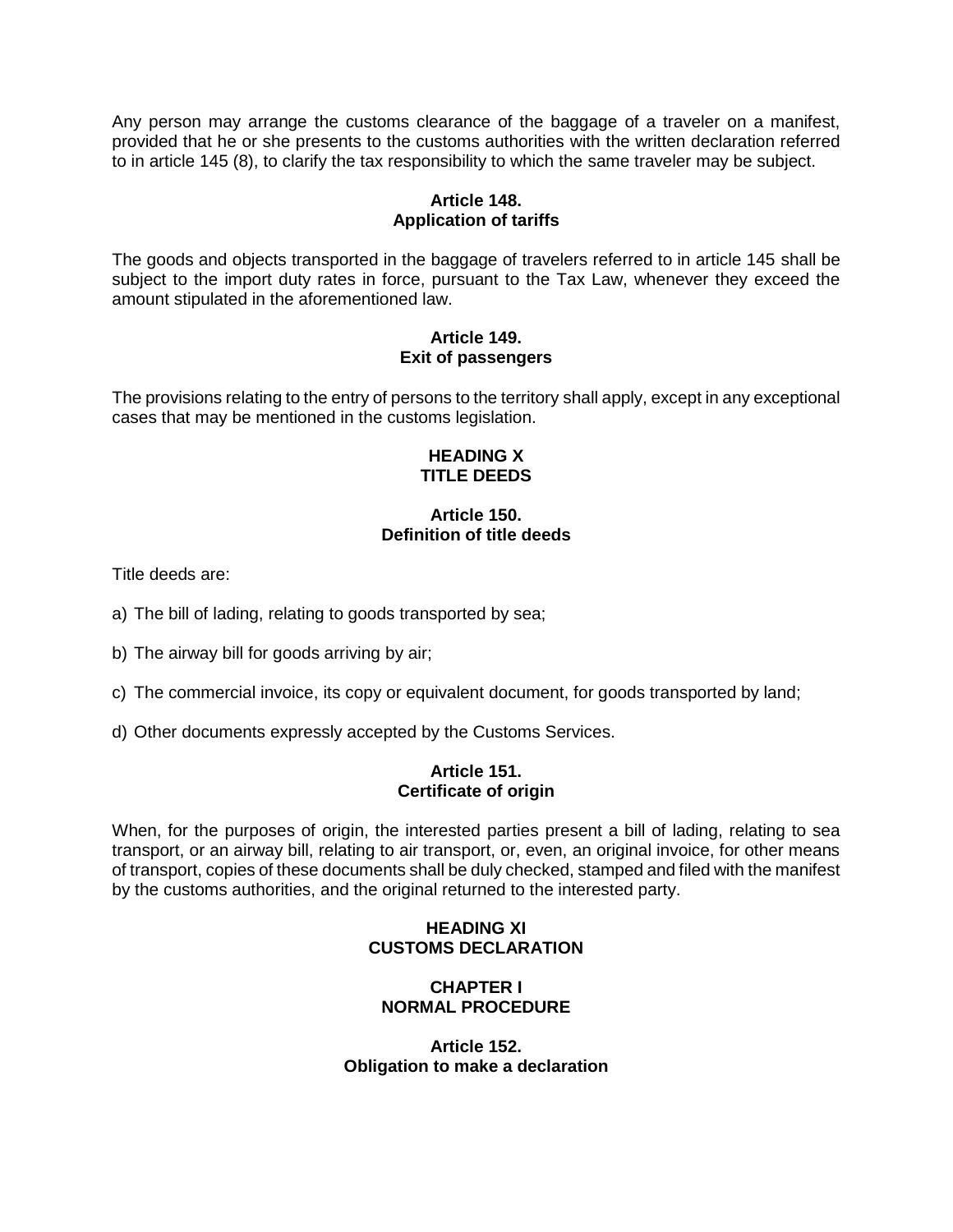- 1. Except for goods that have entered a free zone, and without prejudice to the provisions on surrender or destruction under supervision of the Customs Services, all goods introduced into the customs territory must be declared by the importer through a customs declaration, which can be made verbally, in writing or electronically, pursuant to the following provisions.
- 2. All goods intended for export or exit from the customs territory shall be declared by the exporter and, in these cases, the provisions of the previous paragraph shall apply.
- 3. In accordance with this article, the declaration must be made in the name of the importer or exporter of the goods, as appropriate, or by the person legally representing him or her.

## **Article 153. Verbal declaration**

Goods without commercial value may be declared verbally on importation or exportation, on the authorization of the Customs Services, when:

- a) Contained in the personal baggage of travelers;
- b) Intended for or sent by individuals;
- c) Intended for or sent by other entities.

## **Article 154. Written declaration**

- 1. The written customs declaration must be made on a form approved for this purpose by the Customs Services and must be signed and include all of the required elements:
	- a) Indicating the customs procedure applicable to the goods;
	- b) Declaring the tariff classification, country of origin and customs value of the goods, pursuant to the customs legislation;
	- c) Supplying other information, including the quantity and an adequate description of the goods, as stipulated.
- 2. All of the documents that have to be presented to apply the declared customs procedure and exit authorization for the goods must be attached to the customs declaration.

#### **Article 155. Declaration by electronic means**

- 1. A customs declaration by computer involves electronically sending to the customs authorities all of the elements or details necessary for applying a customs procedure.
- 2. The elements of information or data referred to in the previous paragraph must be encrypted.
- 3. For electronic declarations, the identification code allocated to the declarant for the purpose of tax identification shall be acceptable as an electronic signature.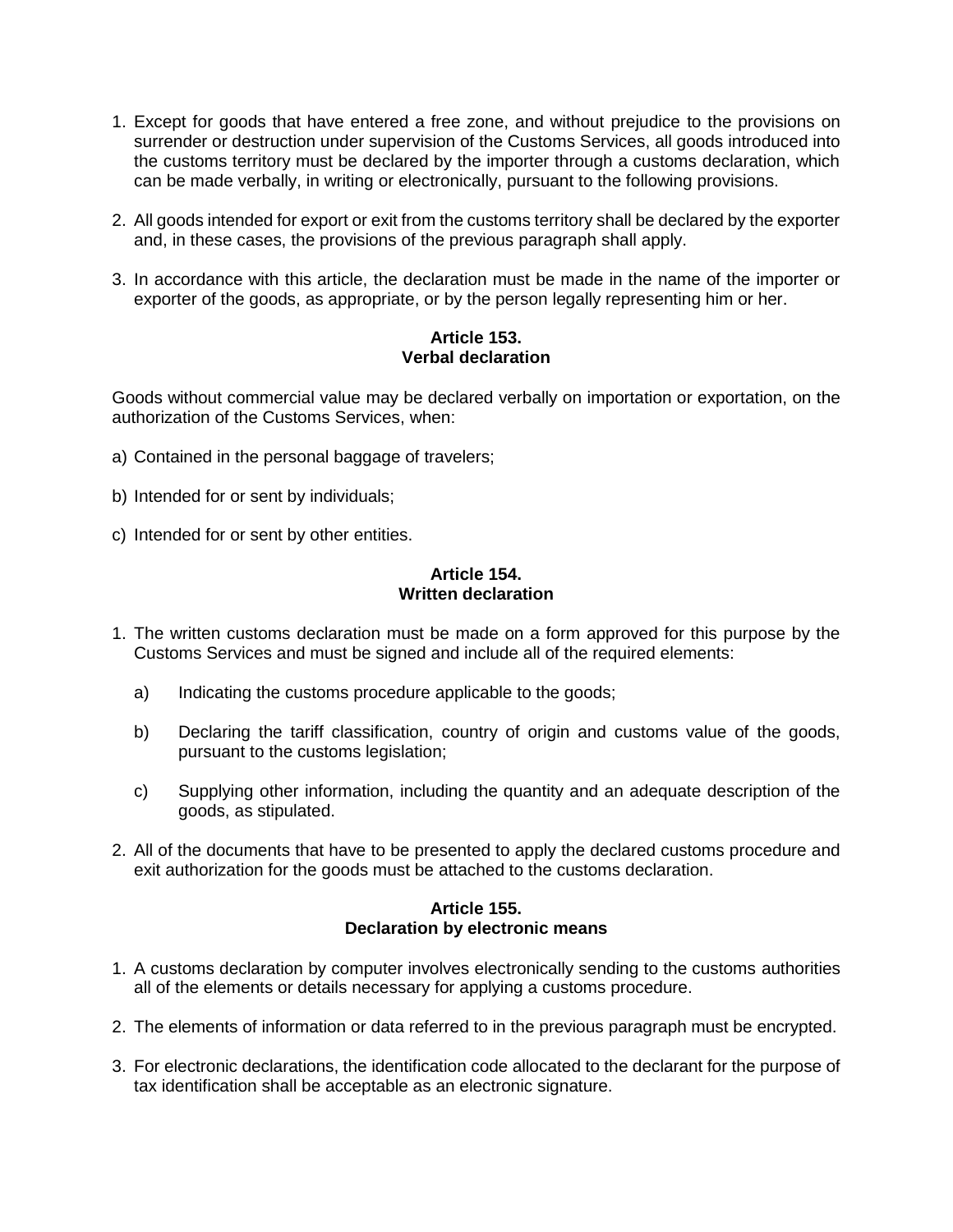# **Article 156. Documents to be attached to the customs declaration**

- 1. The documents to be attached to the customs declaration are those established in law for applying the declared customs procedures, specifically:
	- a) Commercial invoice with the generic designation of the goods and indication of the associated value;
	- b) The documents necessary for applying a preferential tariff procedure or any other derogation of the general procedure applicable to the declared goods;
	- c) Sanitary, phytosanitary, quality or other certificates;
	- d) Other documents required to apply the provisions that regulate the release for consumption.
- 2. The customs authorities may require, upon delivery of the declaration, that the transport documents or the documents relating to the preceding customs procedure be presented.
- 3. In the case of a customs declaration for an economic procedure subject to advance written authorization, a copy of the authorization must be attached to the customs declaration.
- 4. In the case of an export or re-export customs declaration, the necessary documents for the correct application of the customs duties must be attached.
- 5. In the case of an electronic customs declaration, the documents mentioned in the above paragraphs shall be delivered within the non-extendable period of twenty-four (24) hours after delivery of the declaration.

#### **Article 157. Location for submitting the customs declaration**

- 1. The customs declarations must be submitted at the customs office of arrival, and subject to the following deadlines, as stipulated in article 138, counting from the date the Customs Services are notified of the arrival of the goods:
	- a) Thirty (30) days for goods arriving by sea;
	- b) Twenty (20) days for goods arriving by other means.
- 2. The customs declaration may be submitted twenty-four (24) hours before the arrival of the goods.
- 3. On receiving a customs declaration, under the previous paragraph, the Customs Services may determine a time limit for the arrival of the goods, which must not exceed forty-eight (48) hours.
- 4. When the notification of the arrival of the goods does not occur within the period stipulated in the previous paragraph, the declaration shall be considered null and void.

# **Article 158.**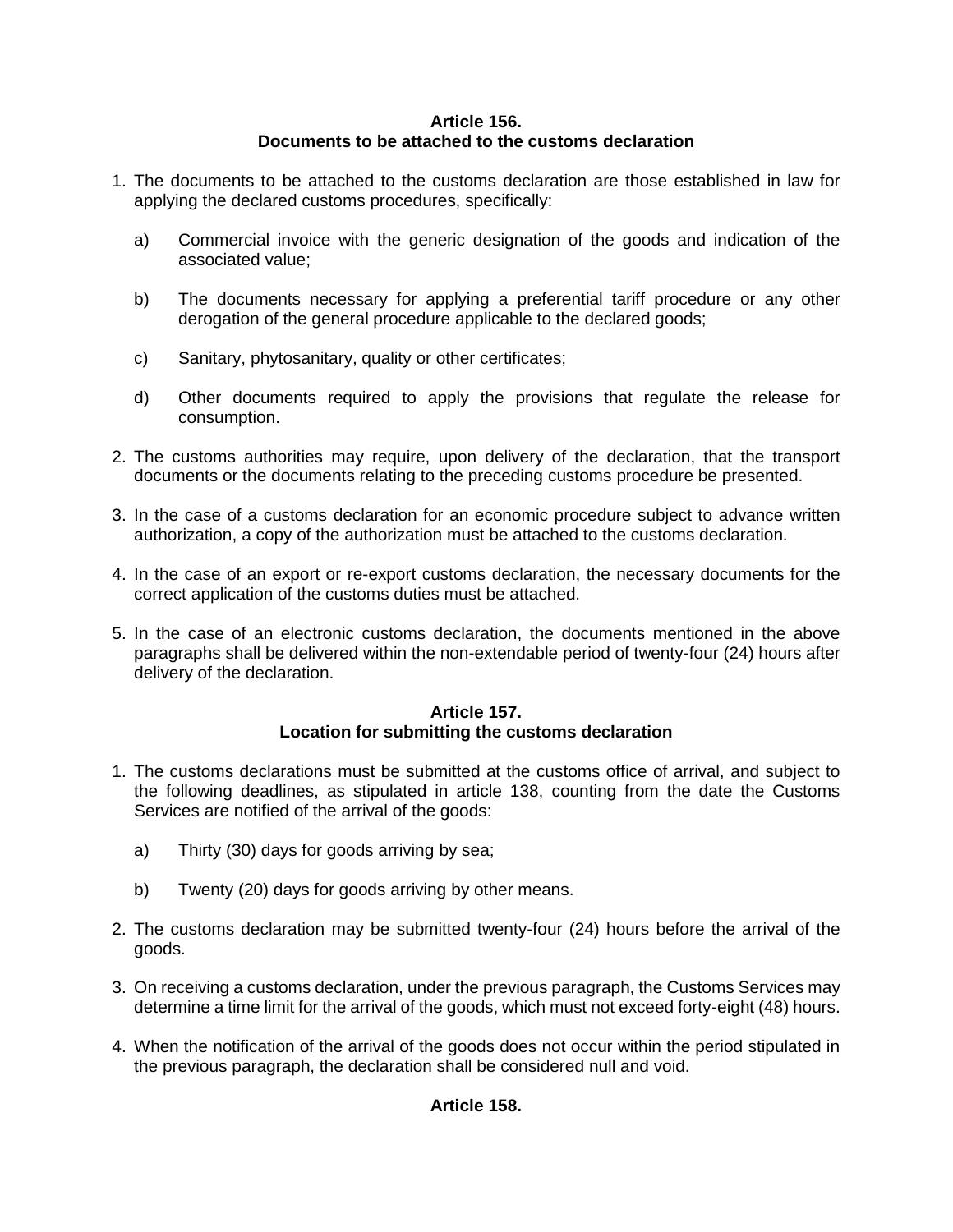# **Effects of the declaration**

- 1. Without prejudice to the application of the sanctions stipulated in law, the delivery of a customs declaration, signed by the declarant or by his or her representative, shall be binding in respect of:
	- a) The accuracy of the details or elements contained in the declaration;
	- b) The authenticity of the attached documents;
	- c) The fulfillment of the obligations inherent to subjecting the goods to the declared customs procedure.
- 2. When a customs declaration is made by a representative in the name of the declarant, the representative shall also be bound by the obligations described in paragraph 1 (a).
- 3. An electronic customs declaration shall be considered delivered at the time the message is received by the Customs Services, which must, by the same process, acknowledge receipt.
- 4. When the customs declaration is made electronically and when, exceptionally, examination of the goods is not required, the declarant shall be notified of the exit authorization by means of a message that includes, at least, the registration number of the declaration and the date of the exit authorization.

## **Article 159. Acceptance of the customs declaration**

- 1. The Customs Services shall conduct the control of the customs declaration, which they shall accept immediately if all of the requirements have been entered, all required documents attached, the customs office is competent to accept it and the declarant is accredited for this purpose.
- 2. The customs authorities must similarly confirm that the declaration is duly signed and that all the attached documents have been duly initialed.
- 3. Upon acceptance, the Customs Services shall add to the declaration the sequential number and the date and time of acceptance, and must notify the declarant.
- 4. The date referred to in the previous paragraph shall be the only one considered relevant for the purposes of applying all of the provisions inherent to the customs procedure under which the goods are declared, specifically with regard to calculating the customs debt.

# **Article 160.**

# **Correction of the customs declaration**

- 1. After the customs declaration has been accepted, the declarant shall only be authorized to change it by means of a duly justified request and the presentation of a new declaration.
- 2. The declaration cannot be changed for it to apply to goods other than those initially declared.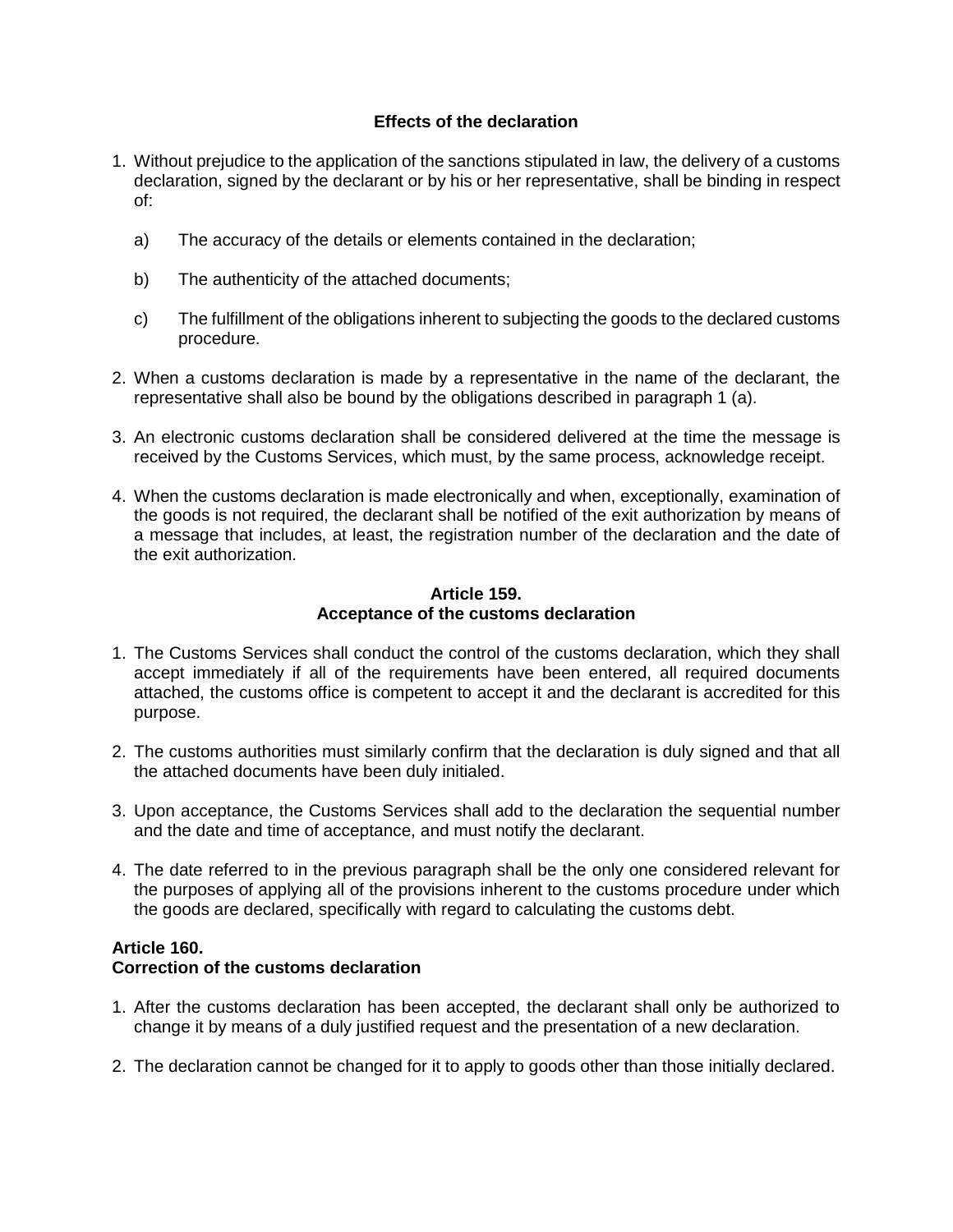- 3. The correction must not be authorized if the associated request has been made after the Customs Services:
	- a) Have informed the declarant of their intention to examine the goods;
	- b) Have found inaccuracies in the elements in question; or
	- c) Have authorized the goods to enter into free circulation.

#### **Article 161. Annulment of the customs declaration**

- 1. When requested by the declarant, the Customs Services must annul a customs declaration that has been accepted when it is proven that there is an error in the declaration with regard to the customs procedure declared or, following exceptional circumstances, there was no justification for placing the goods under the declared customs procedure.
- 2. Once the Customs Services have informed the declarant of their intention to examine the goods, the annulment request can only be accepted after this inspection has been conducted.
- 3. The annulment of the declaration shall not prevent the sanctions stipulated by law from being applied.

## **Article 162. Confirmation and checking of the customs declaration**

For the purposes of confirmation and checking of the accuracy of the customs declaration and observance of the prohibitions and other requirements stipulated in the customs legislation, or other laws applying in Timor-Leste regarding the importation and exportation of goods, as appropriate, and pursuant to article 53, the Customs Services may:

- a) Check and compare the customs declaration and the supporting documents;
- b) Demand that the declarant present additional documents;
- c) Inspect the goods, or arrange their inspection using the resources of the Customs Services;
- d) Examine the goods;
- e) Collect samples for testing or analysis, or for detailed examination of the goods, pursuant to article 164, of this Code.

#### **Article 163. Assessment**

- 1. For the purpose of assessment, the Customs Services must:
	- a) Determine the tariff classification, the country of origin and the customs value of the goods;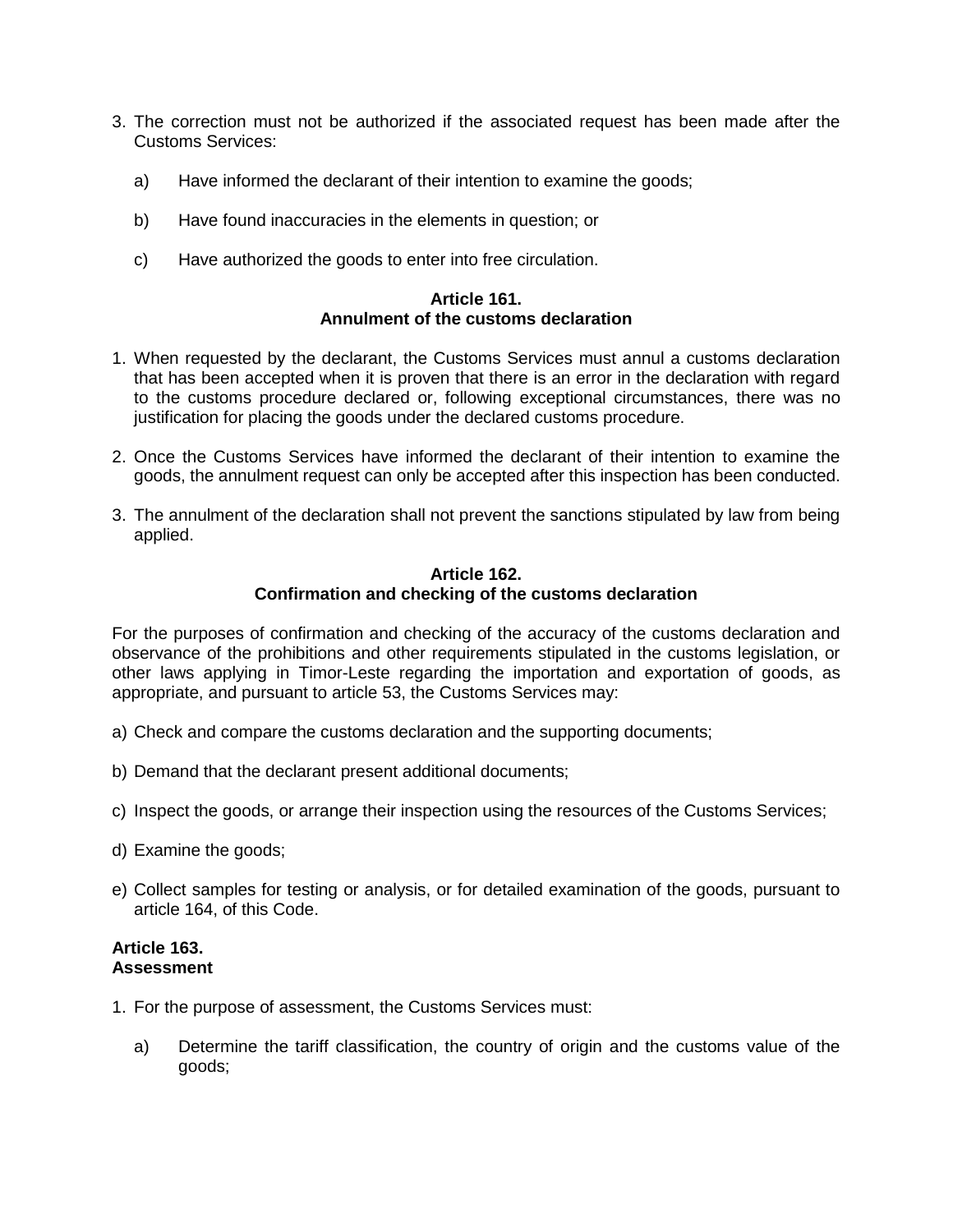- b) Assess the amount of the customs duties and other taxes to be paid on such goods, when applicable;
- 2. The declarant must be notified immediately of the assessment and the sum due, if any.
- 3. The customs value, the tariff classification, the country of origin, the customs duties rate and the amount of customs duties and other taxes stipulated in the customs declaration can be accepted in place of the assessment made by the Customs Services, as mentioned in paragraph 1 of this article. In such circumstances, the exit authorization notification shall be considered an assessment by the Customs Services for the purposes of this Code.

#### **Article 164. Verification of goods**

- 1. When goods are selected for examination or collection of samples for the purposes of the verification of the customs declaration, the Customs Services must immediately notify the declarant.
- 2. The expenses resulting from the collection of samples and the advance examination of the goods shall be borne by the declarant, and the quantity of goods removed must not exceed that necessary to enable appropriate analysis and verification, including a possible counteranalysis.
- 3. The declarant or his or her representative must attend the examination of goods. When they cannot or do not want to do so, the Customs Services must examine the goods without his or her presence.
- 4. Verification involves the control of all of the elements given in the declaration and their conformity with the goods declared and corresponding provisions applicable to the customs procedure.
- 5. When the results of the testing or examination of the sample are unfavorable to the declarant, the Customs Services may, at the request of the declarant, repeat them and, if applicable, accept the results for the purpose of verifying the customs declaration, provided that the second testing or examination is permitted only when the goods have still not been authorized to leave or, if they have left, the declarant proves that they have not been modified in any way.
- 6. The Director-General may authorize a duly authorized laboratory to conduct the testing or examination of the imported goods for the purposes of this Code. The designation of these laboratories must be preceded by accreditation and inspection by the Customs Services following the regulations and procedures stipulated by the Director-General. The Customs Services must arrange the publication of the name and address of the authorized laboratories.
- 7. After fulfilling the purpose that justified the collection of a sample, this must, if possible, be returned to the declarant, unless the latter fails to collect it for a period of one month after being asked in writing to collect it, in which case it shall be destroyed in the way decided by the Customs Services.
- 8. The following are customs offences in the context of this article: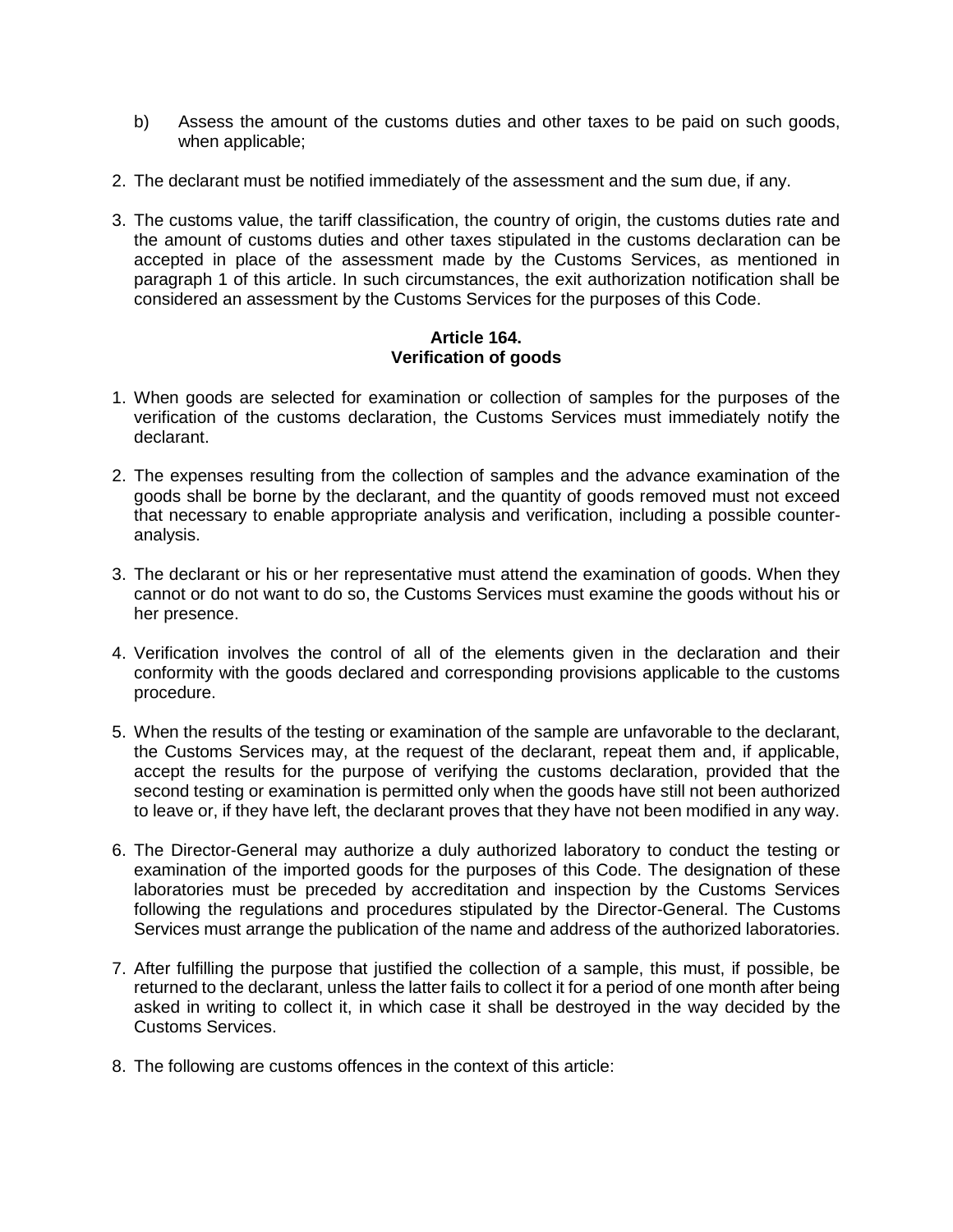- a) Anyone who incorrectly declares the type and/or quantity of imported goods, causing the payment of lower import duties and other taxes;
- b) Anyone who incorrectly declares the type and/or quantity of imported goods, although the payment of lower import duties and other taxes is not confirmed;
- c) Anyone who incorrectly declares the type and/or quantity of exported goods.
- 9. The administrative sanctions corresponding to the previous paragraph are stipulated in Heading XIX of this Code.

## **Article 165. Time and location for examination of goods**

- 1. When a Customs Service decides to examine goods, this shall be performed at the locations and times it establishes.
- 2. When the examination, sampling or other control of goods is performed by or in the name of other competent authorities, the Customs Services must ensure, when possible, that the customs controls and the controls conducted by, or in the name of, other authorities are conducted at the same time and at the same location.
- 3. In exceptional cases and whenever duly justified, the examination may occur at times and locations other than those established in paragraph 1 of this article, with the expenses resulting from this being met by the declarant.
- 4. The expenses resulting from transporting the goods, in the cases referred to in the previous paragraph, shall also to be met by the declarant.

# **Article 166. Exit authorization for goods**

- 1. The goods covered by the customs declaration must be introduced into free circulation as soon as it is determined that:
	- a) All of the conditions required by the customs procedure have been fulfilled, including payment or, when permitted, the provision of a bond for payment, of the customs duties and other taxes, or the provision of a guarantee, if requested;
	- b) The goods are not goods whose importation or exportation is prohibited by law;
	- c) Any license, permission or authorization required by law, for the importation or exportation of goods, as appropriate, has been issued; and
	- d) The customs declaration has been checked, or accepted without checking, by the Customs Services.
- 2. The Customs Services must notify the declarant of the exit authorization, providing, at least, the registration number of the declaration and the exit date.

# **Article 167.**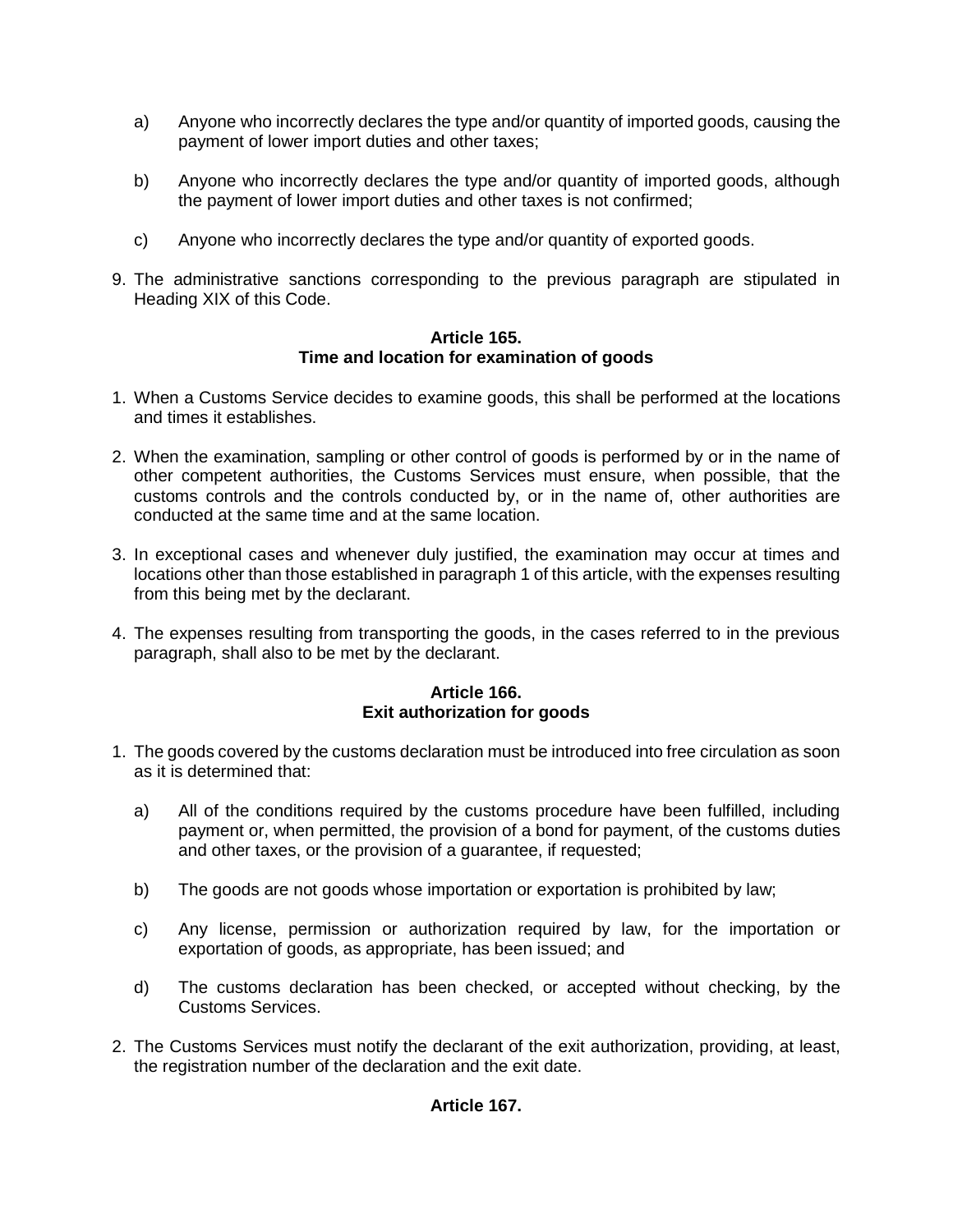## **Prohibition of exit authorization**

The Customs Services shall take the necessary measures, including seizure and sale, to regularize the situation of goods that have not been granted exit authorization owing to a fact attributable to the declarant, or whenever importation of the goods is prohibited, or subject to restrictions.

#### **Article 168. Notification of reasons for exit delay**

When the goods are not introduced into free circulation within five (5) days of the date of acceptance of the customs declaration, or within a shorter period, if determined by the Director-General, the Customs Services must, within two (2) days of the receipt of a written complaint from the declarant, give notice to the same, in writing, of the specific reasons for the delay.

#### **Article 169. Assessment amendment**

Subject to the deadlines for complaints, the Customs Services may promptly alter the assessment of the customs duties and other taxes, or cause it to be altered, so as to correct the assessment, including the tariff classification, the country of origin or the customs value of the goods considered in this assessment, while the goods undergoing the assessment are still under customs control, or the sums of the original assessment have still not been paid.

#### **Article 170. Irregularities and offences**

- 1. Whenever, during the goods examination process and the control of the accuracy of the customs declaration, the checker finds irregularities or offences, these shall be communicated, separately and in writing, to the supervisor of the competent Service or to the supervisor of the relevant Customs Service.
- 2. With regard to irregularities that do not cause harm to the State, the supervisor shall order their correction, warn the declarant about them and order the associated record to be made in the individual process, without prejudice to applying the appropriate administrative fine, pursuant to Heading XIX.
- 3. On becoming aware that the checker has found signs of offence or crime, the supervisor must prepare the appropriate official report for the offence detected.
- 4. The checker must ensure that all elements given in the declaration are correct, and must state this on the customs declaration.
- 5. The checker must always prepare the associated verification report. The report is to include:
	- a) Whether the verification has been full or partial;
	- b) If it involved weighing, counting and measurement;
	- c) If any damaged, excessive or missing packaging was found;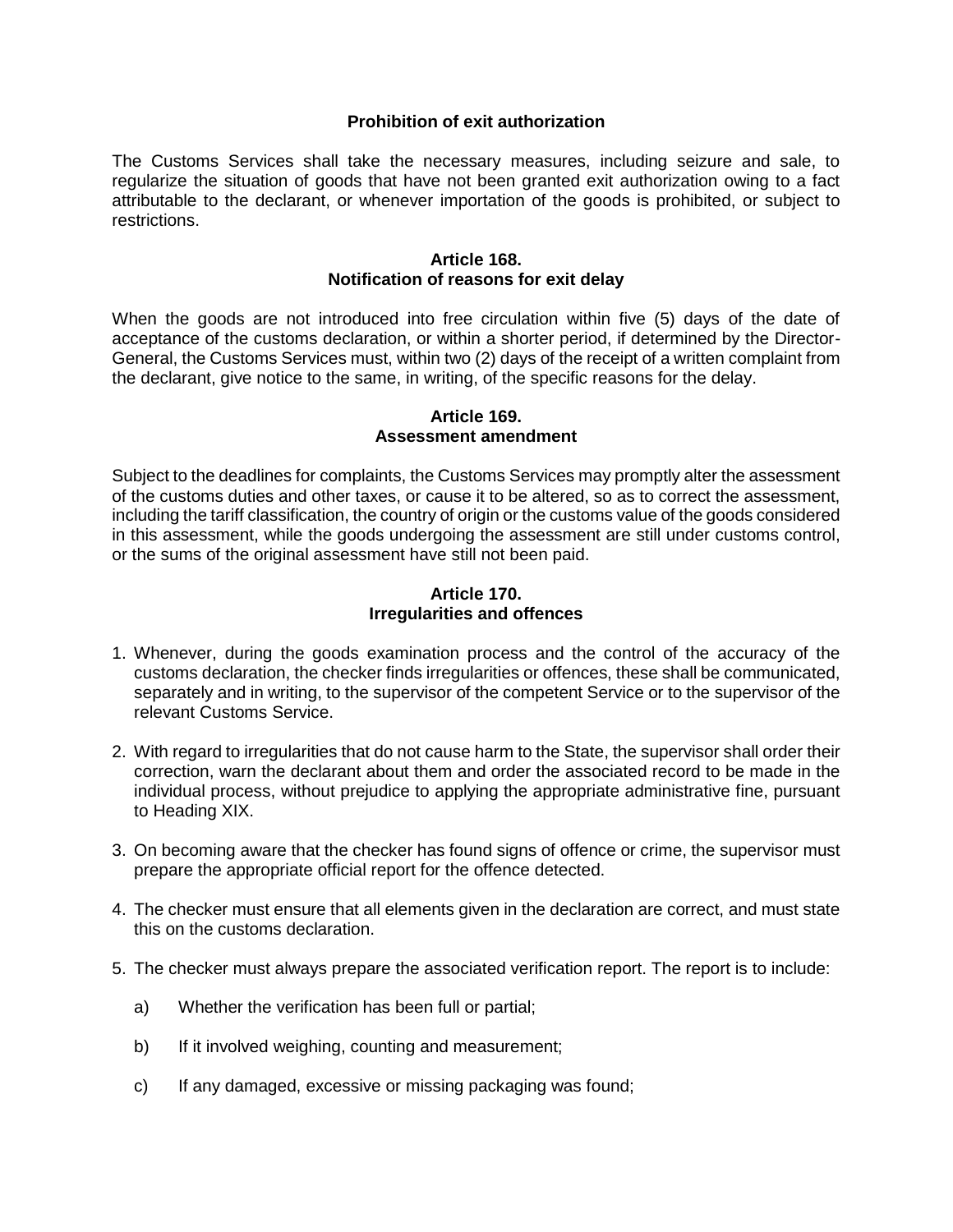d) The numbers or references for the packages examined.

#### **Article 171.** *Ex-post* **controls and final confirmation**

- 1. Whenever necessary, or at the request of the declarant, the Customs Services must conduct *ex-post* controls on the customs declaration, as well as all the customs declarations that are selected for the blue sorting channel.
- 2. During the sorting of the customs declarations to submit to the control referred to in the previous paragraph, the Customs Services must take account, specifically, of the value, origin and nature of the goods.
- 3. Whenever the *ex-post* controls identify offences that require an assessment amendment, the associated notification or official report shall be attached to the customs declaration and sent within two (2) days to the service competent for the legal purposes.
- 4. In the case of offences that do not entail an assessment amendment, the supervisor shall prepare an official report to inform the relevant director within two (2) days.

# **CHAPTER II SIMPLIFIED PROCEDURES**

# **Article 172. Provisional exit**

- 1. Without prejudice to the conditions established in the following paragraph, the Customs Services may authorize the exit of goods before the assessment of the customs duties and other taxes, on the basis of a simplified declaration.
- 2. The exit of goods mentioned in the previous paragraph is subject to:
	- a) The presentation of a declaration, which contains, at least, the information necessary to identify the goods, in the form stipulated by the Director-General;
	- b) The provision of a bank guarantee, in accordance with the form and to the amount determined by the Customs Services as sufficient to ensure payment of the customs duties and other taxes due on the goods; and
	- c) The decision by the Customs Services that the goods are not goods whose importation or exportation, as appropriate, is prohibited by law and that any license, permission or other authorization required by law has already been obtained.
- 3. Within the stipulated period after the exit authorization for the goods, the declarant must supply a supplementary declaration with the additional details necessary to complete the customs declaration under the customs procedure involved.

#### **Article 173. Simplified and alternative procedures**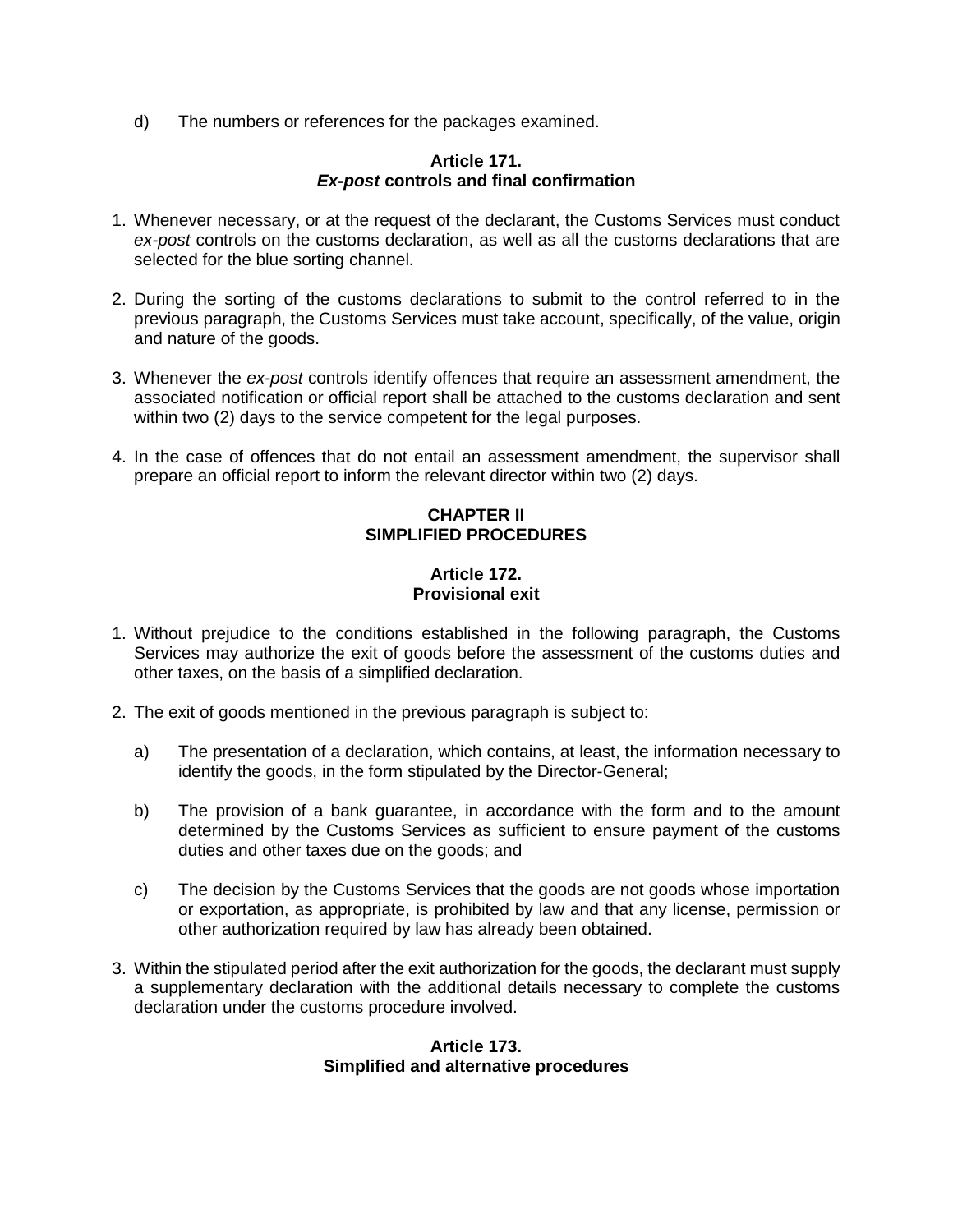- 1. For the purpose of facilitating the exit of goods, the simplified procedure for the following cases shall be expressly regulated by Ministerial decree:
	- a) For goods transported by or in the baggage of a person on entry to or exit from Timor-Leste;
	- b) For commercial transport or transport for private use subject to temporary importation, or re-importation in the same state;
	- c) For goods for humanitarian aid, including the goods for personal use of the humanitarian workers while performing their tasks;
	- d) For live animals and perishable goods;
	- e) For goods transported by express consignment operators;
	- f) In concrete situations requiring alternative procedures for declaration, verification or introduction into free circulation, considering the facilitation of international trade and risk analysis; and
	- g) Without prejudice to the international agreements to which Timor-Leste is party, goods imported or exported by postal delivery through the international postal network, not accompanied by personal correspondence.
- 2. Such simplified procedures for declaration, verification and exit authorization may include, without limitation, the use of verbal declarations, minimum information requirements and simplified forms, or the use of a commercial document instead of a customs declaration.
- 3. The simplified procedure shall not apply to goods arriving in the country in a group (that is, LCL).

# **HEADING XII CUSTOMS-APPROVED TREATMENT OR USE AND CUSTOMS PROCEDURES**

## **CHAPTER I GENERAL PROVISIONS**

#### **Article 174. Customs-approved treatment or use and customs procedures**

- 1. The customs-approved treatment or use involves submitting the goods to an economic customs procedure or a relief procedure.
- 2. Re-exportation of the goods, their placement in a free zone, their destruction and their surrender to the State are also considered customs-approved treatments or uses.

#### **Article 175. Assignment of a customs-approved treatment or use**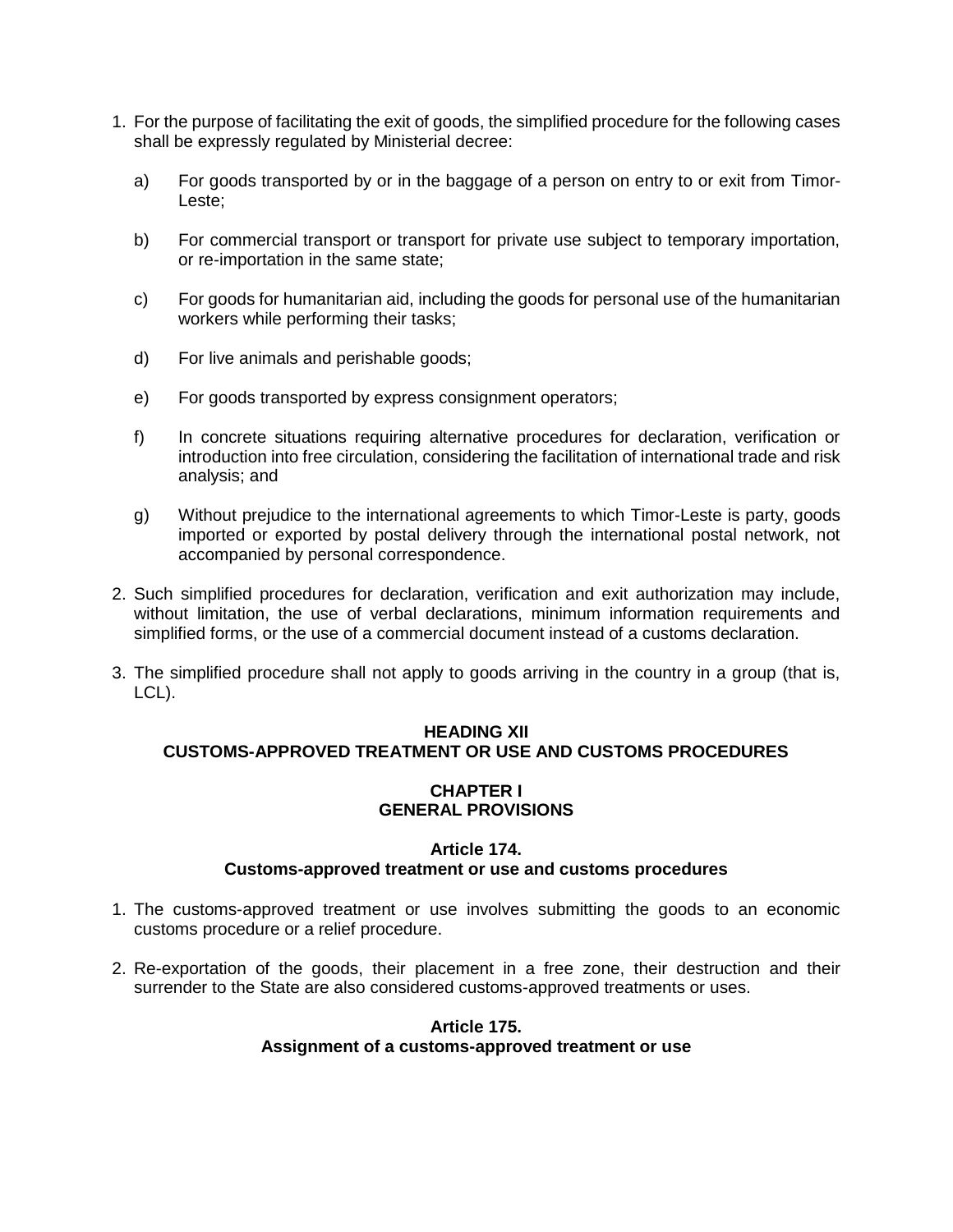- 1. Unless stipulated otherwise, at any time and under the set conditions, a customs-approved treatment or use can be assigned to goods, regardless of quantity, origin, starting point or destination.
- 2. The provisions of the previous paragraph apply without prejudice to prohibitions or restrictions justified for reasons of public morality, public order and safety, protection of health and life of persons and animals, or preservation of plants, protection of national artistic, historic or architectural heritage, or the protection of industrial and commercial property.

## **Article 176. Customs declaration**

Any goods that are to be subject to a customs procedure must be the object of a declaration for this procedure.

#### **Article 177. Substitution of the beneficiary of the procedure**

- 1. If requested, the substitution of the beneficiary of the goods already submitted to a warehouse or customs-approved treatment or use can be authorized.
- 2. The authorization referred to in this article shall not entail restarting the period since the goods arrived.

# **CHAPTER II CUSTOMS PROCEDURES**

## **Article 178. Scope and conditions**

- 1. The introduction into free circulation customs procedure applies to foreign goods introduced into the customs territory for private use or consumption, or for placing on the national market.
- 2. The introduction of foreign goods into free circulation entails subjecting them to the due customs duties or other taxes, and complying with all of the formalities referred to in article 152 and following, as well as applying all of the commercial policy measures provided for in law.
- 3. Goods contained in the baggage of travelers, in postal deliveries or express deliveries shall be subject to the special provisions of this Code.

#### **Article 179. Goods for which importation is prohibited**

Without prejudice to the provisions of special legislation and of instruments of international law to which the Government of Timor-Leste is a signatory, the importation of certain goods shall be prohibited, as defined in a list that the Minister shall approve.

## **Article 180. Goods for which importation is subject to conditions**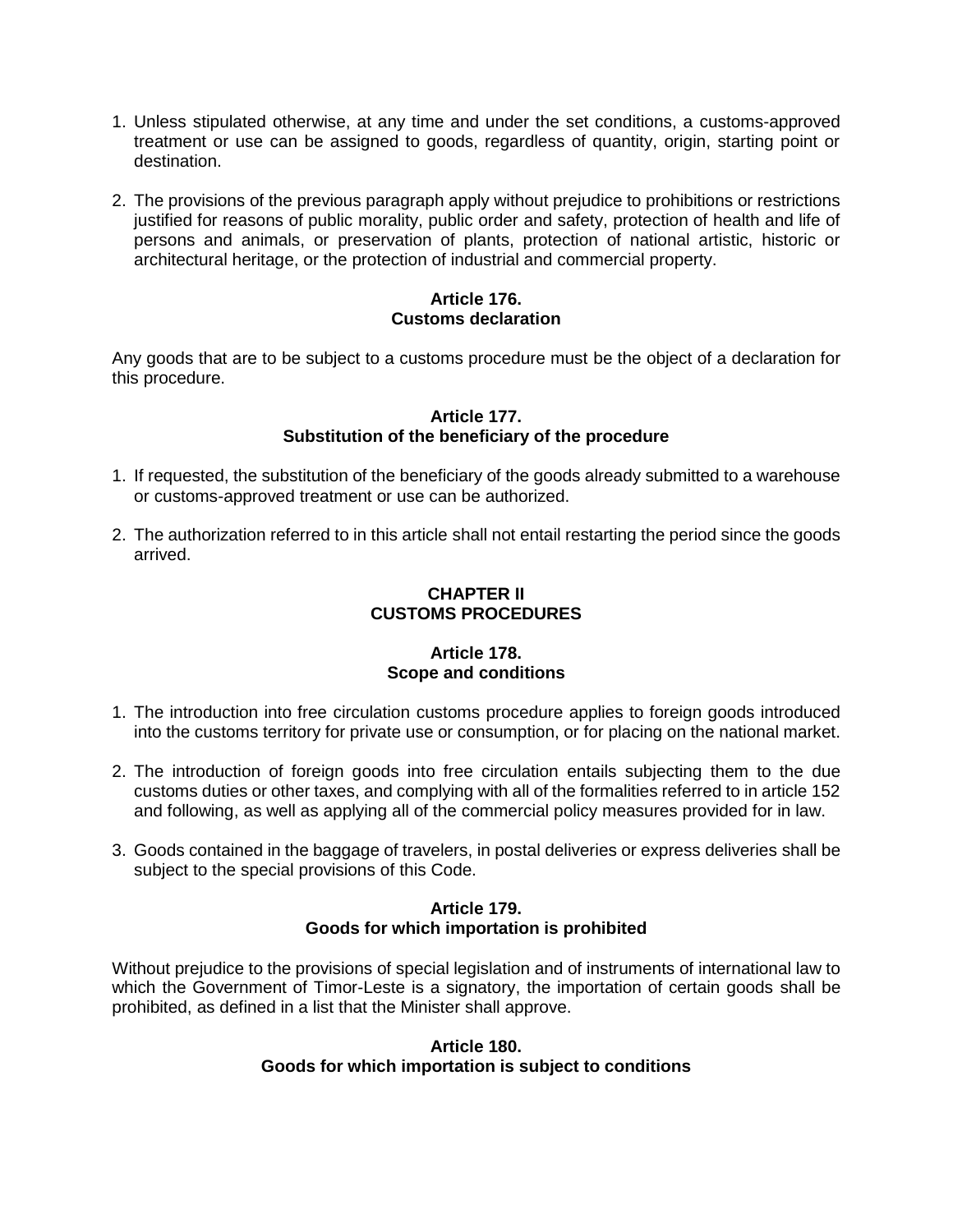Without prejudice to the provisions of special legislation and of instruments of international law to which the Government of Timor-Leste is a signatory, importation of the goods defined in a list that the Minister shall approve shall be conditional, meaning that they can only be imported if they meet the conditions determined in the relevant legal instrument.

# **CHAPTER III RELIEF PROCEDURES AND CUSTOMS PROCEDURES COMMON PROVISIONS**

#### **Article 181. Conditions for assigning the customs procedures**

- 1. The benefit of any customs relief or economic customs procedure is subordinate to advance authorization from the customs authorities, by means of a written request, stating its grounds, from the interested party.
- 2. To request the benefit of the relief procedure or the economic procedure, the beneficiary of the procedure must, depending on the case, provide evidence of:
	- a) Entry in the register of authorized operators;
	- b) Obligatory registration and clearance for tax obligations with the Directorate-General for Taxes of Timor-Leste;
	- c) Provision of a guarantee under the terms to be set by the customs authorities;
	- d) Existence of storage and supervision conditions, to the satisfaction of the customs authorities.

# **Article 182. Breaches of the procedure**

- 1. Whenever the customs authorities find any breach of the conditions or clauses inherent to a relief procedure or an economic procedure, they must propose cancellation of the authorization to the Director-General, proceeding, should there be an order in agreement, to the assessment and billing for the duties and other taxes, within the period of thirty (30) days granted for this purpose.
- 2. A procedure shall be considered to have been cleared when the goods subject to it are assigned a new customs-approved treatment or use.
- 3. In the cases referred to in paragraph 1 and without prejudice to any sanctions that might come to be applied, the customs authorities must take all measures necessary to regularize the situation of goods whose procedure has not been cleared, under the conditions stipulated in the authorization to benefit from the procedure.

# **CHAPTER IV TEMPORARY IMPORTATION**

**Section I General provisions**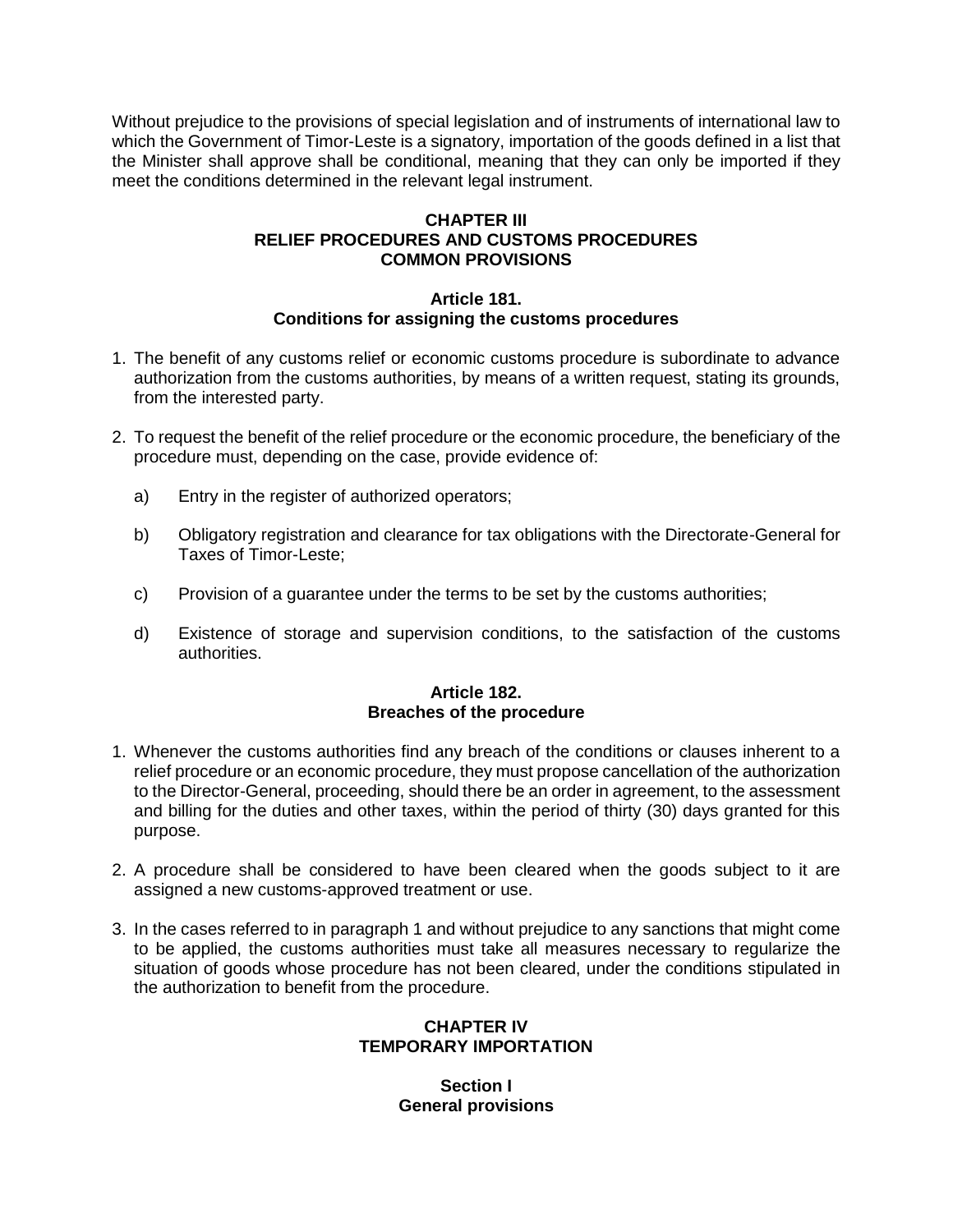# **Article 183. Scope and conditions**

- 1. The temporary importation procedure allows the customs territory to be used, with total or partial relief from payment of the customs duties or other taxes and without being subject to commercial policy measures, for foreign goods intended for re-exportation, unless they have undergone any modification, with the exception of the normal depreciation resulting from their use.
- 2. The situations and conditions under which the temporary importation procedure may occur shall be stipulated by the Minister.
- 3. The exit authorization for goods subject to the temporary importation procedure shall be granted by means of the obligatory provision of a guarantee for the amount due for any customs duty and other taxes, if the goods are declared for free circulation and have undergone the customs formalities.
- 4. The Customs Services may refuse the exit authorization for the goods subject to the temporary importation procedure should it not be possible to identify them when processing the clearance for the procedure.
- 5. This procedure entails obligatory *ex-post* controls by the customs authorities.

### **Article 184. Removal of samples and other evidence**

- 1. In the verification of the goods declared for the temporary importation procedure, the customs authorities must arrange to remove samples or collect other evidence for the purpose of future cross-checking.
- 2. The expenses resulting from the removal of samples, the advance examination and the verification shall be met by the declarant.

### **Article 185. Refusal to assign the procedure**

Further to the provisions of article 183, the Customs Services must also refuse to assign the procedure whenever it is impossible to identify the goods by collecting evidence for future crosschecking.

### **Article 186. Period for temporary importation**

- 1. Without prejudice to the special deadlines established in international agreements, conventions or treaties to which Timor-Leste is a contracting party, the period for temporary importation of goods shall generally be twelve (12) months.
- 2. The Customs Services may extend the deadline on the request of the declarant, or when they consider it to be appropriate, but never for a total period greater than twenty-four (24) months from the date on which the goods are authorized to leave under the temporary importation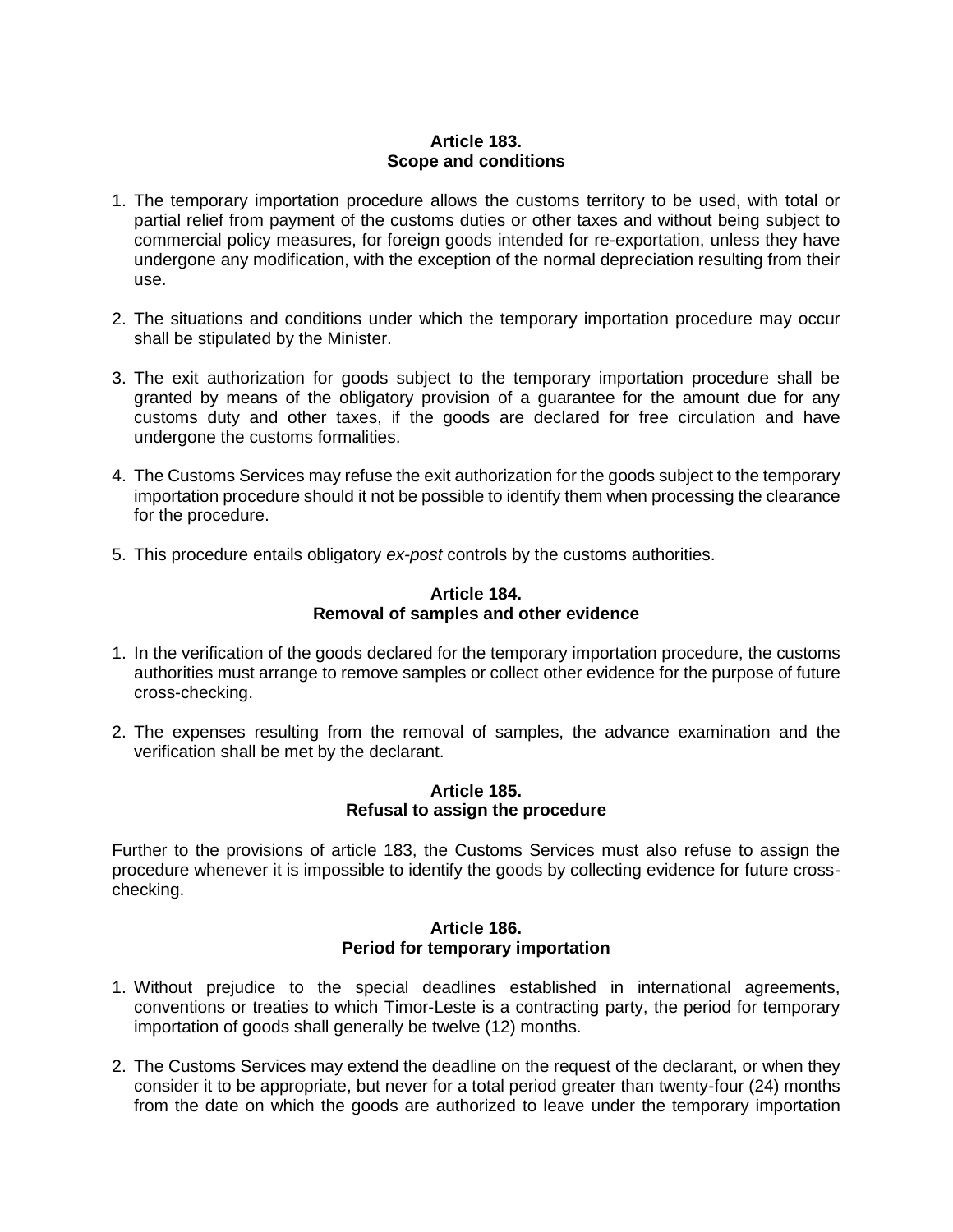procedure, or another deadline specially granted by order of the Minister, in particular in the mining and oil sectors.

3. The Customs Services may also set a period shorter than that requested by the beneficiary of the procedure or when they believe it appropriate. **[Translator's note: the "or" in the source** document is unnecessary]

# **Article 187. Calculation of duties**

- 1. The amount of the customs duties and other taxes due in relation to the goods that benefit from the temporary importation procedure with the partial waiver of import duties is set at 3% per month or fraction of a month in which the goods are subject to the temporary importation procedure.
- 2. The rate referred to in the previous paragraph is calculated on the customs duties that would have been charged for the goods, if they had been introduced into free circulation on the date on which they were declared for the temporary importation procedure.
- 3. The amount of the import duties to be charged must not be greater than would have been charged if the goods in question had been introduced into free circulation on the date on which they were subject to the temporary importation procedure, not taking any applicable interest into consideration.

# **Article 188. Clearance of the procedure**

- 1. The temporary importation procedure shall be cleared with the re-exportation of the goods or with them being declared for a different procedure.
- 2. In accordance with the stipulations of the Director-General and following the defined conditions and restrictions, the temporary importation procedure may be cleared when the goods are:
	- a) Declared for free circulation;
	- b) Placed in a customs warehouse under the condition of subsequent exportation;
	- c) Surrendered to the State.
- 3. The clearance of the temporary importation procedure for goods consumed, destroyed or the object of distribution free of charge, shall occur at the time at which any of these effects has been confirmed and entails the payment of all of the customs duties and other taxes due on the date of accepting the customs declaration for the procedure.
- 4. Without prejudice to the applicable sanctions, whenever the period granted for the customs procedure has passed without the goods being declared for re-exportation, or the Customs Services are unable to identify the origin of the goods declared for re-exportation against those placed under the procedure, the beneficiary of the procedure shall be subject to payment of the constituted customs debt, plus interest for inflation defined by law on the total customs duties and other taxes due.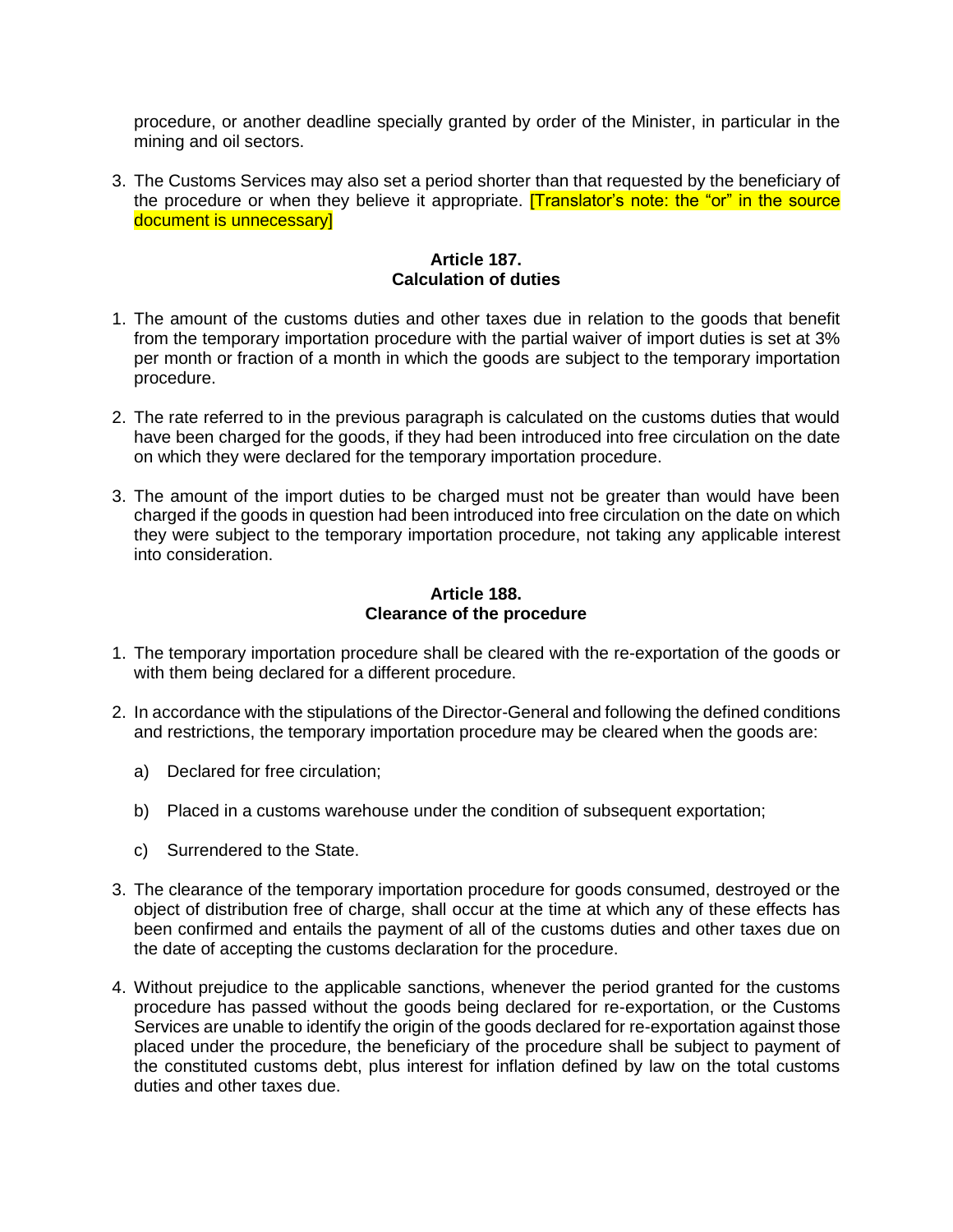5. Anyone who does not re-export the temporarily imported goods by the deadlines referred to in this article shall be subject to an administrative sanction.

#### **Section II Goods eligible to benefit from full relief from duties**

# **Article 189. Means of transport**

- 1. The following definitions apply for the purposes of the present article:
	- a) Commercial use, the use of a means of transport to transport persons or goods for payment or in the context of the economic activity of the company;
	- b) Private use, the use of a means of transport excluding any commercial use.
- 2. Total relief from customs duties and other taxes shall be granted to means of road transport, and to air or sea shipping assets, provided that they are registered outside the customs territory or in the name of a person established or resident outside of this territory.
- 3. The means of transport include the spare parts, the accessories and normal equipment that accompanies them, including trailers.
- 4. The deadline for clearing the means of transport for commercial use procedure shall be set by the Customs Services in accordance with the needs of each transport operation.
- 5. The period for clearing the means of transport for private use procedure must not exceed thirty (30) days, and the customs authorities may set a shorter deadline in accordance with the circumstances.
- 6. The deadline referred to in the previous paragraph can only be extended once, for an equal period.

# **Article 190. Importation of automobiles of national and foreign citizens**

- 1. Pursuant to law, temporary importation for the period of one (1) year shall be permitted for automobiles of national or foreign citizens or entities entering the country temporarily and proving evidence that they will not become resident in Timor-Leste.
- 2. On the basis of a justified request from the owner of the automobile subject to Temporary Importation (IT – Importação Temporária), the Customs Services shall authorize an extension of the deadline for a further one hundred and eighty (180) days, upon payment of a fee.
- 3. Vehicles of travelers resident outside Timor-Leste, who are visiting the national territory shall be, pursuant to the law, subject to the special temporary admission procedure, for the maximum period of thirty (30) days, renewable pursuant to paragraph 6 of the previous article.
- 4. In the situation referred to in paragraph 1, presentation a bond by deposit or bank guarantee corresponding to the duties and other taxes shall be required.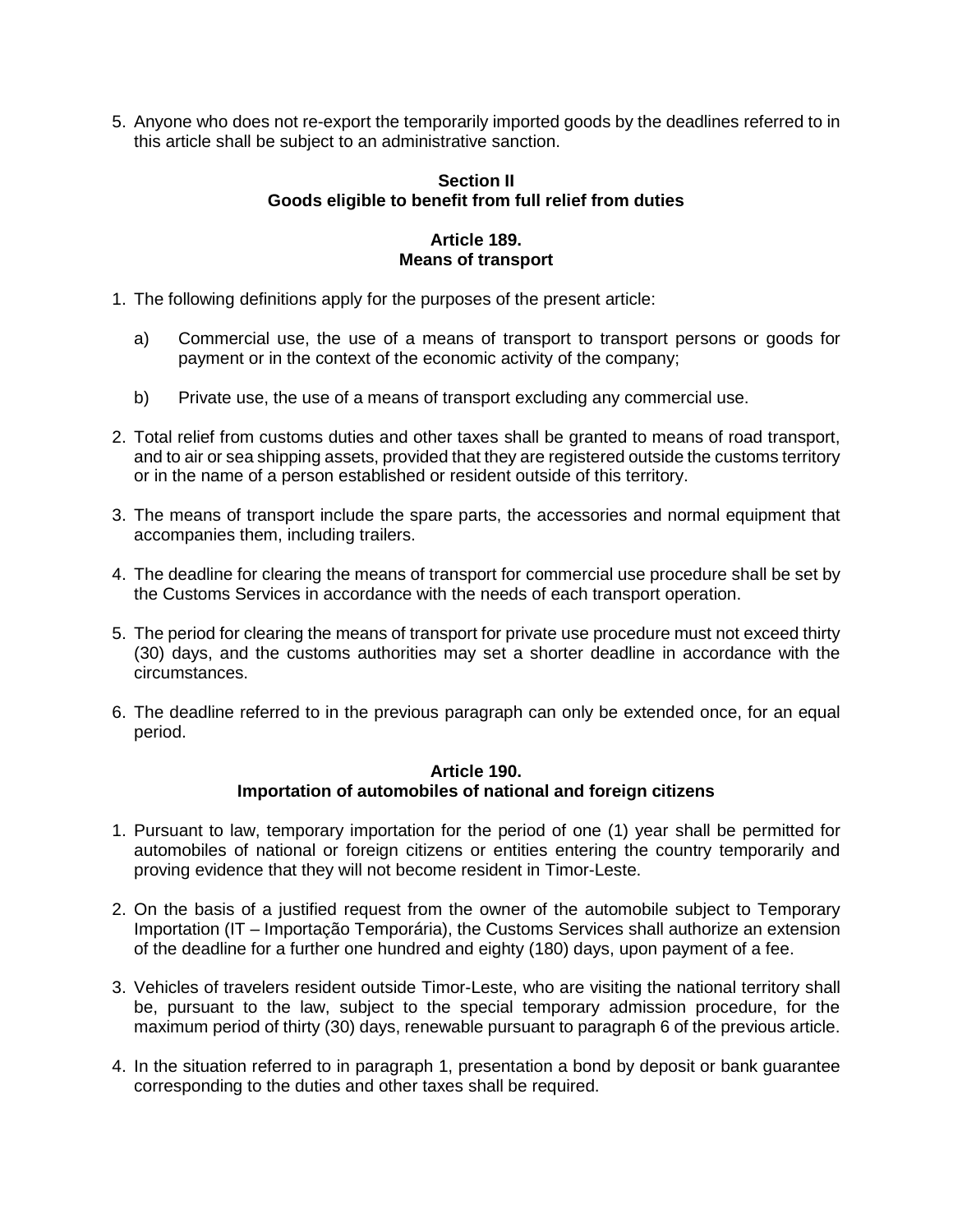5. Whenever the vehicles under the temporary admission or importation procedure referred to in the present article will subsequently be introduced into free circulation in the national territory, specifically by being transferred, in life or upon death, to a person who does not meet the relevant preconditions, taxation shall be applicable under the terms generally stipulated for automobiles, without prejudice to any applicable criminal liability or administrative offence.

# **Article 191.**

# **Identification of vehicles subject to temporary importation**

- 1. The temporarily imported automobile must retain the registration number that it had in the associated Country of origin or starting point.
- 2. When the temporary importation is authorized for an automobile that does not have the original registration number, the associated registration shall be made following the temporary importation (IT – Importação Temporária).
- 3. The registration number of automobiles temporarily imported pursuant to paragraph 2 shall be cancelled when the vehicles are re-exported, the customs services being responsible, in this regard, to communicate the fact to the service that registered the IT, indicating the characteristics of the vehicle.

# **Article 192. Importation under official agreements or official missions**

- 1. Temporary importation of automobiles by institutions involved in development projects officially approved by the Government is permitted, within the framework of international cooperation or on official mission in the service of Timor-Leste.
- 2. For the purposes of paragraph 1, the validity period for the temporary importation shall be one (1) year, renewable in accordance with the time stipulated in the project or the official mission.

# **Article 193. Automobiles intended for sporting competitions**

Automobiles intended for sporting competitions shall be admitted to the Country through an authorization provided by the competent services and overseen by the Customs Services, and must be in circulation only during the period that the competitions are taking place.

### **Article 194. Clearance of the procedure for vehicles subject to temporary importation**

The automobiles imported temporarily pursuant to article 190 must be re-exported after the permitted period for temporary importation has ended, or permanently imported through payment of the customs duties and other taxes in force.

### **Article 195. Pallets and containers**

1. Pallets and containers used for packaging and transporting goods shall be granted full relief from customs duties and other taxes.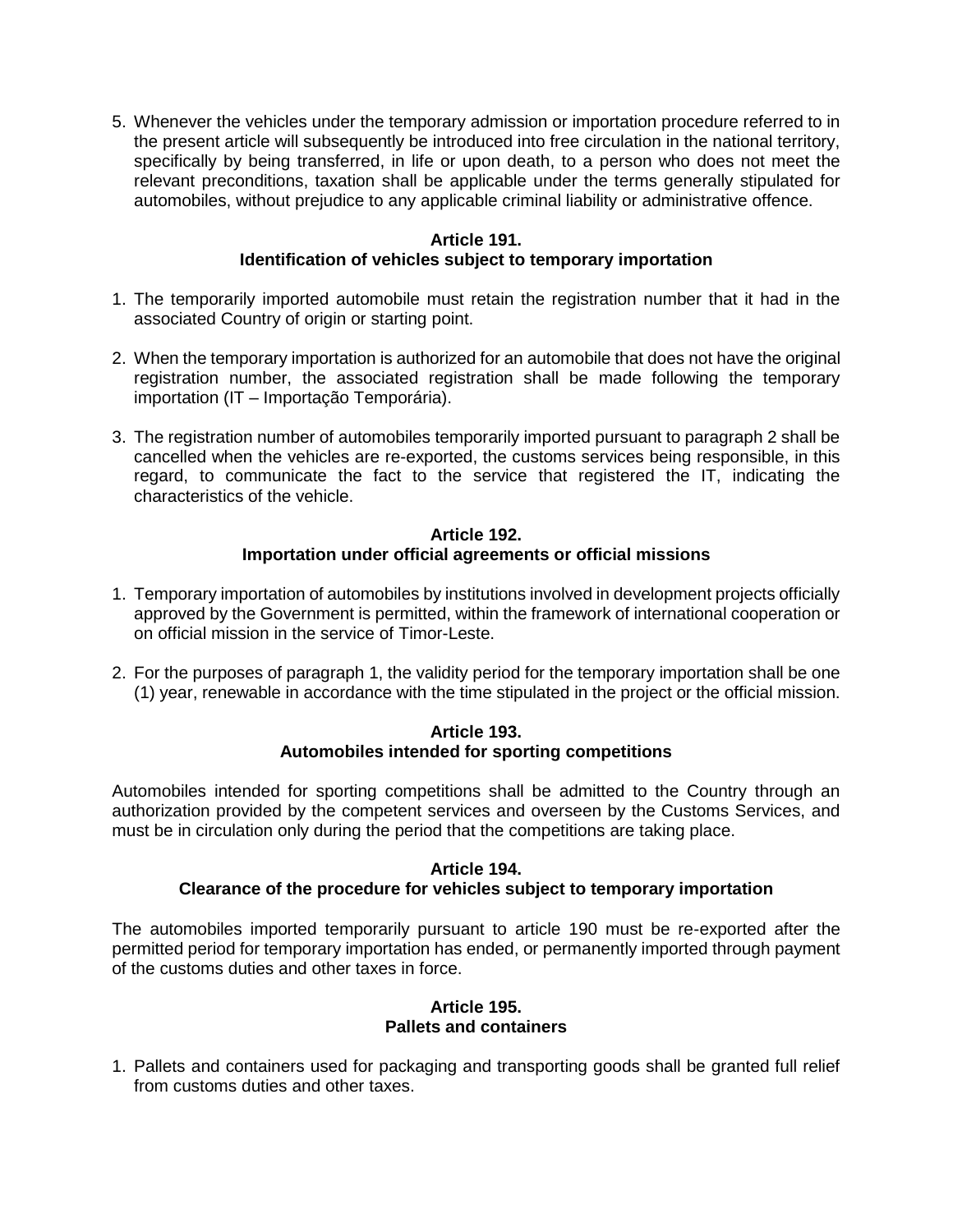- 2. The benefit referred to in the previous paragraph shall only be granted to containers that can be identified pursuant to the international regulations in force.
- 3. Clearance of the procedure shall occur upon exportation or re-exportation of articles of the same type and approximate value.

# **Article 196. Other goods**

Without prejudice to the provisions of special legislation and instruments of international law to which the Government of Timor-Leste is a signatory, the temporary importation procedure for certain goods may be authorized by the customs authorities, for the exact period for which they are intended, in the following cases:

- a) Equipment that enters the country for exploration or extraction of oil or natural gas, connected to a service provision contract and for the duration of the contract by order of the Minister;
- b) Material and equipment for use in sporting events;
- c) Material intended to combat the effects of disasters, and surgical and laboratory material, under the same conditions;
- d) Animals intended for sporting events, shows, exhibitions, fairs and similar events, on presentation of an opinion from the competent entities;
- e) Media for sound, images or information and professional cinema, television and graphic arts material;
- f) Goods for exhibition;
- g) Spare parts, accessories, equipment and other goods intended for the repair and maintenance of goods subject to the procedure.

# **CHAPTER V CUSTOMS WAREHOUSE**

# **Article 197. Concept**

- 1. The customs warehouse procedure allows the storage in a customs warehouse of imported goods, regardless of quantity, country of origin, starting location or destination, with relief from import duties and other taxes or free from commercial policy measures. [Translator's note: the source text needs attention as poor grammar makes the point regarding policy measures ambiguous]
- 2. Goods that present a risk and are likely to affect others, or that require special installations must be admitted to customs warehouses specially designed for this purpose.
- 3. The Customs Services shall designate the types of goods that can be admitted to private customs warehouses.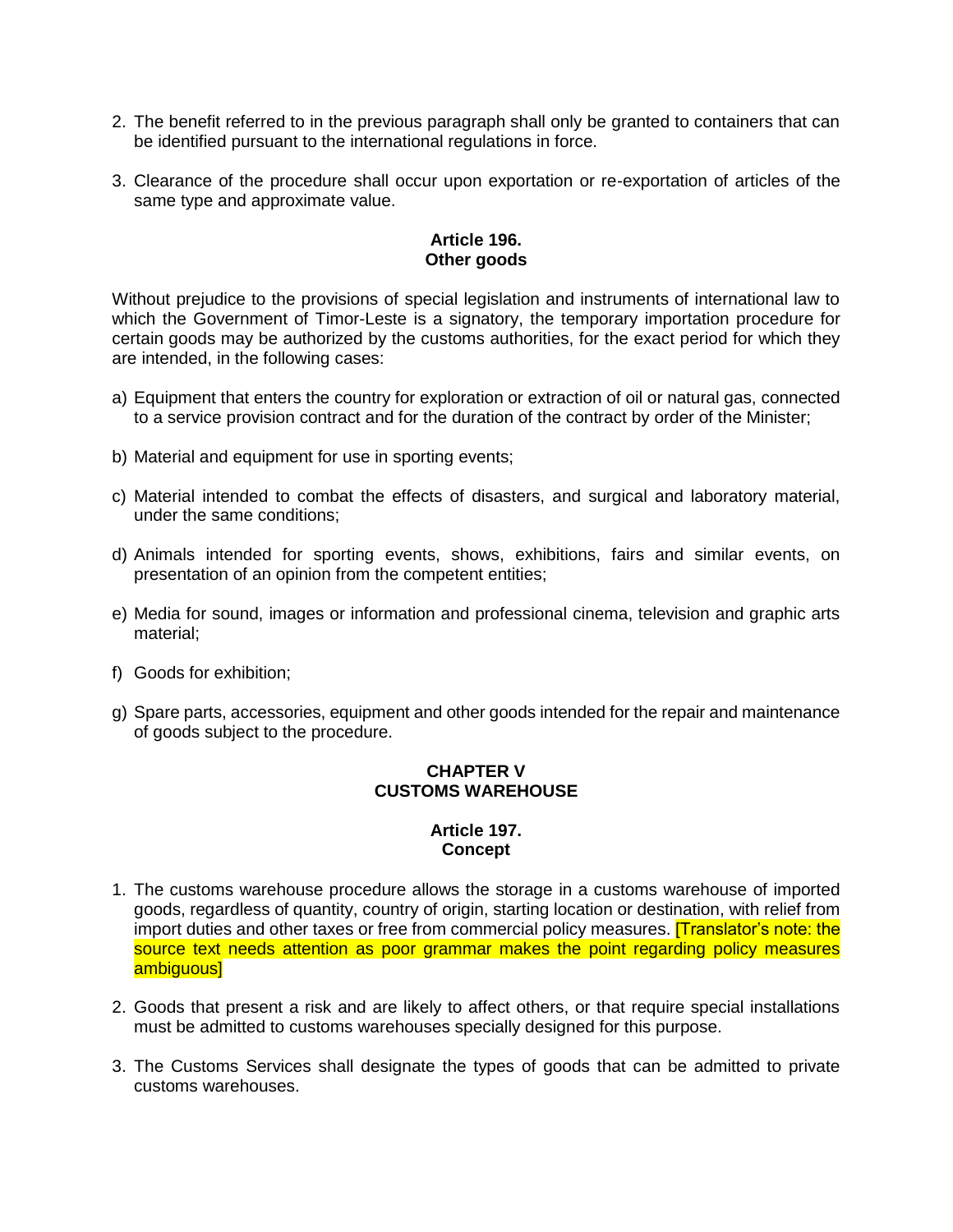# **Article 198. Types of warehouses**

- 1. Customs warehouses are classified in accordance with their use as:
	- a) Public warehouses;
	- b) Private warehouses;
	- c) Special warehouses.
- 2. A public warehouse shall be considered to be any customs warehouse that can be used by any person for storing goods.
- 3. A private warehouse shall be considered to be any customs warehouse reserved for storing goods, without the need for the warehouse keeper to be their owner.
- 4. Special warehouses are public warehouses where the management is undertaken directly by the customs authorities.

# **Article 199. Warehouse creation**

- 1. The authorization to exploit and manage a customs warehouse shall be the competence of the Customs Services and can only be granted when:
	- a) The applicant is a person established in Timor-Leste and offers all of the fiscal and financial guarantees that the customs authorities consider necessary for the proper performance of the operations;
	- b) The applicant provides evidence of the actual economic need for the storage;
	- c) The customs warehouse is intended principally for the storage of goods.
- 2. The holder of the authorization must specifically fulfill the following conditions:
	- a) Have a minimum share capital of USD 50,000, in the case of a private warehouse, or of USD 100,000 in the case of a public warehouse.
	- b) With the exception of the special warehouses stipulated in article 198, the holder of the authorization must organize stock accounting, using continuous inventory, with balance on demand, so as to give the Customs Services immediate control over the goods entering, leaving or present in the warehouse and the correct application of the procedure.
- 3. The authorization can be revoked, without this constituting grounds for claiming compensation, when the Customs Services consider that the customs warehouse is not, or is no longer, sufficiently used to justify its continuation, or if there are repeated breaches of the obligations assumed by the beneficiary referred to in articles 201 and 202.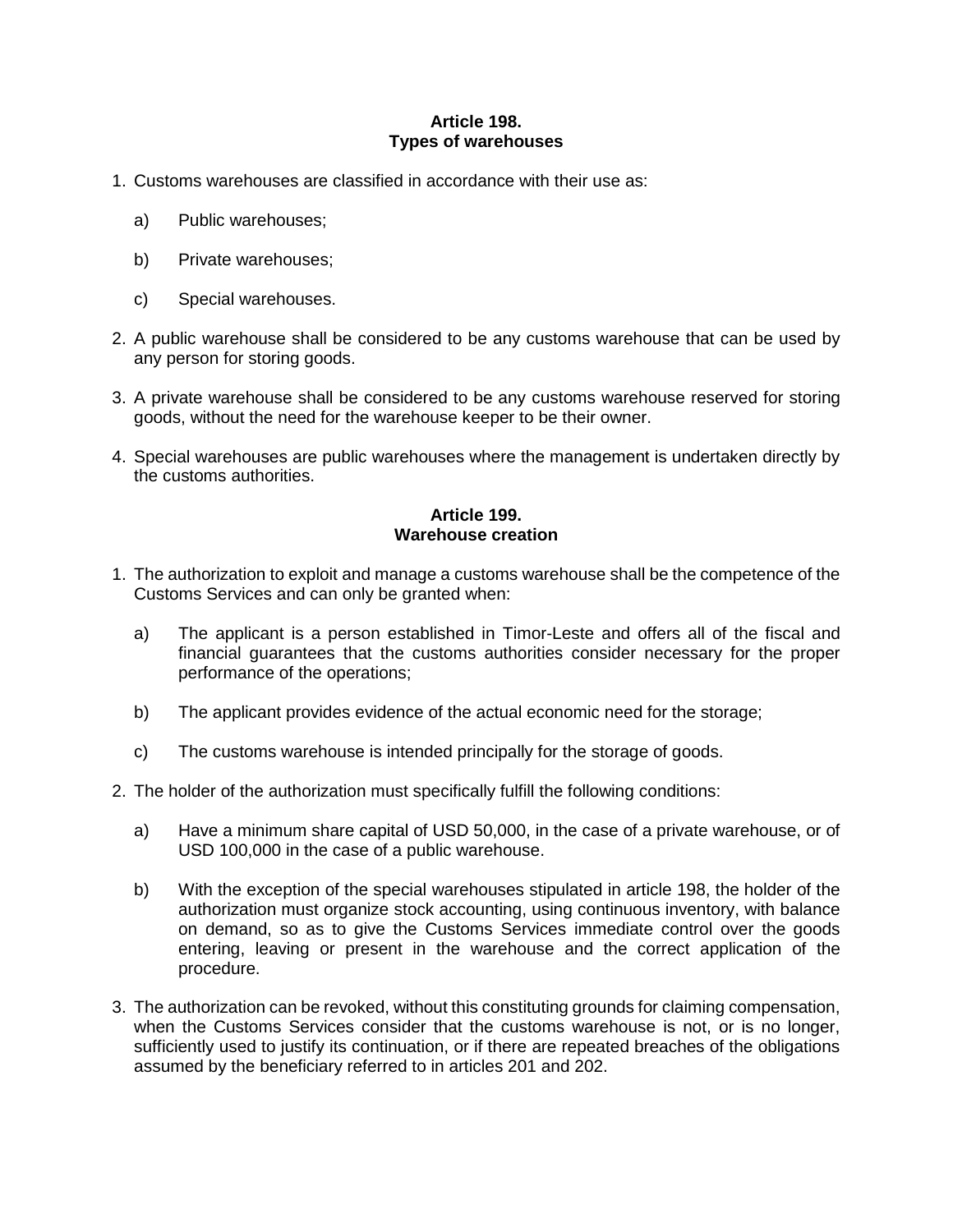4. Whenever the authorization to manage a customs warehouse is revoked, the cancellation shall be communicated to the interested party in the way stipulated by the customs authorities, the associated effect being confirmed within sixty (60) days of receipt of the communication, and the goods present in the warehouse must be declared for another customs-approved treatment or use within this period, subject to the penalty that, if this is not done, they shall be considered surrendered.

# **Article 200. Transfer of ownership**

- 1. The transfer of ownership of the goods under the customs warehouse procedure can be authorized, provided that this is subject to the conditions and restrictions stipulated by the Director-General.
- 2. When the ownership of the goods under the customs warehouse procedure is transferred, the person who acquires the ownership of the goods shall be subject to the rights and obligations of the declarant in respect the goods, as stipulated in this Chapter.

# **Article 201. Responsibility of the warehouse keeper**

- 1. The authorized warehouse keeper shall be responsible for:
	- a) Ensuring that the goods are not removed from customs supervision while they remain subject to the customs warehouse procedure;
	- b) Observing the specific conditions established in the authorization;
	- c) Fulfilling the obligations under the customs legislation resulting from storage of the goods under the customs warehouse procedure.
- 2. The authorized warehouse keeper shall be responsible for paying the customs duties and other taxes relating to the goods that are missing, specifically through theft or robbery, without prejudice to possible tax offence proceedings, pursuant to the legislation.
- 3. The Director of Customs Control shall order an inventory be conducted of the contents of the customs warehouse, whenever this is thought necessary.
- 4. The inventory is obligatory once per year, including at warehouses managed by the customs authorities.
- 5. Anyone who removes goods from a warehouse before authorization from the customs authorities shall be subject to an administrative sanction.
- 6. The holder of an authorization who does not supply the Customs Service with the exact amounts of inventory in a warehouse shall be subject to an administrative sanction.

# **Article 202. Guarantee**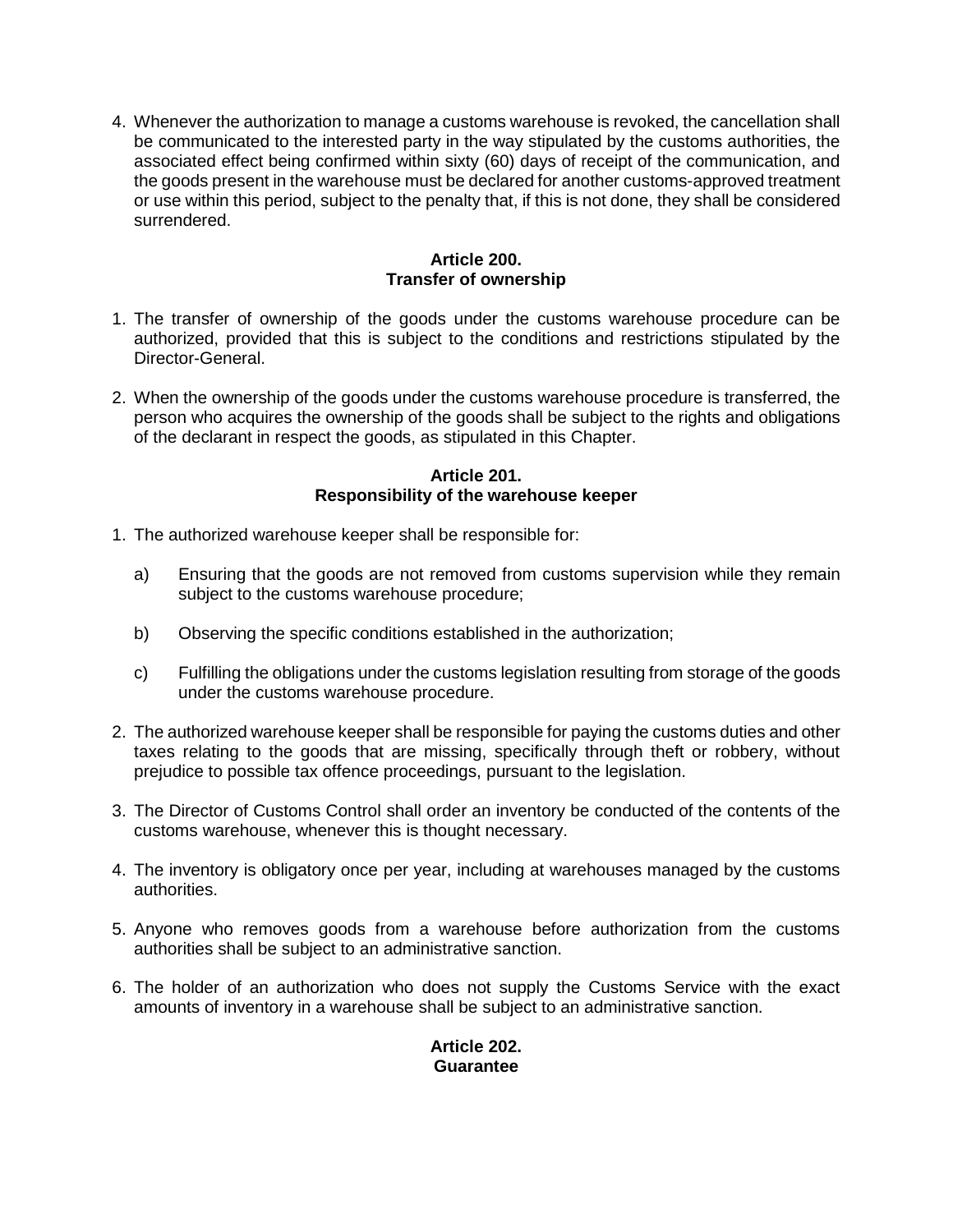- 1. The customs authorities must demand the provision of a financial guarantee, by deposit or bank guarantee, for the purpose of guaranteeing the duties and other taxes due for goods subject to the customs warehouse procedure.
- 2. When determining the amount of the guarantee required under article 23 of this Code, the Director-General must take into consideration the average storage capacity, the tax burden and the tax security conditions of the installations intended for the warehouse.
- 3. The guarantee must correspond to at least 50% of the customs duties or other taxes due on the goods stored, or to be stored, quarterly, and may be adjusted on the initiative of the Director-General or at the request of the authorized warehouse keeper, depending on the movement of the goods in the previous quarter. In the case of goods subject to excise duty, the guarantee must be 20% of the taxes paid in the previous quarter or, if at the start of activity, 30% of the predicted quarterly taxes in question.
- 4. No guarantee shall be requested when the authorized warehouse keeper is a Public Administration entity, or is under direct administration by the State, which shall be subject to presenting a payment commitment voucher (CPV – *voucher* de compromisso pagamento).
- 5. A single importation must not, under any circumstances, exceed the amount set for the guarantee, and the customs authorities must be informed of this fact **[Translator's note:** Portuguese text requires attention].
- 6. When a single importation or entry to the warehouse has a value greater than the overall guarantee provided, the authorized warehouse keeper must inform the Customs Services, so that the limit of the guarantee can be increased or waived.

# **Article 203. Storage periods and taxes**

- 1. Without prejudice to the periods arising from the perishability of the products, the maximum period that goods can remain under the customs warehouse procedure is twelve (12) months, extendable for two successive periods of six (6) months each, with justified reason.
- 2. The goods placed under the customs warehouse procedure shall be considered surrendered to the State if the period established in the previous paragraph is not respected.
- 3. The authorized warehouse keeper must inform the Customs Service Control annually of the storage rates charged at the customs warehouses and they must be posted in a public place in the warehouse, by the holder of the authorization.
- 4. The Customs Services must follow the provisions of the previous paragraph for public customs warehouses under their management.

### **Article 204. Authorized operations**

- 1. Considering the conditions and restrictions established by the Director of Customs Control, the depositor is authorized to:
	- a) Examine the goods;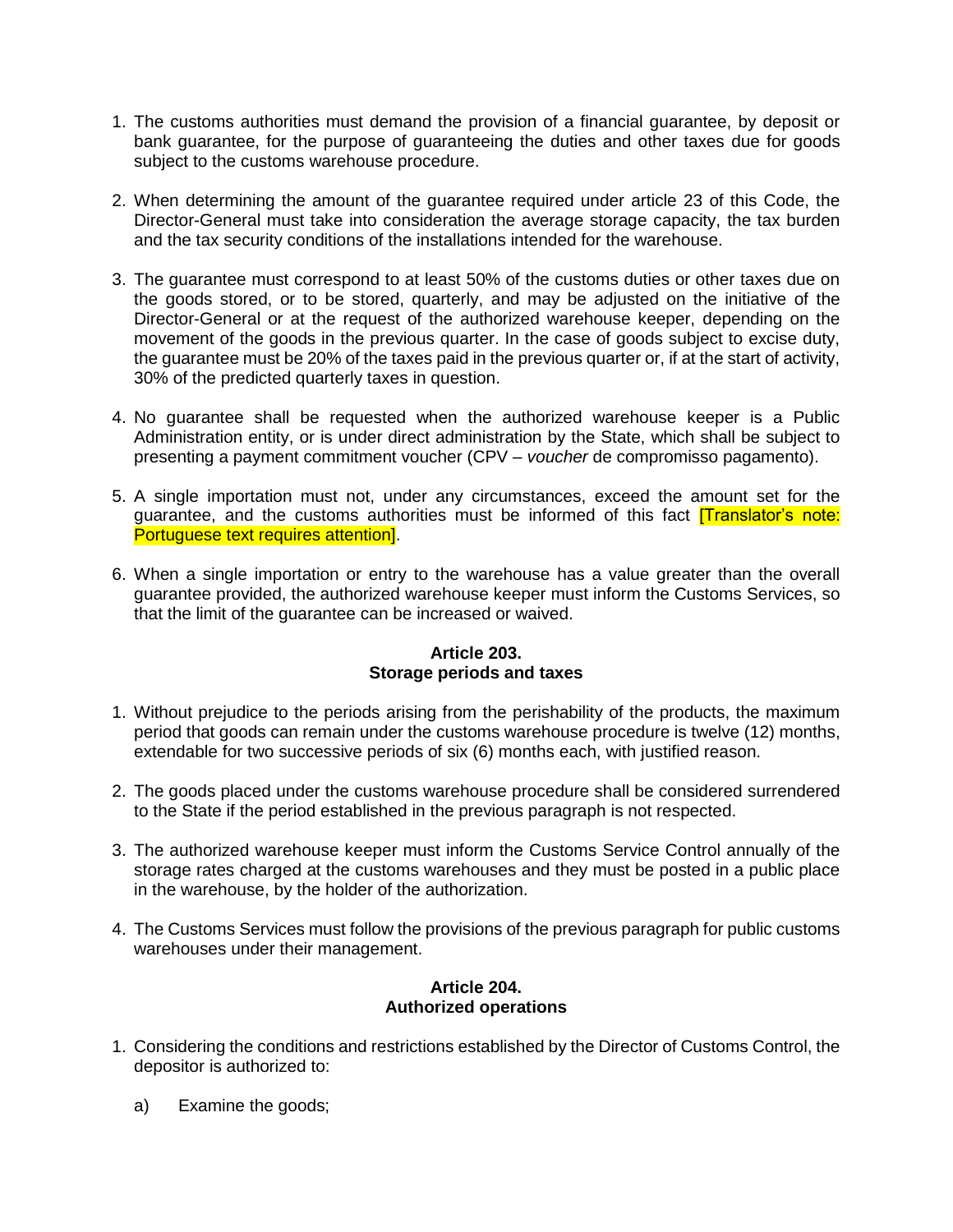- b) Remove samples, with the payment of the customs duties and others taxes that apply;
- c) Handle the goods in the usual ways, with the purpose of preserving the goods during storage, as well as improving their presentation or commercial quality, or to prepare them for distribution or resale.
- 2. The usual forms of handling must be on a list that shall be approved by the Minister, following a proposal by the Director-General, and must be authorized by the Director of Customs Control, who shall determine the conditions under which they may be performed.

# **Article 205. Temporary exit of goods**

- 1. With the exception of goods subject to excise duty and whenever justified by the circumstances, goods under the customs warehouse procedure may be temporarily removed from it.
- 2. Permission to effect temporary removals of goods may be granted generically upon authorization, or on a case-by-case basis, by means of prior written request sent to the Director of Customs Control.
- 3. Temporary removals, as well as the corresponding entries, must be noted in the stock accounting.
- 4 During their time outside the customs warehouse, the goods may be handled in the usual ways.

# **Article 206. Transfer between customs warehouses**

- 1. Under the provisions of article 28 of the present Code and without prejudice to the maximum storage period defined in article 205, it is permitted to transfer the goods between customs warehouses, with the length of their stay being counted from when the procedure was first assigned.
- 2. The conditions under which the goods subject to the customs warehouse procedure may circulate between different locations, under the scope of the same authorization, or to installations of another type without clearance of the procedure, shall be established in the authorization and subject to a circulation document.

#### **Article 207. Calculation of the customs value applicable under the warehouse procedure**

1. Without prejudice to the sanctions stipulated in this Code, whenever the inventory referred to in article 201 (3), or at any other time where the Customs Services find situations likely to constitute a customs debt for the goods subject to the customs warehouse procedure, the value of this debt must be calculated pursuant to article 98, without the expenses arising from the storage and preservation of the goods during their stay in the customs warehouse being included in the customs value, provided that such costs are broken down separately from the price actually paid or to be paid for the goods.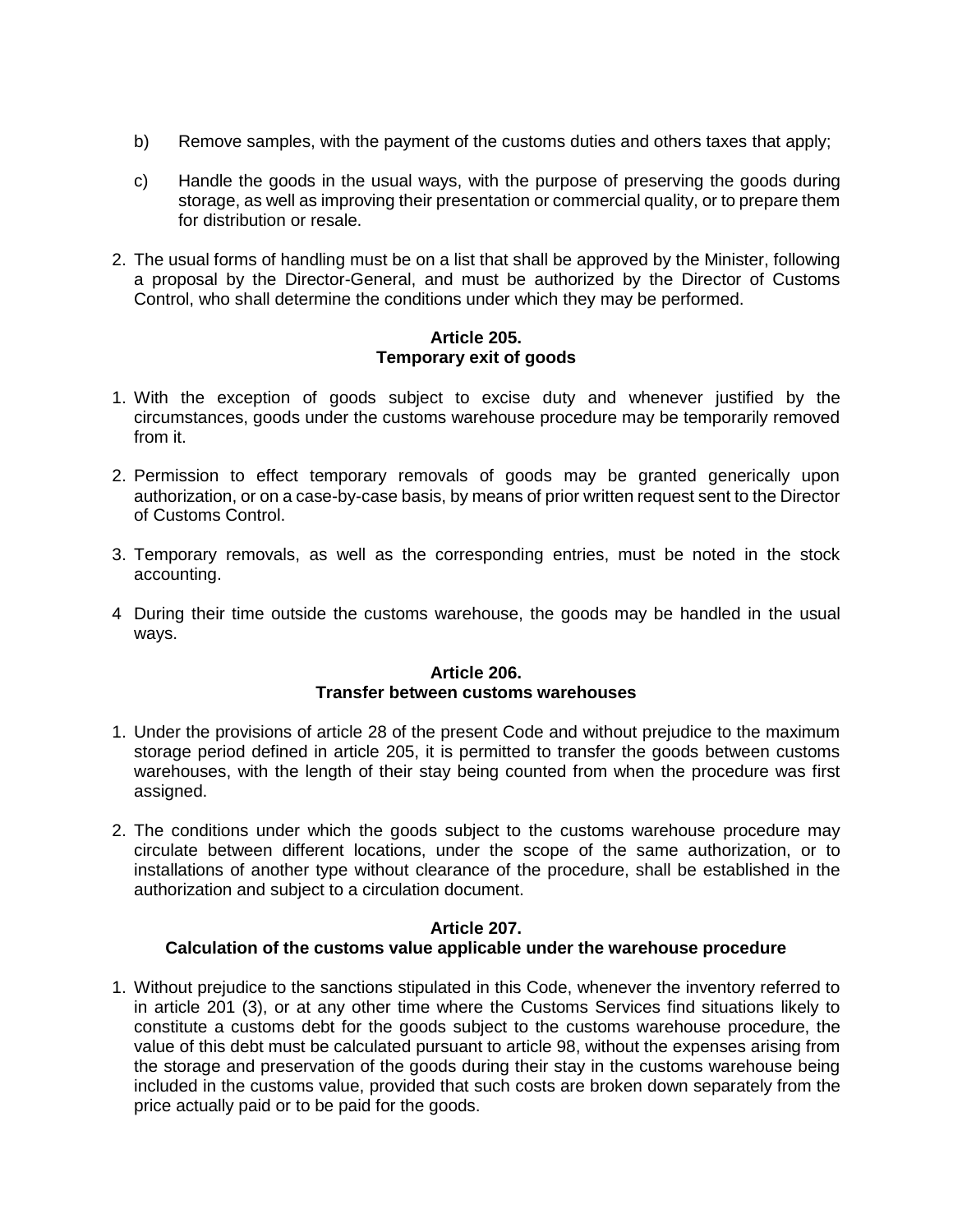2. If the goods have been handled in the usual ways, the nature, customs value and quantity to be considered in determining the amount of import duties must be those corresponding to goods that have not been handled in such ways.

# **Article 208. Obligations resulting from storing goods**

The authorized warehouse keeper or depositor, as appropriate, is responsible for fulfilling the obligations resulting from storing the goods in customs warehouses, specifically:

- a) Ensuring that goods are preserved;
- b) Requesting authorization from the Customs Services control to perform usual handling and temporary removals, to destroy any goods or to perform advance verifications;
- c) Delivering to the Customs Control the list of goods under the customs warehouse procedure that continue at the same, after the period established in article 203 has ended.

### **Article 209. Clearance of the procedure**

Subject to compliance with the required conditions and formalities, the customs warehouse procedure is cleared when:

- a) Exit authorization is granted for the goods for:
	- i. Introduction into free circulation;
	- ii. Outright exportation (Pt: exportação definitiva);
- b) The goods are surrendered to the State.

# **Article 210. Supervision and control**

- 1. Customs Control shall take all the supervision and control measures found to be necessary to ensure that the customs warehouse procedure operates correctly.
- 2. To comply with the provisions of the previous paragraph, the aforementioned customs authority may, specifically:
	- a) Require, at any time, that the goods deposited in the warehouse be presented;
	- b) Verify and re-verify the entry and exit [of goods], whenever believed necessary;
	- c) Require that inventories, regular or otherwise, be conducted of the totality or part of the goods subject to the procedure, as well as inspections of the stock accounting.
- 3. Public warehouses shall be subject to continuous supervision by the Customs Services and to inspections.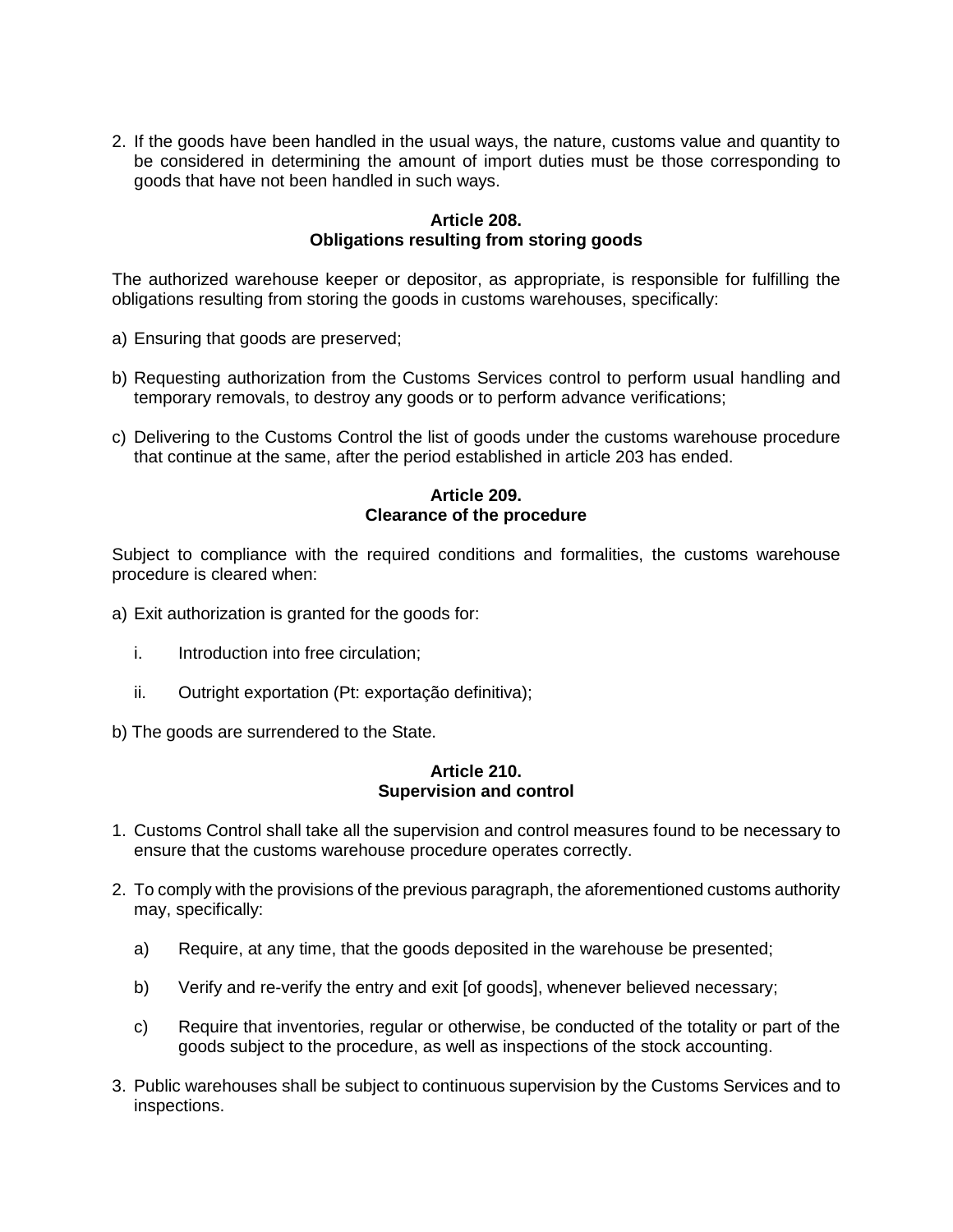# **CHAPTER VI GOODS SUBJECT TO EXCISE DUTY**

# **Section I Special provisions**

# **Article 211. Taxable event and collectability of taxes**

- 1. The duties and other taxes shall be due and collectable, in the national territory, at the time of introduction into free circulation or on identification of shortfalls that must be taxed.
- 2. The following shall be considered to be introduction into free circulation of products subject to Excise Duty (ISC – Imposto Seletivo de Consumo):
	- a) All and any exit of these products from a relief procedure, from a customs warehouse;
	- b) All and any illegal and clandestine manufacture of these products outside of the relief procedure and without a customs declaration, that is, without the knowledge or authorization of the customs authority;
	- c) All and any importation, including illegal importation, of these products when they are not under a relief procedure;
	- d) The identification of shortfalls at a customs warehouse, beyond the tolerances for losses, established in the customs laws and regulations.
- 3. The rate for duties and other taxes to apply in the national territory shall be that in force on the date of collectability.

# **Article 212. Conditions to access the relief procedure and approval**

- 1. The application for granting the status of authorized warehouse keeper and consequent approval of the customs installations shall be presented to the Customs Services, accompanied by the following documents:
	- a) Application, where the interested party identifies himself or herself and the locations of the customs warehouse installations, and gives the types of items that he or she intends to store with relief from taxes. In the case of a company, identification of it and each of its partners, for which the presentation of the current company by-laws and constitution of the company shall be sufficient;
	- b) Photocopy of the taxpayer registration (TIN) of the company and its partners;
	- c) Photocopy of the registration in the Commercial Services Directorate (Pt: Direção dos Servicos de Comércio);
	- d) Photocopy of Individual Identification Cards;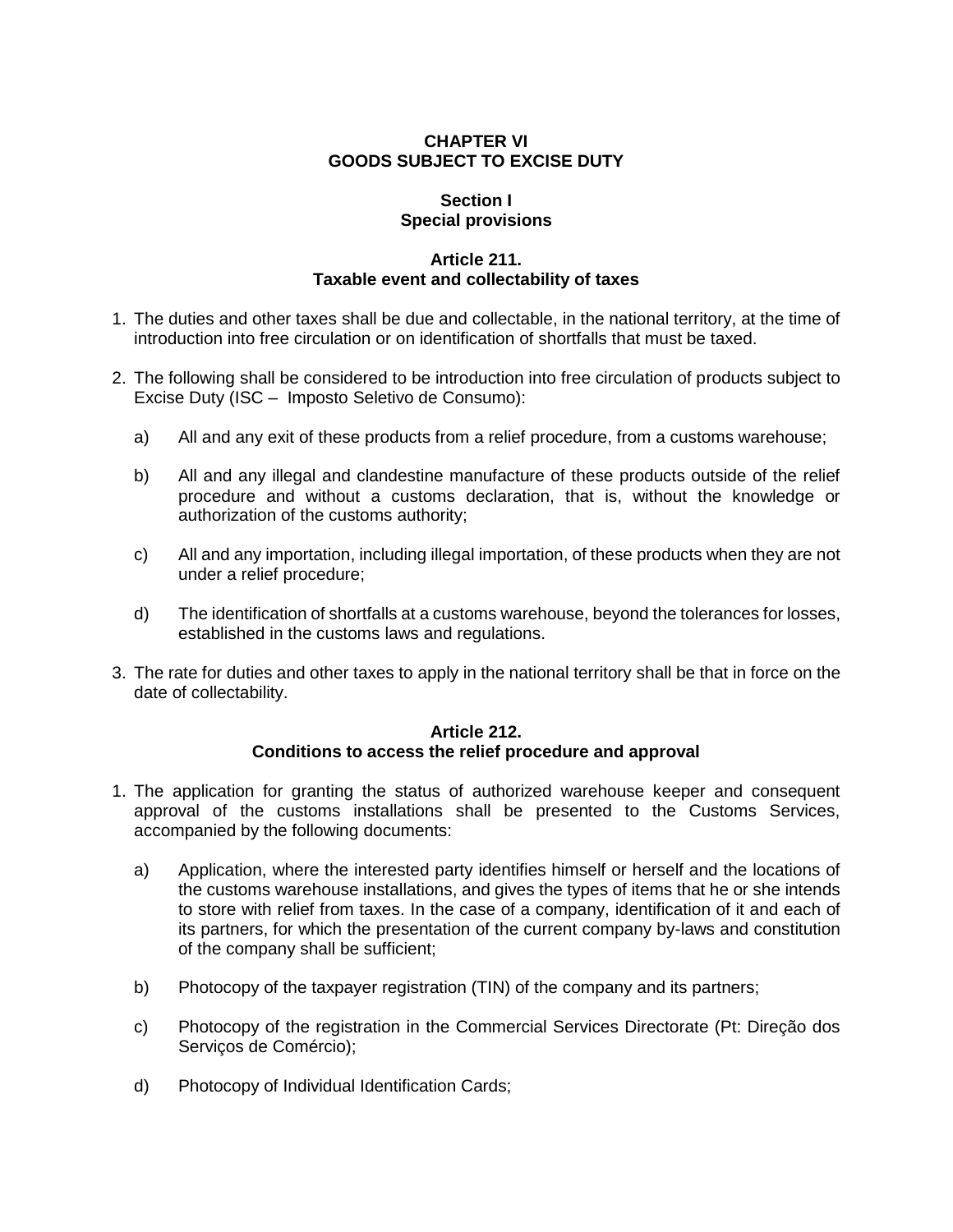- e) Inspection documents for the installations, issued by the customs services;
- f) Declaration of commitment from the interested party that it will be subject to the controls that the Customs Services wishes to impose for it to declare and pay the stipulated taxes and accept liability for the goods shortfall at the warehouse; [Translator's note: translation follows the source, which would benefit from rewriting]
- g) Bi-monthly estimate of the customs value to be imported and held in relief, when initiating the activity under the relief procedure;
- h) Bank guarantee, valid for one year, in an amount equivalent to 30% of the taxes paid in the previous 2 months;
- i) Fire safety certificate, issued by the Fire Service for the area of the customs warehouse, stating, in the case of explosive or flammable items, that there is no school or hospital within a radius of 500 meters. Should there be no Fire Service within a radius of 200 kilometers of the installations, the customs services shall issue this certificate;
- j) In the case of requests to constitute customs warehouses into which fuel or undenatured ethyl alcohol will enter, a declaration of acceptance of the provisions regarding the existence of obligatory strategic reserves, as stipulated by the competent entity;
- k) Compliance with the other procedures stipulated by the customs authority.
- 2. Holders of customs warehouses that are already correctly in existence and approved by the Customs Services before the date the present Code enters into force shall not have to follow all of these formalities, it being sufficient to present a simple declaration confirming awareness of the present legislation accompanied by the declaration referred in in item (j) of the previous paragraph, if appropriate, to the Customs Services within thirty (30) days after the aforementioned date.

# **Section II Special provisions**

# **Article 213.**

# **Customs warehouses for undenatured ethyl alcohol, fuel and other petroleum products**

- 1. Fuels and other petroleum products shall be subject to import duties when they are declared for entry under the procedure for petroleum products entering a correctly constituted and authorized customs warehouse, with ISC and Sales Tax (Pt: IV – Imposto de Venda) considered to be suspended.
- 2. Undenatured ethyl alcohol and petroleum products can only be stored at a customs warehouse, under the duty relief procedure, on the authorization and under the control of the competent Customs Service.
- 3. They shall be subject to the control measures that are considered necessary, specifically access to the accounting and computer systems, to the exit information obligations and to the physical control of the operations.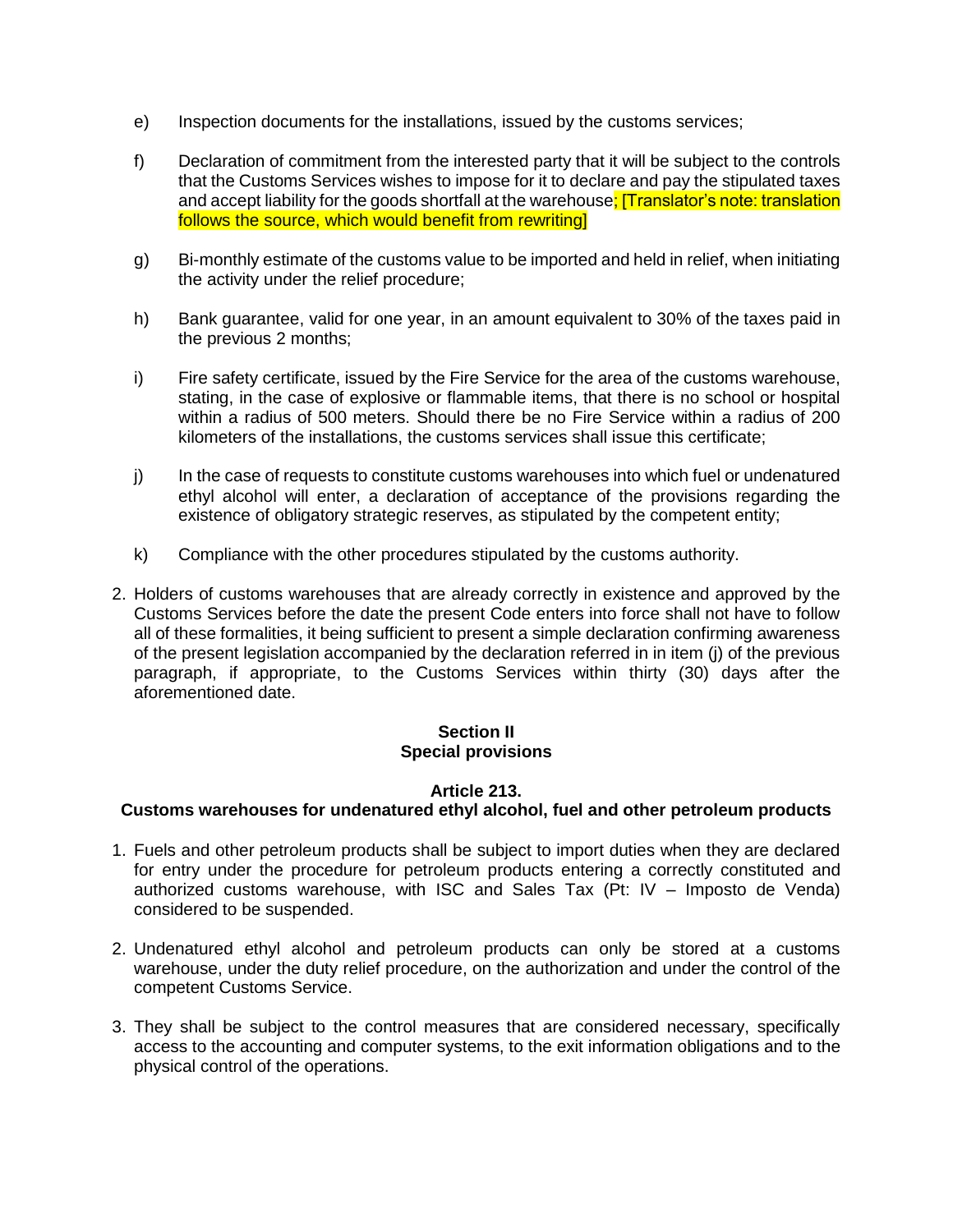- 4. The authorized warehouse keeper who is the duly authorized owner of the undenatured ethyl alcohol or petroleum products customs warehouse must fulfill the following supplementary obligations:
	- a) Keep the stock accounting updated in a continuous inventory system, indicating the origin, destination and elements relating to the tax calculation;
	- b) Present the products whenever asked and be present at the inspections and other controls determined by the customs authority;
	- c) Submit the deposits and measurement instruments to metrological control by the competent entity and possess a valid calibration certificate;
	- d) Preserve for the period of three (3) years, the documents relating to each receipt or dispatch operation and inform the customs authority of changes to the managers or administrators;
	- e) Present to the Customs Service a daily summary of the exits from the warehouse for consumption, with breakdown by product and by tax-exempt or otherwise usage;
	- f) Request the presence of a customs official for the exit of all products that, for any reason, are not subject to measurement by counter, the presence of the official being obligatory for operations to remove products by means of direct manual measurement in the tank.

### **Article 214. Measurement and depth equipment**

- 1. The authorized warehouse keeper, holder of the customs warehouse for undenatured ethyl alcohol or petroleum products, must equip the storage locations with the following measurement instruments:
	- a) Calibration certificates, issued by an accredited entity, for the storage tanks with associated volumetric tables and pipes;
	- b) Thermometer with divisions of 0.5° C or less and densimeters complying with international standards, in the case of mineral oils;
	- c) Metric depth gauges, certified by an accredited entity;
	- d) Volumetric meters with certified counter and thermometer.
- 2. The depth measurement procedure is as follows:
	- a) Depth measurements of the space filled in the storage tanks containing the product shall be taken using a metric depth gauge;
	- b) A sample shall then be collected, to consist of equal quantities extracted from the middle of each of the three thirds of the product present in the tank;
	- c) The temperature and density of each of the collections making up the sample shall be measured and the arithmetic mean calculated;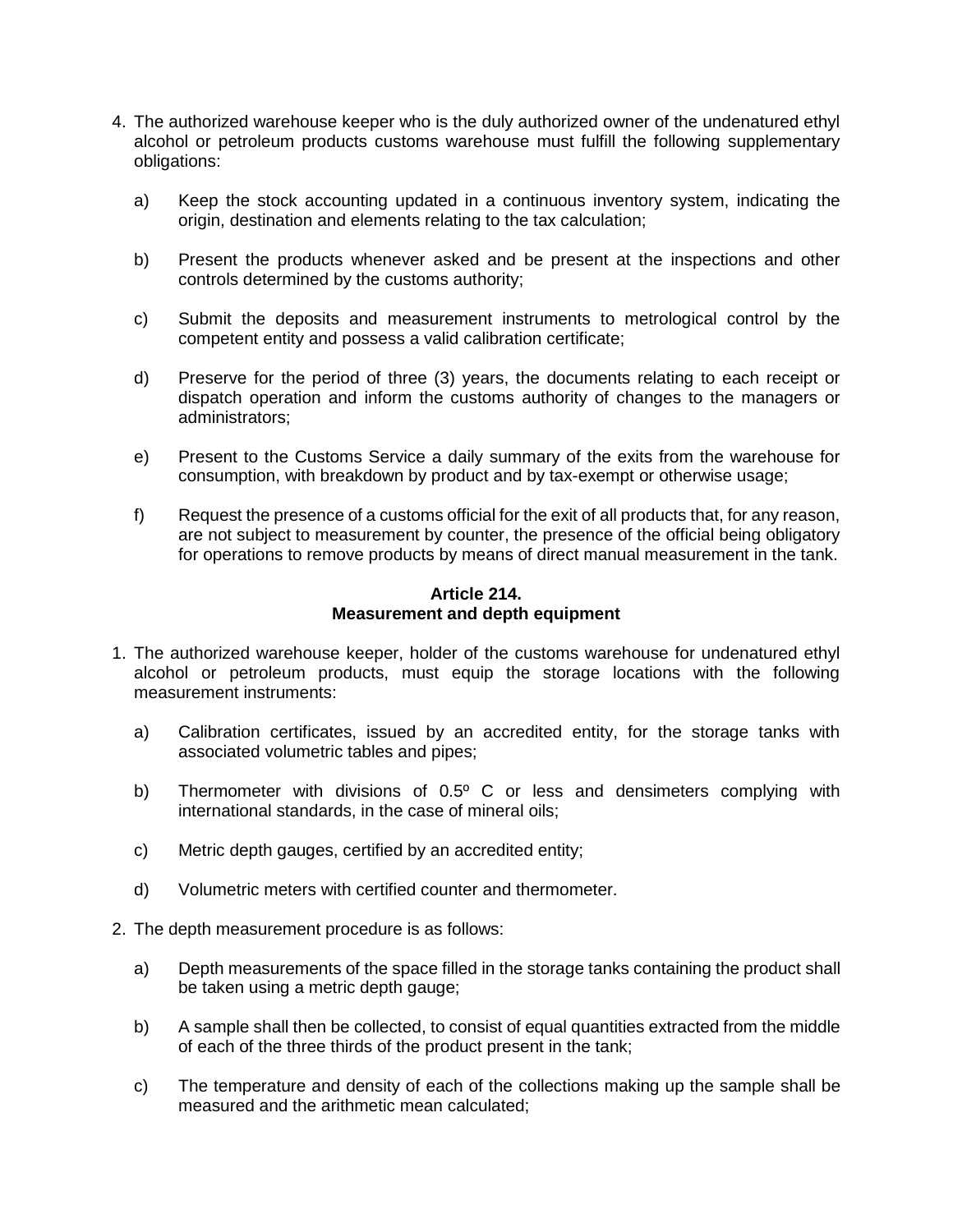d) The values obtained shall be corrected for the reference conditions using the stipulated correction tables.

### **Article 215. Entry of petroleum products into the customs warehouse**

- 1. To receive petroleum products not originating from the national territory, unloaded from ships by pipes directly to the petroleum products customs warehouses, the product entry and exit pipes of the storage tanks must have valves that enable the receiving storage tank to be isolated from the others.
- 2. During the unloading, the customs official shall seal the valves whenever he or she believes it to be necessary.
- 3. After measuring the product present in the ship, the exit valves of the tanks that will receive the product shall be closed.
- 4. The depth of the product present in the storage tank that will receive the product shall be measured to quantify it, with the pipe valve that connects the storage tanks to the sea port being opened to start the receipt of the product.
- 5. When receipt is complete, the valve that connects the storage tank to the sea port shall be closed and the depth of the tank measured once more.
- 6. The difference between the quantity measured before and after receipt of the product in the storage tank shall be the quantity actually received.
- 7. To receive petroleum products stored in horizontal cylinders duly certified and equipped with a volumetric table, the tanks shall have their depth measured with the associated gauge and the volume calculated with correction to the reference temperature of 15ºC.

### **Article 216. Calculation of the quantities received**

- 1. The calculation of the product volume in liters at the observed temperature shall be produced by means of consulting the millimetric tables given in the calibration certificates for the storage tanks, interpolating from the value obtained in the depth measurement to obtain the corresponding product volume in liters.
- 2. The observed density shall be converted to the density at 15ºC using the correction table stipulated in the standard of the *American Society for Testing and Materials* (ASTM).
- 3. Considering the average temperature observed and the density corrected to 15ºC, the table stipulated in the ASTM standard shall be used to locate the volume correction factor to be used in calculating the volume at the observed temperature for the volume at the reference temperature of 15ºC.

# **Article 217. Exit of petroleum products from the customs warehouse**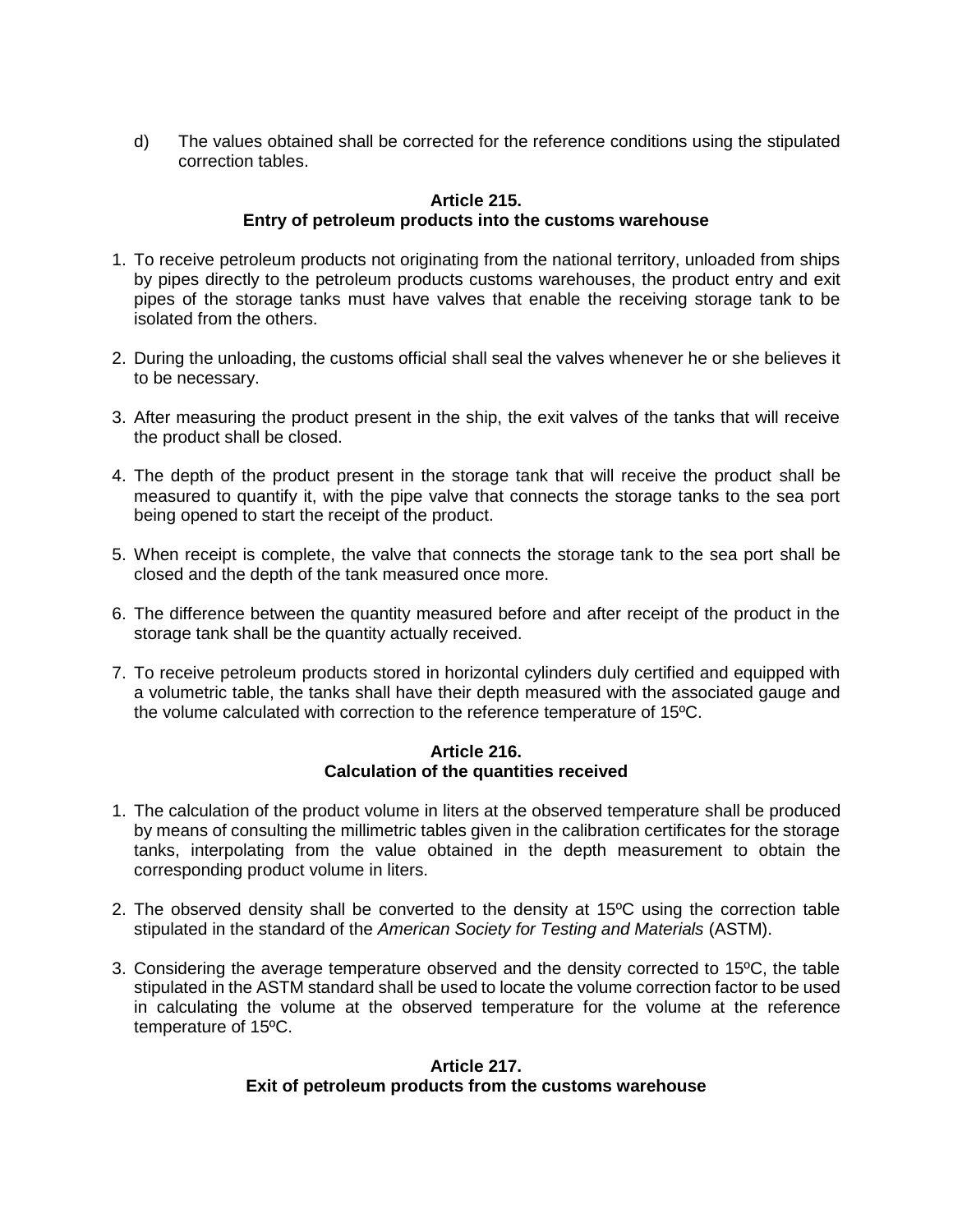- 1. The calculation of the partial quantities exiting from the storage installations of the economic operator, which are taxed on the basis of the volume at the reference temperature of 15ºC, shall be achieved by means of direct volumetric measurement by counter.
- 2. In exceptional cases and under the supervision of the Customs Service, the calculation can be achieved by indirect weighing or indirect measurement of the storage tanks.

#### **Article 218. Supporting documents for the exit from the customs warehouse**

- 1. For each product that exits, the company shall issue a supporting document with a bill of loading with a sequential number containing the following information:
	- a) Name of the issuing company, tax identification number (NIF) and location where the installations are found:
	- b) Date and time;
	- c) Economic operator to whom the product is being sent (client);
	- d) Trade name of the product;
	- e) Number of the tank where the counter is located;
	- f) The identification of the counter;
	- g) Number of the counter after the loading;
	- h) Difference between the number of the counter before and after the loading;
	- i) Temperature of the product;
	- j) Density of the product at 15ºC;
	- k) Registration number of the tanker truck that transports the product;
	- l) Name of the driver of the tanker truck.
- 2. These documents shall be filed at the company for 5 years and be available to the official entities.

# **Article 219. Documentary procedures**

- 1. When receiving mineral oils, the operator shall write on the customs declaration the quantity of the product actually received in volume at the reference temperature of 15ºC and shall pay the value corresponding to the customs duties, the goods having relief from the other taxes due on release for consumption.
- 2. For this purpose, the importation declaration must be presented with, in addition to the Bill of Landing, the measurement report with the calculations that enable to the quantity received to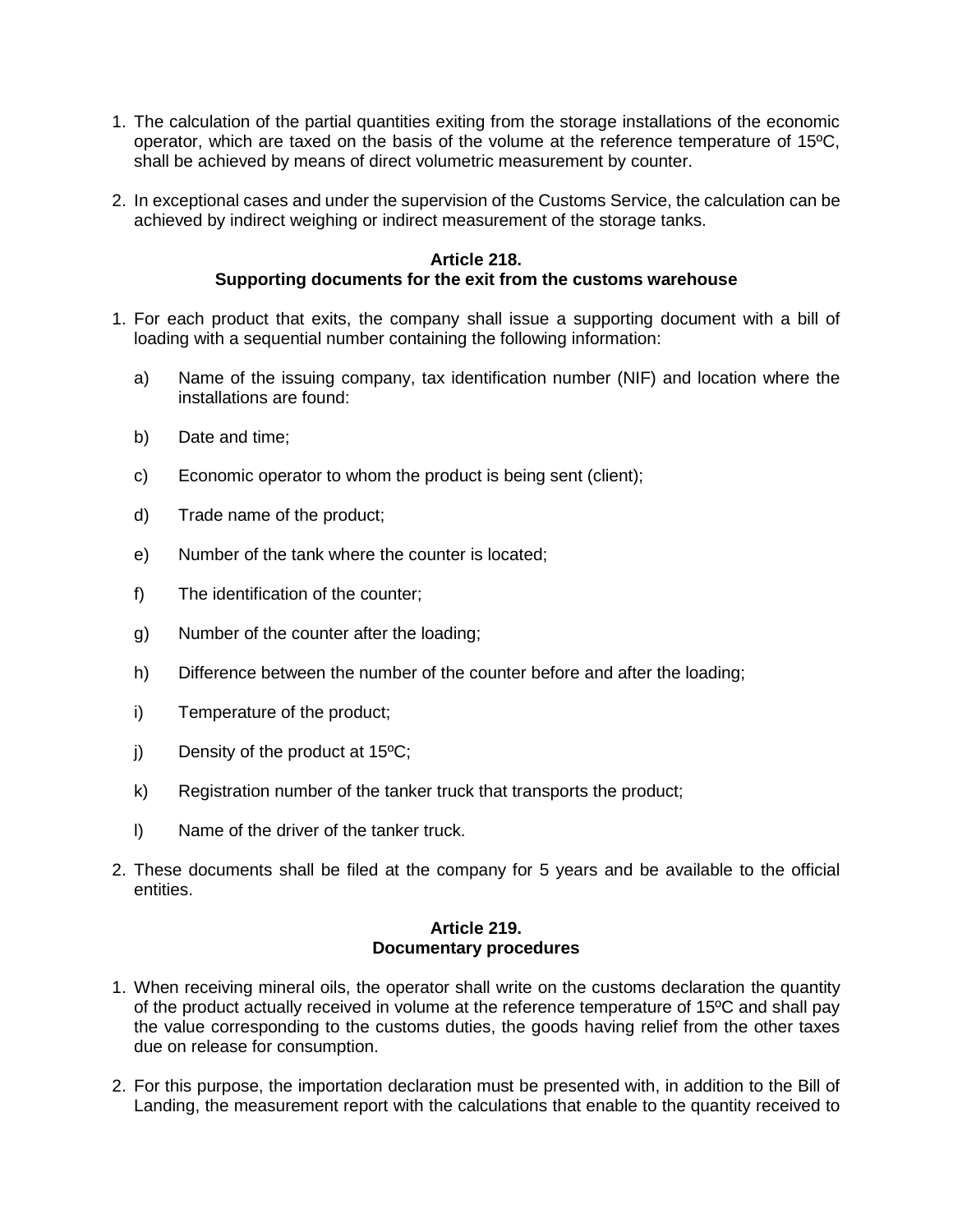be known and the invoice or corresponding document that indicates the cost, insurance and freight (CIF) of the taxable unit (liters at 15ºC).

### **Article 220. Monthly declaration of release for consumption**

- 1. By the tenth (10) day of each month, the operator shall print and present the importation customs declaration, and pay for the total quantities in liters at 15ºC sold in the previous month to non-exempt economic operators.
- 2. On this declaration, for the quantities released for consumption in the previous month, the authorized warehouse keeper shall declare and pay the Excise Duty (applying to the taxable unit) at the rate in force and the Sales Tax on the value of the product declared at the last entry plus the Excise Duty.

#### **Article 221. Losses in the warehouse and tolerances for losses**

- 1. The authorized warehouse keeper, being responsible for the value of the taxes in relief that apply on the products held in the warehouses when there is a shortfall, shall benefit from the tolerance for losses corresponding to the shortfalls, between the book balance and the inventory in the warehouse, within the following limits:
	- a) 8 liters for every thousand liters/15ºC for diesel, kerosene and jet fuel;
	- b) 12 liters for every thousand liters/15<sup>o</sup>C for gasoline and aviation gasoline;
	- c) 20 liters for every thousand liters/15ºC for undenatured ethyl alcohol.
- 2. The tolerance shall be calculated on the total quantities of the product present in the warehouse at the last inspection, with the quantities that have entered it, by comparing the difference between physical inventory and book balance.

# **Section III Inspections and searches and guarantees**

### **Article 222. Inspections and searches**

- 1. The authorized warehouse keeper is obliged to maintain, in addition to their accounting documents, stock accounting of the presence of products organized in a continuous inventory system, with balance on demand.
- 2. The customs office shall perform regular inspections to confirm the physical presence of stored goods, checking stored inventory against entries and exits, and must adopt the following procedures regarding calculated losses:
	- a) If the tolerances for losses have not been exceeded, this fact shall be noted and the corresponding correction made to the current account form for the warehouse;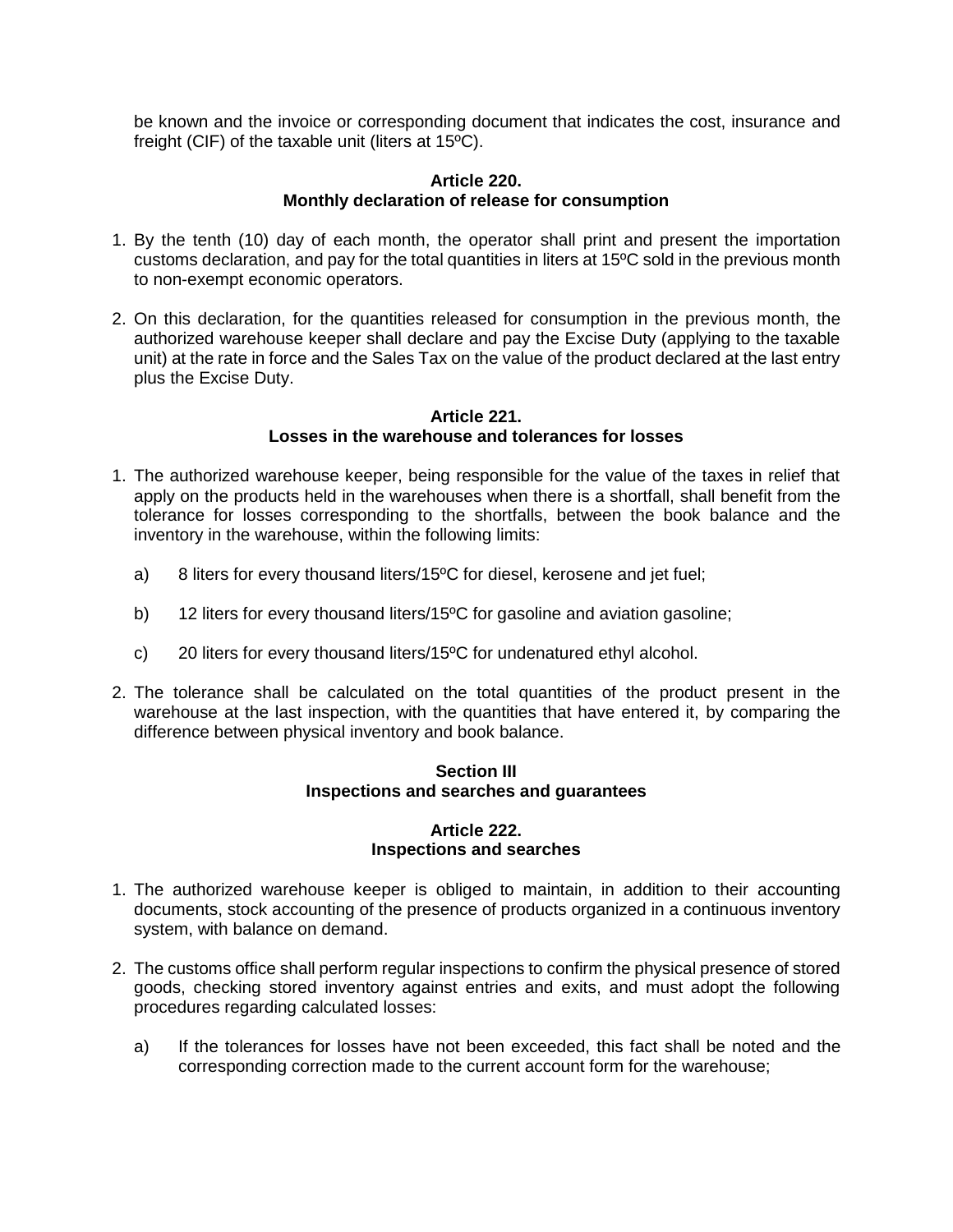- b) If the tolerances for losses have been exceeded, the compulsory payment of the tax shall be arranged, and the necessary investigations and possible initiation of proceedings for a customs duty offence;
- c) If excess products are found, the current account file for the warehouse shall be corrected.
- 3. The Customs services shall perform the other controls found to be necessary.

# **Article 223. Guarantees**

- 1. In addition to the provisions of article 202, the storage of products in relief of taxes shall require the provision of a prior guarantee.
- 2. The guarantee document must include a clause in which the guarantor makes an express undertaking to the customs authority to accept subsidiary liability, while waiving the benefit of discussion, that is, the guarantor has to pay, even if the debtor has assets, any amounts for which the taxable person is liable, up to the maximum amount guaranteed, within eight (8) days of the notification date.
- 3. The guarantee for storage in the petroleum products tax warehouses shall be equivalent to 20% of the average monthly amount of tax due for the products entering the warehouse in the previous year or, if at the start of activity, of the predicted monthly average for the first year, and, in all cases, the tax that would be due for products with exempt treatment or use shall be calculated. The value calculated cannot be less than USD 5,000.

### **Article 224. Guarantee amendments**

- 1. In cases of breaches of the obligations relating to guarantees, the percentages mentioned in the previous article can be increased, by order of the Director-General.
- 2. In the case of a justified request from the taxable person, the Director-General may grant an extraordinary reduction in the warehouse guarantee.

# **Section IV Obligatory reserves**

# **Article 225. Formation and maintenance of safety reserves**

- 1. The authorized warehouse keepers shall be subject to the obligation to form and maintain safety reserves of volumes of petroleum products, to be stored in the national territory, for the purpose of release for consumption when expressly ordered by the government, to address situations of interruption in supply.
- 2. The global volume of the reserves that must be maintained by the authorized warehouse keepers of customs warehouse for fuels and alcohol, shall be 1% of the volume of the verified sales for the previous month, per product.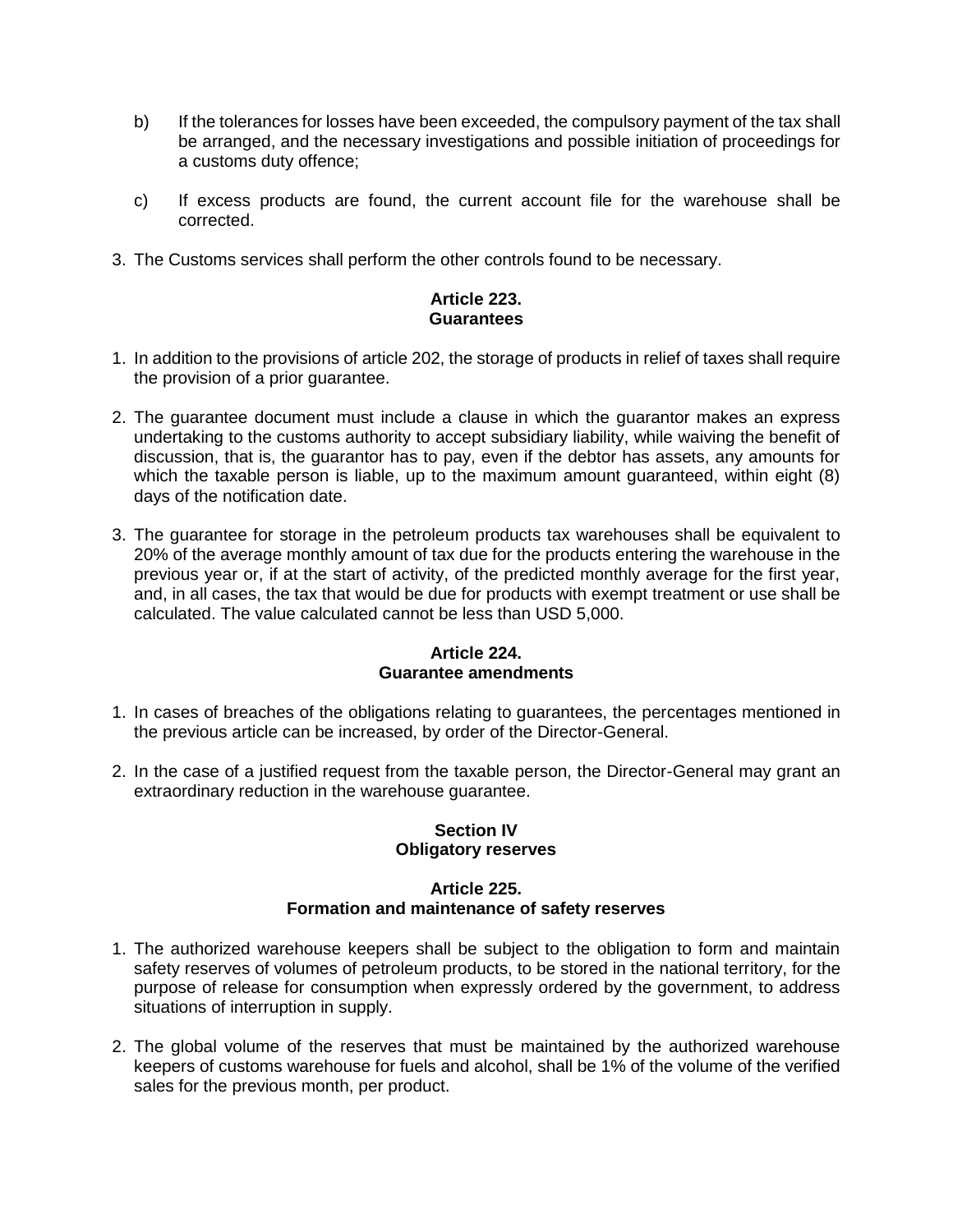- 3. Authorized warehouse keepers who have not posted any transactions in the previous month or are starting their activity must present an estimate of the releases for consumption in the year in course and form reserves on the basis of this estimate.
- 4. Authorized warehouse keepers may form the reserves in their own storage installations, or contract their storage from third parties, in which case the contract provisions must allow a similar degree of availability to that which would apply in the case of reserves formed in their own storage, the contracted entity being obliged to allow the controls believed to be necessary by the competent authorities.
- 5. The reserves must be permanently available for use and be accessible for identification, accounting and control by the competent authorities.
- 6. Should a situation of supply difficulty occur, authorized warehouse keepers must comply with the decisions relating to the safety reserves that are taken by the government.
- 7. Operators and professionals who perform their activity without the status of authorized warehouse keepers, therefore without a customs office, shall not be obliged to form these reserves, because they shall not benefit from the relief procedure.

# **Section V Circulation of items subject to Excise Duty and exit control at port installations**

# **Article 226. Accompanying documents for items subject to Excise Duty**

- 1. The circulation of items subject to Excise Duty that are under the relief procedure shall be conducted using an accompanying document for which the template shall be approved by order of the Minister.
- 2. The bills of loading and the invoice shall also constitute circulation documents for these items proving their tax compliance.

# **Article 227. Documentary control at port installations**

- 1. The exit of goods from the customs boundary of the port by road shall not occur unless the transporter provides a copy of the confirmation customs document to the exit controller, retaining the original.
- 2. For this purpose, exit forms with carbon copies shall be provided.

# **Section VI Tax marking for tobacco, fuel mineral oil and alcohol**

### **Article 228. Tax stamps on manufactured tobacco**

The possible adoption of a recognition system using tax seals may be adopted after a trial period and under terms to be defined by the Government.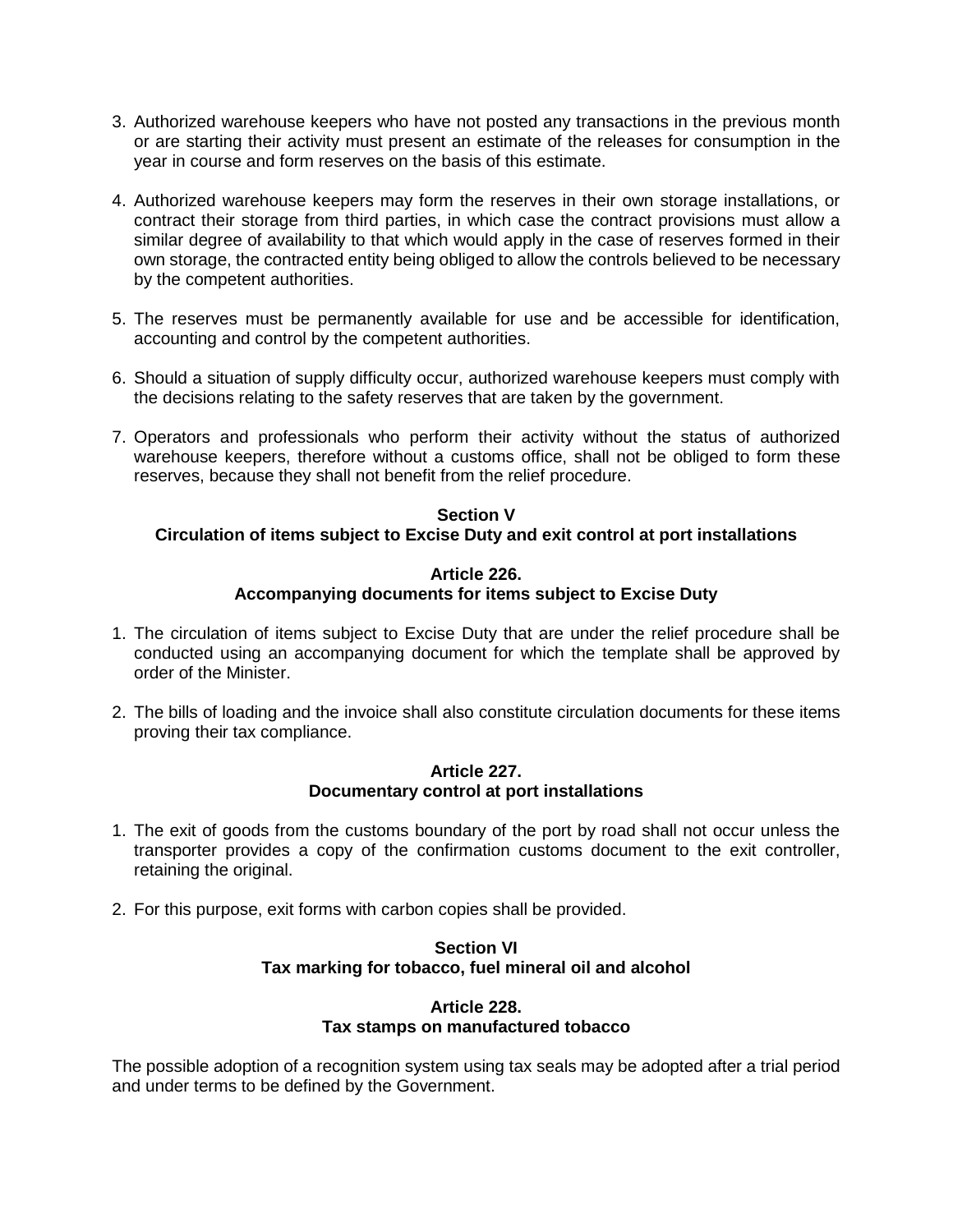# **Article 229. Marking and coloring of alcohol and fuels**

The possible adoption of a recognition system using marks or colors may be adopted after a trial period and under terms to be defined by the Government.

# **Article 230. Stevedore of items in customs warehouses**

If the items subject to Excise Duty are stored together with other goods, in the same customs warehouse, the person responsible is obliged to physically separate the aforementioned items from other products by means of some type of separator, including screens, metal grids and gates, approved by the Customs Services.

# **CHAPTER VII CUSTOMS TRANSIT**

# **Article 231. Internal transit and external transit**

- 1. The internal transit procedure allows the circulation of national goods from one customs office to another, passing through the territory of a third country, without the customs status being altered.
- 2. The external transit procedure allows foreign goods to circulate between two customs offices, without such goods being subject to import customs duties and other taxes, or commercial policy measures, as stipulated in customs legislation.
- 3. Other than in cases authorized by the Director-General, foreign goods that circulate between customs warehouses or customs offices, as well as goods declared for exportation, shall be subject to the external transit procedure.
- 4. In the case of goods transported under the external transit procedure by sea, the ship cannot interrupt the journey between the port of departure and the port of arrival.
- 5. The Customs Services may set an obligatory itinerary, relative to road transport, as well as demand the provision of a guarantee, establish a deadline for clearing the transit procedure, or request the application of customs seals, identification marks of sealing devices.
- 6. Whenever they consider it necessary, the Customs Services can order the goods subject to the transit procedure to be transported under customs escort.
- 7. The goods that circulate under a transit procedure shall be accompanied by a copy of the associated customs declaration.

# **Article 232. Obligations of the declarant and the transporter**

1. The declarant of the goods subject to the transit procedure is responsible: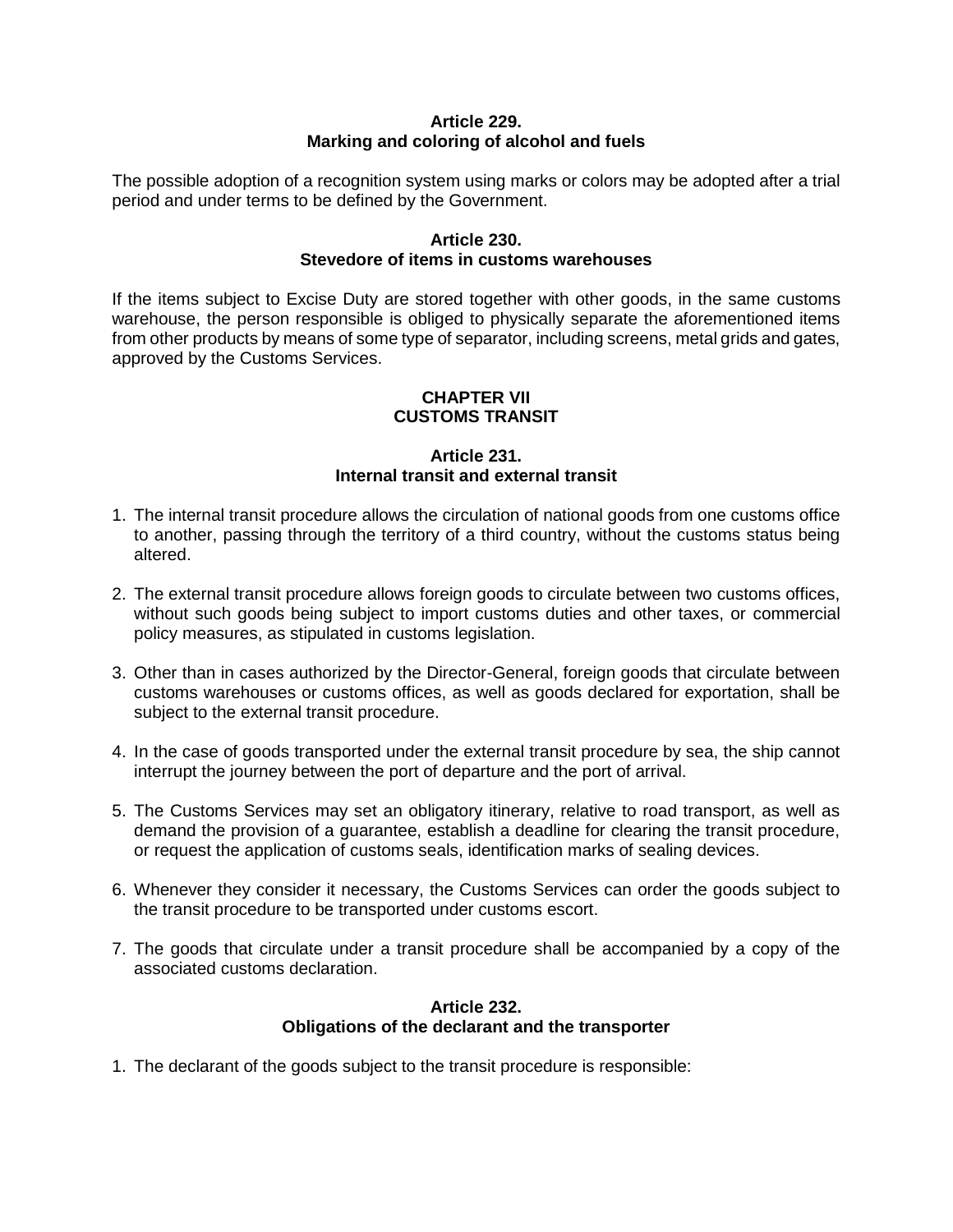- a) For presenting and providing information or presenting the documents requested at the destination customs office by the deadline stipulated by the Customs Services, while the aforementioned goods can only circulate to an itinerary from the Customs Services, which cannot be changed or manipulated in any way, and must have customs seals, locks and identification marks intact;
- b) For complying with the standards stipulated in the customs legislation relating to the procedure;
- c) Except as otherwise provided in the customs legislation, for providing a guarantee so as to ensure the payment of the total import customs duties and other taxes applying to the goods.
- 2. Whenever goods are subject to the transit procedure and the required information or documents are provided at the destination customs office, pursuant to the customs legislation, the obligations of the declarant shall be considered fulfilled and the transit procedure cleared.
- 3. A transporter that accepts goods in circulation subject to the transit procedure is also responsible for presenting the goods to the destination customs office, through the itinerary approved by the Customs Service, by the stipulated deadline and with the customs seals, the locks and the identification marks intact.

#### **Article 233. Clearance of the procedure**

- 1. A transit procedure shall be considered cleared when the associated copy of the customs declaration is returned to the departure Customs Service, duly authenticated, by the arrivals Customs Service.
- 2. The arrivals Customs Service referred to in the previous paragraph is responsible for the clearance.
- 3. Without prejudice to the sanctions stipulated in this Code, the non-clearance of a transit procedure shall be recorded and copied to the Director-General, who shall order the guarantee be immediately implemented and the tax offence official report prepared.

# **CHAPTER VIII Exportation**

# **Section I Outright exportation**

# **Article 234. Scope and definition**

- 1. The outright exportation customs procedure involves the permanent exit of the goods, by any means, from the customs territory, on presentation of a customs declaration.
- 2. The previous paragraph shall not apply to goods that leave Timor-Leste under the following customs procedures: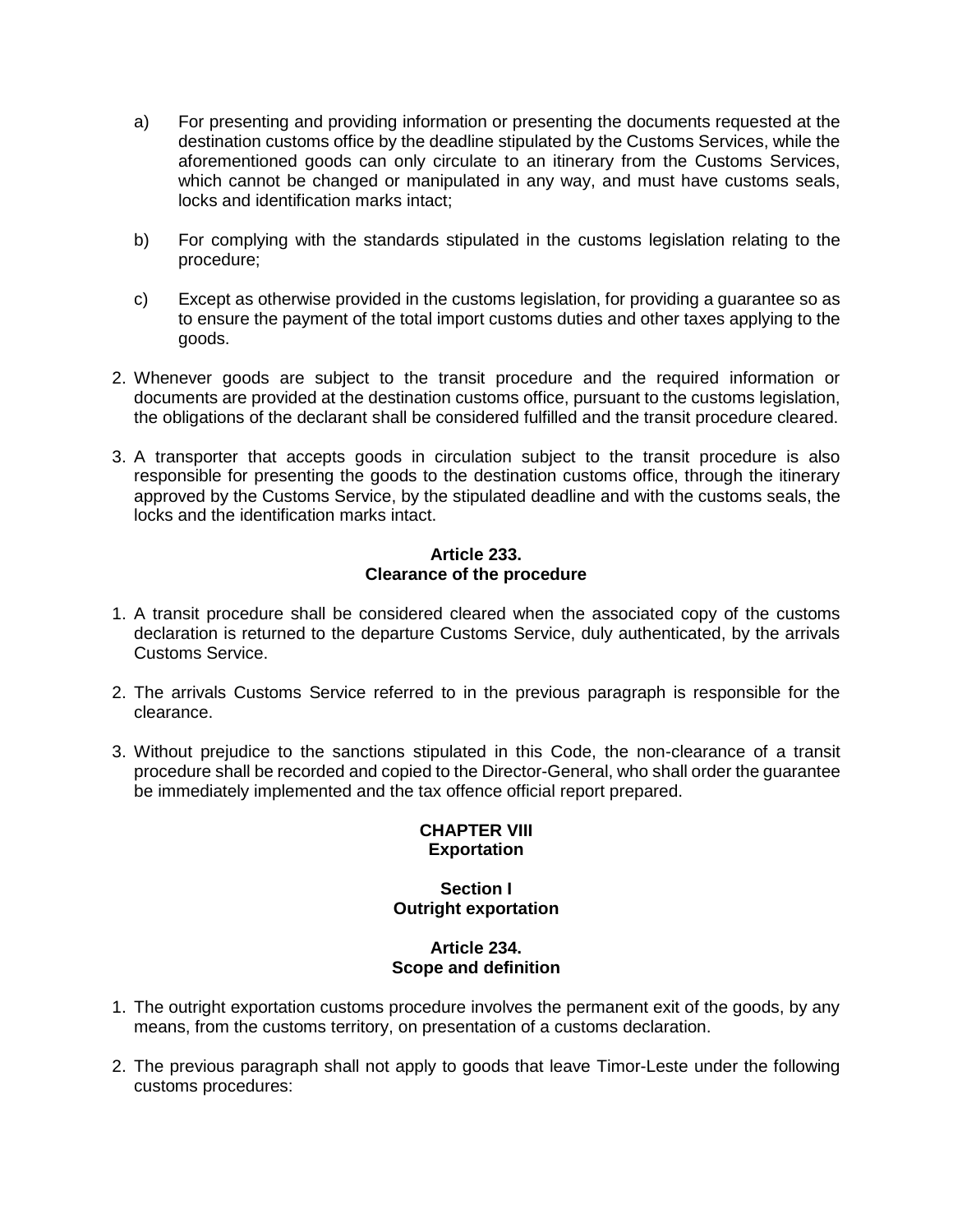- a) Transshipment;
- b) External transit, when foreign goods only pass through the customs territory;
- c) Internal transit, when national goods only temporarily exit the customs territory;
- d) Passive processing;
- e) Temporary exportation.
- 3. The provisions that govern the customs declaration and importation declaration in the present Code shall apply to outright exportation.
- 4. The customs declaration for the outright exportation procedure must be delivered to the exit Customs Service.
- 5. Goods declared for exportation shall be subject to continuous supervision by the customs authorities, from the moment the declaration is accepted until the actual departure of the means of transport.
- 6. The goods shall be subject to the payment of export customs duties whenever these are legally due.
- 7. If the exportation of the goods declared for exportation is cancelled, the Customs Service must be notified of this fact, by means of a written declaration from the exporter.
- 8. An exporter that does not notify the Customs Service of the cancellation of the exportation pursuant to the previous paragraph, shall be subject to an administrative fine.

### **Section II Temporary Exportation Article 235. Scope and definition**

- 1. The temporary exportation procedures allows national goods to be exported and returned to the customs territory, exempt from customs duties and other taxes when re-imported, as stipulated in the law in force.
- 2. The goods must be re-imported with their state unchanged, without having been altered in any way, with the exception of normal depreciation arising from their use.

#### **Article 236. Re-importation deadline**

The re-importation of goods temporarily exported must occur within twelve (12) months, extendable only in duly justified cases.

# **Article 237. Converting temporary exportation to outright exportation**

At the request of the interested party, the Customs Services may authorize temporary exportation to be converted into outright exportation, provided that all applicable conditions and formalities are fulfilled.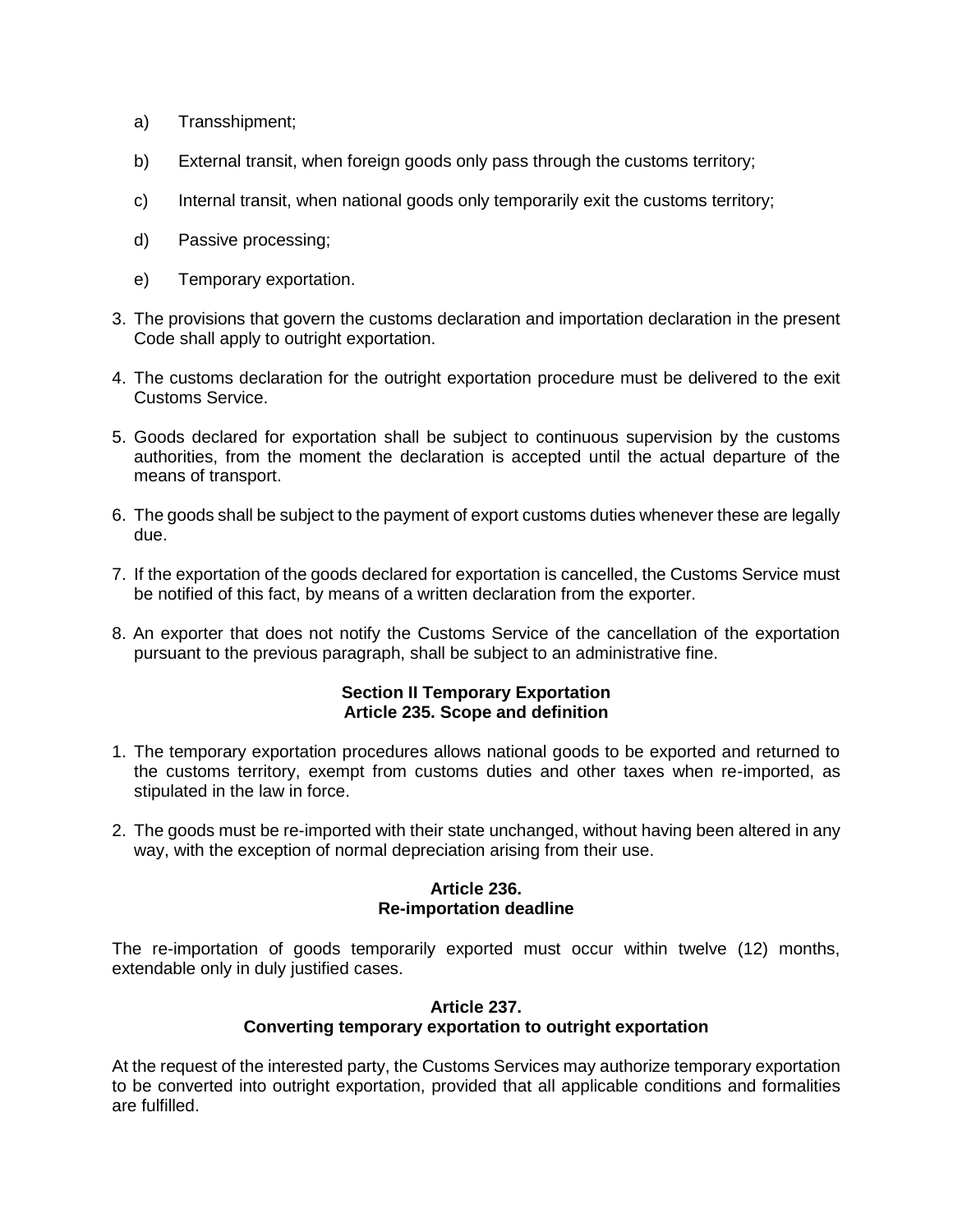# **CHAPTER IX PROCESSING**

### **Section I General provisions**

### **Article 238. Compensating products and rates of return**

- 1. Compensating products are products obtained following one or more of the following processing operations:
	- a) Supplementary manufacture, including the assembly, joining or modification of other goods;
	- b) The transformation of goods;
	- c) The repair of goods, including their restoration and adjustment.
- 2. The rate of return is the quantity or percentage of compensating products obtained from the processing operations that a given quantity of goods undergo.
- 3. Unless otherwise established by the Director-General, equivalent goods shall have the same tariff classification, commercial quality and technical characteristics as the goods that they replace.
- 4. The rate of return shall be set by the customs authorities when authorizing the procedure, on the basis of the elements supplied for production.

### **Article 239. Requirements for using the processing procedures**

- 1. The use of processing procedures requires authorization issued by Director-General, following application by the interested person.
- 2. The applicant for the authorization referred to in the previous item must be a person established in Timor-Leste who performs the processing operations or arranges for them to be performed.
- 3. The granting of authorization is subject to:
	- a) Inclusion in the register of authorized operators;
	- b) Obligatory registration and clearance for tax obligations with the competent service of Timor-Leste;
	- c) Provision of a guarantee in accordance with the terms determined by the Customs Services;
	- d) Storage and control conditions for the goods that satisfy the Customs Services.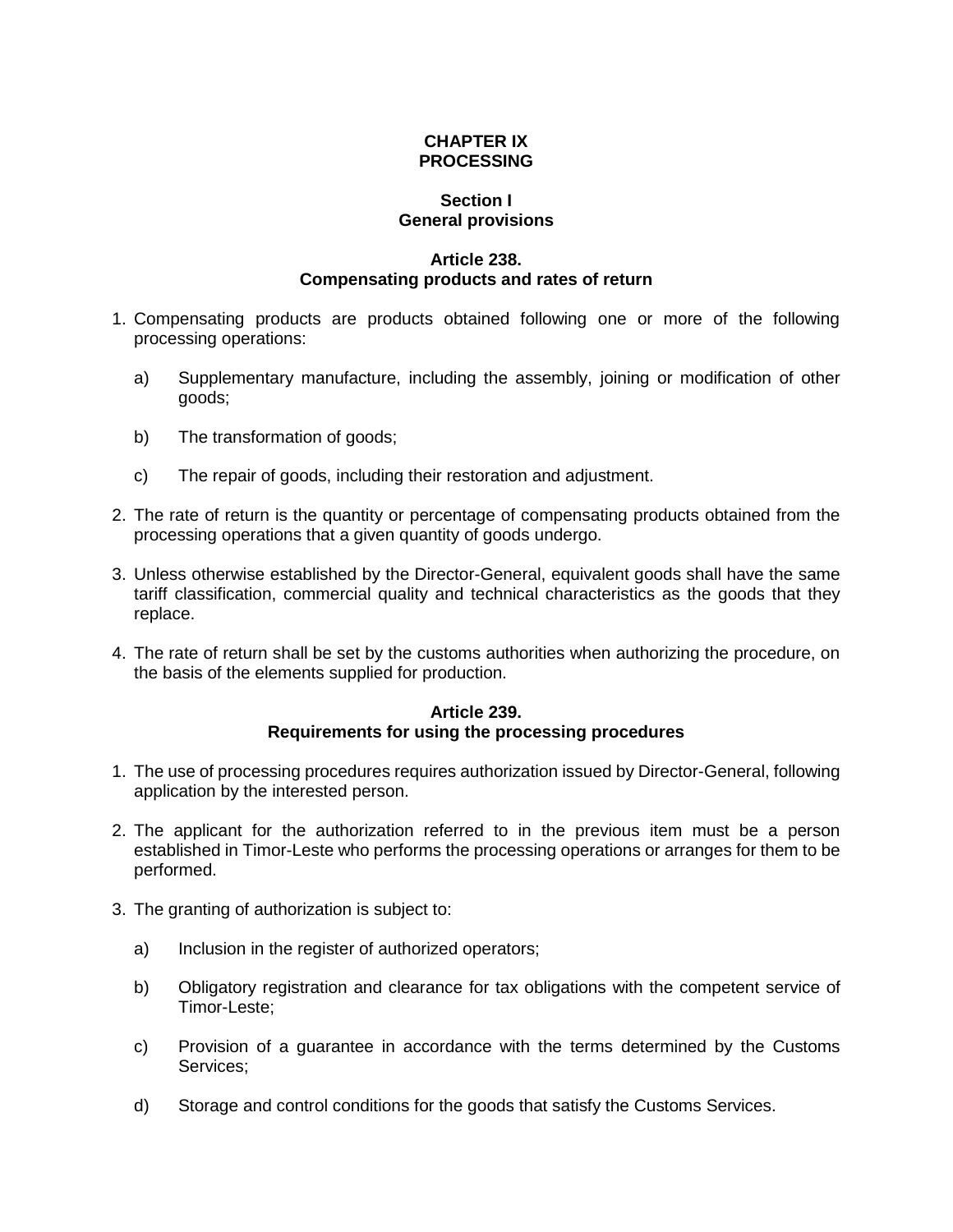- 4. The use of processing procedures must not be authorized:
	- a) When it is not possible to identify the goods placed under the associated procedures in the processed products;
	- b) When, after consulting the supervising entities, it is clear that customs supervision for the intended processing operations is not feasible, in terms of satisfactory technical or economic conditions;
	- c) When the Minister determines that the essential interests of Timor-Leste producers will be harmed by authorizing the procedure.

# **Article 240. Authorization conditions**

- 1. The authorization granted by the Customs Services must specify the conditions under which the processing procedure is permitted under this Chapter, including:
	- a) The procedures that have allowed or are allowing the goods in the processed products to be identified;
	- b) The period in which the procedure can be waived or a drawback request made, which can be extended when justified;
	- c) The rate of return.
- 2. In the case of a passive processing procedure or a drawback procedure, the Director-General general may authorize the following, subject to the appropriate application or conduct of the procedure being assured:
	- a) The use of equivalent goods;
	- b) The exportation of transformed products obtained from equivalent goods before the importation of the foreign goods that they are to replace.

#### **Article 241. Breaches of the customs procedure**

- 1. Whenever the Customs Services find any breach of the conditions or clauses inherent to a customs procedure under this Chapter, they must propose cancelling the authorization to the Director-General, whenever applicable.
- 2. Without prejudice to the provisions of this Code with regard to customs decisions and the right of appeal, in cases in which the recommendation is accepted by the Director-General:
	- a) The request for reimbursement of import customs duties and other taxes under the drawback procedure must be denied;
	- b) The import duties and other taxes on goods placed under the passive improvement procedure must be charged;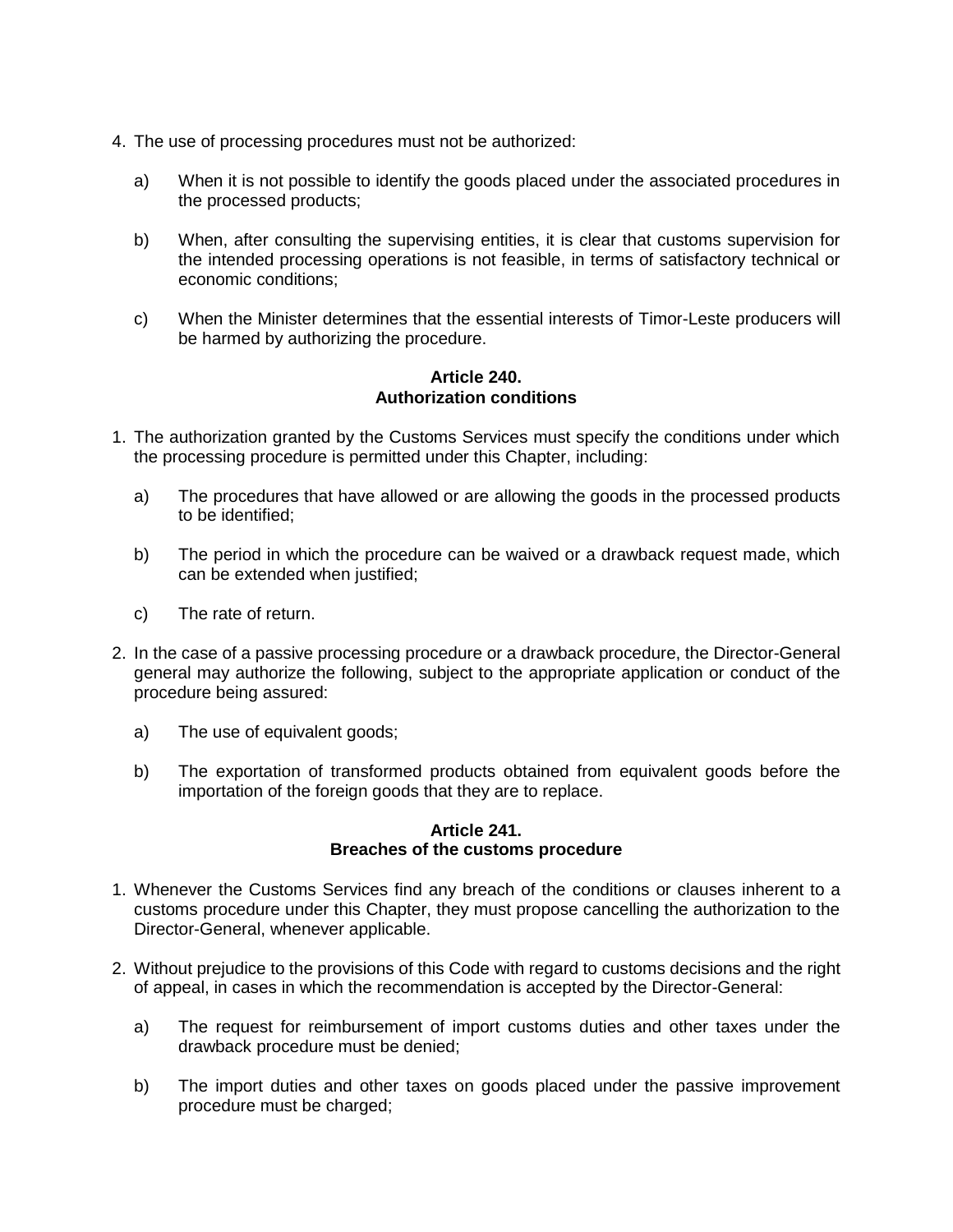c) The exemption from import customs duties and other taxes under the passive processing procedure, as applicable, must be fully or partially refused.

# **Section II Drawback**

# **Article 242. General principles**

- 1. The drawback procedure allows the reimbursement of import customs duties and taxes paid on foreign goods introduced into free circulation, if exported from the customs territory in the form of processed products within the period established in the authorization, or as stipulated.
- 2. The duties and taxes applicable to the goods subject to the drawback procedure shall be guaranteed, by means of a deposit or bank guarantee.
- 3. The drawback procedure may only be used by authorized operators and with the advance authorization of the customs authorities.
- 4. The declaration for the foreign goods introduced into free circulation, referred to in paragraph 1 of this article, must indicate that the drawback procedure is being used.
- 5. Goods declared for the drawback procedure shall not be subject to commercial policy measures, or to any restrictive measures.

# **Article 24. Control measures**

Control measures must be applied to goods declared under the drawback procedure on importation, in order to enable the Customs Services to certify, at the moment of exportation, that the processed products are those that were actually imported.

# **Section III Active processing**

# **Article 244. General principles**

The active processing procedure allows the importation of foreign goods for use in processing operations with relief from import customs duties and other taxes, pursuant to the customs legislation in force, or the application of commercial policy measures.

# **Article 245. Deadlines**

1. The customs authorities shall set the deadline by which the compensating products must be exported or re-exported, or must receive another customs-approved treatment or use. This deadline shall be set taking into consideration the time necessary for conducting the processing operations and for the flow of compensatory products.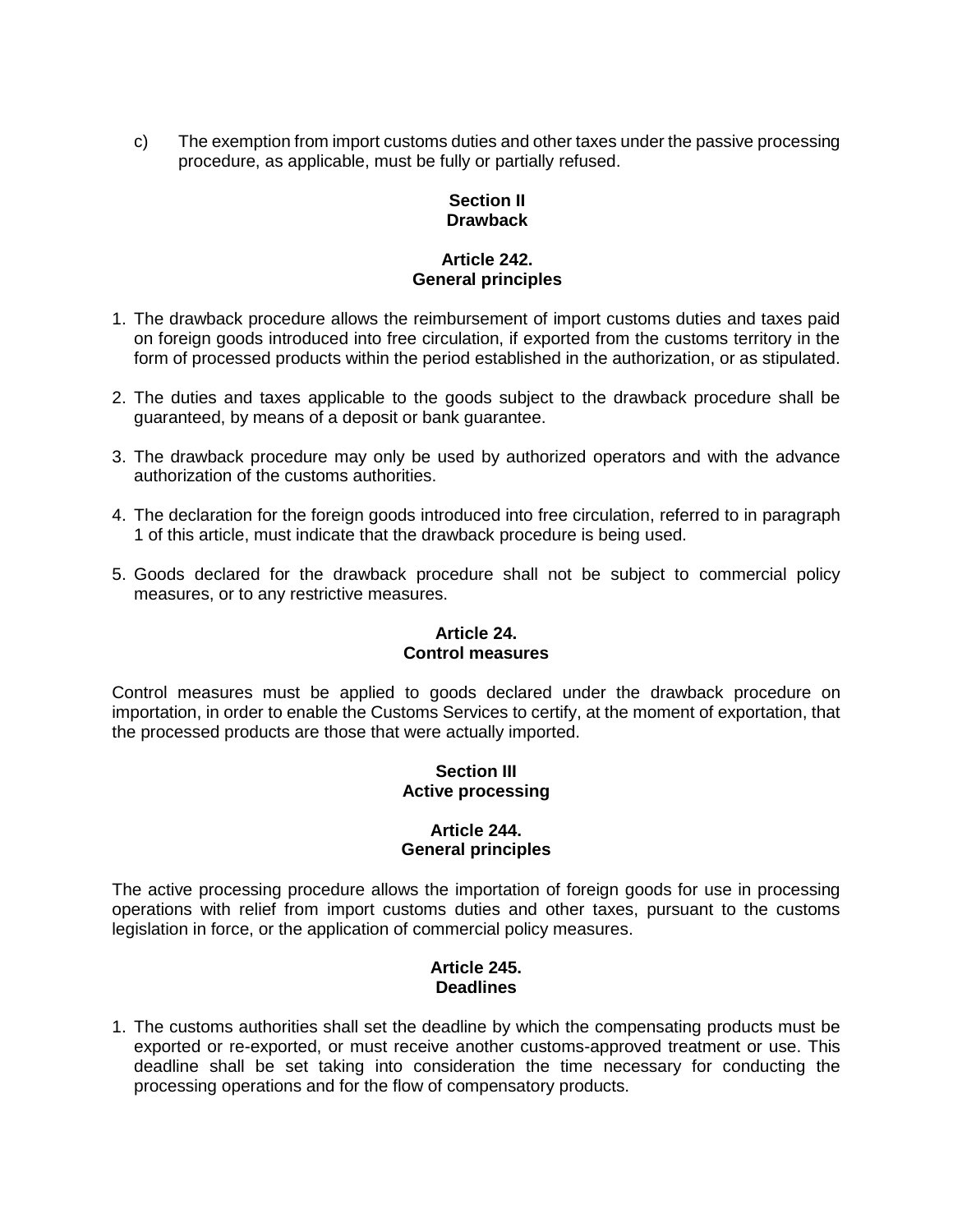- 2. Deadlines shall be counted from the date on which the foreign goods undergo the active processing procedure. The customs authorities may extend them at the duly justified request of the holder of the authorization.
- 3. For the purposes of simplification, it may be decided to end periods beginning part way into a calendar month or quarter on the last day of the subsequent calendar month or quarter, as appropriate.

# **Article 246. Clearance of the procedure**

- 1. The active processing procedure shall be cleared when all of the processed products derived from the processing of goods subject to the procedure, including useful waste, are exported subject to any other customs procedure, surrendered to the State or destroyed under customs supervision.
- 2. At the request of the authorized person, the Director-General may authorize the re-exportation of goods subject to the active processing procedure, in the same state in which they were imported, and waive clearance of the regime in relation to these goods.

# **Article 247. Calculation of the import customs duties and taxes**

In the event that a customs debt is established for goods subject to the active improvement procedure or products processed as a result of their declaration for free circulation or for another reason, the amount of such a debt corresponding to the import customs duties and taxes shall be calculated at the request of the authorized person, on the basis of the tariff classification, customs value, quantity and origin of goods subject to the active processing procedure, at the time of acceptance of the declaration for these goods.

# **Section IV Passive processing**

# **Article 248. General principles**

- 1. The passive processing procedure allows the temporary export of national goods from the customs territory to undergo processing operations and be re-imported by the deadline set in the authorization, or as stipulated in the form of compensatory products, with total or partial exemption from import customs duties and taxes pursuant to the legislation in force.
- 2. The passive processing procedure shall not be authorized for national goods that are eligible for reimbursement of customs duties and other taxes on exportation.

# **Article 249. Operation of the procedure**

1. The customs authorities shall set the deadline for the re-importation of compensatory products to the customs territory. The same authorities may extend this deadline at the duly justified request of the holder of the authorization. **[Translator's note: error in source punctuation**]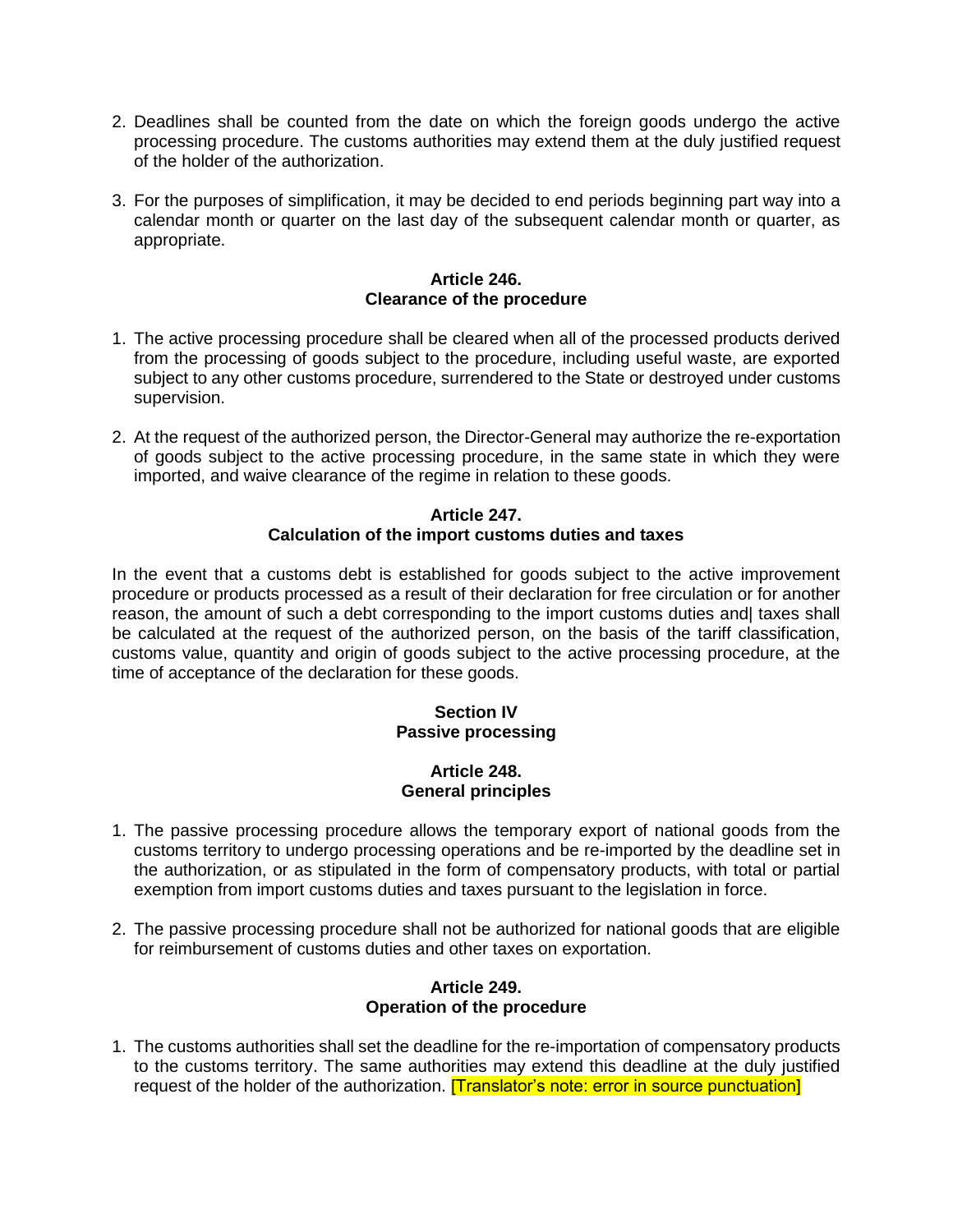2. The customs authorities shall set the rate of return for the operation, or, if appropriate, the method of calculating this rate.

#### **Article 250. Exemption from import customs duties and taxes**

The total or partial exemption from import customs duties, stipulated in article 248, consists of deducting from the amount of the import customs duties corresponding to the compensatory products released for consumption the amount of the import duties and taxes that would apply on the same date to the temporarily exported goods, assuming that these had been imported from the country where they underwent processing operations.

#### **Article 251. Total waiver of import customs duties and taxes**

When it is demonstrated that the repair of goods undergoing temporary exportation under the passive processing procedure was performed free of charge pursuant to a contractual guarantee, or owing to a manufacturing defect, the re-importation of the compensatory product shall take place with the total waiver of import duties and taxes.

# **Article 252. Clearance of the procedure**

- 1. The passive processing procedure shall be cleared when all of the processed products derived from the processing operations performed on the goods subject to the procedure are made subject to another customs procedure, surrendered to the State or destroyed under customs supervision.
- 2. Upon application by the authorized person, the Director-General must authorize:
	- a) The clearance of the passive processing procedure by making the goods subject to the temporary exportation procedure, when the goods are returned in the same state in which they were exported;
	- b) The clearance of the passive processing procedure by making the goods subject to the exportation procedure.

### **Article 253. Beneficiaries of the procedure**

The benefit of the passive processing procedure can be granted:

- a) To natural or legal persons established in the national territory who provide all of the guarantees that the customs authorities consider necessary for the proper performance of the operations;
- b) When it is possible to identify the temporarily exported goods in the imported compensatory products;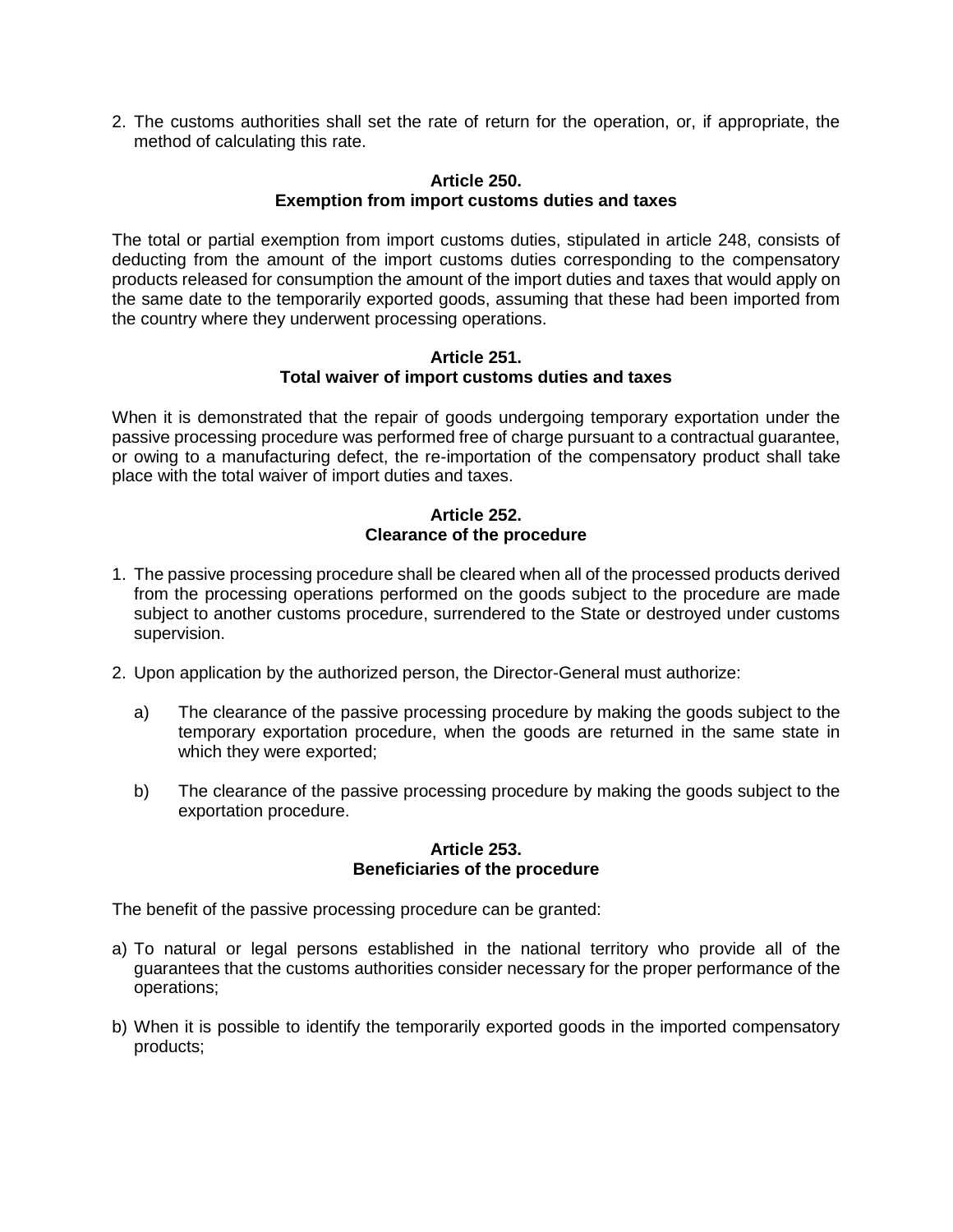c) When, following the prior hearing and express opinion of the supervising bodies, it is found that it is not possible to conduct the intended industrial operations under satisfactory technical and economic conditions.

# **Article 254. Content of the authorization**

- 1. The authorization granted by the customs authorities shall include:
	- a) The processes that enable the goods to be identified in the compensatory products;
	- b) The deadline for re-importation, which can be extended for justified reasons.
- 2. The authorization shall also set the rate of return, which is understood to be the quantity or percentage of compensating products obtained from the processing operations that a given quantity of goods undergo.

# **CHAPTER X OTHER CUSTOMS-APPROVED TREATMENTS AND USE FREE ZONES AND FREE WAREHOUSES**

# **Article 255. Concept**

- 1. Free zones and free warehouses are parts of the customs territory, or locations therein, in which foreign goods are considered not to have been introduced into the customs territory.
- 2. The goods referred to in the previous paragraph may undergo any type of industrial transformation, manufacturing process or handling.
- 3. The goods located in free zones and free warehouses, referred to in paragraph 1 of this article, are subject to customs control.
- 4. The creation or authorization of free zones and free warehouses is the competence of the Minister, who shall determine the associated conditions, specifically:
	- a) The installation and geographical boundaries of the enclosure;
	- b) The type of fence to surround the enclosure;
	- c) The types of authorized activities;
	- d) The procedure for the tax guarantees to be provided by the beneficiaries and the applicable administrative sanctions.
- 5. The construction of buildings in a free zone shall be subject to the prior authorization of the customs authorities.

### **Article 256. Boundaries and entrances**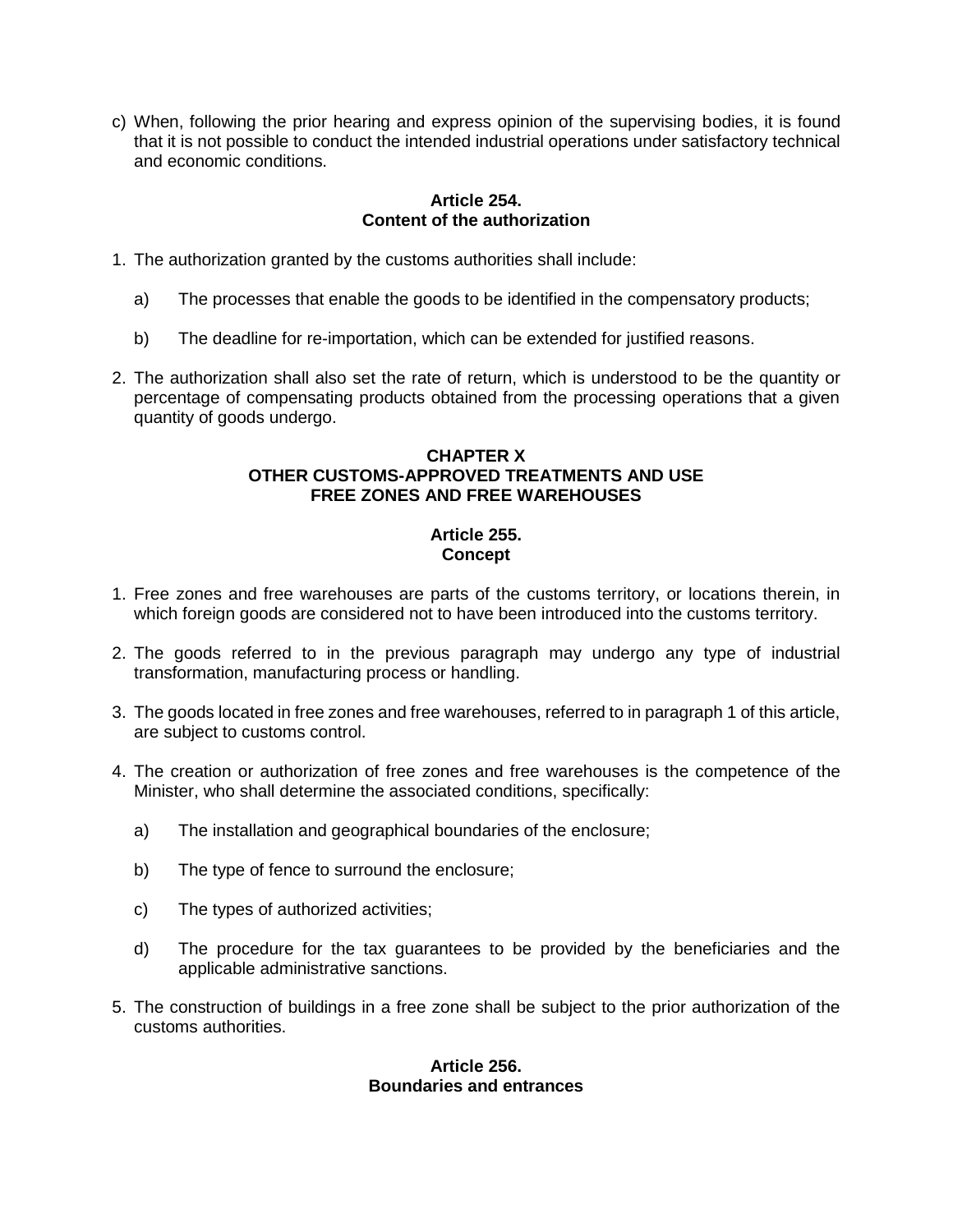- 1. The entrance and exit boundaries of free zones and free warehouses shall be subject to the supervision of the customs authorities.
- 2. The persons and means of transport that enter or exit the free zone may be subject to customs control.
- 3. Entry to the free zone may be prohibited to persons who do not provide the necessary guarantees of compliance with the provisions of the present Code.
- 4. The customs authorities may control the goods that enter, remain in or exit the free zone. To enable this control, a copy of the transport document that must accompany the goods on entry and exit must be delivered to the customs authorities, or made available to a person designated for this purpose by the aforementioned authorities. Whenever this control is required, the goods must be made available to the customs authorities.

# **Article 257. Type of goods**

National and foreign goods may be placed in the free zones. The customs authorities may demand, taking into consideration the characteristics of some goods and the degree of risk they could present, that these goods be placed in locations specially equipped to receive them.

### **Article 258. Entry of goods into a free zone**

- 1. Without prejudice to the provisions of article 256, the entry of goods into a free zone shall not entail their presentation to the customs authorities, nor the delivery of a customs declaration.
- 2. The only goods that must be presented to the customs authorities and undergo the stipulated customs formalities are those that:
	- a) Are subject to a customs procedure and enter a free zone by clearing this procedure;
	- b) Have been the subject of a decision granting reimbursement or waiver of import customs duties, which authorizes placing these goods in a free zone;
	- c) The application from the interested party to the customs authorities must certify the national or foreign status of the goods placed in the free zones. **[Translator's note:** arranged as in the source document, but this should perhaps be paragraph 3 in this article]

# **Article 259. Length of stay**

- 1. The period during which the goods can remain in the free zones is unlimited.
- 2. The Customs Services may stipulate another period during which a given type of goods can remain, taking into consideration their characteristics.

# **Article 260. Permitted activities**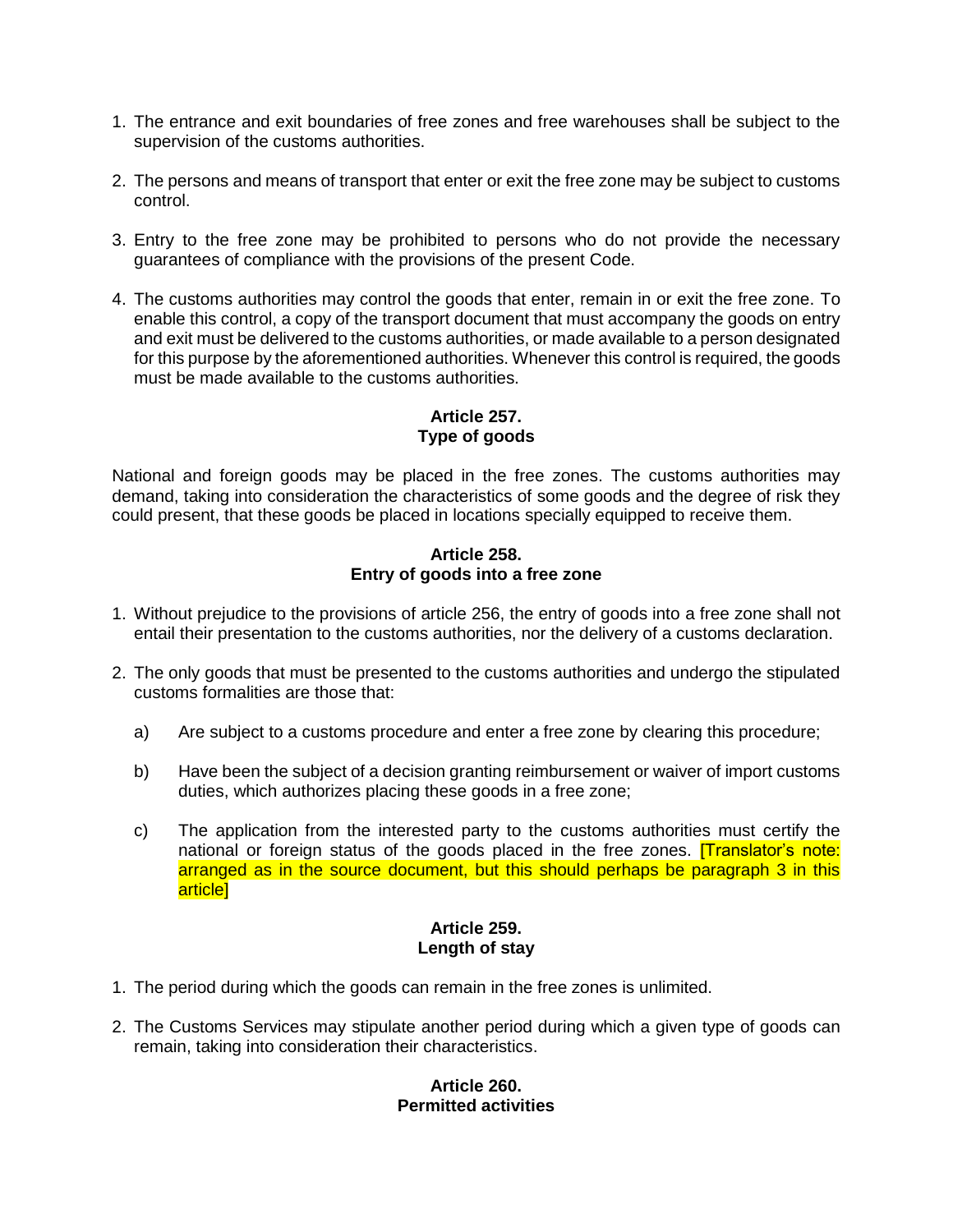- 1. Any industrial or commercial activity or service provision may be permitted in the free zones. The customs authorities shall be given notice of the performance of this activity.
- 2. The customs authorities may make provision for certain prohibitions or restrictions on the activities referred to in the previous paragraph, taking into consideration the nature of the goods to which these activities relate, the requirements in terms of supervision, or the failure of persons to provide the guarantees required for the correct application of the provisions stipulated in the present Code.

### **Article 261. Procedure applicable to goods intended for consumption**

- 1. Goods introduced into a free zone or free warehouse from the customs territory and intended to be consumed in a manufacturing, industrial transformation or handling process shall be exempt from customs duties and other taxes, and must be presented to the Customs Services and be the subject of an exportation customs declaration.
- 2. Other goods, when consumed or destroyed, shall be subject to the payment of customs duties and other taxes, with the customs procedure for introduction into free circulation applying to them.
- 3. Economic operators established in free zones or free warehouses shall be obliged to have stock accounting, approved by the Customs Services.
- 4. All goods entering the installations of the free zone or free warehouse shall be immediately recorded in the stock accounting, in order to enable their control and supervision by the Customs Services.
- 5. The stock accounting must also include all movements to which the goods are subject.
- 6. The economic operator is obliged to make the goods and the elements of the stock accounting available to the Customs Services, in order to enable their full supervision.
- 7. The customs authorities shall conduct, at least once per year, the inspection of extant installations, and may do so whenever they consider it necessary.

# **Article 262. Usual handling**

Whenever the usual methods of handling, pursuant to article 255 (2), have been used for goods in the free zone, the nature, customs value and amount of them to be taken into consideration for calculating the amount of import duties shall be as requested by the declarant, provided that authorization has been granted for the aforementioned methods of handling, and shall be taken into consideration as if the goods, at the time when the customs debt is calculated, had not been subject to the aforementioned methods of handling. **Thanslator's note: attempts to follow the** source, which could benefit from being reviewed]

> **Article 263. Exit of goods from free zones or customs warehouses**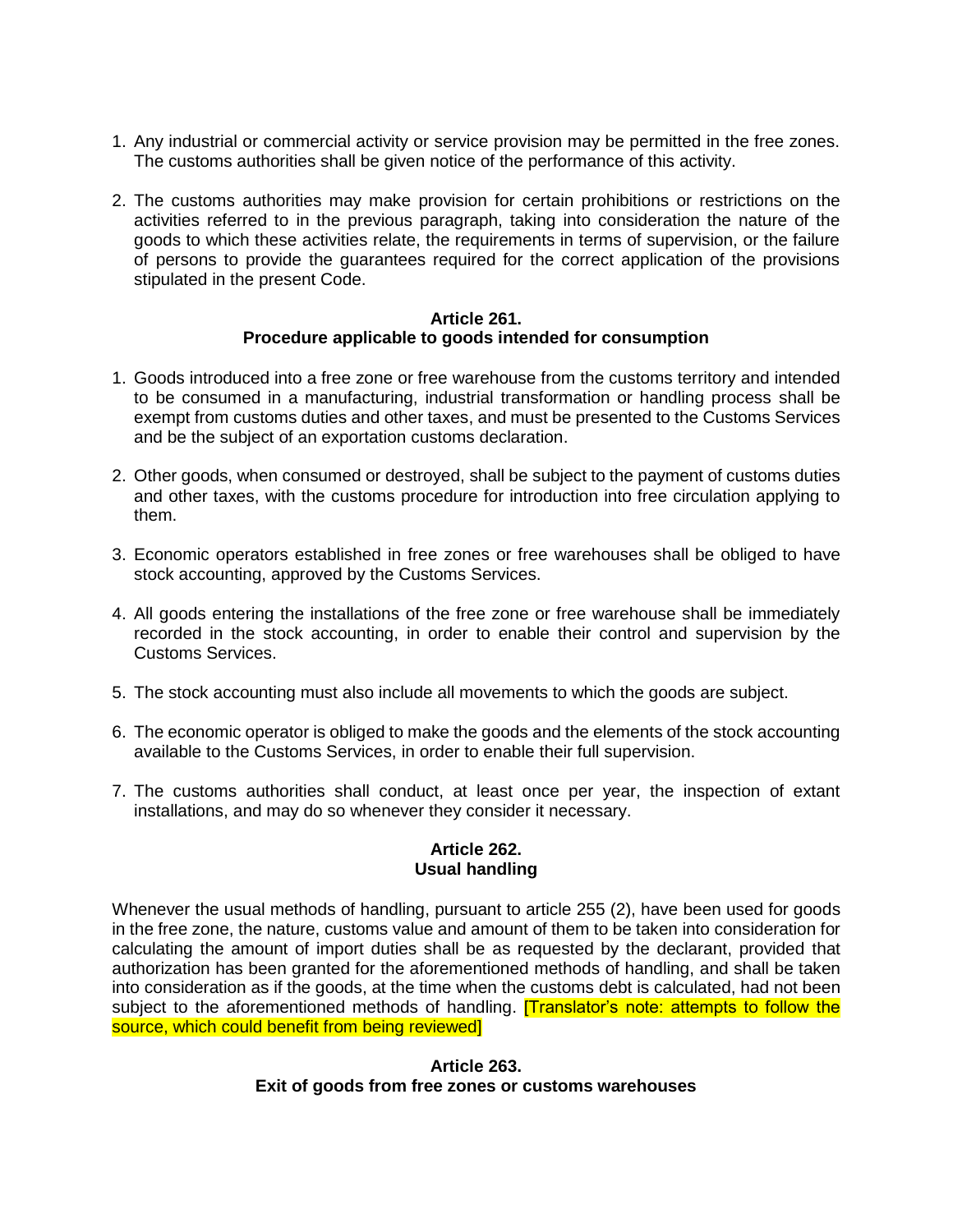- 1. The goods that exit a free zone or free warehouse must be declared:
	- a) For outright exportation;
	- b) Introduction into free circulation;
- 2. The Customs Services shall take all necessary to measures to ensure compliance with the applicable provisions, relating to outright exportation or introduction into free circulation.

# **CHAPTER XI TRANSSHIPMENT**

# **Article 264. Transshipment of goods**

- 1. Foreign goods subject to a transshippment procedure may be transferred from a ship or aircraft on which they have been imported, to a ship or aircraft on which they will be exported, at the same customs office, without payment of import customs duties and taxes or export customs duties and taxes, whenever stipulated in the legislation in force and without being subject to commercial policy measures.
- 2. Subject to the restrictions and conditions that may be stipulated by the Minister, an advance cargo declaration for the transshipped goods may serve as the customs declaration for the transshipment.
- 3. It is the competence of the Director-General to stipulate:
	- a) The customs office to where the goods may be transshipped;
	- b) The permitted deadline for the exportation of the goods subject to the transshipment procedure after their arrival.
	- c) The transshipment customs office must control the embarkation and disembarkation operations for the goods and must keep them under continuous supervision.

### **Article 265. Obligations of the importer upon transshippment**

A declarant who makes goods subject to the transshipment procedure shall be responsible for:

- a) Protecting the goods unloaded from the ship or aircraft on which they were imported, at the locations within the customs office approved by the Director-General for this purpose;
- b) Observing any measures determined by the Customs Services to ensure the identification of the goods;
- c) Embarking the goods on the ship or aircraft on which they will be exported, by the stipulated deadline;
- d) Performing the formalities required for the declaration and exit authorization of the goods;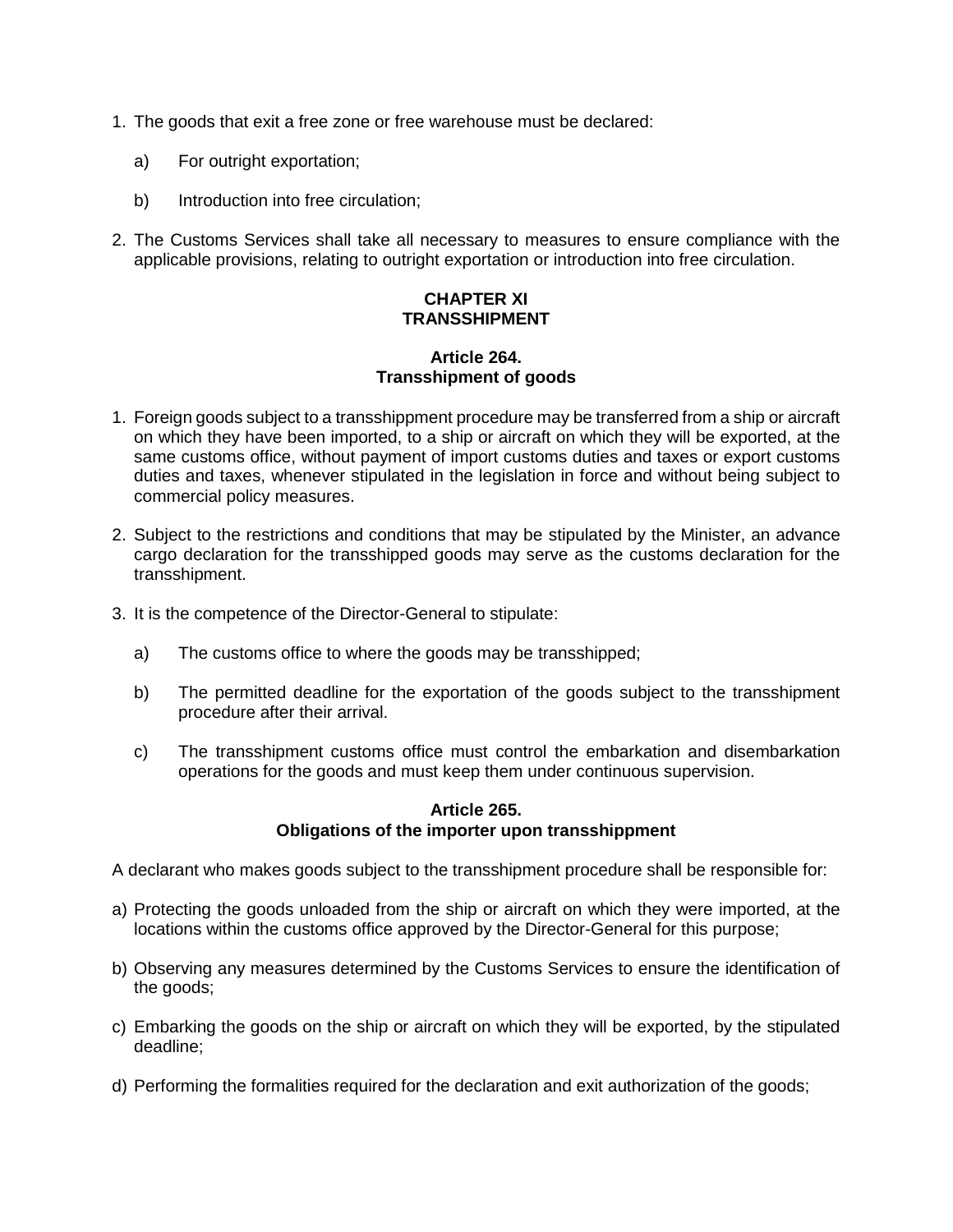e) Respecting any rules that might be stipulated for the procedure.

#### **Article 266. Clearance of the procedure**

When the goods have been embarked on the ship or aircraft that will export them from Timor-Leste, the obligations of the declarant will have been fulfilled and the clearance of the procedure processed.

# **CHAPTER XII PROVISIONS**

### **Article 267. Onboard provisions on entry of the means of transport**

- 1. Taking into consideration any conditions and restrictions that might be stipulated and the performance of the required formalities for declaration and exit, goods transported as onboard provisions, in transport arriving in Timor-Leste, shall be exempt from customs duties and other taxes, provided that they are in accordance with the legislation in force and with these provisions:
	- a) They shall not be used, before the departure of the means of transport from its last port or airport situated in Timor-Leste, for a purpose other than for the use of passengers and crew, or for service of the means of transport;
	- b) They shall not be disembarked or unloaded.
- 2. The Customs Services may require the person responsible for the means of transport to take appropriate measures to prevent unauthorized use of the provisions, including sealing them, when necessary.

# **Article 268. Different destination for the provisions**

The provisions of the previous article notwithstanding, goods transported as provisions in means of transport arriving in Timor-Leste and duly declared upon arrival, may, subject to authorization by the Customs Services and the stipulated conditions and restrictions and without payment of the import or export customs duties, as appropriate, and other taxes:

- a) Be unloaded into temporary custody in a secure location, approved by the Customs Services, and re-embarked on the same transport for use en route to a given destination located outside of Timor-Leste;
- b) Be unloaded for immediate transfer, at the same location, to other transport on the same route, and be used en route to a given destination, located outside of Timor-Leste.

# **Article 269. Supply of provisions exempt from export customs duties and taxes**

1. National goods required as provisions and transported onboard as such, in any means of transport with a foreign port or airport as destination, may be exported free of export customs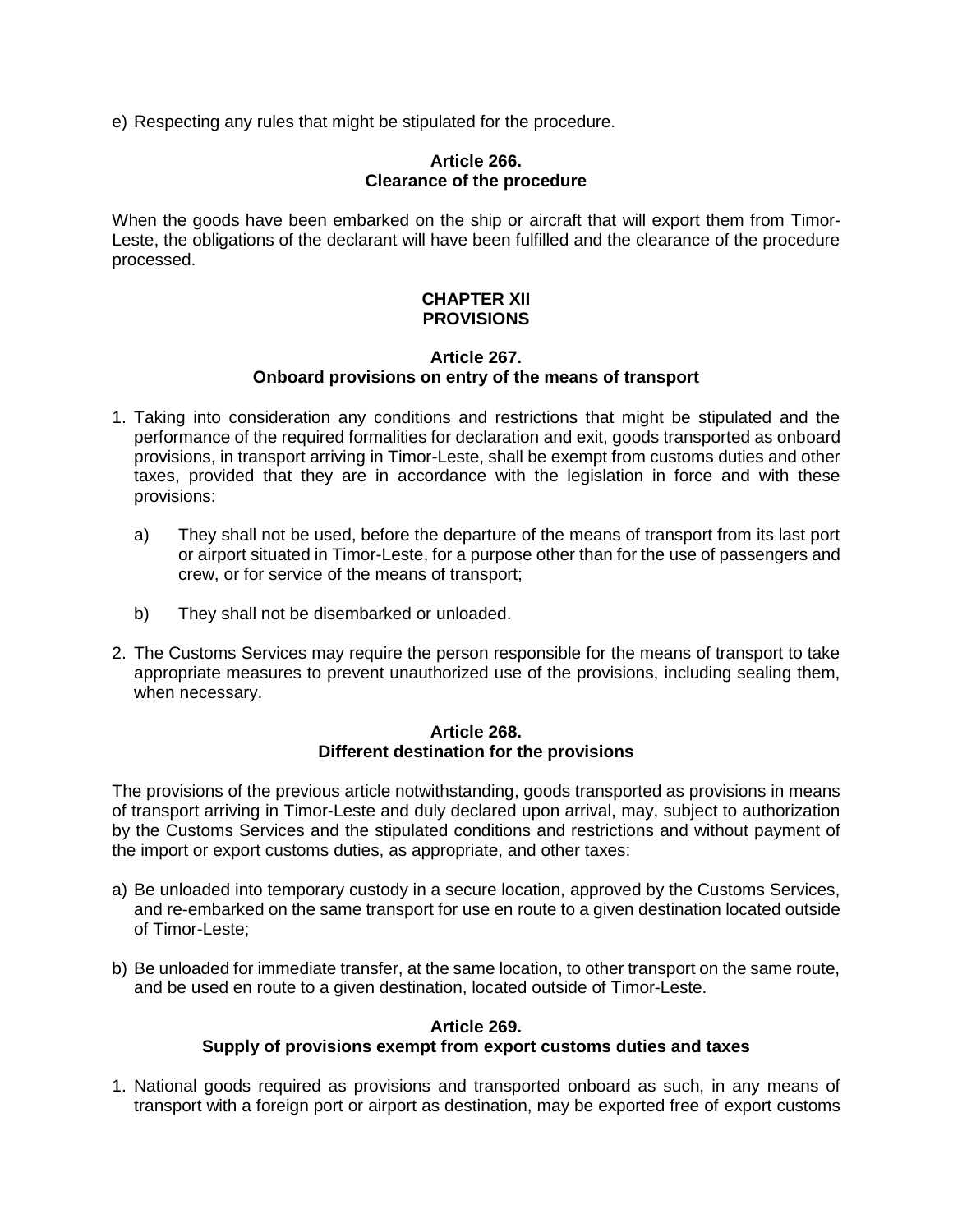duties and taxes, in the quantities stipulated by the Customs Services, taking into consideration the size of the means of transport, the number of passengers and members of the crew, and the duration of the journey.

2. The goods described in the previous paragraph must only be consumed after the exit authorization date for the transport.

# **CHAPTER XIII RE-EXPORTATION**

# **Article 270. Definition and requirements**

- 1. Goods introduced into the customs territory under the temporary importation procedure may be declared for the re-exportation customs procedure.
- 2. If the customs authorities cannot be sure of the identity of the goods on the basis of the samples or markings collected pursuant to article 184 for future cross-checking, they shall refuse reexportation of the goods.
- 3. Without prejudice to the sanctions stipulated in this Code, the goods declared for the temporary importation procedure shall be subject to the taxes in force on the date of acceptance of this declaration.
- 4. The goods referred to in paragraph 2 shall be declared lost to the State, and the declarant or owner of the goods shall bear the costs of their removal to the storage facility determined by the customs authorities.

### **HEADING XIII DESTRUCTION AND SURRENDER AVAILABILITY OF THE GOODS TO THE CUSTOMS SERVICES**

# **CHAPTER I SURRENDER AND DESTRUCTION UNDER CUSTOMS SUPERVISION**

# **Article 271. General principles**

- 1. Goods introduced into the customs territory, which have or have not been declared for a customs procedure, may, with the advance authorization of the Customs Services:
	- a) Be surrendered to the State;
	- b) Be destroyed under the supervision of the customs authorities.
- 2. The surrender referred to in the previous paragraph shall be authorized by the Director-General of the Customs Services, after assurance is given of the economic or tax benefit of the goods in question.
- 3. The Director-General must set the locations for the storage of all of the goods referred to in the previous paragraph and may, in the case of seizure, nominate a trusted warehouse keeper.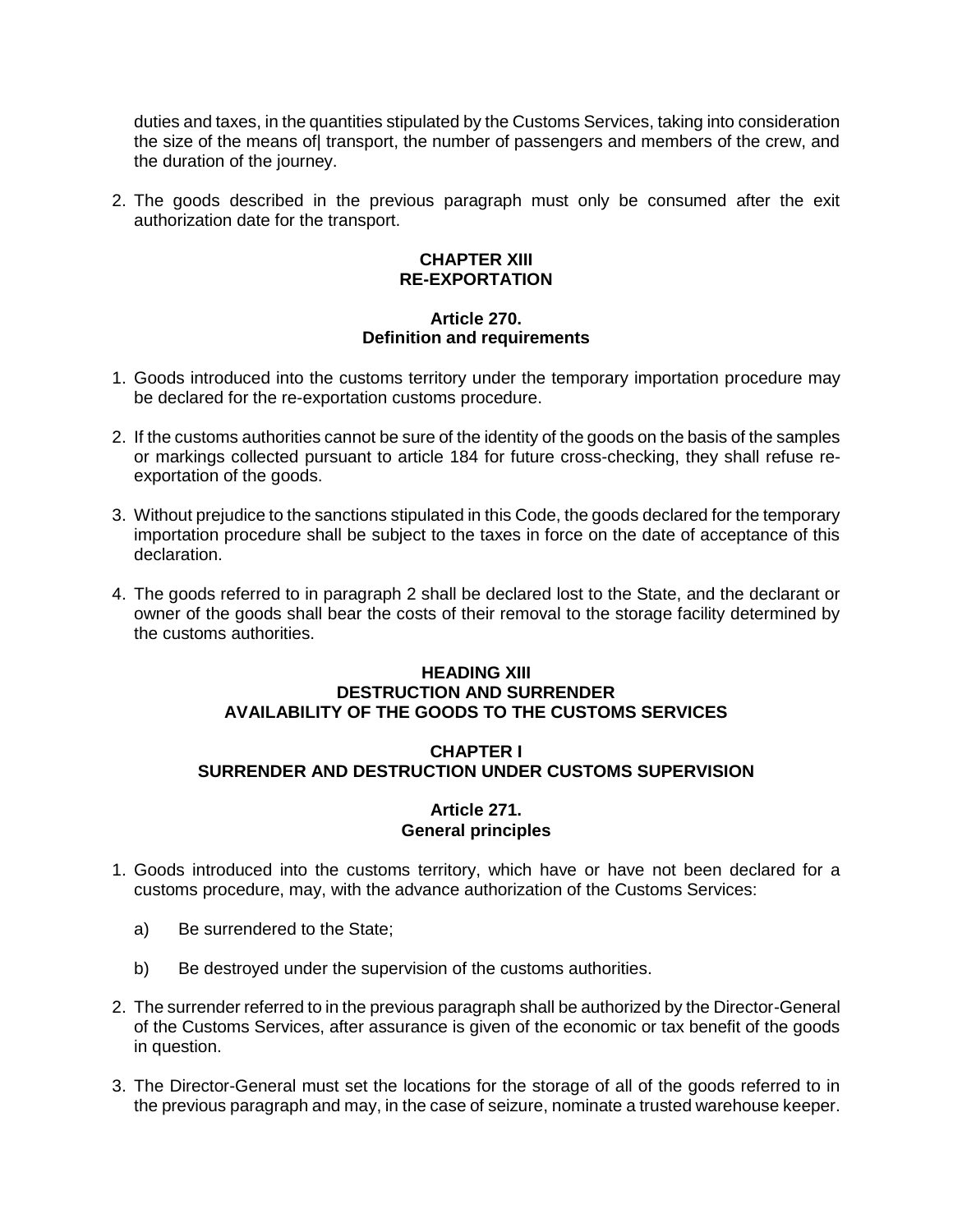- 4. When the surrender or destruction is on the initiative of the owner or the declarant of the goods, or, when applicable, the person who has custody of them, the procedure must be requested in writing.
- 5. The Customs Services must supervise the destruction, which the owner of the goods, or his or her representative, is obliged to attend.
- 6. The associated destruction report shall be prepared by the nominated customs official and by the entity responsible for the destruction, when applicable, following the destruction, and shall be signed by the owner of the goods or his or her representative.
- 7. The destruction report must identify the company, state the quantity of goods, and indicate whether the destruction resulted in scrap or waste that might have to be declared for another customs-approved treatment or use.
- 8. The elements given in the report shall determine whether there is taxation applicable, in the cases stipulated in the final part of the previous paragraph.
- 9. The owner or declarant shall be bear all costs incurred by the Customs Services resulting from the destruction or disposal of the goods, and the destruction or surrender must not entail any cost to the State.
- 10. The amounts raised from the sale of the goods shall constitute revenue for the State, after applying the provisions in article 276.

# **CHAPTER II DISPOSAL BY THE CUSTOMS SERVICES OF GOODS SURRENDERED OR CONFISCATED**

# **Article 272. Disposal of goods**

Goods shall be considered property of the State and must be transferred to the competent authority responsible for the management and disposal of State property, to be disposed of in accordance with the law, if they are:

- a) Considered surrendered to the State pursuant to articles 142 or 203;
- b) Voluntarily surrendered to the State pursuant to article 271;
- c) Declared as surrendered to the State by the Director-General pursuant to article 368, or by a competent court, taking into consideration that a crime or a customs offence has been committed.
- d) Goods thrown from the air or into the sea;
- e) Goods salvaged from a shipwreck, if the ship had been abandoned or when the captain requests their sale, pursuant to the applicable international conventions;
- f) The goods have been found;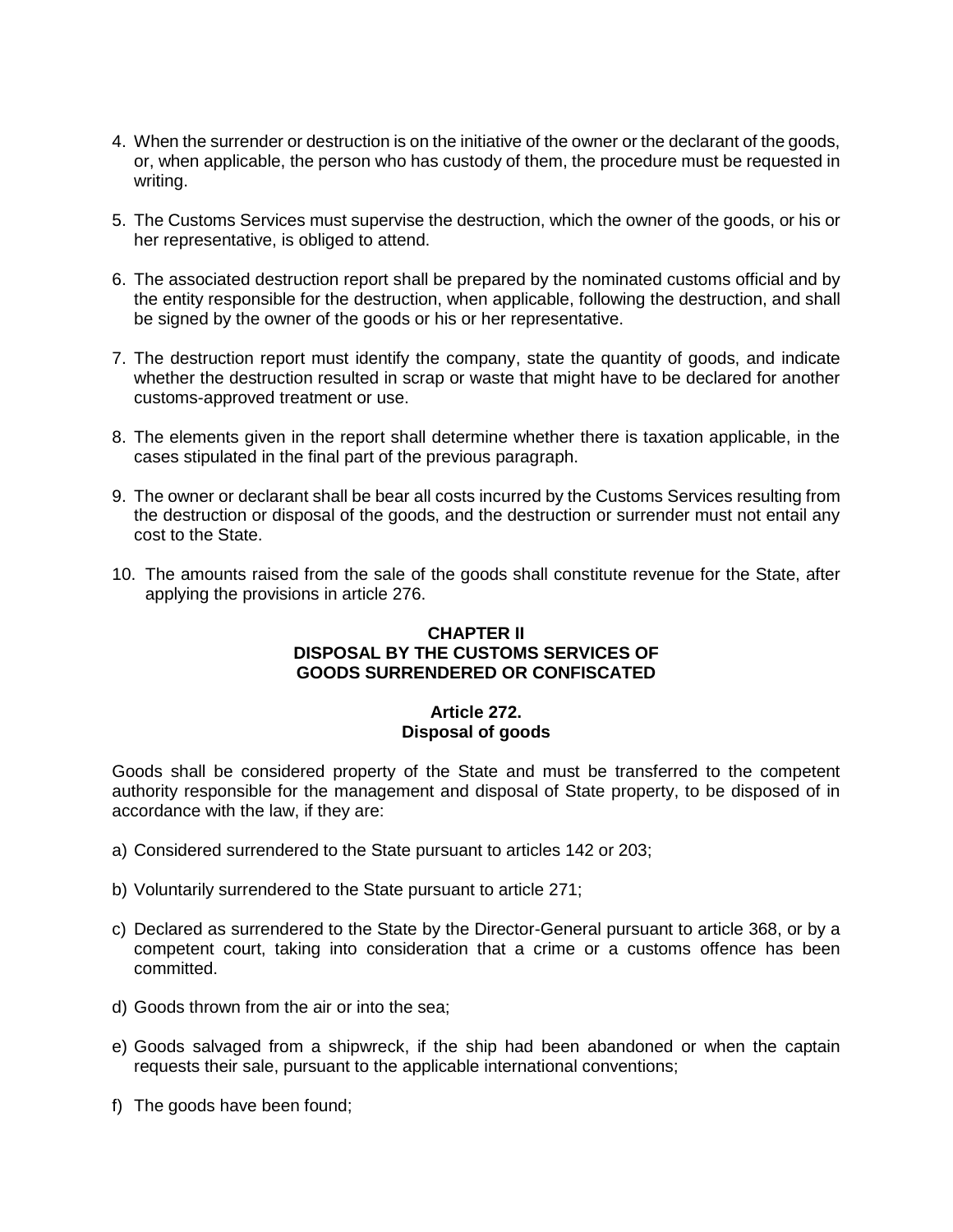- g) The goods are spoils.
- 2. Cash, gemstones, jewelry and credit instruments found as spoils shall not be put on sale, but transferred to the competent departments of the State, with regard to the area, and shall only be delivered to the owner after the expenses for securing them have been paid.
- 3. The goods stipulated in the previous paragraph may, exceptionally, be sold with the authorization of the Minister regardless of the price, at public auction, once ten years have elapsed since they entered storage, if there has been no claim from interested parties and an announcement is published 90 days in advance.
- 4. The goods that come under this article, as well as those that have been expressly surrendered, shall only be announced as being for sale when it is recognized that they are of no use to the State or for the purpose of public use or benefit. This does not apply to spoils.

### **Article 273. Special provisions for surrendered goods**

- 1. The owners of goods in storage beyond the legal deadline may dispatch them even after their sale has been announced or even during the auction, but before they are put on sale, subject to an application to this effect, unless they have been removed from a previous auction for the same reason or have been expressly surrendered to the State.
- 2. The goods dispatched under the provisions of this article shall be subject to payment of, in addition to the storage costs due to their entry to the auction warehouses, the costs of transport to the warehouse, the advertisements that have been published and 5% of their value, which shall constitute State revenue.

# **Article 274. Requirements for removal from auction**

- 1. The applications for the removal of goods from auction to be dispatched, referred to in the previous paragraph, shall only be granted when their owners deposit, in advance, 25% of the duties to be collected for these goods.
- 2. The interested parties that have been authorized to ship the goods that come under the provisions of this article must immediately deposit the amount of the duties and other taxes due, and the costs of the associated process, and must arrange shipment within three (3) days.
- 3. When the applicant does not deposit the difference between the total amount of the duties and other taxes due for the goods removed from the auction, or does not arrange the legalization by the stipulated deadline, he or she shall lose the right to this deposit, which shall be paid as potential State revenue and the goods shall be considered expressly surrendered to the State.

# **Article 275. Goods intended for institutions of the State**

1. When the final destination of apprehended or surrendered goods is an institution of the State, once all contractual obligations have been fulfilled, the Director-General may authorize the permanent transfer of the ownership of the goods to the aforementioned institution.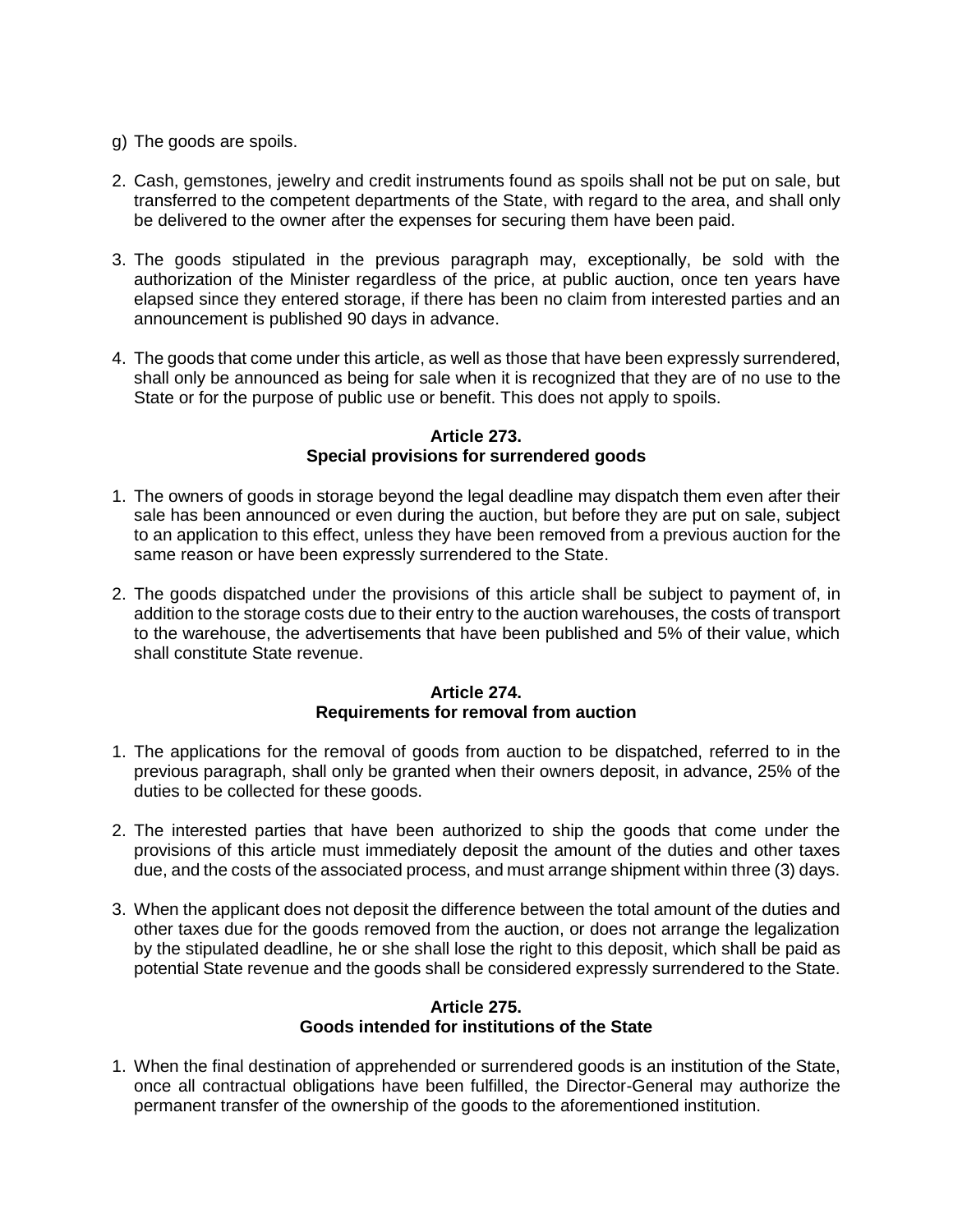2. In the cases referred to in the previous paragraph, whenever a tax debt results, the Director-General must send the information about the tax losses to the Minister, for the purposes of sending to the National Parliament, together with the information relating to the General Budget of the State, pursuant to the legal procedure for the Budget and Financial Management.

# **Article 276. Use of income from sales**

- 1. The income resulting from disposal of the goods, stipulated in article 272, must be applied successively to:
	- a) Paying the sale expenses;
	- b) Paying the import customs duties, taxes and administrative sanctions on these goods, where applicable;
	- c) Paying outstanding freight or other expenses, where applicable, relating to the goods, if these have been communicated to the person who has custody of them;
	- d) Paying the expenses owed to the trusted warehouse keeper who has custody of the goods, where applicable.
- 2. Should the income from the sales to which the present Chapter refers not cover the total amount of the expenses, the debt to the State shall take precedence over all others.
- 3. The income from the sale of apprehended or seized goods shall be used for a purpose to be determined in the associated proceedings.
- 4. Unless otherwise provided in law, the balance remaining from the sale income, once the payments stipulated in paragraph 1 of these article have been made, must be deposited in the Treasury account.

### **HEADING IV SPECIAL CUSTOMS TREATMENTS POSTAL DELIVERIES AND EXPRESS DELIVERIES**

# **Article 277. Postal deliveries**

- 1. For customs purposes, postal deliveries shall be considered to be any delivery sent through the international postal network that does not constitute personal correspondence.
- 2. The provisions of the agreements, conventions and treaties by which Timor-Leste is bound apply in these cases.

# **Article 278. Taxation**

1. All goods entering the customs territory by post shall be subject to taxation and other applicable customs regulations.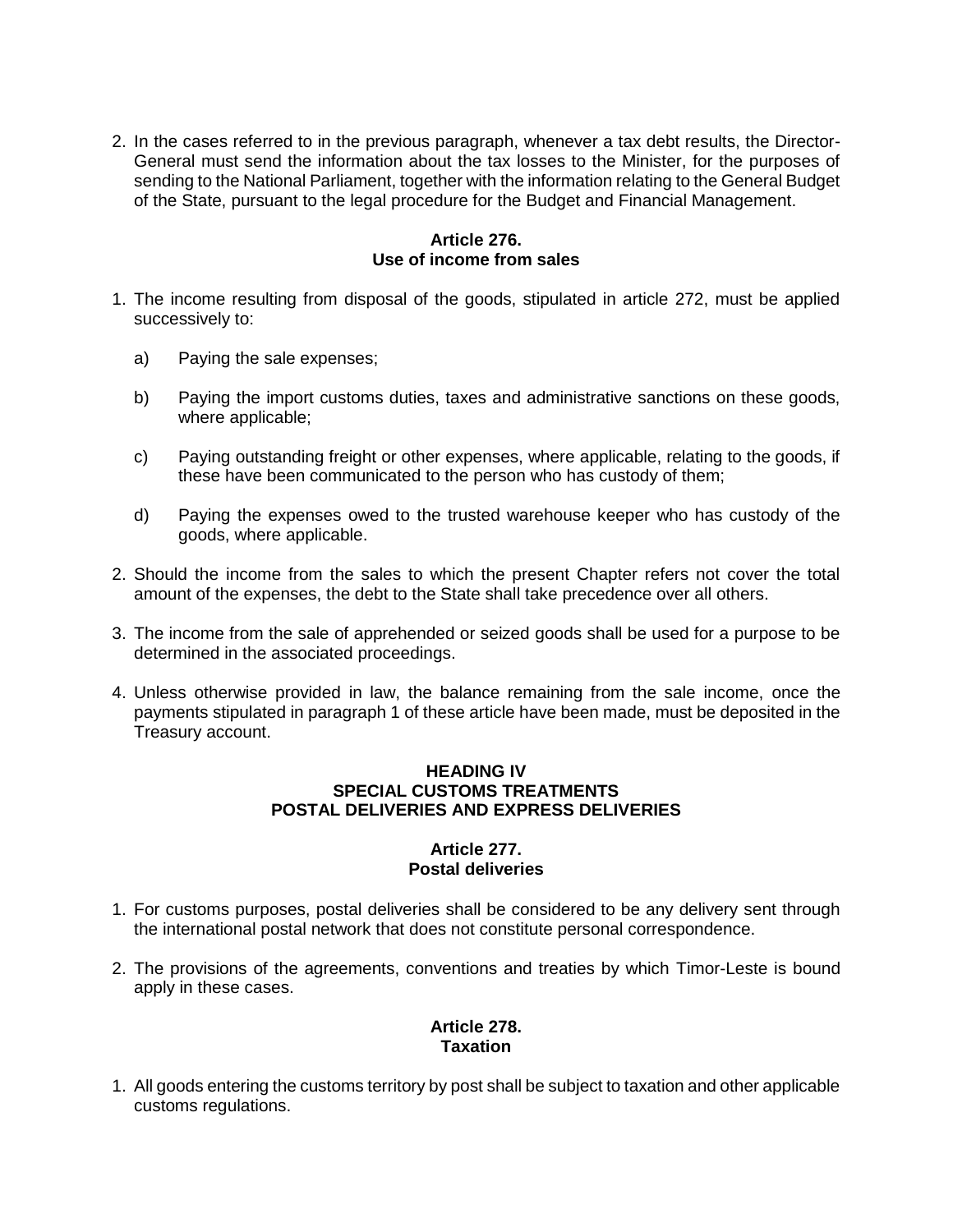- 2. Goods recognized by the customs authorities as not of commercial nature, the value of which does not exceed the statistical limit, defined in the Tax Law, shall be exempt from application of the provisions of paragraph 1.
- 3. The provisions of this Code relating to the simplified procedure shall apply to postal deliveries imported under the scope of "Admission Temporaire/Temporary Admission" (ATA) carnets.

# **Article 279. Express deliveries**

- 1. For customs purposes, any delivery sent through the international postal network or by private express courier companies shall be considered an express delivery.
- 2. The provisions of paragraphs 1 and 2 of the previous article shall apply to express deliveries.

# **Article 280. Customs control**

The Customs Services shall indicate to the postal services the postal deliveries that must be presented to them for the purposes of customs control and the arrangements for this presentation.

#### **Article 281. Exportation of postal deliveries**

The Customs Services must not demand the presentation of postal deliveries for the purposes of customs control when they are being exported, unless they contain:

- a) Goods for which exportation has to be certified;
- b) Goods for which exportation is subject to prohibitions or restrictions, or the payment of duties and other export taxes;
- c) Goods of value in excess of the amount set in the national legislation; or
- d) Goods that are selected for customs control by choice or randomly.

### **Article 282. Importation of postal deliveries**

The Customs Services must not, as a general rule, demand the presentation of imported postal deliveries that belong to the following categories:

- a) Postcards and letters that contain only personal messages;
- b) Literature for the blind;
- c) Printed paper not subject to the payment of import duties and other taxes.

### **Article 283. Postal deliveries in transit**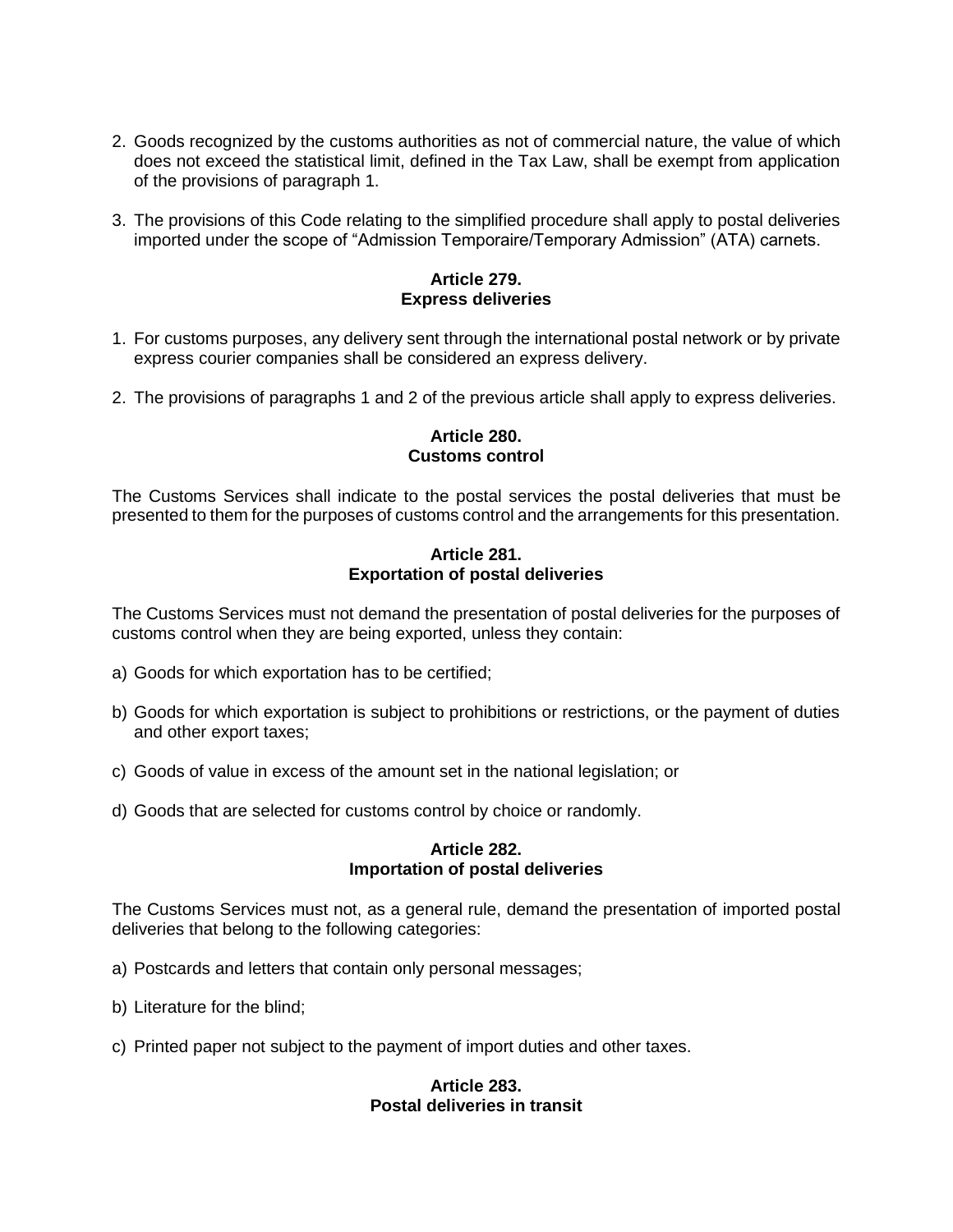Customs formalities shall not apply to postal deliveries in transit.

# **HEADING XV PRIVILEGED OPERATIONS CUSTOMS RELIEF**

# **CHAPTER I CUSTOMS RELIEF ON IMPORTATION**

# **Article 284. Goods benefitting from relief**

Within the meaning of the present Code, goods that are devoid of commercial nature, pursuant to the Tax Law, may enjoy relief from import duties.

# **Article 285. Goods excluded from benefitting from customs relief**

- 1. With the exception of the limits stipulated in the Tax Law for goods transported in the baggage of travelers, the following shall be excluded from the relief:
	- a) Bottles, alcoholic products and perfume;
	- b) Tobacco, tobacco products, coffee and tea;
	- c) Commercial means of transport;
	- d) Fuels and propellants;
	- e) New equipment for professional use;
	- f) Species of fauna or flora for which trade is prohibited by law or convention;
	- g) Automobiles with the exception of ambulances and those intended for personal use, pursuant to the present legislation;
	- h) Items intended for commercial purposes.
- 2. Alcoholic products means those classified under the tariffs in the Combined Nomenclature covering all distilled and fermented drinks.

# **Article 286. Procedure for excluded items**

When it is verified that items arriving in Timor-Leste are not covered by the customs relief invoked by the interested party, they shall be processed normally, without prejudice to an adequate period being granted for improving the application or presenting missing documents.

# **Article 287.**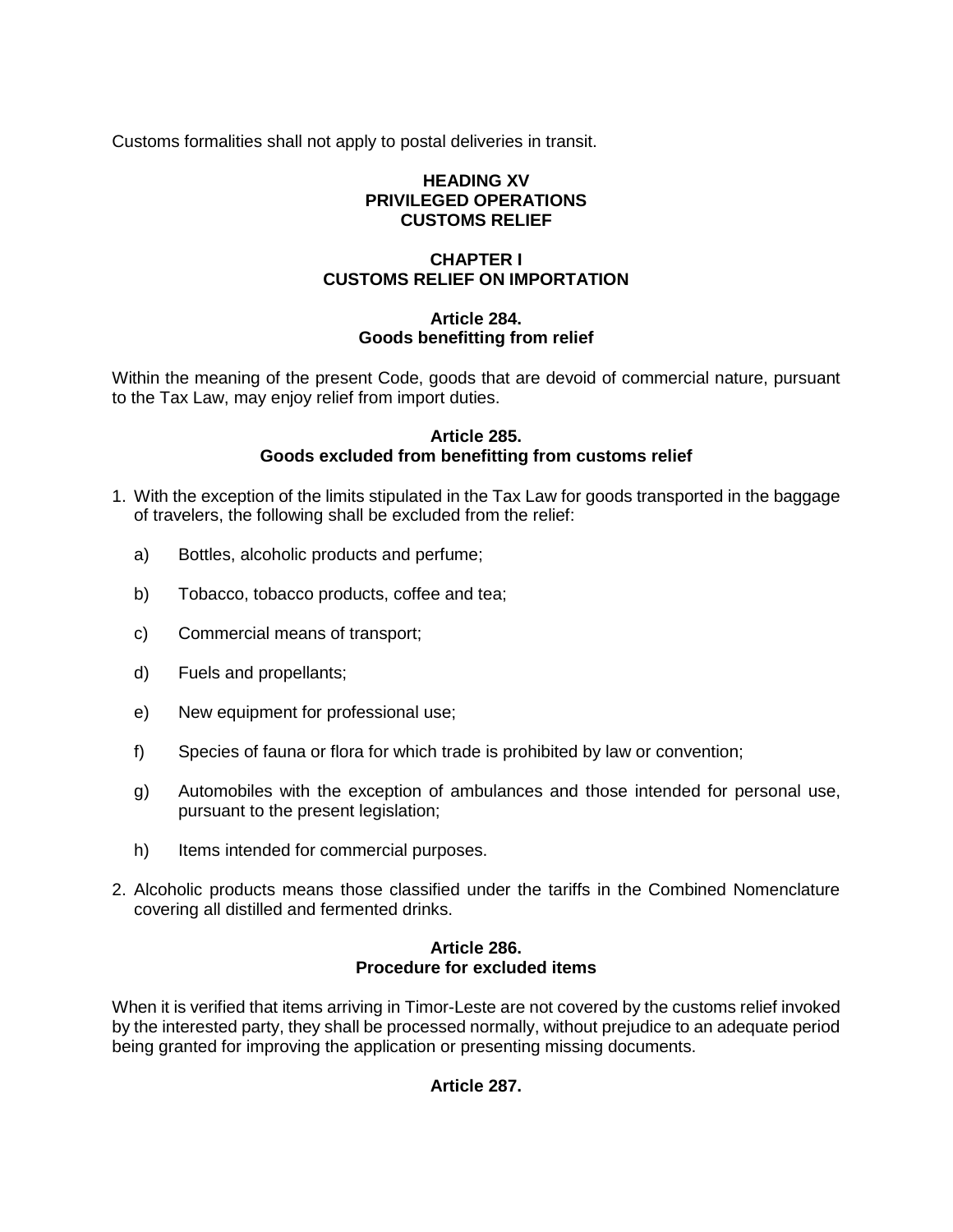### **Relief from import duties for personal effects and the home contents of those transferring their habitual residence to Timor-Leste.**

- 1. The personal effects and home contents of imported origin of any former residents permanently transferring their habitual residence to Timor-Leste shall be admitted with relief from import duties, under the conditions stipulated in the present legislation.
- 3. Only natural persons who have had their habitual residence outside of the Timor-Leste customs territory for, at least, eighteen (18) consecutive months may benefit from the relief. [Translator's note: paragraph numbering as in source – paragraph 2 not given]
- 4 The relief shall also cover movable property, clothing and gifts imported on the occasion of a marriage, provided that they belong to one or both of the members of a couple who, following marriage, are transferring their habitual residence to Timor-Leste.
- 5. For the purposes of the provisions of the previous paragraph, the interested parties must provide evidence that the marriage has taken place.

# **Article 288. Personal effects**

- 1. For the purpose of the present legislation, "personal effects" means items for the personal use of natural persons or the needs of their family group and household, which have clear signs of use, pursuant to the following articles.
- 2. Personal effects shall specifically include:
	- a) The home contents from the country of origin;
	- b) Bicycles, taking into consideration the family unit, and one motorcycle, acquired and registered in the name of the interested parties at least twelve (12) months before, in the country of origin;
	- c) A non-commercial automobile for the exclusively private use of the family unit and with a maximum capacity of five passengers, acquired and registered in the name of the interested party at least twelve (12) months before, in the country of origin;
- 3. Personal effects must not suggest, by their nature or quantity, any possibility of even potential commercial interest.
- 4. The personal effects referred to in paragraph 2 (c) of the present article shall not be subject to a loan, lien, lease or assignment, for valuable consideration or gratuitous, before the period of two (2) years has elapsed, counted from their introduction to consumption, and without the competent authorities being informed in advance.
- 5. Any loan, lien, lease or assignment that takes place before the period referred to in the previous paragraph has elapsed shall lead to the application of the import duties relating to the items in question, at the rate in force on the date of the loan, lien, lease or assignment, in accordance with their nature and on the basis of the customs value recognized or accepted by the customs authorities, on that date, without prejudice to the imposition of a fine.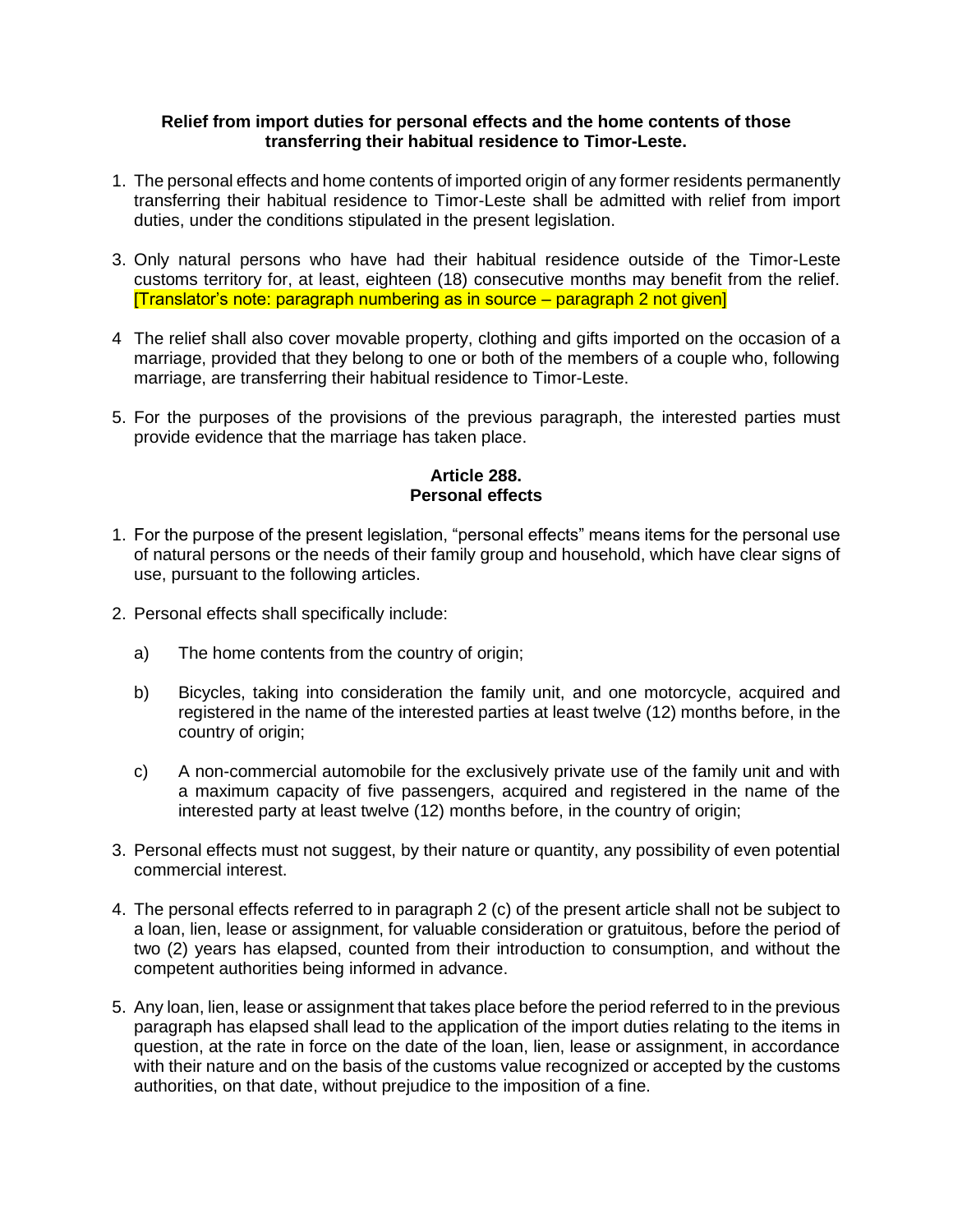## **Article 289. Home contents from the country of origin**

- 1. "Home contents" means the personal effects, household linen and furniture, family utensils and equipment, already used in the original home for more than twelve (12) months and intended to be used for the same purposes and needs in the new home in Timor-Leste.
- 2. They must, within reason and proportionally, correspond to the list of items, to be presented prior to arrival, pursuant to the provisions of the present legislation.

### **Article 290. Personal effects acquired by means of inheritance**

- 1. Personal effects acquired, either through legal inheritance or bequest, by a natural person who has his or her habitual residence in the customs territory of Timor-Leste shall be admitted with relief from import duties.
- 2. For the purposes of paragraph 1, "personal effects" means all items referred to in article 288 that form part of the estate of the deceased, with the exclusion of livestock.

# **Article 291. Deadline for admission with relief**

Unless under special circumstances, relief shall only be granted for personal effects declared for free circulation before the end of a maximum period of six (6) months, counted from the date of the application to establish habitual residence in the customs territory of Timor-Leste.

# **CHAPTER II NON-COMMERCIAL DELIVERIES**

# **Article 292. Deliveries of insignificant value**

- 1. Pursuant to the present Code, deliveries of goods of insignificant value sent directly from abroad, occasionally, to a recipient in Timor-Leste shall be imported with relief from import duties.
- 2. "Goods of insignificant value" means goods the commercial value per delivery of which does not exceed the amounts stipulated in the Tax Law.
- 3. The Customs Services shall have the power to not apply the relief if they can demonstrate that one or more natural and/or legal persons are importing, wrongfully and repeatedly, abnormal quantities of items for commercial purposes.
- 4. For the purposes of the provisions of the previous paragraph, it shall be considered wrongful for the same person to invoke the present relief more than once per month, without prejudice to this criterion being altered in accordance with the nature of the goods or other signs that reasonably suggest misuse of the procedure.
- 5. The following are excluded from the scope of the present relief: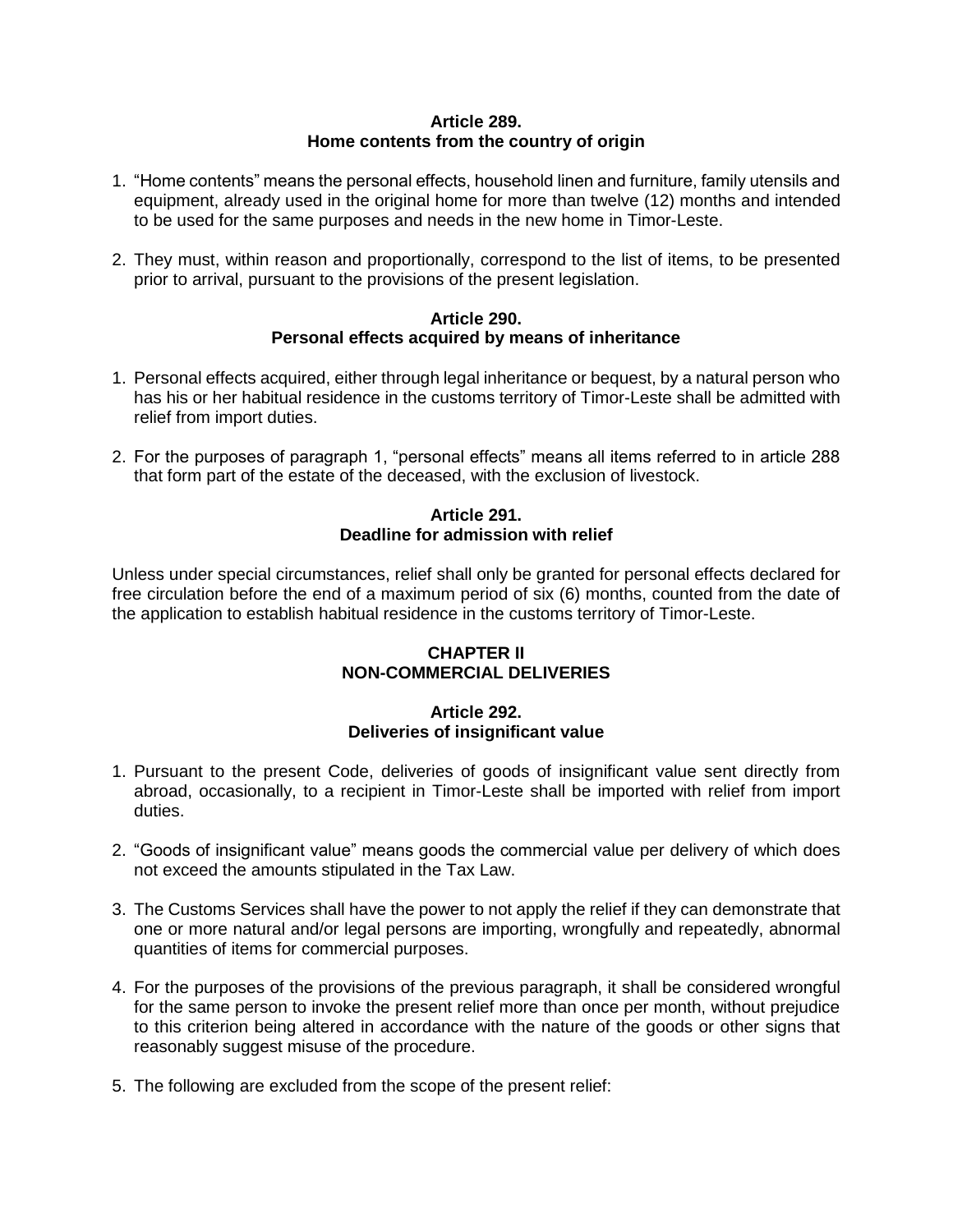- a) Alcoholic products;
- b) Perfumes;
- c) Tobacco and tobacco products;
- d) Illegal copies of sound, image or software recordings;
- e) Jewelry and gemstones.
- 6. When the overall value of different goods exceeds, per delivery, the above-mentioned amount, relief shall be granted up to the limit of this amount for those goods that, if imported separately, could have benefitted from this relief, it not being permitted to divide the value of an item.

# **CHAPTER III TRAVELERS**

### **Article 293. Goods contained in the personal baggage of travelers**

- 1. Goods originating from abroad included in the personal baggage of travelers shall be admitted with relief from import duties, pursuant to this legislation, provided that these are importations devoid of commercial nature.
- 2. For the purposes of paragraph 1, the following meanings shall apply:
	- a) "Personal baggage" means all items that the traveler is in a position to present to the customs services when arriving in the customs territory of Timor-Leste, as well as those presented to the same services subsequently, subject to demonstration that they were registered as accompanied baggage, at the time of departure, with the company that transported them from the country of origin.
	- b) "Importations devoid of any commercial nature", are importations:
		- i. That are occasional in nature; and
		- ii. That exclusively relate to goods reserved for the personal or family use of the travelers, or intended to be given as gifts, the nature or quantity of which does not suggest any commercial interest.
- 3. The relief shall be granted, per traveler, taking into consideration the amount stipulated in the Tax Law.
- 4. When the overall value of the different goods exceeds, per traveler, the sum referred to in the previous paragraph, the relief shall be granted up to the limit of this amount for those goods that, if imported separately, could have benefitted from this relief, it not being permitted to divide the value of an item.

### **Article 294. Limits for certain products**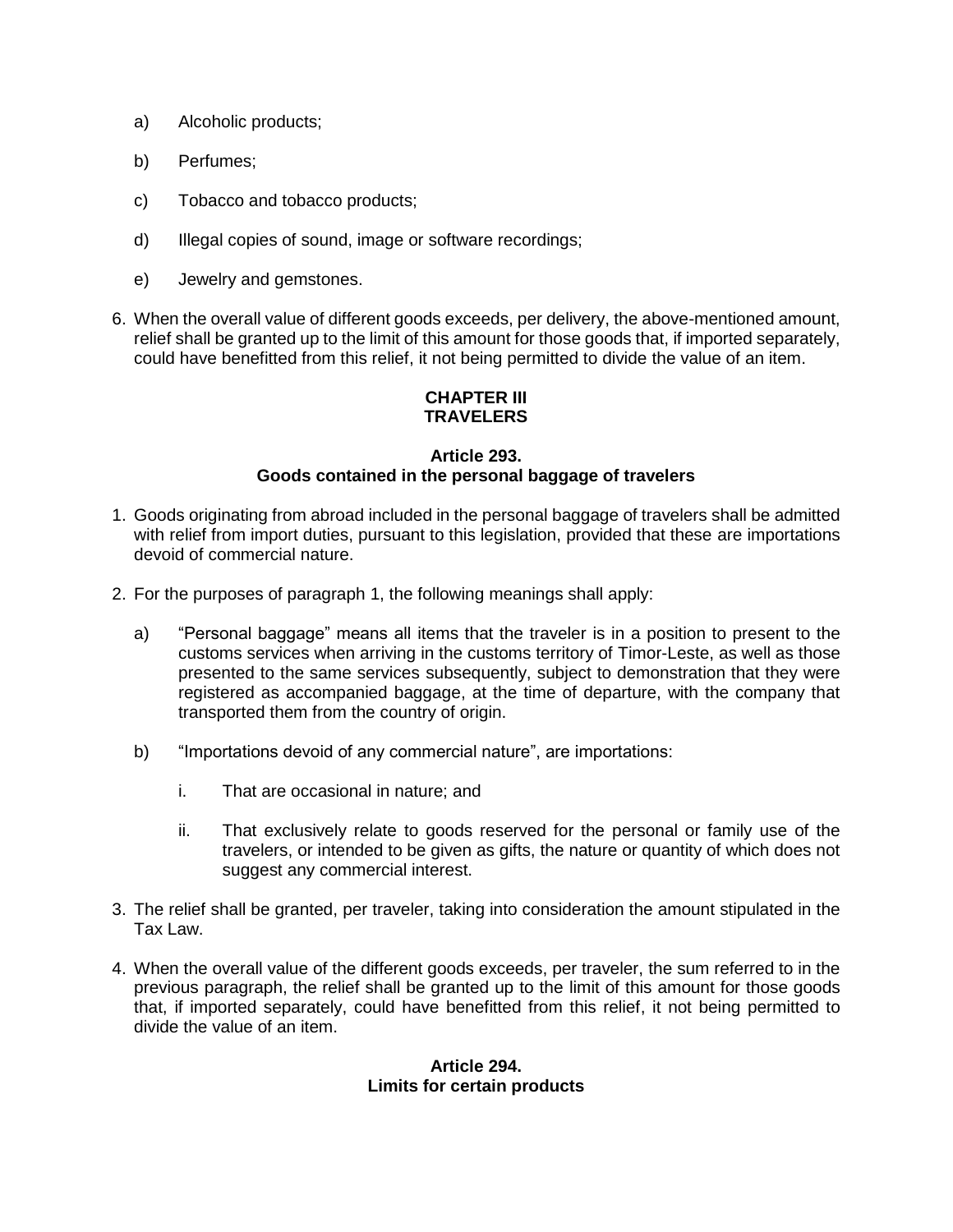- 1. With regard to the relief granted to travelers for certain goods, the relief referred to in the previous article shall be limited, per traveler, to the maximum quantities defined in the Tax Law.
- 2. Travelers under the age of 17 shall not benefit from any relief relating to the goods referred to in paragraph 2 (a) and (b) of the previous article, when relating to tobacco and alcoholic drinks, pursuant to the Tax Law.

## **CHAPTER IV EQUIPMENT AND INSTRUMENTS OF SCIENTIFIC OR EDUCATIONAL USE GENERAL PROCEDURE**

#### **Article 295. Public institutions or organizations, or those of public utility**

- 1. Scientific instruments, objects, equipment and other instruments of an educational or cultural nature intended for public institutions or organizations, or those of public utility, shall benefit from relief, provided that such entities are legally recognized as such and that the importations are authorized by the Minister, or whomever he or she delegates.
- 2. The present provision shall apply in cases of direct importation by the beneficiary entities and, also, to the donations by any other national or international entities, specifically those pursuing philanthropic, scientific or development cooperation ends.
- 3. The beneficiary entities must present to the Customs Services, for each importation, a justified application, addressed to the Minister, which shall have attached to it evidence of the corresponding status, and of the quality and quantity of the goods to be imported with relief.
- 4. This application, addressed to the Minister, shall be delivered to the Customs Services, before the arrival of the goods, in duplicate, with the copy intended for the Customs Services and the original intended for the Minister.

#### **Article 296. Implementing provisions**

For the purposes of implementing the provisions of the previous article:

- a) "Equipment" means instruments, devices, machines and associated accessories, including the spare parts and other utensils specifically intended for maintenance, control, calibration or repair, used for the purposes of scientific research;
- b) "Scientific instrument or equipment" means a device, machine or piece of equipment that, owing to its objective technical characteristics and the results it can achieve, is exclusively or principally suited to performing scientific activities;
- c) "Imported for non-commercial purposes" means that the scientific equipment or instruments are intended to be used for the purposes of scientific research or education, performed on a not-for-profit basis;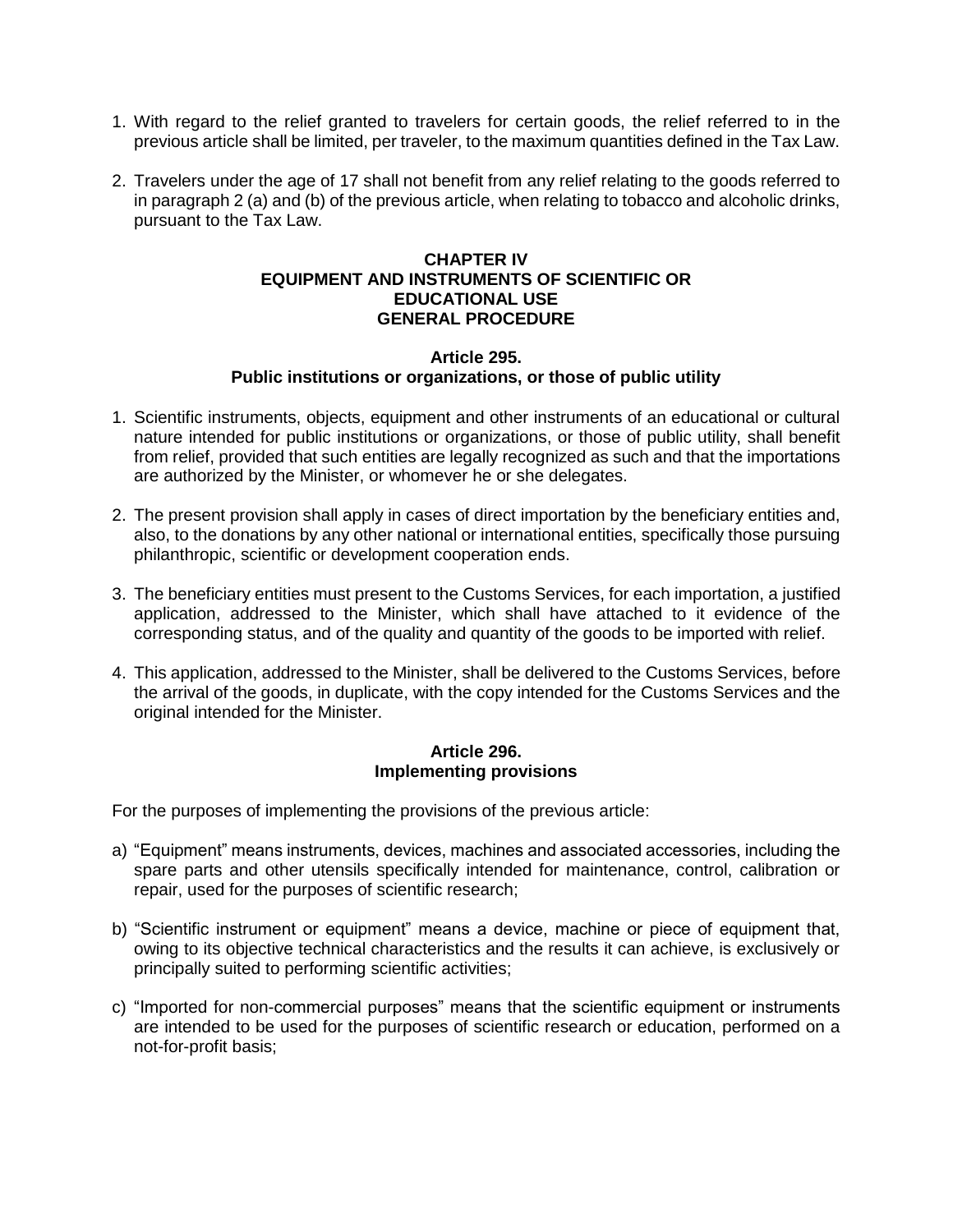d) The relief shall be limited to scientific instruments and equipment that is intended for public institutions or those of public utility that have education or scientific research as their principal activity.

# **Article 297. Disposal of items imported with relief**

- 1. The scientific objects and instruments or equipment admitted with relief pursuant to the present Chapter shall not be the subject to a loan, lien, lease, assignment or donation, for valuable consideration or gratuitous, before the period of two (2) years has elapsed, from their release for consumption, and without the customs entities being notified.
- 2. In the case of loan, lease or assignment to an institution or organization entitled to benefit from relief, pursuant to articles 295 and 296, the relief shall continue as long as that establishment or organization uses the object, instrument or equipment for the purposes that confer the entitlement to the granting of this relief.
- 3. In other cases, the loan, lease or assignment shall be subject to prior payment of the import duties, at the rate in force on the date of the loan, lease or assignment, according to its nature and customs value recognized or accepted by the customs authorities on this date.

# **CHAPTER V INSTRUMENTS AND EQUIPMENT INTENDED FOR MEDICAL PURPOSES**

# **Article 298. Medical research, diagnosis and treatment**

- 1. Without prejudice to the provisions of the previous Chapter, instruments and equipment intended for medical research, for formulating diagnoses, or for performing medical treatments offered free of charge by charitable or philanthropic organizations, or by a natural person to health-care organizations directly operated by the State, shall be imported with relief from import duties, provided that the donation of the instruments or equipment in question does not conceal any intention of commercial purposes on the part of the donor.
- 2. The relief shall also apply, under the same conditions:
	- a) To spare parts, components and accessories specifically intended for modifying the instruments and equipment, provided that these spare parts, components and accessories are imported at the same time as these instruments or equipment or, if imported subsequently, that it is recognized that they are intended for instruments or equipment previously imported with relief;
	- b) To tools for use in the maintenance, control, calibration or repair of the instruments or equipment, provided that these tools are imported at the same time as these instruments or equipment, or if they are imported subsequently, that it is recognized that they are intended for instruments or equipment previously imported with relief.

# **Article 299. Disposal of items**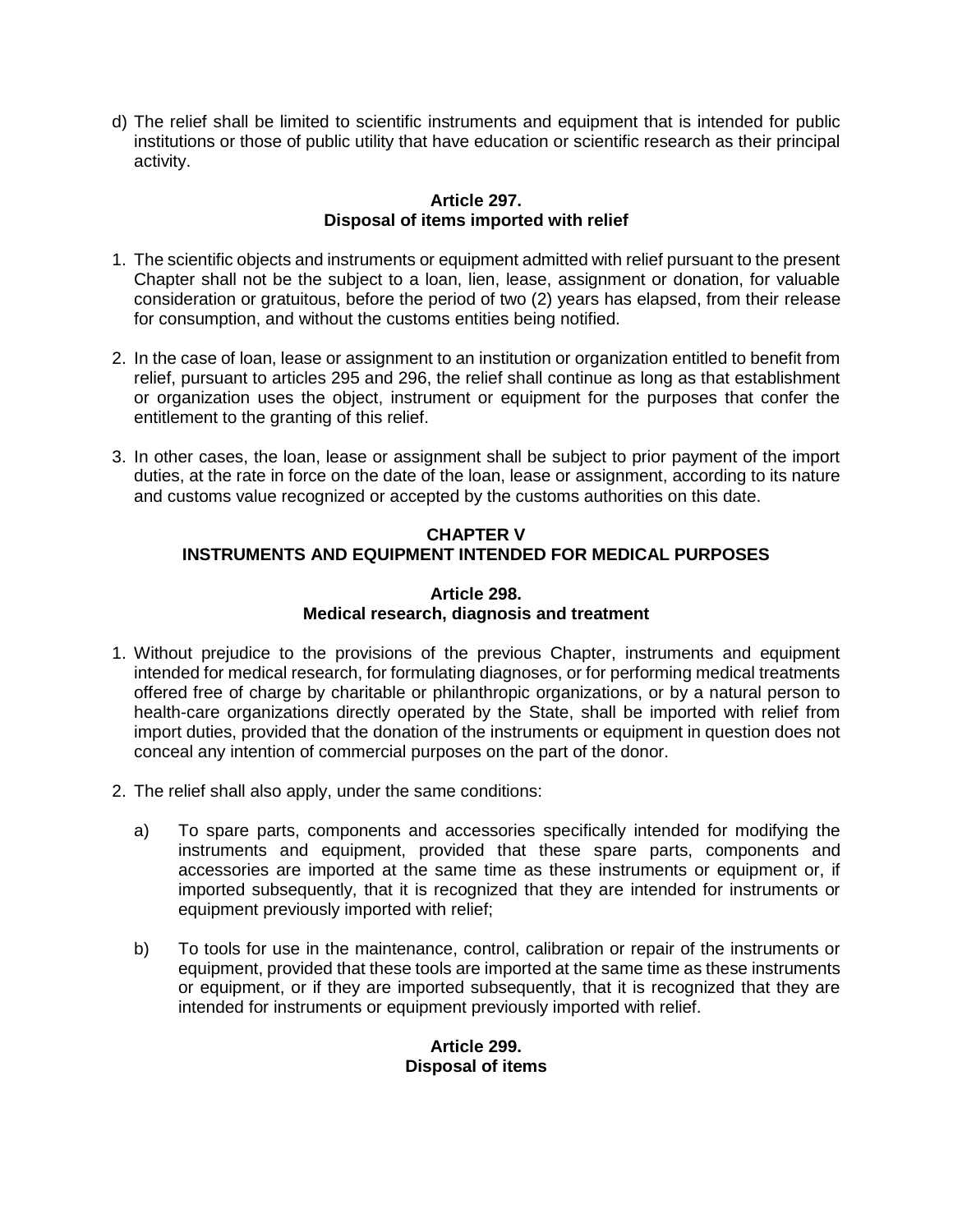The provisions of article 297 shall apply to the loaning, leasing or assignment of scientific instruments or equipment admitted with relief.

# **CHAPTER VI GOODS SENT TO CHARITABLE ORGANIZATIONS**

### **Article 300. Miscellaneous goods**

Items, with the exception of alcohol and tobacco, shall be imported with relief from import duties when imported by charitable organizations registered under any Timor-Leste legislation enacted for this purpose, when these items are intended to be used for the purpose of humanitarian aid, education or health care.

#### **Article 301. Documentary requirements**

The relief shall only be granted to organizations having accounts that enable the customs authorities to control transactions and which provide all of the guarantees considered necessary.

# **Article 302. Disposal of items**

The provisions of article 297 shall apply to the loaning, leasing or assignment of the aforementioned goods, imported under this Chapter.

# **CHAPTER VII DONATIONS AND GIFTS RECEIVED IN THE CONTEXT OF INTERNATIONAL RELATIONS**

#### **Article 303. Scope**

Objects shall be admitted with relief from import duties, when:

- a) Imported to the national customs territory by representatives of public entities in Timor-Leste who have made an official visit to a foreign country and have received the objects as a present from the public authorities who hosted them;
- b) Sent as a gift by an official authority or by a public institution of a foreign country, to an official authority or public institution of Timor-Leste, provided that they are approved by the customs authorities to receive these objects with relief;
- c) The donations relating to buildings or improvements to buildings, provided by other countries, or by official foreign entities, follow any relief procedure that might be officially agreed with the State of Timor-Leste.

# **Article 304. Honors and awards given as recognition**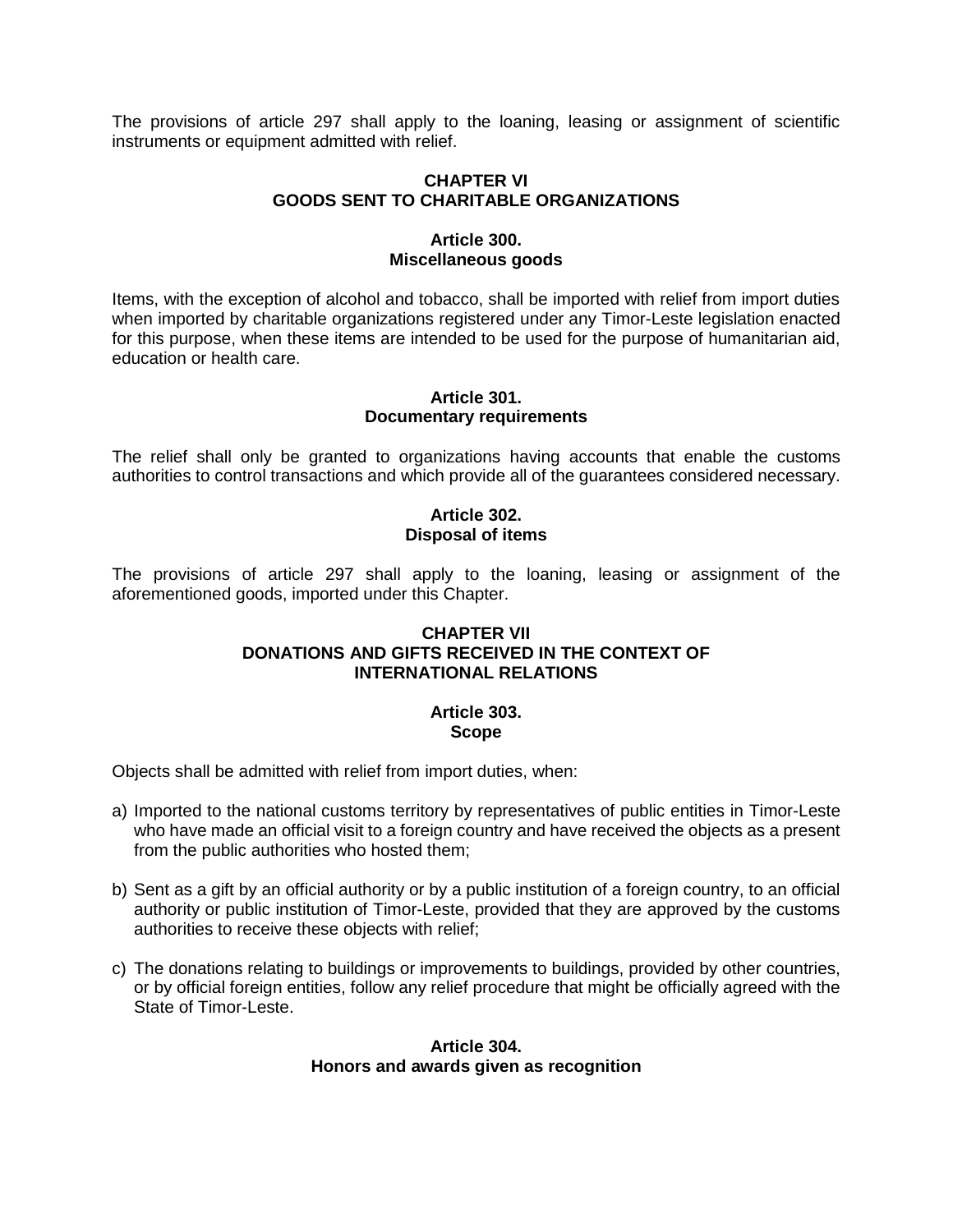The following shall be admitted with relief from import duties, by means of justification presented by the interested parties to the satisfaction of the customs authorities, providing that they relate to occasional operations, devoid of commercial nature:

- a) Honors granted by third-country governments to persons who have their habitual residence within the national customs territory;
- b) Cups, medals and similar objects that are essentially symbolic in nature and are awarded in a third country to persons who have their habitual residence within the national territory, in recognition of activities performed in areas such as the arts, sciences, sport or public service, or in recognition of their merits on occasion of a particular event, when imported by these same people.

# **CHAPTER VIII OTHER RELIEF**

# **Article 305. Relief under conventions**

The relief stipulated in this Code, under the present Heading and in other provisions, shall be without prejudice to the relief resulting from agreements, conventions and treaties to which Timor-Leste is a contracting party:

- a) Exempt pursuant to the Vienna Conventions on Diplomatic Relations, of 1961, and on Consular Relations, of 1963;
- b) Exempt pursuant to the Convention on the Privileges and Immunities of the United Nations;
- c) Exempt pursuant to the Convention on the Privileges and Immunities of the Specialized Agencies.

# **HEADING XVI INCURRENCE OF A CUSTOMS DEBT**

# **CHAPTER I IMPORT CUSTOMS DEBT**

# **Article 306. Taxable event**

- 1. The importation of goods subject to import customs duties and other taxes is a taxable event incurring a customs debt in the event of:
	- a) The introduction of goods into free circulation;
	- b) The subjection of goods to any customs procedure in which, pursuant to the legislation in force, there is no exemption or waiver from payment of the duties and other taxes for these goods;
	- c) The irregular introduction of these goods into the customs territory, directly or through a free warehouse or a free zone;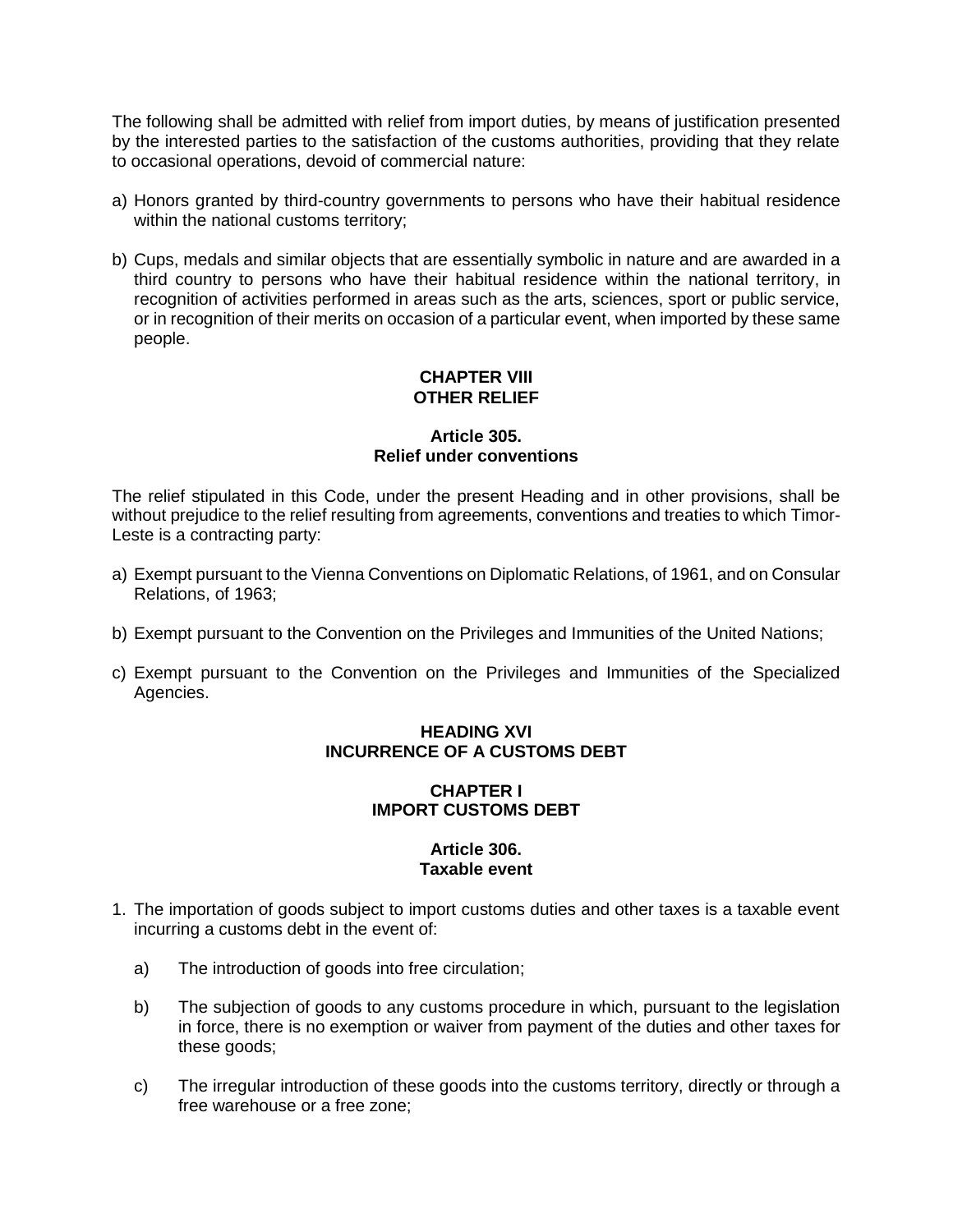- d) The removal of the goods from customs supervision;
- e) The breach of the obligations resulting from their retention in temporary storage, or from the use of the customs procedure to which they are subject;
- f) The consumption or use, in a free zone or free warehouse, of the goods in conditions other than those stipulated in the customs legislation.
- 2. The goods introduced into the customs territory, depending on the customs procedure or customs-approved treatment or use, shall be subject to payment of the customs duties and taxes, stamp duty, printing fees, general fees and other charges, as stipulated in the customs tariff, table of customs fees and other legislation in force.

# **Article 307. Time of incurrence of a customs debt**

In the cases stipulated in the previous article, the customs debt on importation shall be incurred:

- a) In the cases stipulated in items (a) or (b), at the time of acceptance of the customs declaration;
- b) In the cases stipulated in item (c), at the time of the irregular introduction. When it is not possible to determine that the introduction was irregular, the debt shall be incurred at the time at which the Customs Services become aware of the irregular introduction;
- c) In the cases stipulated in items (d), (e) and (f), the debt shall be incurred at the time at which the goods are removed from customs supervision, at the time of breach of the obligations, or at the time at which the goods are consumed or used.

# **Article 308. Taxable person liable for the customs debt**

- 1. When the debt is incurred pursuant to article 306 (a) or (b), the debtor is the declarant.
- 2. In the cases stipulated in article 306 (c), the debtors are:
	- a) The person who irregularly introduced the goods;
	- b) Anyone who, having knowledge of the irregular introduction, participated in that operation or acquired the irregularly introduced goods.
- 3. In the cases stipulated in article 306 (d), the debtors are:
	- a) The person who removed the goods from customs supervision;
	- b) Any person who participated in the removal, or acquired or has the goods in question, and was aware that the goods were to be, or had been, removed from customs supervision;
- 4. In the cases stipulated in article 306 (e), the debtor shall be the person who is required, in accordance with the circumstances, either to fulfill the obligations resulting from the temporary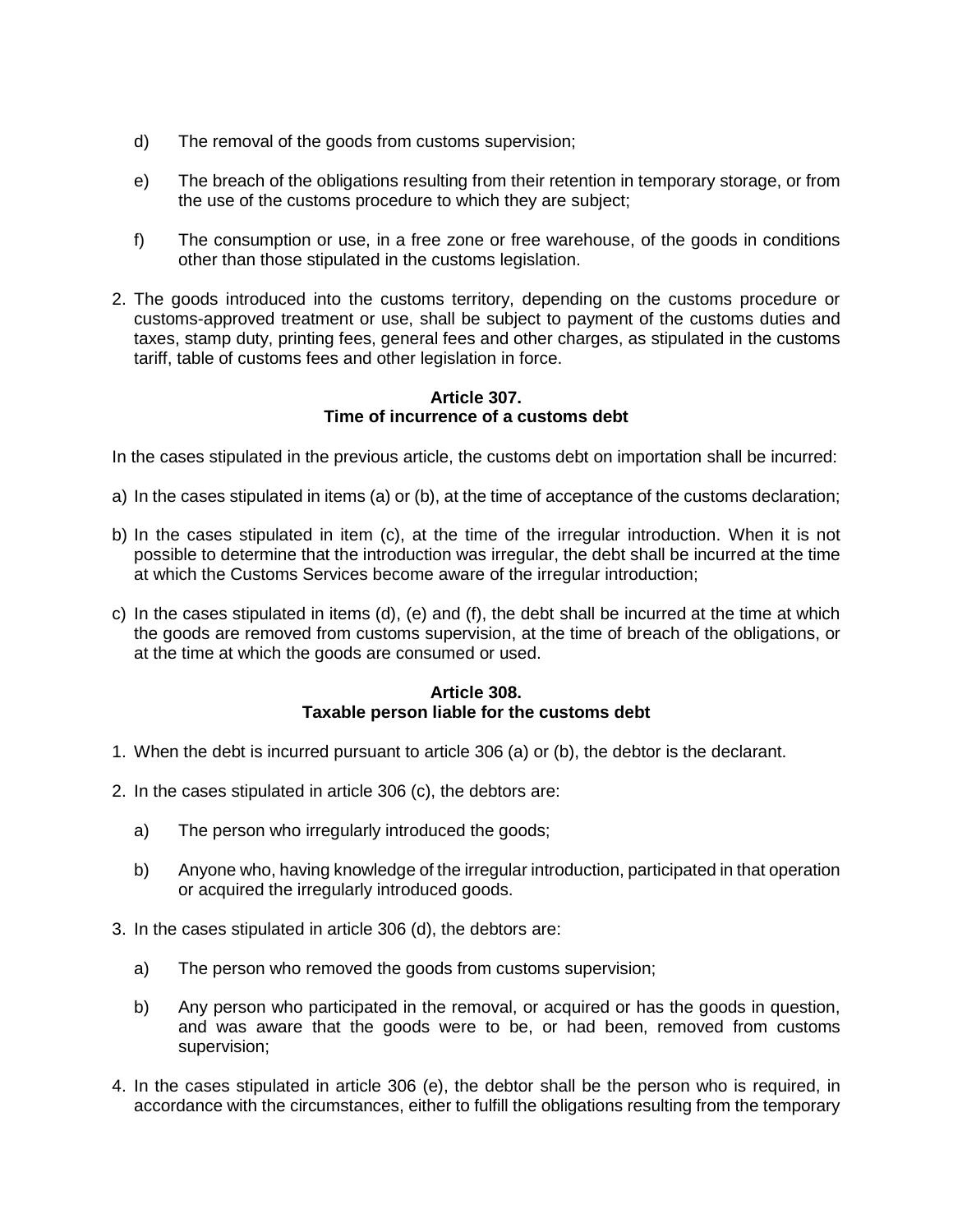storage or the use of the customs procedure in question, with regard to the goods subject to customs duties, or to fulfill the conditions that stipulate the placement of the goods under this procedure.

- 5. In the cases stipulated in article 306 (f), the debtor is considered to be the person who consumed or used the goods, as well as the person or persons who, being aware of the regulations in force, participated in the consumption or use of the goods.
- 6. Should the goods disappear from a free zone or free warehouse, without the Customs Services managing to identify the person or persons who consumed or used them, the person with the obligation to pay is the last person whom the Customs Services is able to identify as holder or owner of these goods.

### **Article 309. Place of incurrence of the customs debt**

The customs debt is considered incurred at the location where the events giving rise to its incurrence occurred or, when it is impossible to determine this location, it is considered to be the location where the customs authorities verified the existence of goods in a state that incurred the customs debt.

# **CHAPTER II CUSTOMS DEBT ON EXPORTATION**

# **Article 310. Taxable event**

The exportation of goods subject to export customs duties and other taxes is a taxable event incurring a customs debt in the event of:

- a) The exportation from the customs territory of goods declared for this customs procedure;
- b) The removal of goods from the customs territory without a customs declaration;
- c) The removal of the goods from the customs territory without fulfilling the conditions that fully or partially exempt these goods from export customs duties.

### **Article 311. Time of incurrence of the customs debt**

- 1. In the cases stipulated in item (a) of the previous article, the customs debt is considered incurred at the time of acceptance of the customs declaration.
- 2. In the cases stipulated in item (b) of the previous article, the customs debt is considered incurred at the time of the actual departure of the goods from the customs territory.
- 3. In the cases stipulated in item (c) of the previous item, the customs debt is considered incurred at the time at which the goods arrive at a destination other than that which would enjoy total or partial exemption from export customs duties, or at the time of expiration of the period for presenting evidence that the conditions set for the granting of this exemption have been respected.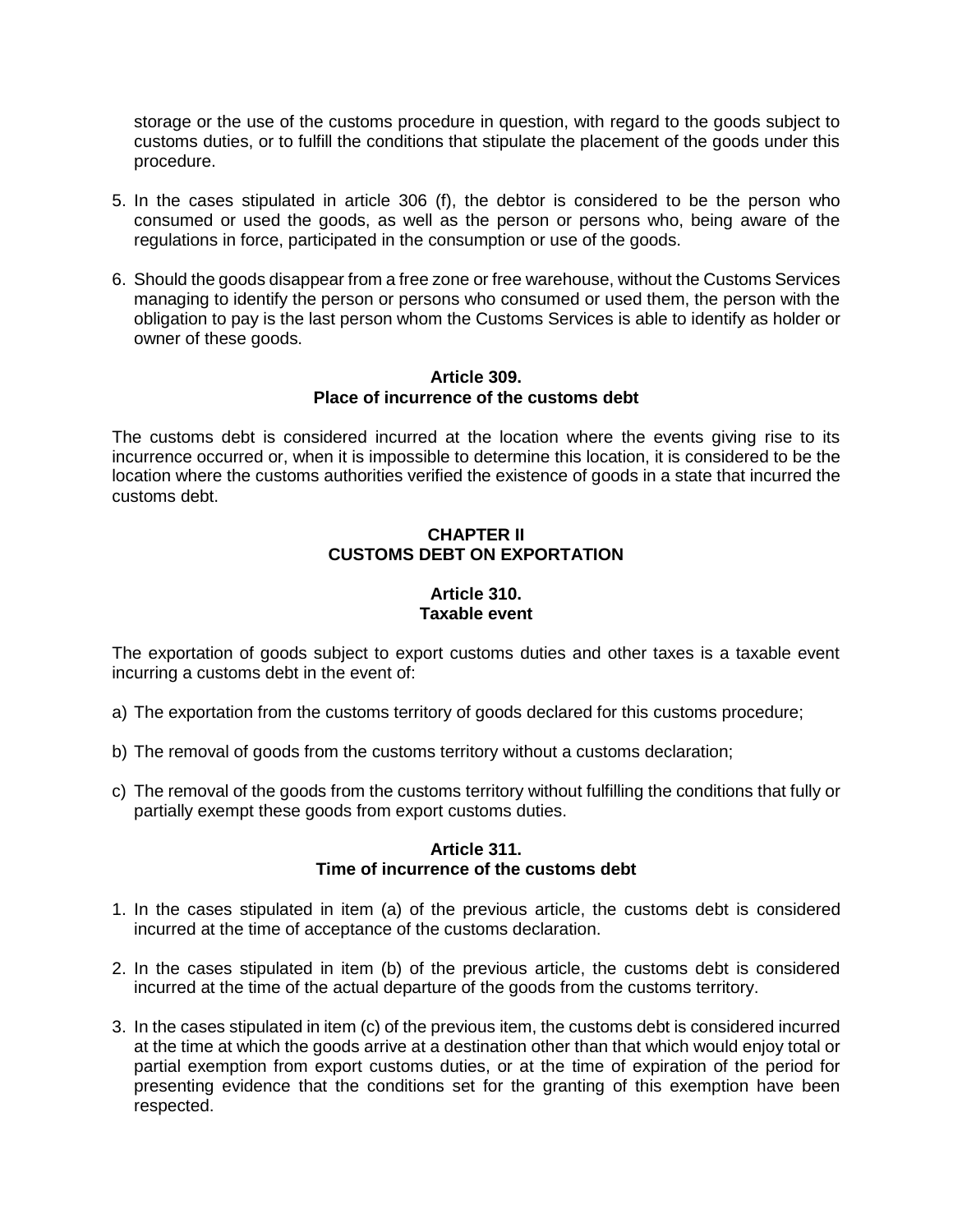## **Article 312. Taxable person liable for the customs debt**

- 1. In the cases stipulated in article 310 (a) and (c), the debtor is the declarant.
- 2. In the cases stipulated in article 310 (b), the debtor is any person who carried out or participated in the removal of goods, knew or should have known of the need to declare them for exportation, and facilitated their exit from the customs territory without fulfilling this formality.

#### **Article 313. Place of incurrence of the customs debt**

Whenever goods are removed from the customs territory and it is impossible to determine in any other way the time at which the customs debt was incurred, it is considered incurred at the time at which the Customs Services detected the removal of the goods from the customs territory. [Translator's note: the translation follows the source text, which does not relate to the heading of this article (compare with article 309)]

# **CHAPTER III** *COMMON PROVISIONS*

# **Section I Special cases**

# **Article 314. Other cases of incurrence of a customs debt**

- 1. The customs debt shall be incurred even when it relates to goods for which importation to or exportation from Timor-Leste is prohibited or restricted by law, except as provided in the following paragraph.
- 2. The customs debt shall not be considered incurred with the illegal introduction of goods that cannot be sold. However, this debt must be calculated whenever it can serve as the basis for applying the sanctions in criminal proceedings.

# **Section II Payment assessment, deadline and methods**

### **Article 315. Assessment record**

- 1. Without prejudice to article 163 (3), the assessment of a customs debt shall be the responsibility of the Customs Services, and must take place as soon as these are in possession of the correct taxation elements for these goods, at the time of the incurrence of the customs debt relating to them.
- 2. The amount of the import customs duties and other taxes and export customs duties calculated by the Customs Services must be immediately entered in the accounting records of the Customs Services, in the way and using the method determined by the Minister.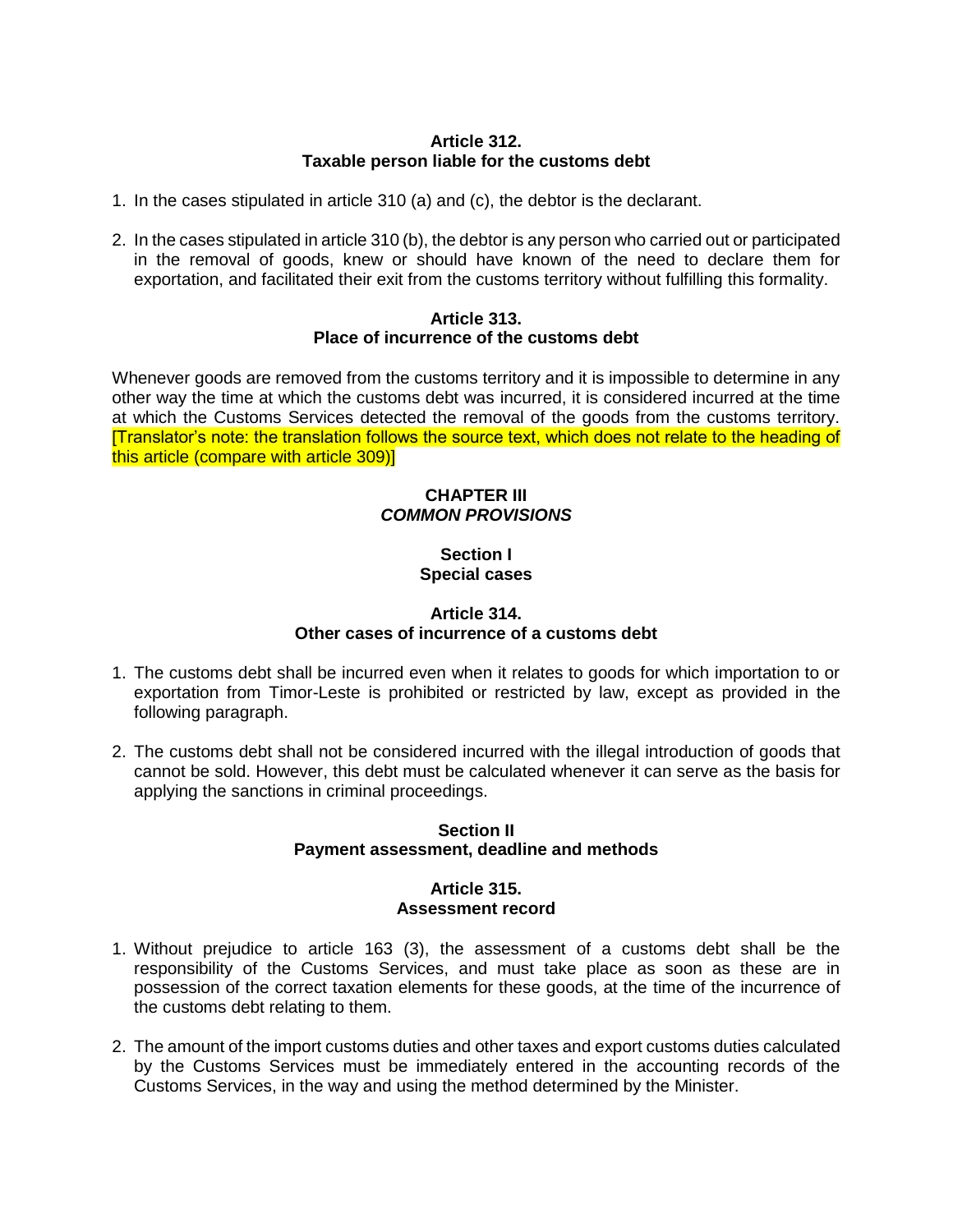- 3. The declarant may enter in the customs declaration the amount of customs duties and other taxes that he or she believes to be due.
- 4. The provision of the previous paragraph shall not be binding on the customs authorities.
- 5. Pursuant to article 163, the amount of the customs duties and other taxes must be the subject of the accounting entry stipulated there.
- 6. When it is not possible to accurately determine when the customs debt is incurred, the time considered for the assessment shall be that at which the customs authorities verified that these goods are found in one of the situations incurring the customs debt.
- 7. Whenever, for reasons attributable to the declarant, the time of incurrence of the debt or of its assessment is subject to delay, compensatory interest shall be due at the rate of 4%.

#### **Article 316. Date of calculation of the duties, customs value and exchange rate**

- 1. The amount of customs duties and other taxes on the imported or exported goods must be calculated on the basis of the exchange rate and on the tariff classification, origin rules, and rates of customs duties and other taxes applicable to these goods:
	- a) On the date on which the customs declaration for the goods is accepted; and
	- b) In any other cases, on the date of payment of the customs duties and other taxes.
- 2. If the customs declaration was submitted before the arrival of the goods, pursuant to article 157 (2), the relevant date for the purposes of this article shall be the date of the arrival notification for the goods.

### **Article 317. Error in the assessment**

Whenever the Customs Services detect a positive or negative error in the assessment of the customs debt, the assessment record must be corrected within two (2) days from the date of notification of the error to the declarant.

#### **Article 318.** *Communication to the debtor*

- 1. The amount of the duties and other taxes, calculated after the acceptance of the declaration, must be communicated to the debtor as soon as the assessment record becomes final.
- 2. Whenever the amount of the duties and other taxes to pay has been mentioned in the customs declaration, the customs authorities may determine, should they wish, that the communication referred to in the previous paragraph shall be made only if the amount indicated does not correspond to the amount they have calculated.
- 3. In the cases stipulated in article 315 (3), notification of the exit authorization for the goods shall be equivalent to the communication of the customs debt to the debtor.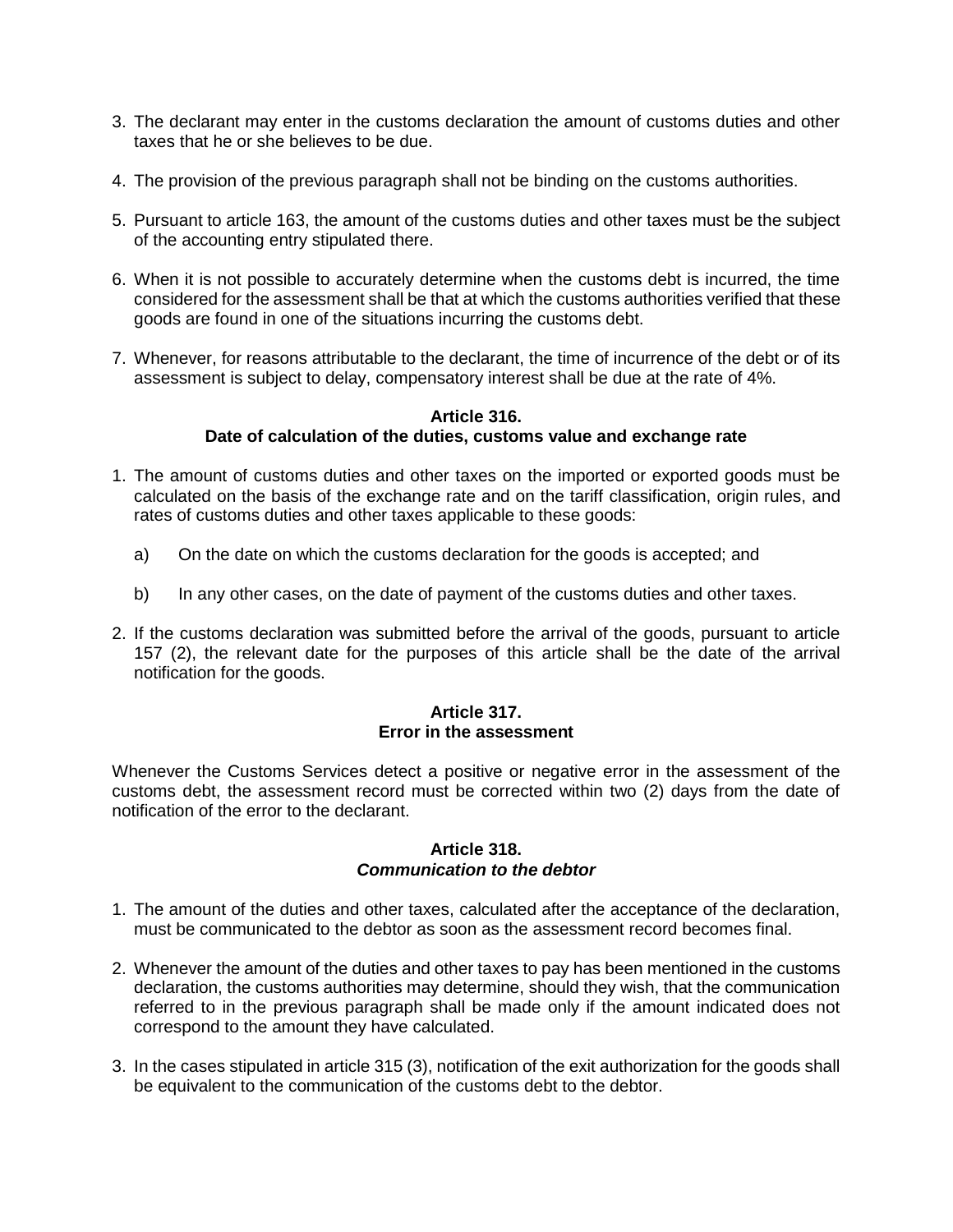4. Whenever an *ex-post* control results in the calculation of a customs debt in an amount different to the debt, by error, fault or omission of the declarant, the communication to the debtor shall not take place more than three (3) years after the date of incurrence of the customs debt.

# **Article 319. Communication deadline**

- 1. No communication with the debtor relating to payment of a customs debt shall take place after a period of five (5) years has elapsed from the date of incurrence of the customs debt, or three (3) years from the date of the assessment record.
- 2. When the customs debt results from an act that, on the date on which it was committed, gives rise to criminal proceedings, the deadline stipulated in the previous paragraph shall be extended to ten (10) years.

# **Article 320. Payment deadline**

- 1. The payment of the customs debt must occur within the maximum period of ten (10) days, from the date of notification of the amount to the debtor.
- 2. If the person responsible for the payment is entitled to the extension stipulated in the following article, payment shall be due within the period specified in the same.
- 3. When the legal deadlines for the payment have been exceeded, the unpaid amount is considered in default and increased by default interest from the date on which the debt was incurred.
- 4. The default interest shall be calculated per full calendar day, counting neither the day of notification of the debtor, nor the day of payment of the customs debt.
- 5. The amount of default interest payable shall be calculated, on the basis of the rate of 3% per month or part thereof, on the total amount of the customs debt.

# **Article 321. Deferral of the payment**

- 1. The Minister may authorize a person, upon request and with provision of an adequate guarantee, pursuant to article 323, to defer payment of import customs duties and other taxes or export customs duties and other taxes payable on the goods authorized to exit in relation to that person, but for a minimum period of fourteen (14) days to a maximum of thirty (30) days, from the date of that exit authorization. In addition, the granting of these payment facilities may give rise to the collection of expenses associated with establishing the process or for services provided.
- 2. The use of deferment under this article shall be subject to evidence of the timely fulfillment of the payment obligations, pursuant to the customs and tax legislation of Timor-Leste.

# **Article 322. Payment method and location**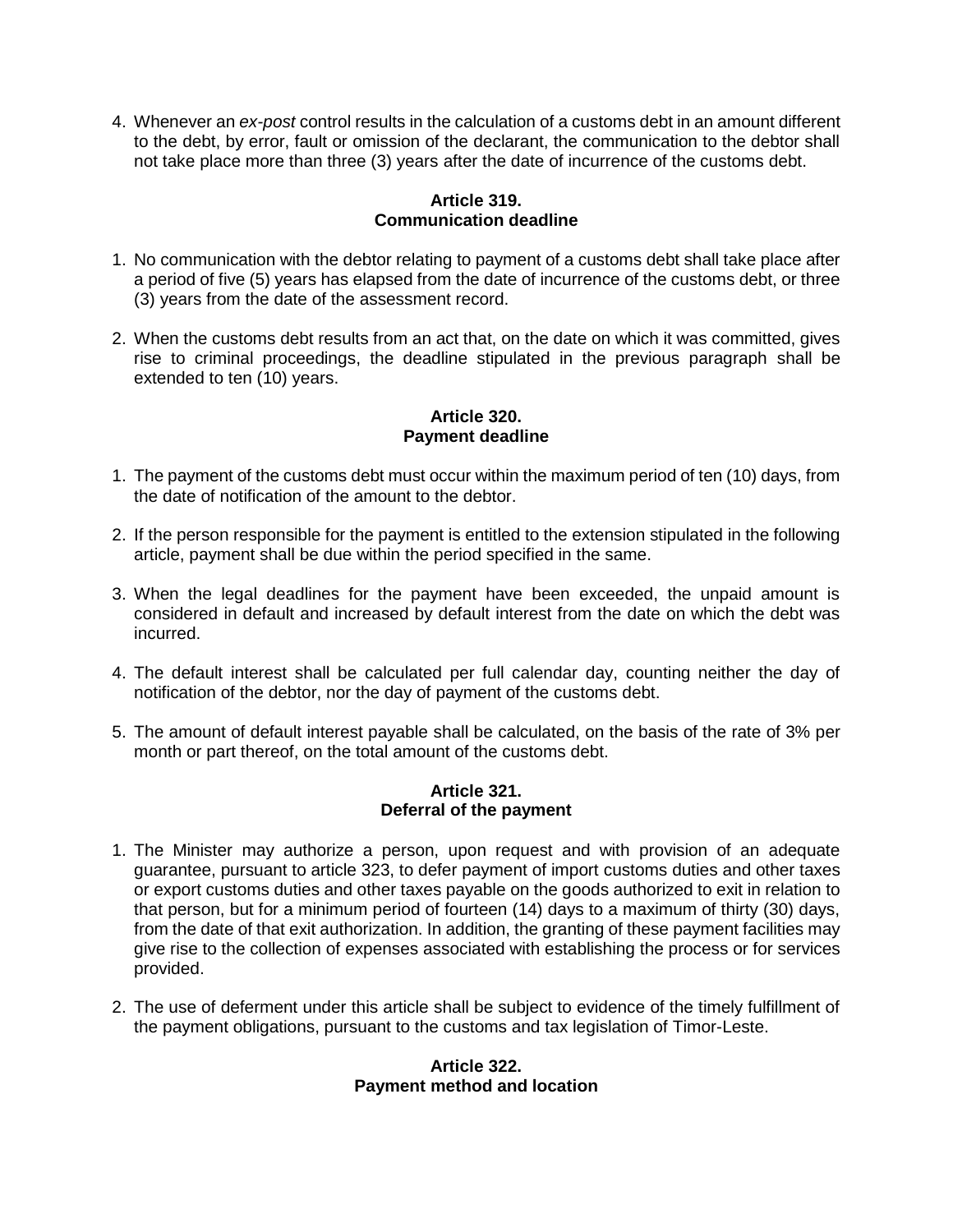A customs debt must be paid in cash, or by check made out to the Treasury, at the customs office where the declaration has been registered, or as otherwise specified in the notification to the debtor.

# **CHAPTER IV GUARANTEE OF THE CUSTOMS DEBT**

## **Article 323. Requirement for a guarantee**

- 1. Whenever, in the course of applying the customs legislation, the Customs Services require the provision of a guarantee to ensure the payment of a customs debt, this guarantee must be provided by the debtor.
- 2. When the debtor is a service of the Public Administration, the bank guarantee may be replaced by a payment commitment voucher (CVP – Voucher de Compromisso Pagamento). [Translator's note: the abbreviation CPV is used in article 202 in the source document]
- 3. The list of the Public Administration services authorized to use payment commitment vouchers must be approved by the Minister.

# **Article 324. Time of posting of the guarantee**

- 1. The guarantee may be demanded at the time of the declaration of the goods for the customs procedure.
- 2. The amount of the guarantee to be posted must be equal to the amount of the debt incurred or to be incurred.
- 3. When the amount of the debt to be incurred has still not been set, the Customs Services must demand the provision of a guarantee in the largest amount they calculate as likely to be incurred.

### **Article 325. Guarantee arrangements**

Unless otherwise provided in the customs legislation, the guarantee may be posted in the form of a cash deposit, presentation of a guarantor pursuant to the following article, including a bank guarantee, bond or mortgage surety, or any other form stipulated by the Customs Services, taking into consideration the intended objective.

# **Article 326. Presentation of a surety**

- 1. When the guarantee method is the presentation of a surety, the guarantor must undertake, in writing, to pay, jointly and severally, upon first demand, the payment of the guaranteed amount.
- 2. The Customs Services may reject the proposed guarantor, when they consider that he or she does not have the required credibility and suitability.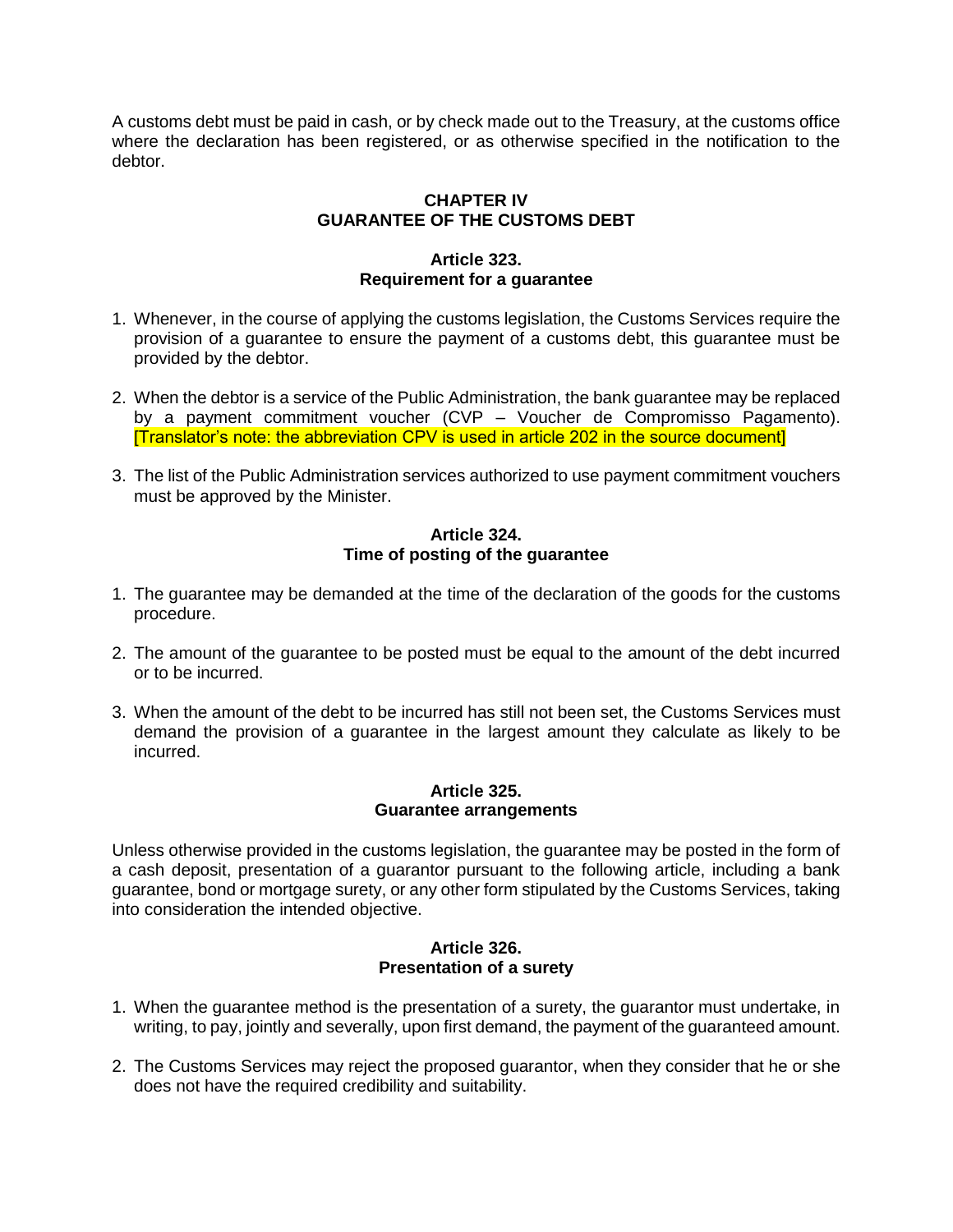- 3. When the Customs Services find that the guarantee provided does not cover or no longer covers, fully and securely, the payment of the customs debt by the set deadline, they shall demand that the debtor, or his or her guarantor, provide a supplementary guarantee.
- 4. The guarantee cannot be cancelled until the associated customs debt has been settled.
- 5. The guarantor must be jointly and severally liable with the debtor, and the Customs Services may issue demands to the principal debtor, the guarantor or both simultaneously.

# **CHAPTER V SETTLEMENT OF THE CUSTOMS DEBT**

# **Article 327. Concepts**

1. The customs debt is settled:

- a) By payment of the amount of the duties;
- b) By waiver of the payment;
- c) By annulment of the customs declaration, pursuant to article 161;
- d) By the irreversible loss of the goods, by accident or force majeure, or seizure and subsequent confiscation, or surrender to the State;
- e) By destruction of the goods, under customs control.
- 2. The customs debt expires after a period of ten (10) years, subject to any suspension or interruption stipulated in law.

### **HEADING XVII REIMBURSEMENT AND WAIVER OF PAYMENT OF CUSTOMS DUTIES, TAXES AND CHARGES**

### **Article 328. General provisions**

- 1. The reimbursement or waiver of the payment of the customs duties and other taxes shall occur to the extent that it is proven that, at the time of their payment, the associated amount was not legally due or the assessment record was made incorrectly.
- 2. No reimbursement or payment waiver shall be allowed on the basis of this article when the events leading to the payment of an amount that was not legally due resulted from a deliberate act of the interested party.
- 3. The deadline for the declarant to claim the reimbursement of customs duties and other taxes shall be three (3) years from the date on which the Customs Services notified the debtor of the amount in question.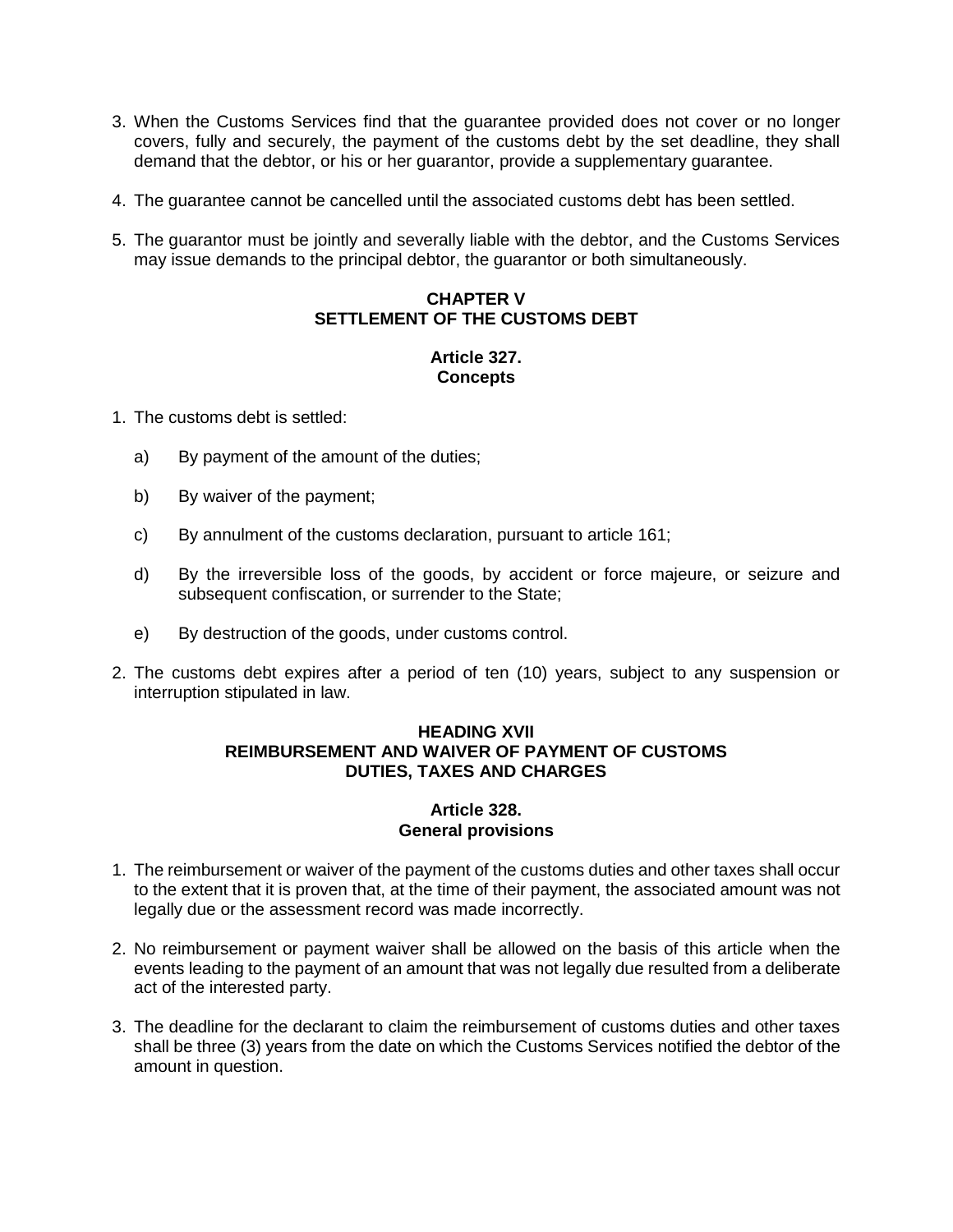- 4. When the Customs Services find, before the deadline stipulated in the previous paragraph, that a payment, as described in paragraph 1 of this article, was made improperly, they shall effect the reimbursement thereof on their own initiative.
- 5. The reimbursement of the customs duties and other taxes must be made by the Customs Services within one (1) year of the date of receipt of the refund request, duly substantiated and provided that it has been accepted by the Customs Services.
- 6. The decisions of the Customs Services with regard to a reimbursement process shall be communicated to the declarant in writing.
- 7. Reimbursement by the customs authorities of the amount of the import duties shall not entail any payment of interest by these authorities.

### **Article 329. Invalid declarations**

The customs duties and other taxes must be reimbursed when a customs declaration is annulled and these have already been paid. The refund must be made after the decision of the Customs Services to annul the customs declaration.

# **Article 330. Goods not meeting commercial requirements**

- 1. The total amount of customs duties and other taxes paid on the goods, less one per cent (1%), shall be refunded at the request of the importer if these goods were exported or destroyed by the Customs Services, within one (1) year of the date of registration of the customs debt, in the following cases:
	- a) They did not comply with the sample or specifications;
	- b) They had been sent without the agreement of the recipient;
	- c) They were considered defective at the time of importation.
- 2. Withdrawal of goods by the importer shall result in the reimbursement procedure or waiver of payment of the import duties referred to in the present article not being applied.
- 3. Goods that the importer cannot test at the time and place of importation shall be excluded from the provisions of the previous paragraph.

# **Article 331. Refund error**

- 1. When the Customs Services find that an error occurred in the refund of the customs duties and other taxes, the debt initially incurred shall become due.
- 2. The deadline for giving notice that the debt is due shall be three (3) years from the date of discovery of the error by the declarant.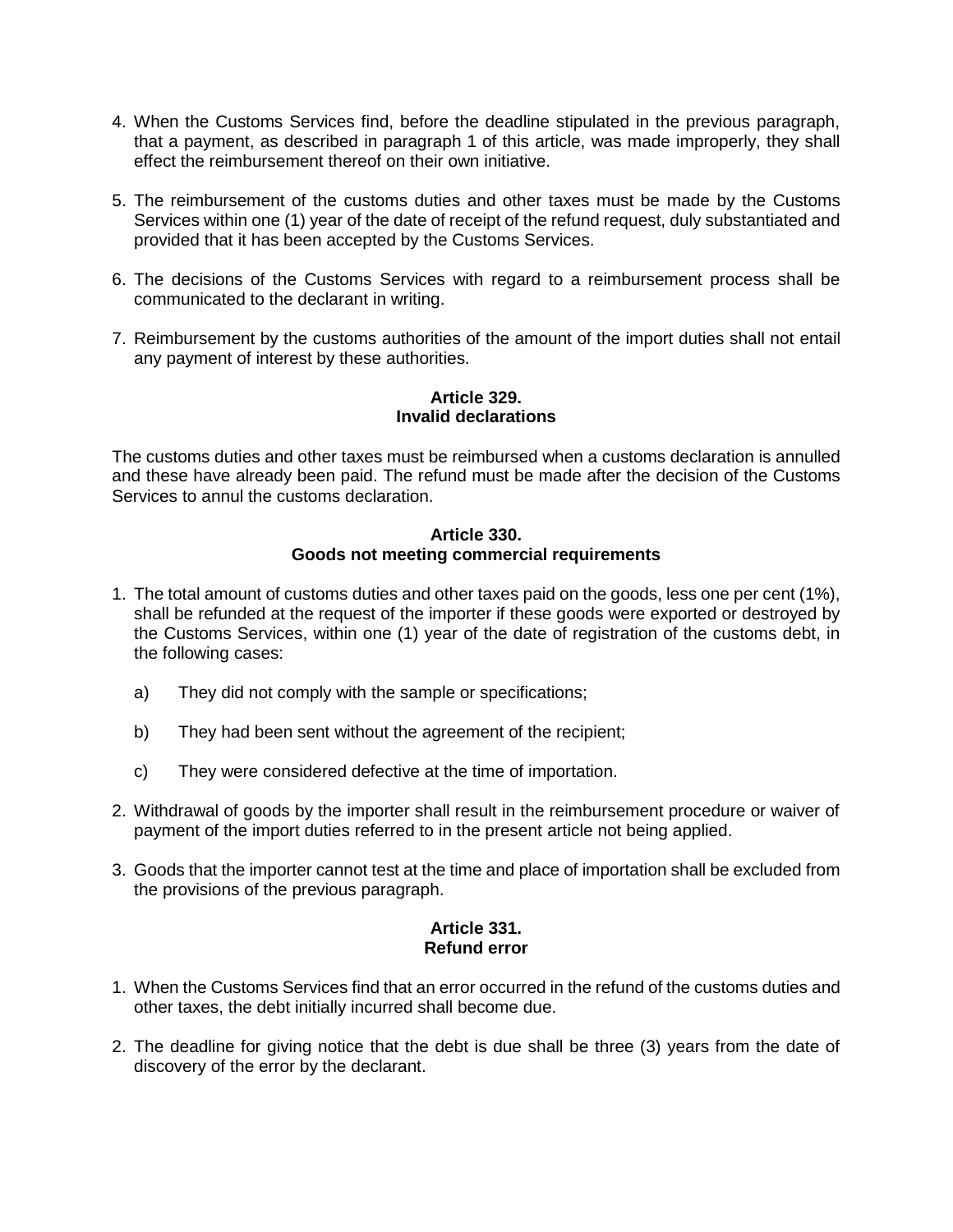3. The Customs Services must notify the declarant of the error referred to in the previous paragraph within thirty (30) days from the date of its discovery.

### **HEADING VIII ENFORCED PAYMENT, CUSTOMS AND TAX ENFORCEMENT**

## **Article 332. Debts subject to enforcement**

The customs enforcement process covers the collection of the following debts:

- a) Customs duties and other taxes;
- b) Fines and, if appropriate, other administrative sanctions set in decisions relating to customs offences.

# **Article 333. Territorial jurisdiction**

The Customs Services for the residence or registered office of the debtor, for the location of the items or for the assessment shall be competent to effect the enforcement, unless this relates to a fine for a customs offence and, where applicable, other pecuniary sanctions, in which case the Customs Service where the process for applying them took place shall be competent.

# **HEADING XIX CUSTOMS OFFENSES**

# **CHAPTER I GENERAL PROVISIONS**

# **Article 334. Scope and application**

- 1. This Heading applies to any breaches of regulations governing customs activity, including those of the importation or exportation customs relief and tax benefits procedures that are not considered crimes.
- 2. The law shall define what are customs duty crimes and the associated prosecution process.
- 3. This Heading applies to acts performed within the customs territory, regardless of the nationality of the offender, and, unless otherwise provided, to acts performed outside the customs territory when the effects thereof are felt within it.

#### **Article 335. Concurrence of offences**

1. If the same event or illegal conduct simultaneously constitutes a crime and a tax and customs offence, the perpetrator shall be punished for the crime, without prejudice to the associated sanctions stipulated for the offence.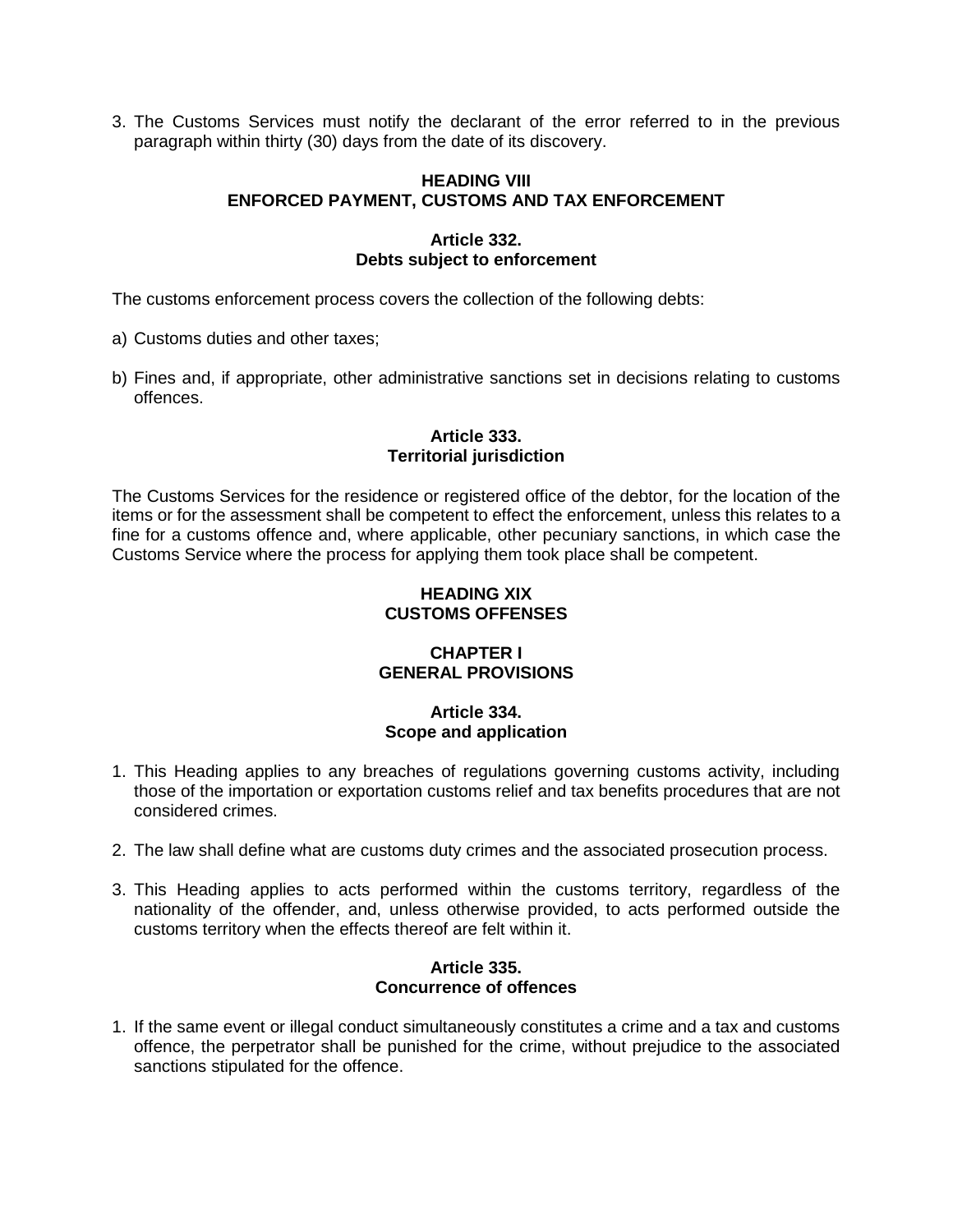- 2. Deeds that are classified, in whole or in part, as customs duty offences under more than one legal provision shall be punished under the provisions establishing the most serious penalty.
- 3. When the same event simultaneously constitutes a customs duty offence and another type, such as a health, safety or environmental offence, the sanctions stipulated for both offences shall be cumulative, provided that separate legal interests have been violated.
- 4. The courts shall have exclusive jurisdiction over customs duty crimes, and shall prosecute and decide them, without prejudice to the judge's ability to request expert opinions, reports and collaboration from the Customs Services.

### **Article 336. Punishability of attempted offences**

- 1. The attempt to commit any customs duty offence provided for in law shall be punishable under the same terms as a consummated offence.
- 2. There has been an attempt when the perpetrator performs the acts of committing the offence he or she has decided to commit, but does not achieve consummation of it.
- 3. Acts of committing the offence are:
	- a) Those that include an element constituting that type of offence;
	- b) Those that could produce the result typical of the offence;
	- c) Those that, according to common experience and unless there are unforeseen circumstances, are such that it is believed they will be followed by acts of the type indicated in the previous items.
- 4. The attempt shall not be punishable when the perpetrator stops committing the offence or impedes the consummation or performance of the result included in the type of offence.
- 5. When the consummation or performance of the result are blocked by an event unrelated to the conduct of the perpetrator, the attempt shall not be punishable if he or she seriously attempted to prevent one and the other.
- 6. Half of the maximum fine provided for in law shall be applied for attempted offences.

#### **Article 337. Endurance of the obligation to pay duties and other taxes**

- 1. Anyone convicted for committing a customs duty offence and complying with the penalty is not exempt from the obligation to pay the duties and other taxes due on the goods in relation to which the offence was committed, unless, when they are not among those that the law stipulates shall be lost, he or she has surrendered those goods that belong to him or her with their consequent loss to the State pursuant to the Code.
- 2. In the case provided for in the final part of the previous paragraph, whenever the surrendered goods are sold, the income from the sale shall be used to pay the customs duties and other taxes due.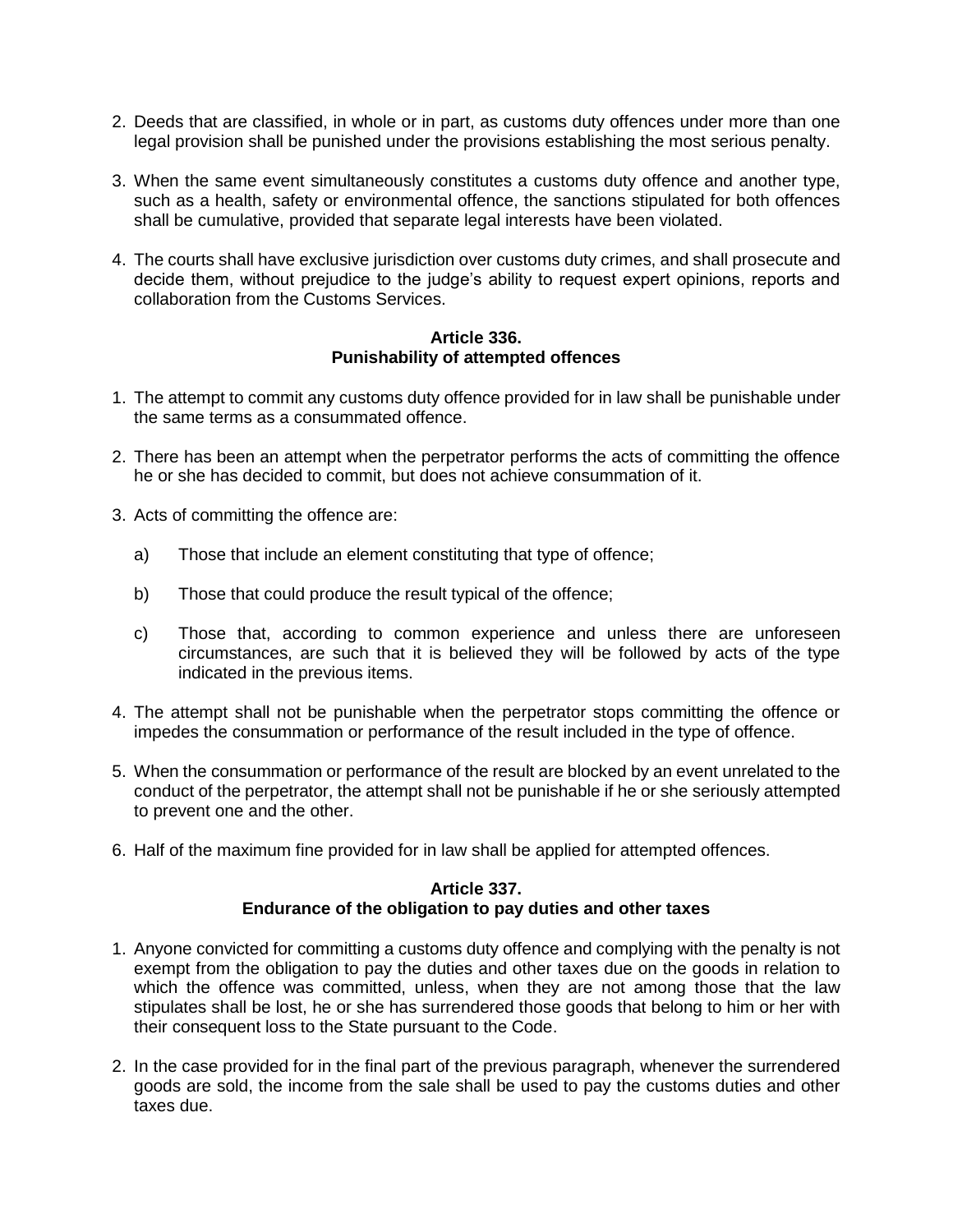- 3. The provisions of the previous paragraphs shall apply whether there is a conviction, an acquittal or a dismissal of proceedings.
- 4. Goods shall be considered surrendered to the State or placed under the control of the Customs Services if, after the decision from the competent authority, the formalities in the order were not initiated by the deadlines set, or the duties and other taxes due were not paid or a guarantee provided within, in both cases, ten (10) days from the corresponding notification.
- 5. By the deadline specified in the previous paragraph, the interested parties may declare, in writing, that they surrender the goods to the State or request their re-exportation.
- 6. The assessment of the customs receipts and formalities in the order, relating to the goods and the means of transport in relation to which the tax or customs offence was committed, shall be the exclusive competence of the Customs Services.

# **Article 338. Third-party representation**

- 1. The sanctions corresponding to breaches of the customs regulations shall apply to anyone acting voluntarily as an officer of the bodies of a legal person, company or mere unincorporated association, or in legal or voluntary representation of another person, even when the associated type of offence requires:
	- a) Certain personal elements and these are only found on the person of the represented party;
	- b) That the offender is committing to the deed in his or her own interest and the representative is acting in the interest of the represented party.
- 2. If the act that serves as grounds for the representation is ineffective, this shall not prevent the provisions of the previous paragraph being applied.
- 3. The representative shall not be liable if he or she proves:
	- a) That he or she did not participate in the illegal deed performed by the represented party or third party;
	- b) That, while not participating in the illegal deed, but having knowledge of it being performed, he or she informed the Customs Services this was happening;
	- c) That he or she acted with diligence at all times in the customs proceedings.

#### **Article 339. Liability of legal persons and equivalent entities**

1. A legal person or association shall be held liable for committing customs offences, when these have been committed by its governing bodies, managers, directors or representatives, in its name or corporate interest.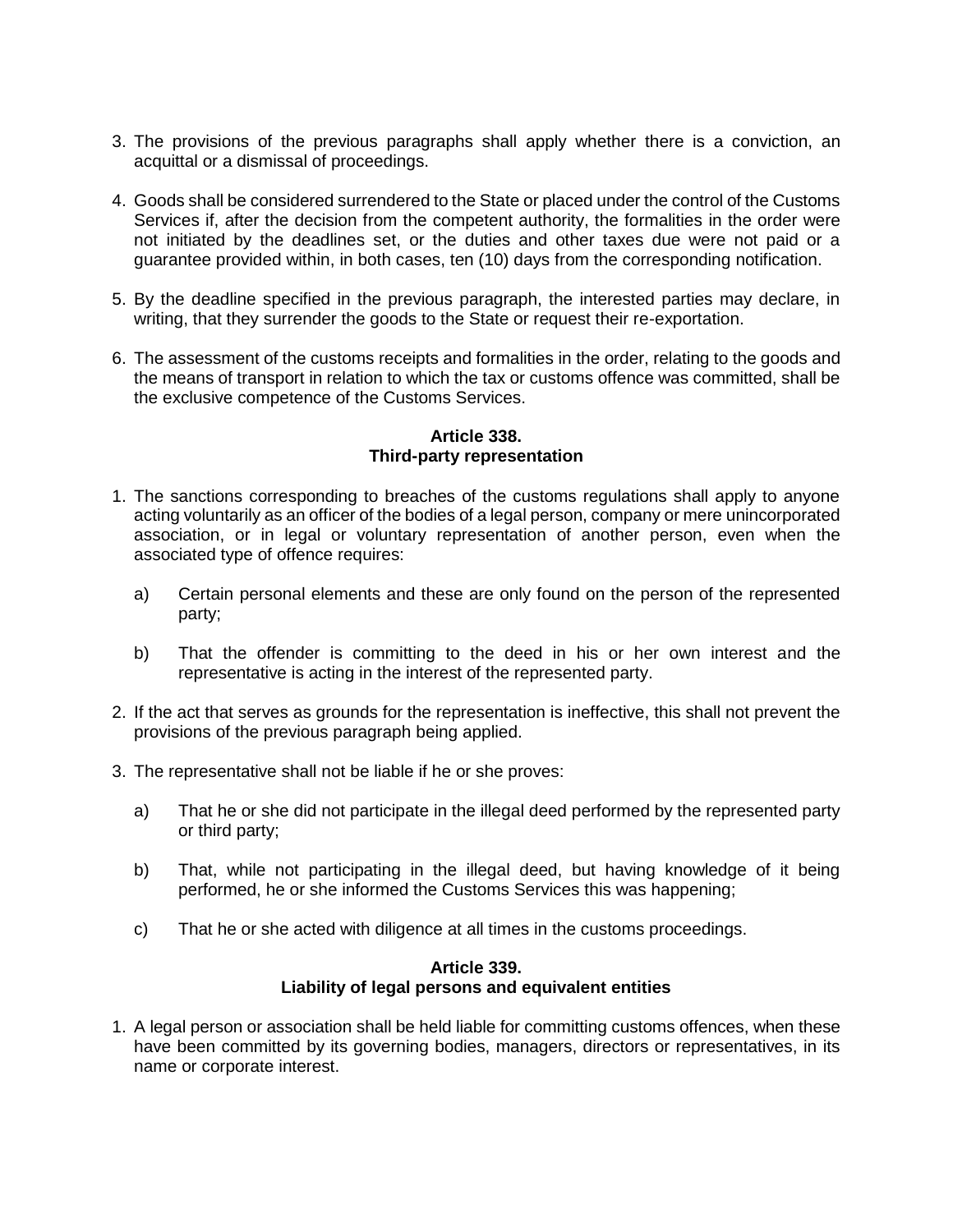- 2. This liability shall be considered excluded when the perpetrator of the offence acted against the express orders issued by the legal person or equivalent entity.
- 3. The liability of the entities referred to in paragraph 1 of this article does not exclude the individual liability of the offenders.
- 4. When an administrative sanction is imposed on a legal person or equivalent entity, the assets of the company shall be used for this sanction and, in their absence or shortfall, the property of each partner, who shall be jointly and severally liable.
- 5. If the sanction is applied to an entity without legal personality, the common property shall be used and, in its absence or shortfall, the property of each of the associates, jointly and severally.

#### **Article 340. Liability for payment of the administrative sanction**

- 1. The employers of any perpetrators of customs offences shall be held jointly and severally liable for the payment of the amount equivalent to the administrative sanction applied to the employees, except when they demonstrate they have taken the measures necessary to comply with the law.
- 2. They, that is, both the employer and employee, shall be held jointly and severally liable for the full amount to be paid in respect of customs duties and other taxes.
- 3. The provisions of the previous paragraphs shall apply to the parents and legal representatives of minors, pursuant to general law, and to persons with mental disabilities, with regard to any offence committed by them.
- 4. The provisions of paragraphs 1 and 2 of this article shall apply to natural persons, legal persons and associations.
- 5. If the legal person or association in question no longer exists at the time at which the action is proposed, the individuals who were its partners shall be held jointly liable for the administrative sanctions, customs duties and other taxes due.

# **Article 341.**

# **Processing of the administrative sanction for customs duties**

Unless otherwise provided, articles 315 to 322 shall apply equally to any administrative sanction established under this Heading as if it were a customs duty, with regard to its processing.

# **Article 342. Payment guarantee**

1. Goods, means of transport and other valuables seized from suspects or defendants shall constitute guarantee of payment of any penalties or fines applied in the corresponding criminal or customs offence proceedings.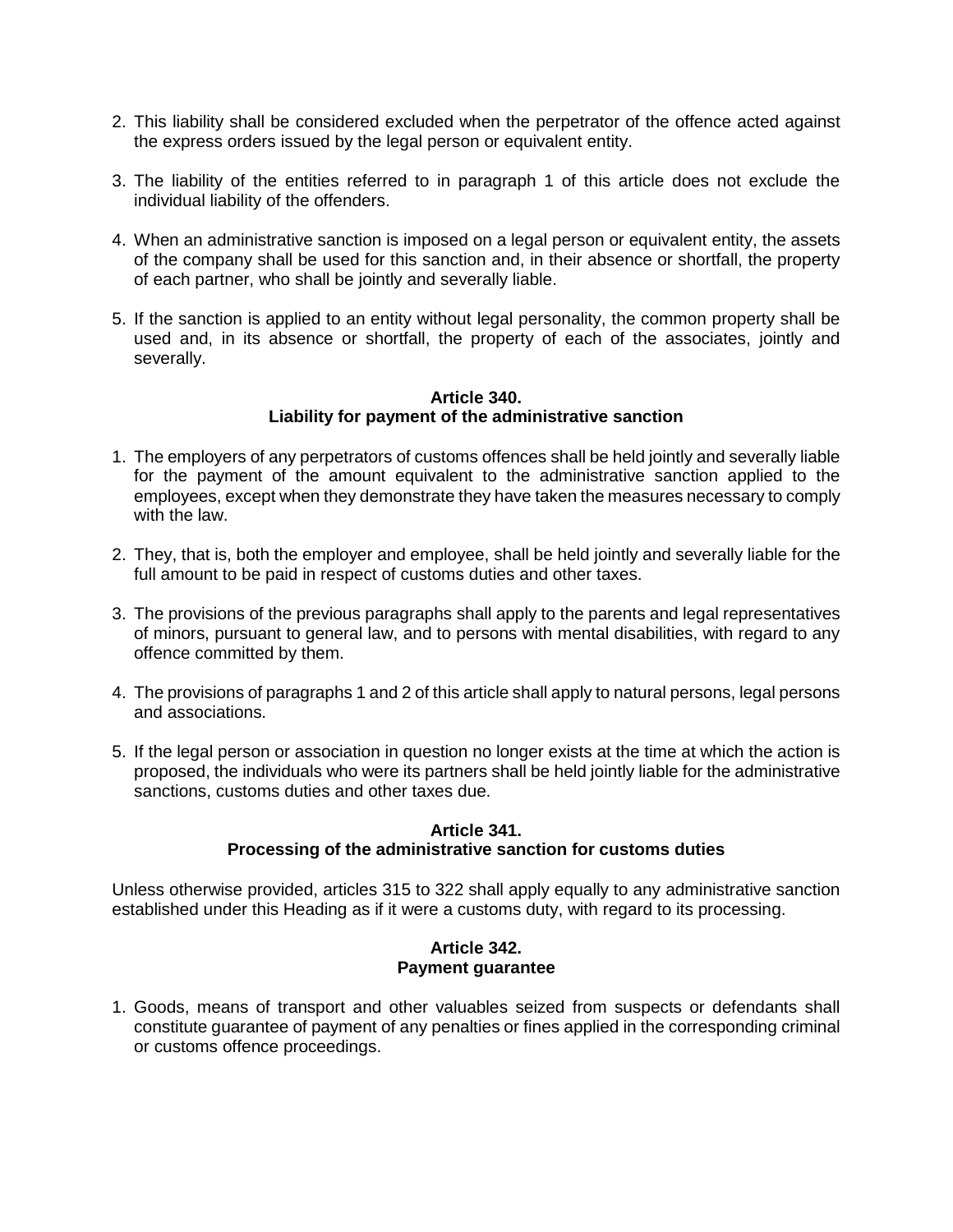- 2. When the criminal or customs offence proceedings have ended, the same goods, means of transport or valuables shall constitute the payment guarantee for any customs tax debt assessed and charged by the Customs Services.
- 3. If these goods, means of transport or valuables belong to persons without any liability for the offence, these shall answer only for the sum of the customs tax installment due from them.

### **Article 343. Payment in installments**

- 1. Taking into consideration the particular circumstances of each case, and safeguarding the public interest, the Minister may, at the proposal of the Director-General, authorize an administrative sanction to be paid in monthly installments, up to the maximum number of twelve (12) installments, with the value of each installment being no less than USD 100, for natural persons, and USD 1,000, for legal persons.
- 2. The authorization to pay in installments shall depend on the presentation of a bank guarantee, cash deposit, bond or mortgage, to be provided by the applicant, in the full amount of the sanction payable.
- 3. Payment in installments may be requested at any time in the proceedings and, once approved, suspends the enforcement action on the assets of the debtor.
- 4. The sum to divide into installments shall not include the default interest, which shall continue to fall due in relation to the outstanding debt included in each installment until full payment has been made, and shall be included on the payment slip provided by the customs official to be paid jointly with the installment.
- 5. The failure to pay any installment shall cause those remaining to fall due should the judgment debtor not pay the unpaid installments within ten (10) days from notification to this effect, and tax enforcement proceedings shall begin at the end of this period.
- 6. The guarantee may only be withdrawn when the total amount of the administrative sanction has been settled.
- 7. The entity that has provided the guarantee shall be summoned, within thirty (30) days, to pay the outstanding debt up to the amount of the guarantee provided, under penalty of its execution as part of the proceedings.

# **Article 344. Requirements for the application**

- 1. In the application to pay in installments, the judgment debtor shall indicate the way in which he or she proposes making the payment and the grounds for the proposal.
- 2. Following receipt of the applications and incorporation of all available information, these shall be immediately assessed by the tax enforcement body or, if applicable, shall be immediately sent, following receipt, for higher approval, and payment of the first installment shall be made in the month following that in which notification of the order was given.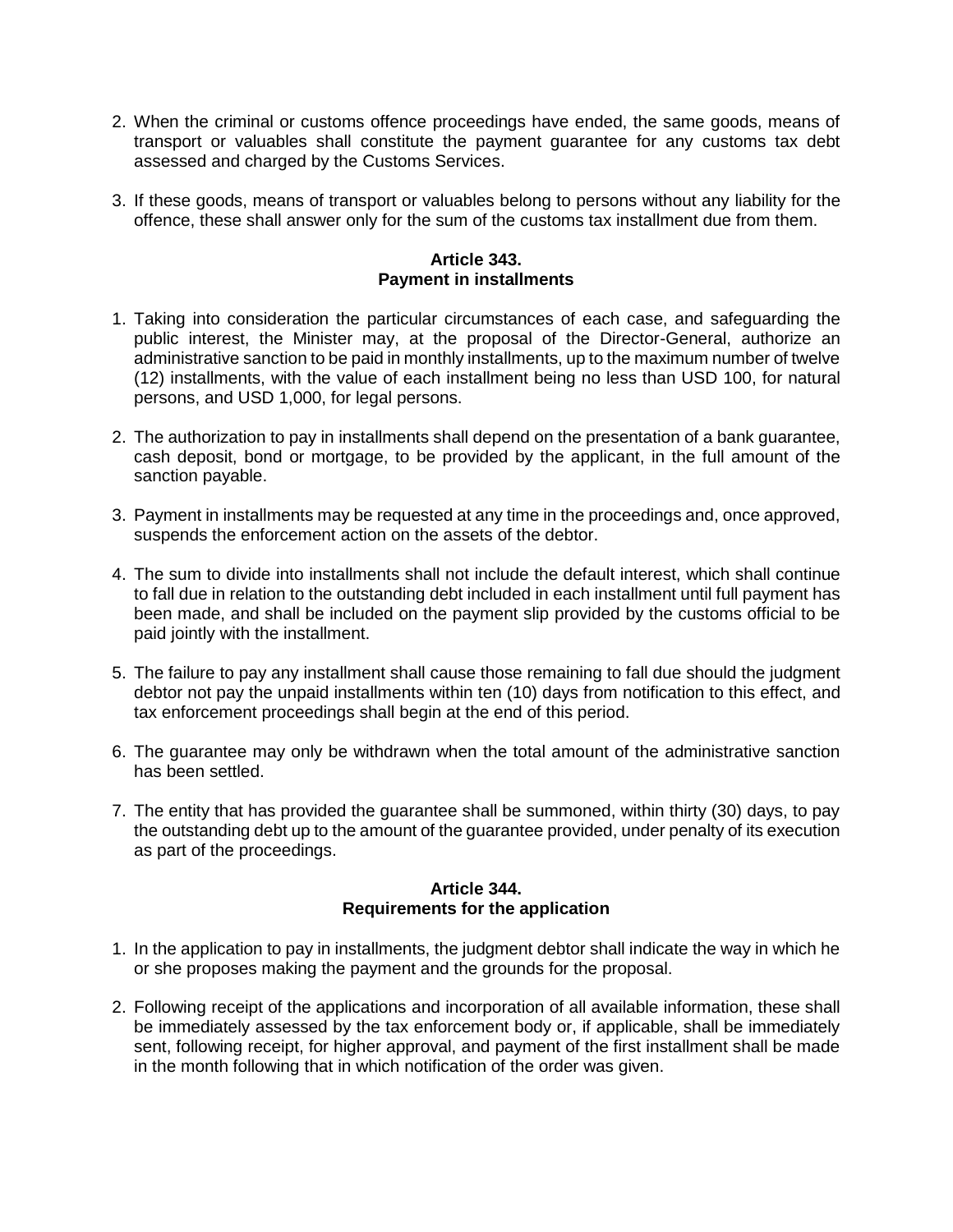- 3. If the request to pay in installment meets all of the legal requirements, this must be immediately authorized by the body considered competent under the previous article and the applicant must be notified of this fact and that, should he or she wish to suspend the enforcement and normalize its tax status, then a suitable guarantee must be posted or provided pursuant to the previous article.
- 4. If it is assessed that the request for payment in installments does not meet the legal requirements for it to be authorized, this shall be immediately rejected, and the applicant notified of the grounds for this dismissal.

# **CHAPTER II PROVISIONS COMMON TO CUSTOMS DUTY OFFENCES AND ASSOCIATED SANCTIONS**

#### **Article 345. Determination of the amounts for administrative sanctions – aggravating and mitigating circumstances**

- 1. The amount of an administrative sanction shall be determined on the basis of the seriousness of the offence and the degree of culpability of the offender and, subject to the maximum values for administrative sanctions stipulated under this Heading, must exceed, whenever possible, the economic benefit that the offender obtained from committing the offense.
- 2. The maximum amounts for the administrative sanctions defined in Chapter II of the Heading shall be adjusted as follows:
	- a) When the goods in relation to which a customs offence has been committed are goods for which the importation or exportation is prohibited by law or subject to excise duty, the maximum amount of the applicable administrative sanction shall be doubled;
	- b) When the administrative sanction is imposed on a legal person or association, the maximum amount of the applicable administrative sanction shall be doubled;
	- c) When the goods in relation to which a customs offence has been committed are goods for which the importation or exportation is prohibited by law or subject to excise duty and the administrative sanction is imposed on a legal person or association, the maximum amount of the applicable administrative sanction shall be quadrupled;
	- d) When the goods in relation to which a customs offence has been committed consist, in whole or in part, of items of considerable historic or artistic interest with a value greater than USD 1,000, the maximum amount of the applicable administrative sanction shall be tripled;
	- e) When the goods are included in the classifications in the Annexes of the Convention on International Trade in Endangered Species of Wild Fauna and Flora, the maximum amount of the applicable administrative sanction shall be tripled;
- 3. When two or more items in the previous paragraph of this article apply to an offence, the highest amounts for the administrative sanction shall serve as the basis for determining the same.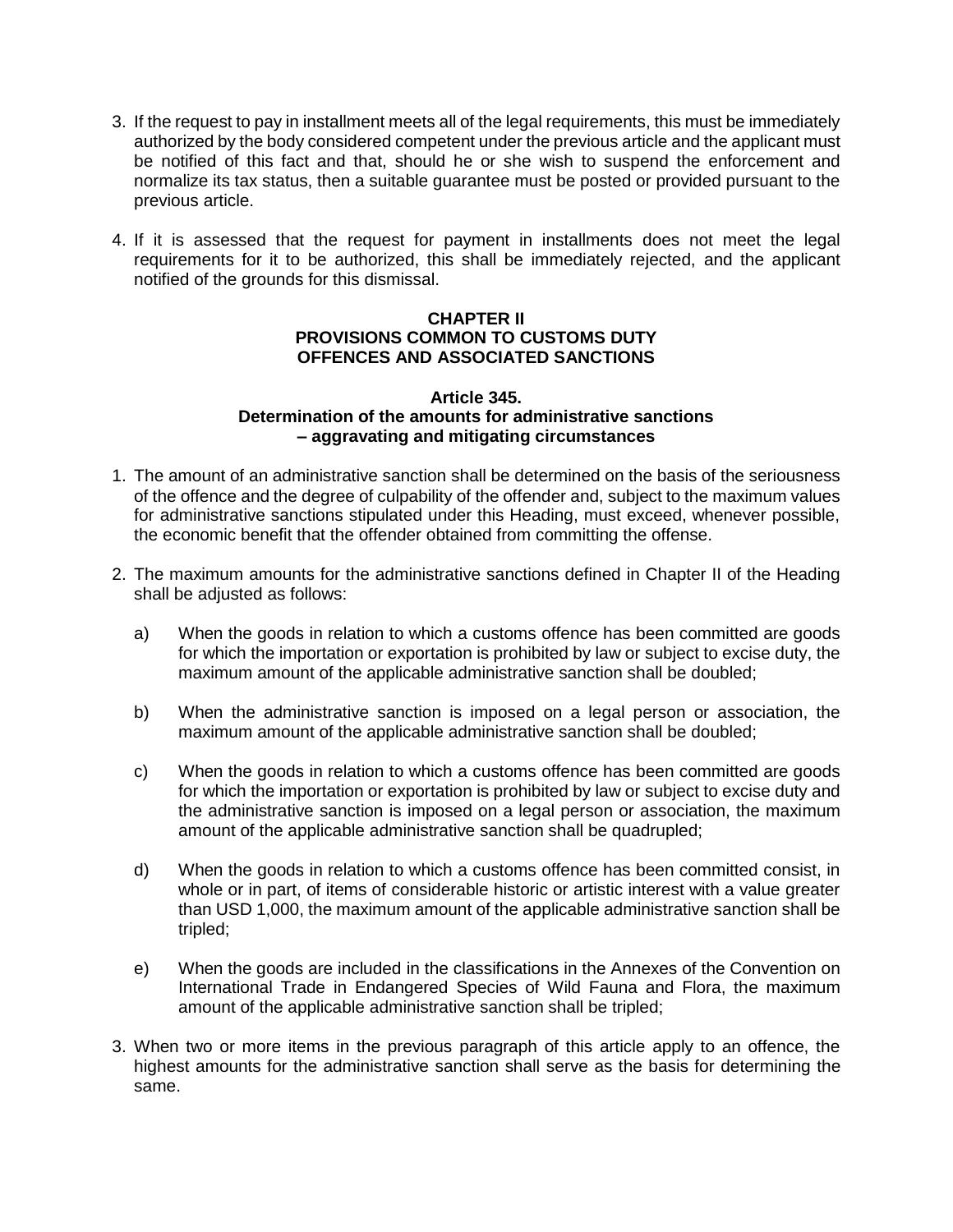- 4. Without prejudice to the provisions in paragraph 2 of this article, when the administrative offence relates to goods with a value below USD 50, an administrative sanction of between USD 20 and USD 100 shall apply.
- 5. If the offender voluntarily informs the Customs Services of the circumstances of the offence being committed prior to it being identified by the Customs Services, the Director-General may consider such a confession to be a mitigating factor for the purposes of determining the amount of the administrative sanction to be imposed on the offender.

# **Article 346. Associated sanctions**

Together with the fine stipulated for the legal type of customs offence, one or more associated sanctions established in articles 347 to 353 may be applied to the offender.

# **Article 347.**

# **Temporary prohibition on performing certain activities and professions**

- 1. The prohibition on performing certain activities may be determined by the Minister on the justified proposal of the Director-General:
	- a) To official brokers, their deputies and trainees, private brokers and customs agents who routinely commit customs offences;
	- b) To the captain or crew of aircraft, and the captains, masters, first officers, coxswains or crew of ships or other vessels who routinely commit customs offences;
	- c) To the owners of road transport who routinely commit customs offences.
- 2. The prohibition on performing a profession or activity may only be imposed when embezzlement is committed and shall not continue beyond three (3) years after the final conviction decision.

# **Article 348. Temporary prohibition from participating in trade shows, markets or public auctions for goods**

- 1. The Minister may order the prohibition from participating in trade shows, markets or public auctions for goods, on the justified proposal of the Director-General.
- 2. The prohibition referred to in the previous paragraph shall not have a duration longer than three (3) years after the final conviction decision.
- 3. The decision may limit this prohibition to specific trade shows, markets and auctions or to certain territorial areas.

# **Article 349. Suspension of tax benefits or prohibition on obtaining them**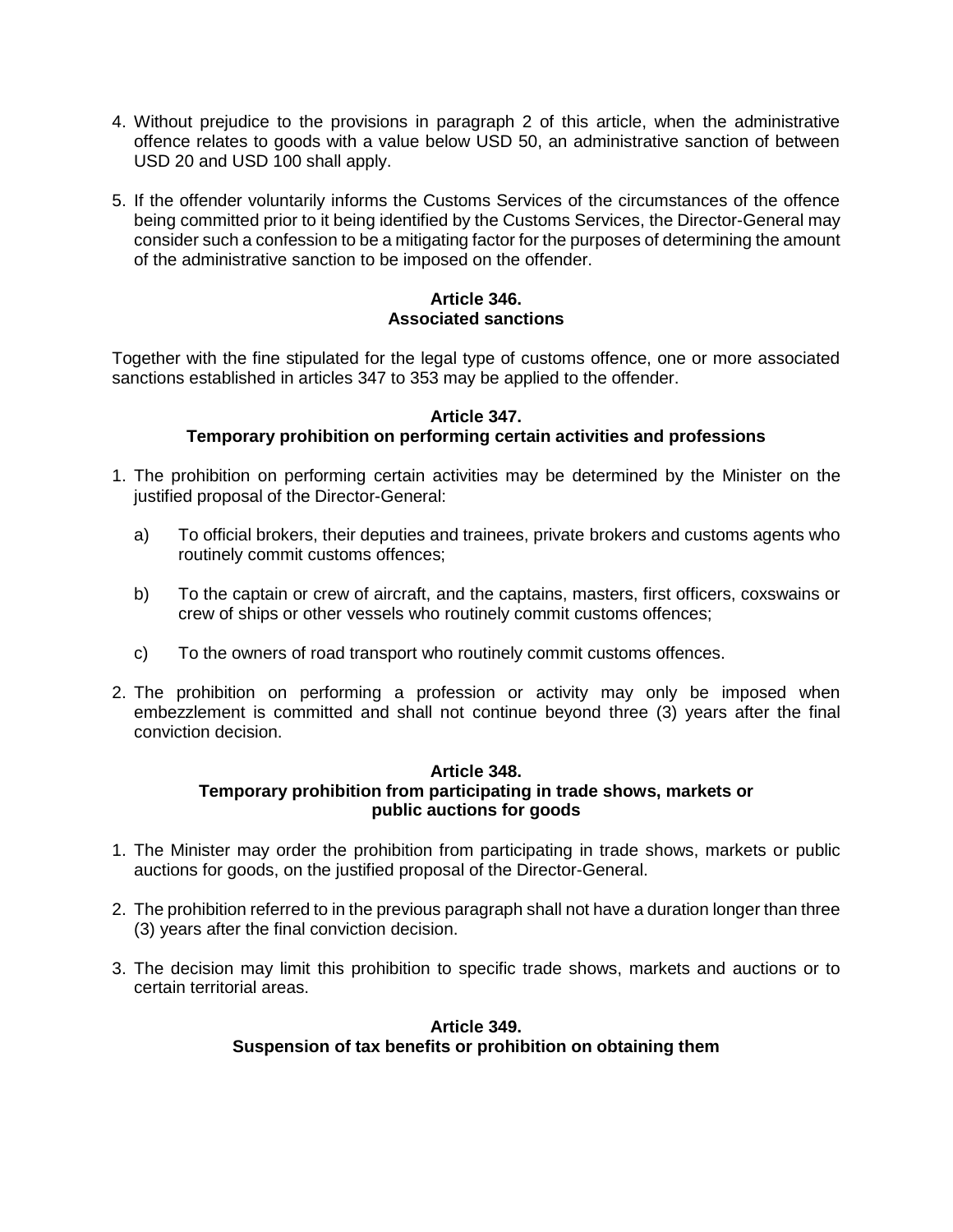- 1. Anyone convicted of committing the offences stipulated in this legislation may be punished with the suspension of customs duty benefits, specifically relief from customs duties, and prohibited from obtaining or renewing any others.
- 2. The sanctions referred to in paragraph 1 shall have a maximum duration of three (3) years after the final conviction decision.
- 3. The decision may limit this suspension to specific benefits or customs duty procedures and shall be provided by the Minister, on the justified proposal of the Director-General of the Customs Services.

### **Article 350. Annulment of licenses or concessions and suspension of authorizations**

The Minister may decree, on the justified proposal of the Director-General, to annul licenses or concessions and to suspend, for up to three (3) years, authorizations in respect of the approval and granting of relief or simplified customs procedures, including for customs warehouses, provided that the offence has been committed using these licenses, concessions or customs authorizations.

# **Article 351. Closure of customs warehouses or customs stores**

- 1. Anyone convicted of committing the offences stipulated in the present Code may be punished with the closure of customs warehouses or customs stores for a period of up to three (3) years, by order of the Minister, on the justified proposal of the Director-General.
- 2. The application of the additional sanction stipulated in the previous paragraph shall not be obstructed by the transfer of the warehouse or store, or to the assignment of rights of any nature related to their operation, when this is conducted after proceedings have been initiated or before this has happened but after the offence was committed, unless, in the latter case, the buyer is acting in good faith.

### **Article 352. Additional sanctions on legal persons and equivalent entities**

The additional sanctions referred to in the previous article shall apply to legal persons and equivalent entities under the terms given there.

# **Article 353. Requirements for applying additional sanctions**

- 1. The sanctions referred to in the previous article may only be ordered when:
	- a) The objects were used or were intended to be used in the commission of an offence, or they were the product thereof;
	- b) The perpetrator committed the offence in a clear and serious and manifest abuse of his or her position, or in a clear and serious breach of the duties inherent to it;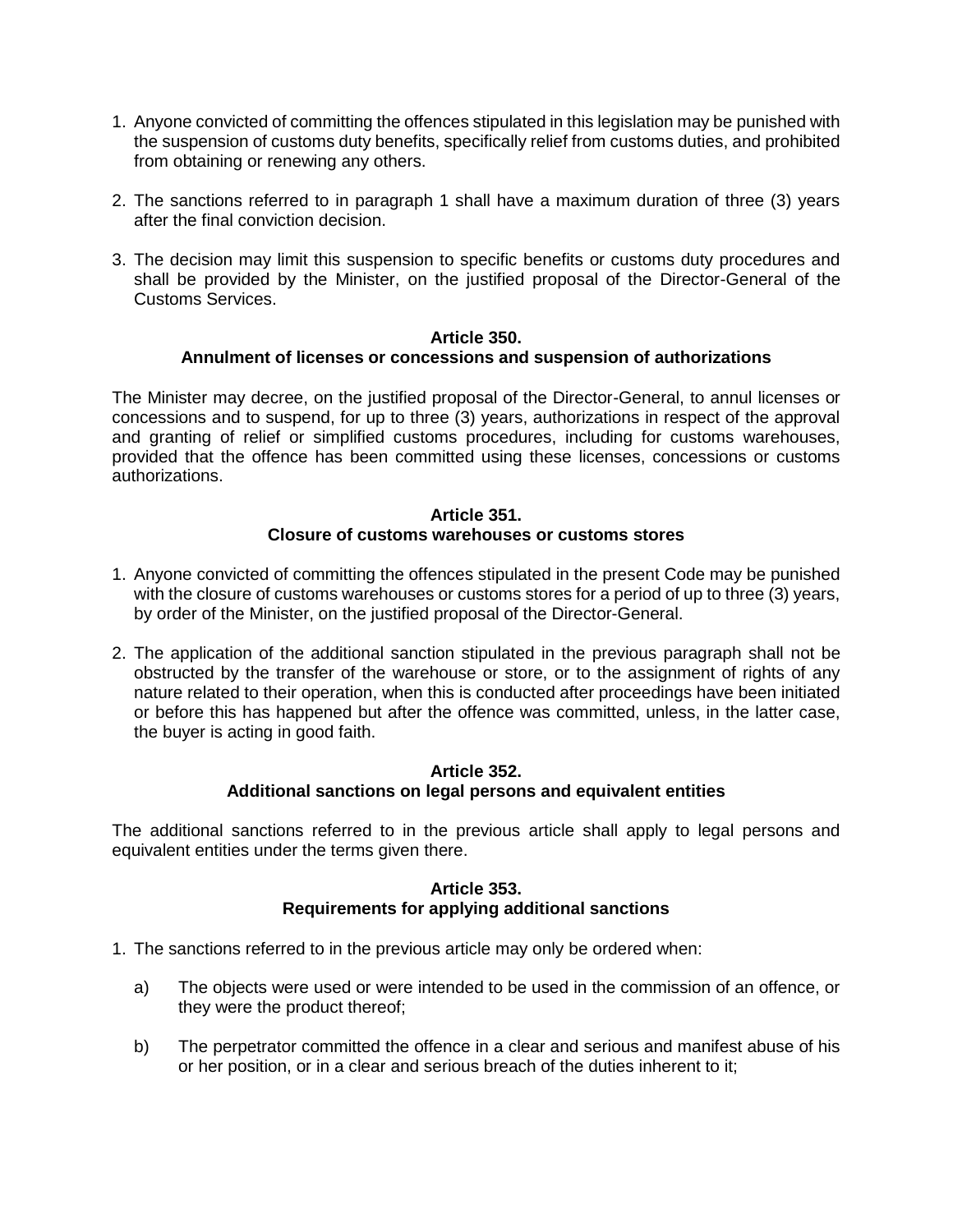- c) The offence was committed while at work or because of the activity in respect of which the benefit is granted;
- d) The offence was committed during or because of participation in a trade show or market;
- e) The offence was committed during or because of public acts, or in the performance or because of these activities.
- 2. The specific measure for the additional sanction shall be determined taking into consideration the nature of the offence, the harm or risk resulting from it, the degree of illegality and guilt, previous convictions and the economic capacity of the offender.

# **CHAPTER III CUSTOMS AND TAX OFFENCES IN PARTICULAR**

# **Section I Classification**

# **Article 354. Unlawful importation or exportation**

An administrative sanction, to the value of the goods in question, may be used to punish anyone who, contrary to the provisions of the customs legislation and subsidiary legislation:

- a) Introduces goods to Timor-Leste without fulfilling the customs formalities, or attempts to do so;
- b) Exports goods from Timor-Leste without fulfilling the customs formalities, or attempts to do so;
- c) Does not declare to the Customs Services goods transported personally, or in baggage, on entry to or exit from Timor-Leste, or attempts not to do so;
- d) Removes goods from an area under customs control, from a free zone or from a free warehouse before their exit authorization, or other authorization issued by the Customs Services, or attempts to do so;
- e) Purchases or receives goods to which the person knows, or should know, one of the offences or crimes described in items (a) to (d) relates.

# **Article 355. Evasion of customs duties and other taxes**

An administrative sanction, at triple the value of the customs duties and other taxes on the goods involved, may be used to punish anyone who, contrary to the provisions in the customs legislation:

- a) Does not indicate, on the customs declaration, accurate, truthful or complete information on the type, quantity, tariff classification, value or origin of the goods or does not declare all of the goods, resulting in the amount from the calculation of the customs debt being less than the true amount;
- b) Provides false elements and thereby obtains a customs duty or tax reduction, waiver or refund, or attempts to do so.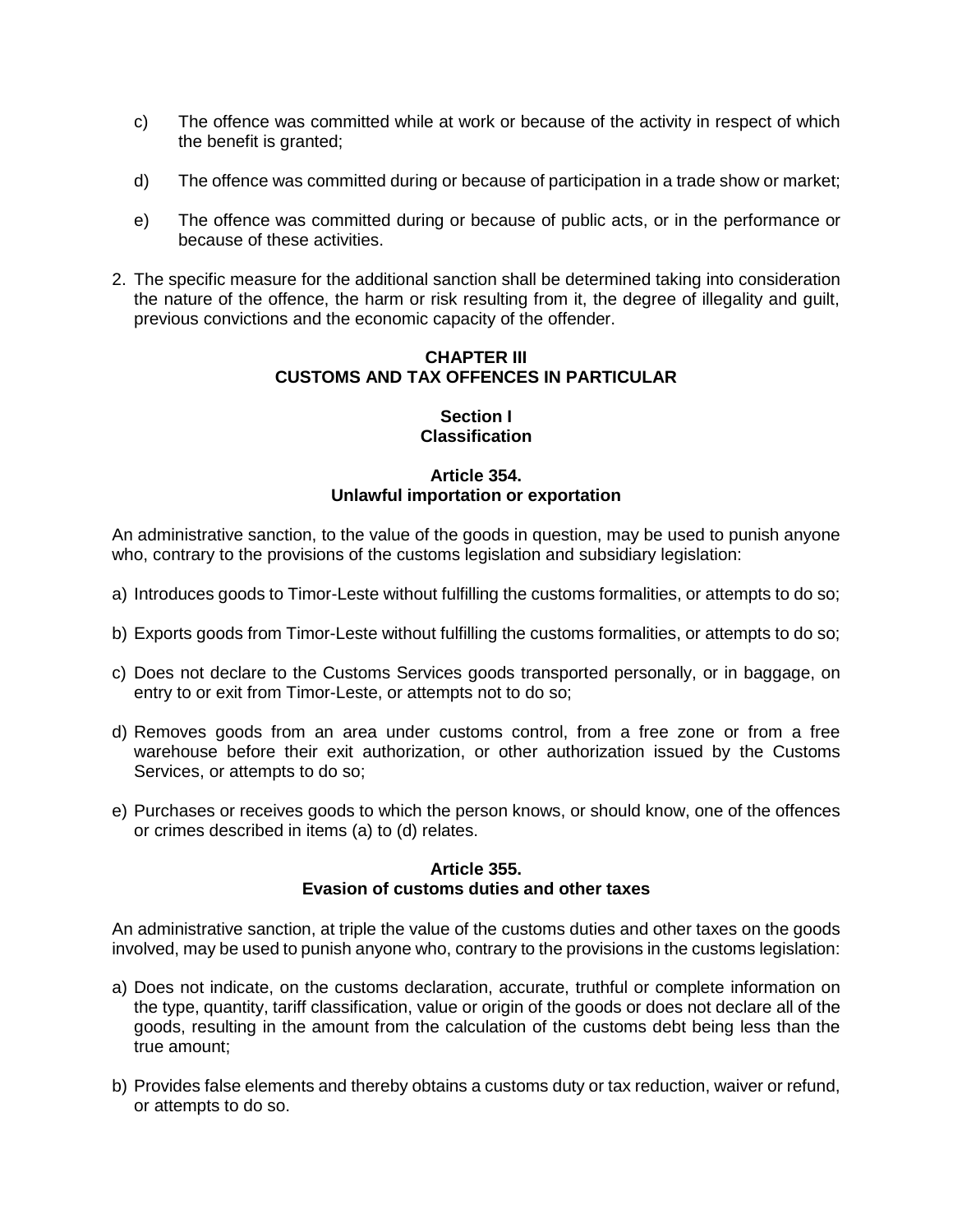### **Article 356. Administrative offences**

- 1. An administrative fine from USD 500 to USD 5,000 may be used to punish anyone who, contrary to the provisions in the customs legislation:
	- a) Does not maintain the requested records, or refuses to deliver, show or present such records, specifically for accounting, declarations and documents, for verification by the Customs Services;
	- b) Does not submit a cargo declaration by the stipulated deadline;
	- c) Does not include or does not describe on the cargo declaration, any goods found on board a means of transport, or after disembarkation from this means of transport; [Translator's note: the text "de um" is repeated in error in the source text]
	- d) Unloads or transships goods without the authorization of the Customs Services, or at locations that have not been designated or approved by the Customs Services, or attempts to do so;
	- e) Transports goods brought to Timor-Leste, or in transit through it, by a route other than that specified by the Customs Services, or against the instructions of the Customs Services, or attempts to do so;
	- f) Is the person who brought goods into the customs territory, or is the person responsible for their transport after being brought to the customs territory, and does not inform the Customs Services of the arrival of these goods, or the full quantities of the goods unloaded, or refuses to present the goods to the competent entities for investigation and preliminary investigation of the offences stipulated in the present legislation, when this does not constitute a crime;
	- g) Uses goods stored in a temporary store in a way contrary to the conditions approved by the Customs Services;
	- h) Obstructs the checking of a customs declaration accepted by the Customs Services;
	- i) Produces a customs declaration with incorrect or incomplete information on the type and quantity of goods, identification of the parties, identification of the type of transport, trade or transport reference documents, permissions, authorizations or licenses, regardless of whether the incorrect or incomplete information affects the calculation or payment of the customs debt;
	- j) Does not fulfill any of the conditions or obligations stipulated in any authorization granted by the Customs Services, or established in this Code or stipulated for the use of a customs procedure, and in the case of a relief procedure breaches the legal framework for the same, and such behavior must not be considered a crime;
	- k) Does not communicate to the Customs Services when the exportation of goods declared for exportation is cancelled, as required under article 234;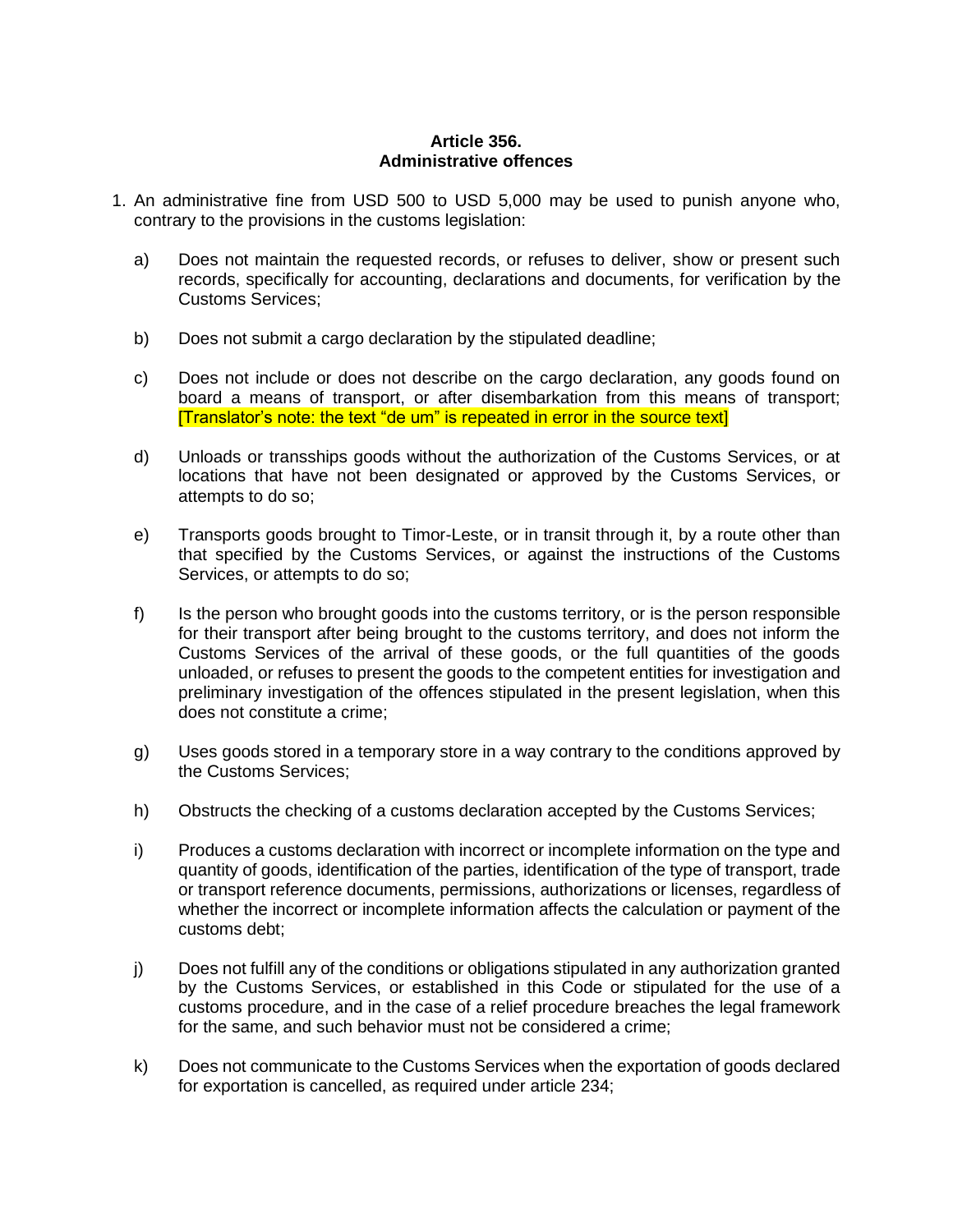- l) Does not present goods subject to the transit procedure, or the documents required at the destination customs office, in accordance with the provisions of this procedure;
- m) Is responsible for the transport of goods under customs supervision in the customs territory and does not declare the goods transported pursuant to article 232, or does not present all of the goods referred to in the accompanying documents to the Customs Services at the destination location or who transports the goods without processing the applicable payment slips or other legally required documents or without applying seals, marks or other legally required signs, or attempts to do so;
- n) Removes or destroys the customs seal, or other securing device or identification marks, or attempts to do so;
- o) Obstructs the customs supervision of activities in a free zone or free warehouse, or attempts to do so;
- p) Conducts activities in a free zone or free warehouse that breach the provisions of customs legislation or have not been authorized by the Customs Services, or attempts to do so;
- q) Transmits to, receives from or accesses the customs computer system without authorization, or attempts to do so.
- 2. The same fine referred to in the previous paragraph shall apply to anyone who, by whatever means, obstructs or disturbs any verification or examination arranged for goods, by a competent customs official.
- 3 When the acts described in paragraph 1 of this article do not result from an intentional or negligent act or omission, an administrative fine of USD 250 to USD 2,500 shall apply.

#### **Article 357. Offence on the transport of goods under the relief procedure**

- 1. An administrative sanction from USD 1,000 to USD 10,000 may be used to punish anyone who, in the course of the transport of goods dispatched under the relief procedure:
	- a) Removes or replaces goods transported under this procedure;
	- b) Modifies or renders ineffective the sealing, security or customs identification means, with the purpose of breaching the law;
	- c) Does not observe the set itineraries, for the purpose of avoiding or escaping the supervision.
- 2. Attempts to do so shall also be punishable.

# **Article 358. Destruction of goods**

1. Anyone, whether the owner, the authorized warehouse keeper or the transporter of any goods apprehended pursuant to this legal principle, destroys, damages or disables this merchandise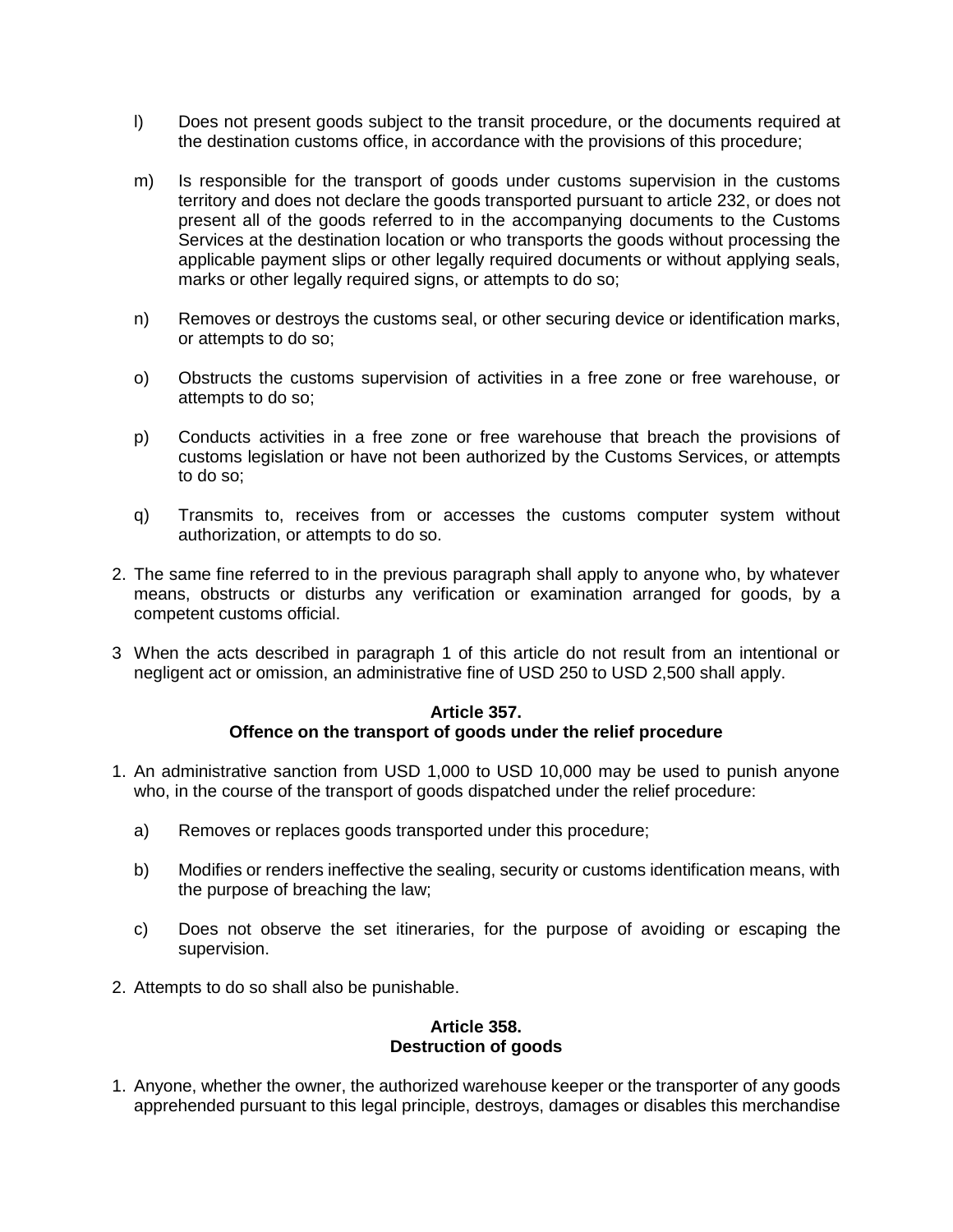during its apprehension or at a later time, shall be punishable with an administrative sanction corresponding to double the value of the goods.

2. The same fine shall apply to any person who, after becoming aware that an enquiry has been opened, or another action against him or her, or a co-offender, relating to an offence stipulated in this Code, destroys, disposes of or encumbers any goods that have been apprehended or seized as guarantee of payment of the amount pending for a customs or tax debt, even if this debt is attributable only to the co-offender or another debtor.

#### **Article 359. Fraud in obtaining custom duty benefits**

- 1. An administrative sanction of 10%, calculated on the customs value of the goods, shall apply to anyone who, deliberately, obtains for himself or herself, or for another person, a tax benefit or advantage breaching the customs laws and in these circumstances, by any means, induces the Customs Services to make an error.
- 2. The maximum fine ceiling stipulated in the previous paragraph shall be doubled when applicable to offences committed under the scope of the following special procedures:
	- a) Importation of automobiles belonging to natural persons;
	- b) The importation, with any exemptions, of items intended for charitable, cultural or philanthropic purposes, when diverted to trade or other purposes, in breach of the associated charitable procedure.
- 3. With regard to goods subject to excise duty, pursuant to article 356. **[Translator's note:** translation follows the source, but it appears that this should be item c) under the above paragraph]

### **Article 360. Frustration of credits**

- 1. Anyone who, after an enquiry or customs offence proceeding has been opened, puts any form of sale, disposal or encumbrance on his or her property with the objective of frustrating, in whole or in part, the enforced payment of any amounts due to the State for committing this offence and for which he or she may be declared liable, shall be liable for an administrative sanction of 20%, calculated on the customs value of the goods.
- 2. Anyone who, on becoming aware of an enquiry or crime or offence proceedings being initiated against him or her relating to an offence or a crime, signs instruments or contracts that dispose of or encumber his or her property, with the intention and the effects referred to in the previous paragraph, shall find himself or herself subject to an administrative sanction of equal amount.
- 3. However, no sanction shall be applicable for the events described in the present article if the sums due have been fully paid during the course of the proceedings and by the deadline set for this purpose.

### **Section II Apprehension, confiscation and seizure**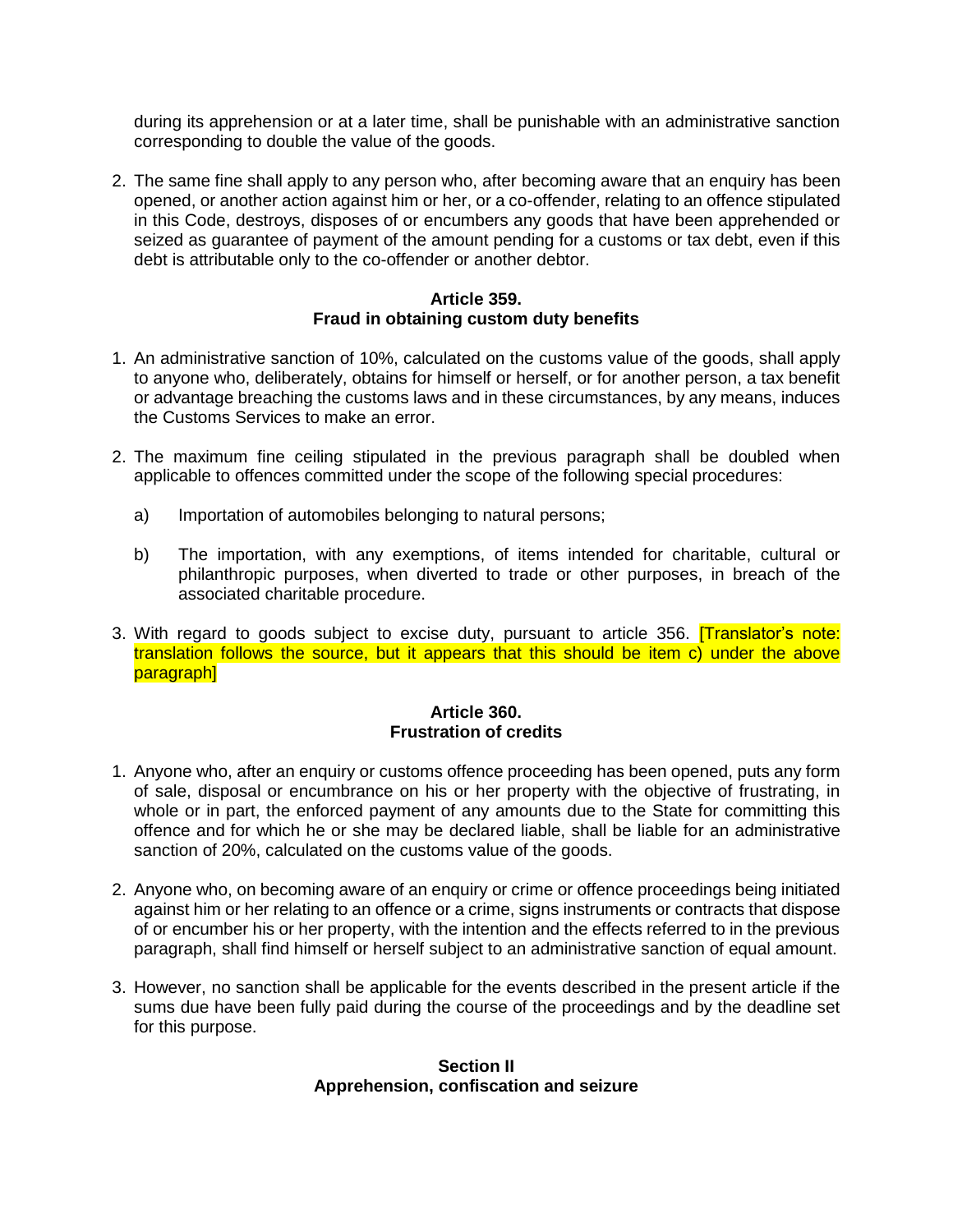# **Article 361. Apprehension of goods**

- 1. The goods to which a customs duty offence relates and, similarly, the means of transport, weapons and other instruments that were used in committing these offences, or that were intended to be used for this purpose, shall be apprehended and held in custody, pursuant to article 370.
- 2. Any goods shall be declared as confiscated and must be apprehended by the Customs service if:
	- a) They have been stolen, smuggled, or clandestinely imported or introduced to, or exported from, the customs territory, or an attempt to do so has been made;
	- b) Their importation or exportation is prohibited in law;
	- c) They are narcotics, trash, toxic materials, including foods, adulterated vaccines or medicines unsuitable for consumption or harmful to public health, imported or exported in a way contrary to the law;
	- d) Their importation or exportation requires a permit, license or other authorization under the law and this permit, license or other authorization has not been obtained;
	- e) They have been imported and notice of their arrival has not been given to the Customs Services, in breach of the obligations, pursuant to the customs legislation.
- 3. The Customs Services must immediately inform the Minister and the services of the State with competence on this matter about the apprehension of goods for which importation or exportation is prohibited in law.

#### **Article 362. Apprehension of goods subject to administrative sanction**

- 1. When the Director-General has sufficient grounds to believe that a person has committed an administrative offence punishable with an administrative sanction, pursuant to this Heading, and this person is insolvent or outside the jurisdiction of Timor-Leste or such apprehension would be in any way essential to protect the collection of the receipts, he or she may order that the goods involved in this offence be apprehended and, after determination and final decision about an administrative sanction under this Heading, confiscated, unless the administrative sanction is paid by the deadline set in law.
- 2. The Director-General may authorize the return of the goods, by means of the deposit of a bond, which must not exceed the maximum amount of the administrative sanction that may come to be assessed.
- 3. The income from the sale of confiscated goods that exceeds the value of the administrative sanction and the expenses for the apprehension, maintenance and sale thereof, must be retained for the account of any interested party.

# **Article 363. Apprehension of means of transport and instruments**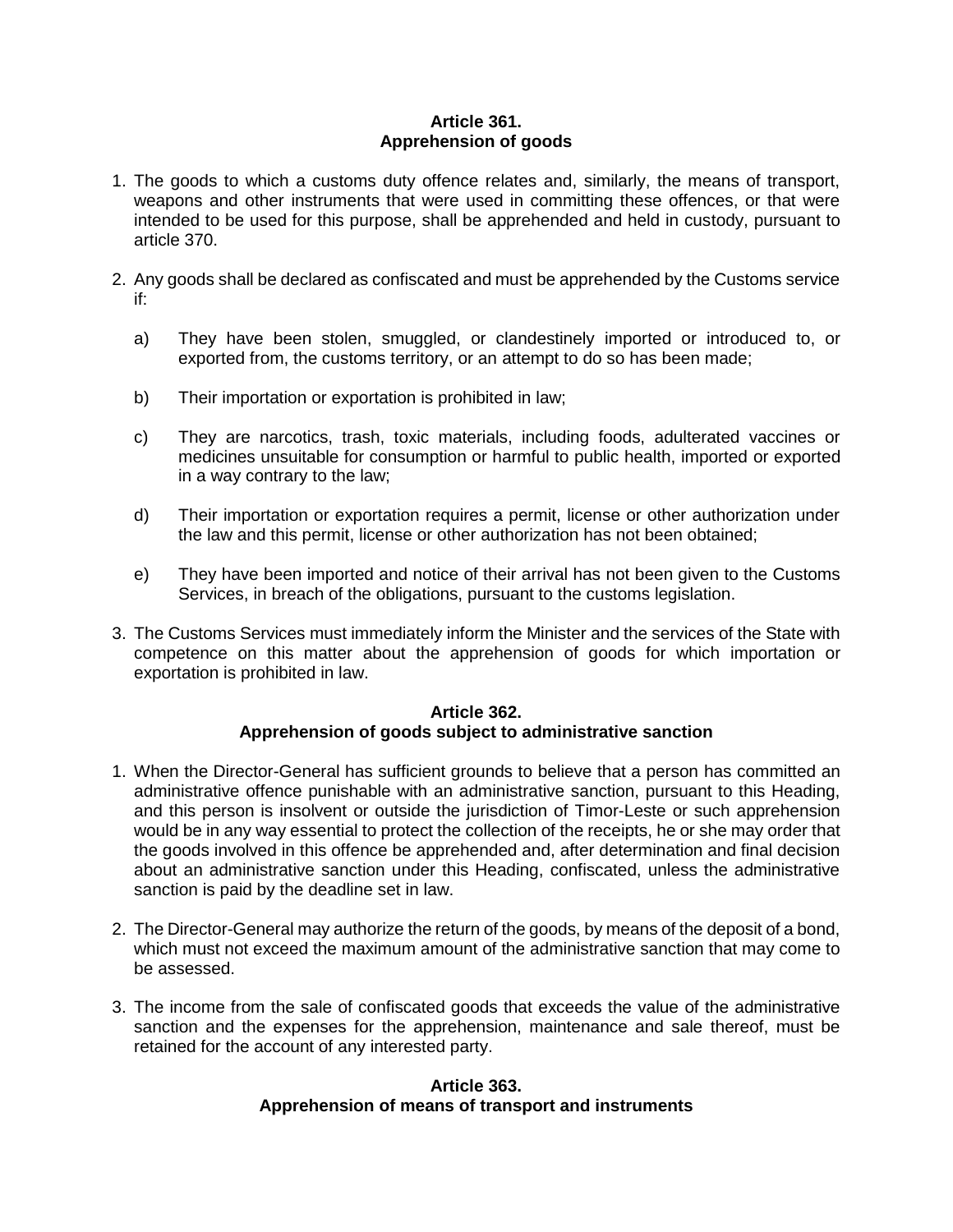- 1. Any means of transport, weapons or other instruments used to support or facilitate, through obtaining information or in another way, the importation, the entry, the unloading, the disembarkation, the removal, the hiding, the storage, or the subsequent transport or exportation of goods subject to apprehension pursuant to article 361, using this means of transport or by another means, must be apprehended and confiscated.
- 2. The apprehension of any means of transport may be replaced by a guarantee, bond or cash deposit in an amount equivalent to the value of the means of transport.
- 3. The confiscation of means of transport, weapons or other instruments that are apprehended under paragraph 1 of this article, may only be declared by court ruling.

# **Article 364. Return**

- 1. Except when the law prohibits their return, the goods, the means of transport and other instruments that have been apprehended under the customs legislation must be returned to the owners:
	- a) As soon as the court issues a final, unappealable decision in favor of the applicant, or when the Public Prosecutor declines to bring a prosecution, or the Customs Services end the proceedings and it becomes clear that there is no customs debt;
	- b) As soon as the expenses for the detention, preservation, custody and transport have been paid or a guarantee provided, and the customs debt is guaranteed or paid, together with the administrative sanction, if relevant.
- 2. In the cases provided for in the previous paragraph, the Customs Service shall give a decision on the customs debt, and on the possible authorization for re-exportation of the goods.

# **Article 365. Seizure and bond**

- 1. Goods, baggage or any valuables that, although not relevant to the proceedings, the defendants have at the Customs Services, in warehouses under the customs procedure or free warehouses and in any other locations under supervision action, or of which they are recipients or consignees, provided that they are holders, shall be considered seized to guarantee payment to the State and shall not be delivered until a bond has been provided, guaranteeing their value.
- 2. Without the guarantee referred to in the previous paragraph being provided, there shall be no delivery of the goods for which the bills of lading, airway bills or any other ownership documents have been endorsed by the defendants or responsible persons, subsequent to the notification of the decision order or equivalent.

# **CHAPTER IV PROCEDURE**

# **Section I Notice of offence, deposit and customs-approved treatment or use of goods**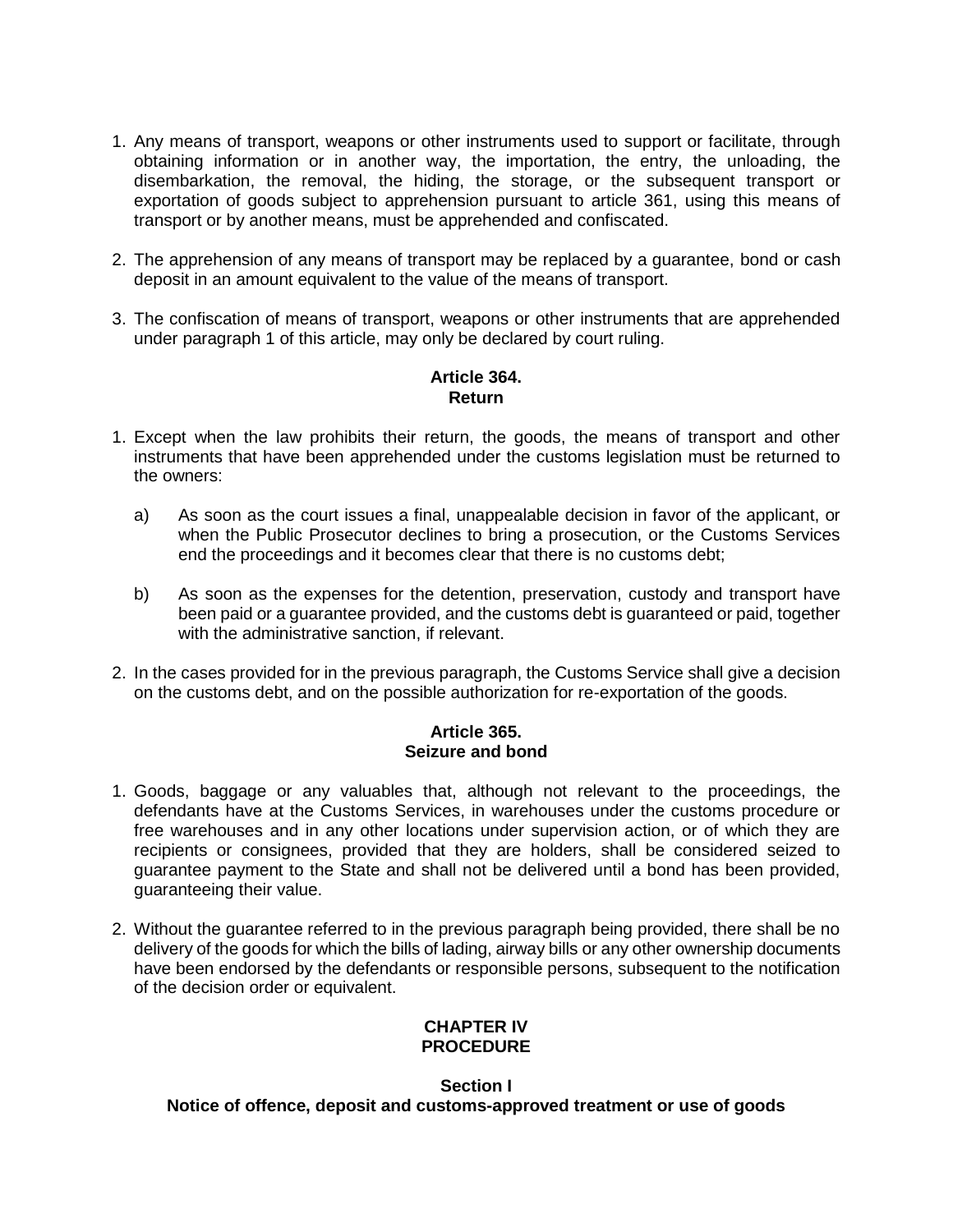### **Article 366. Official reports and incident reports on offences**

- 1 When customs officials and any authorities or agents of the authorities discover any customs offence, they shall apprehend the goods, means of transport or instruments of the offence, which must be delivered to the Customs Services, pursuant to article 370, and when the offence is subject to a custodial sentence, they shall detain the offender caught in the act and bring him or her before the competent court as soon as possible, preparing, in any event, the required official report with a copy to the closest Customs Service or to the Directorate of the Customs Services, as appropriate.
- 2. Any persons referred to in the previous article with knowledge of facts that may, in their understanding, constitute a tax offence must share them in writing with the Customs Services.
- 3. Both the official report and the incident report shall, when possible, give all the facts, the date, time and location at which they occurred and accompanying circumstances, reasons for the witness believing that tax offences had occurred, the name, marital status, profession, age, place of birth and residence or other elements that serve to identify who committed them or who can be held responsible for them, the persons with knowledge of and the ability to testify to them, the quality, quantity, value and presumable destination of all of the goods, means of transport, weapons and other instruments relating to the possible offences and everything else that may contribute to uncovering and punishing the offences.
- 4. Whenever proceedings are initiated on the basis of a document that is not the official report, without prejudice to the provisions of article 372 on exemption from the finding of facts and enquiry, it is essential that the investigation and finding of facts in the proceedings take place, so as to gather the elements that prove an offence has actually been committed, its constituting elements and the degree of guilt of its perpetrator.

# **Article 367. Notice of apprehension**

- 1. When customs officials apprehend any goods under the customs legislation, they must give the owner of the goods and other interested parties written notice of their intention to confiscate and dispose of the goods, pursuant to the law, together with an explanation of the reasons for the apprehension and the rights of appeal under the Code.
- 2. This notice must be given as soon as possible, and never more than ten (10) days after the date of apprehension.

# **Article 368. Loss to the State**

- 1. The goods apprehended under the rules of the present Code must be declared as lost to the State by the Director-General when:
	- a) No appeal is lodged after the notice of apprehension;
	- b) Any appeal lodged pursuant to the present Code has been denied and there is no legal appeal lodged under the terms and by the deadline stipulated in law.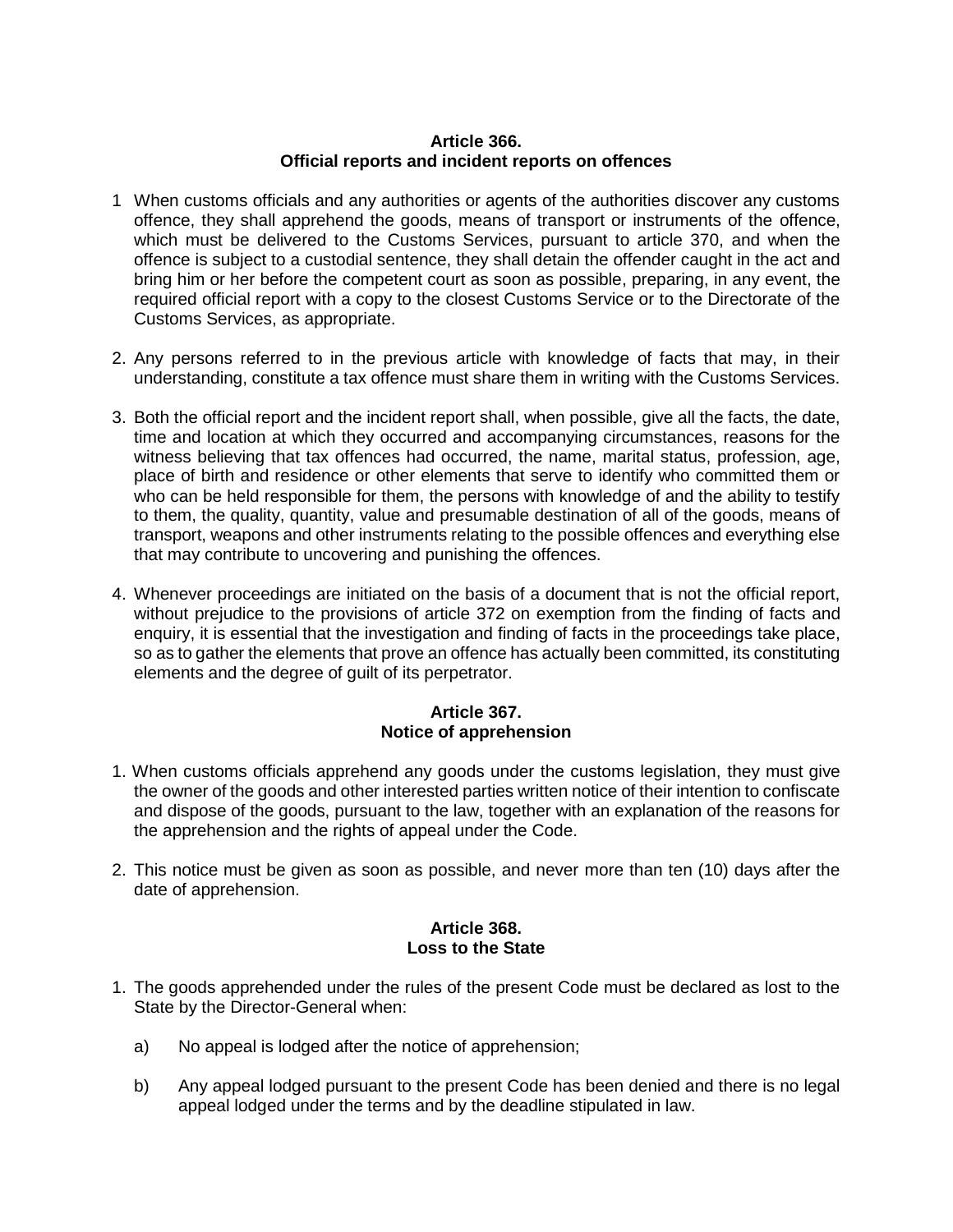2. The declaration of loss under this article shall have the same effects as the final judgment of a competent court ordering loss in judicial confiscation proceedings.

# **Article 369. Lapse and court judgment**

- 1. The proceedings for a customs duty offence stipulated in this legislation shall lapse and so expire once the period of five (5) years has passed since the offence was committed.
- 2. When a fine lapses, an associated sanction that has still not been enforced shall also lapse.
- 3. The judgment for the acquittal or for the application of the fine must be provided within twenty (20) days of the presentation of the defense or the plea from the defendants, except in very complex cases or those awaiting expert reports or other investigations.

#### **Article 370. Deposit of apprehended goods in customs installations and immediate sale**

- 1. The goods, means of transport, weapons and other instruments of the offence apprehended pursuant to the customs legislation must be deposited in customs installations, unless these lack the space to receive them.
- 2. When the goods referred to in the previous paragraph are degradable or perishable, or when it is justified by the public interest or public health, the Court, in the case of the crimes, and the competent authority responsible for the management and disposal of State assets, in the case of other offences, may authorize, at the proposal of the Customs Services, their destruction or sale, or the full or partial donation of the goods to a charitable institution.
- 3. The sale transactions must be carried out pursuant to the applicable laws and the income from the sale must be deposited as ordered in the associated proceedings.
- 4. If an appeal about the apprehension of the goods sold under this article is permitted and the confiscation dismissed, the owner of the goods must receive the income from the sale, from which the value of any administrative sanction owed shall be deducted.
- 5. If the court judgment does not order the loss and the owner is acquitted, the injured party shall receive the income from the sale.
- 6. The previous paragraph shall apply when no fine is imposed in the customs proceedings.

# **Article 371. Other forms of deposit**

1. When the goods, means of transport, weapons and other instruments that have been used in committing the offence cannot be immediately transported to the customs installations or these cannot receive them, these items shall be listed and described, with regard to their quality, quantity and value, and must be delivered to a suitable authorized warehouse, with the exception of weapons, which shall remain in the custody of the agents of the authority, who shall record the deposit in the corresponding document, signed by the apprehenders and witnesses, if any, and the trusted warehouse keeper, who shall retain a copy.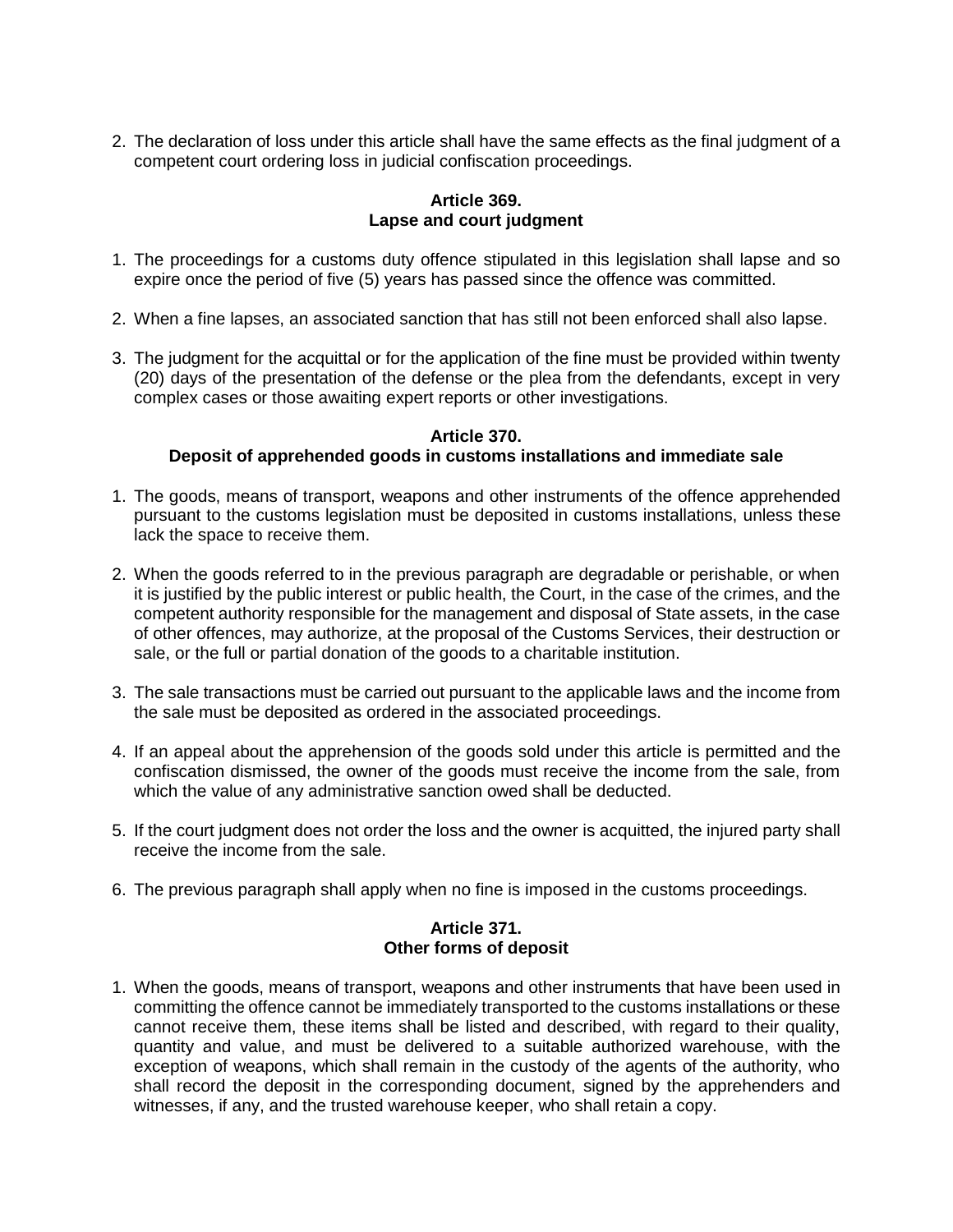- 2. If there is no suitable authorized warehouse at the location of apprehension, the apprehended goods and other items shall remain in the custody of the agents of the authority.
- 3. When, in the case of the apprehension of livestock, the owner or transporter is unknown, or if the owner refuses to act as trusted warehouse keeper, the apprehended animals shall remain under the responsibility of the competent authority.

# **Section II Acts and competences in customs proceedings**

### **Article 372. When findings of facts and investigation in customs proceedings are obligatory or can be waived**

- 1. Neither finding of facts nor investigation shall take place into offences committed in the course of customs clearing procedures and formalities, or proven in them, when these contain necessary elements for the decision, including evidence.
- 2. Similarly, there shall be no finding of facts or investigation whenever the official report or incident report contains:
	- a) The facts proving the offence, and the agent or witness was present at them.
	- b) Sufficient evidence to determine who committed the offence and the natural persons with civil liability, if relevant, as well as for the calculation of the associated liabilities.
- 3. Notice of the decision, pursuant to article 64, shall not be sent without the defendant being interviewed beforehand and being assured of the possibility of a defense and submitting any evidence he or she believes relevant, and being advised that he or she may request to immediately make the payment voluntarily and request the assessment stipulated in articles 374 and 375 of this Code.
- 4. In cases in which the finding of facts is required and if the defendant does not request to immediately make the payment of the customs debt and the fine voluntarily, he or she shall be notified that five (5) days are available to submit a defense and, after this is received, the competent entity shall decide if this counters the probative value of the official report or the incident report and, accordingly, whether to acquit the defendant or order him or her to pay a fine, setting the deadline of five (5) days to make this payment.
- 5. Grounds must be given for the decision, with the reasoning behind it made explicit, and must be provided before the aforementioned deadline of twenty (20) days, after the submission of the defense, this deadline being extendable in very complex cases.

### **Article 373. Entities competent to impose administrative sanctions**

1. Without prejudice to the entity superior in the hierarchy requesting that the proceedings be reviewed prior to the final decision, the competent bodies for processing the offences provided for in this legislation and applying the associated fines are as follows: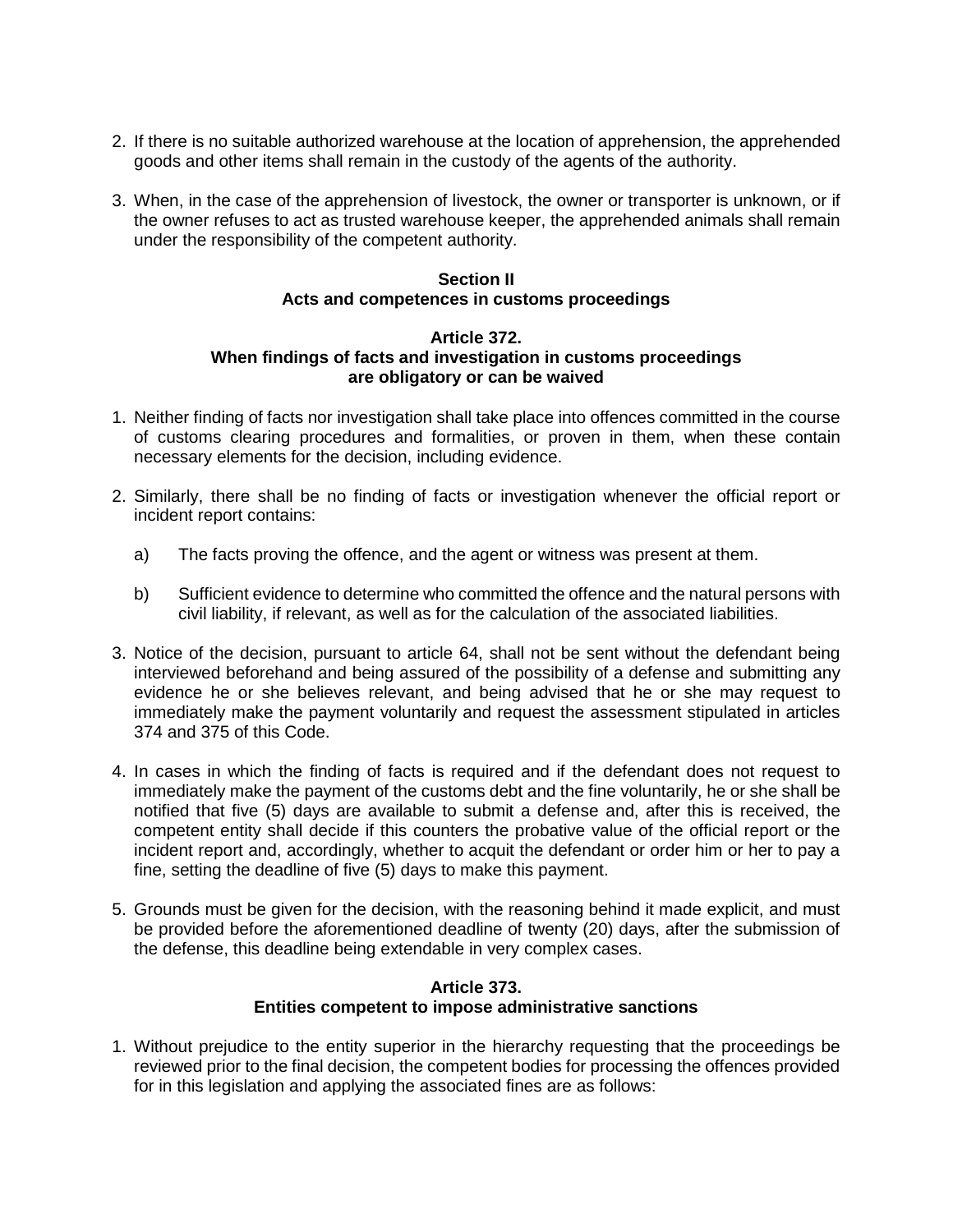- a) The Director of the Customs Services at international ports and airports across the customs territory, who may delegate this competence and, also, the review of customs duty offences in Customs Services proceedings, on which no final decision has yet been made;
- b) The Directors of the Customs Services and the heads of the customs posts in the respective jurisdictions.
- 2. Territorial competence shall be determined by the place of apprehension or, if this did not occur, by the location where the customs duty offence was committed, or also, if this is unknown, by the registered office of the entity that first became aware of this offence.
- 3. The decision about applying associated fines and sanctions at fuel customs warehouses and which, in general, involve energy products essential to the Country, are the responsibility of the Director-General, with appeal to the Minister being permitted.

#### **Section III Voluntary payment and assessment request**

# **Article 374. Voluntary payment**

- 1. Voluntary payment of administrative sanctions that correspond to the customs offences stipulated in this Code shall be permitted.
- 2. The offender may make the voluntary payment to the authority conducting the preliminary investigation for the proceedings, immediately or within five (5) days from the date of receipt of the notice imposing the administrative sanction.
- 3. The voluntary payment must be 25% of the maximum amount applicable to the administrative sanction, without prejudice to the obligation to pay the customs duties and other taxes or charges, or any decision that the Customs Services may take to suspend or revoke the licenses or authorizations stipulated in this Code.
- 4. With the voluntary payment of the administrative sanction, immediately or within two (2) days from the date of submission of the request, and once the customs duties and other taxes and charges have been assessed, the goods apprehended pursuant to article 362, to ensure the payment of the fine, must be returned to the owner or his or her legal representative, with the exception of weapons and other goods for which importation is prohibited by law, pursuant to this Code.

# **Article 375. Assessment request**

- 1. With respect to the offences stipulated in this Code, the offender may request, at any time in the proceedings, but before the final decision, the assessment and payment of all of amounts for which he or she is liable, and the competent entity must, after hearing the offender, immediately provide its decision, setting a sanction or acquitting the offender.
- 2. The proceedings may continue against another offender or other responsible persons.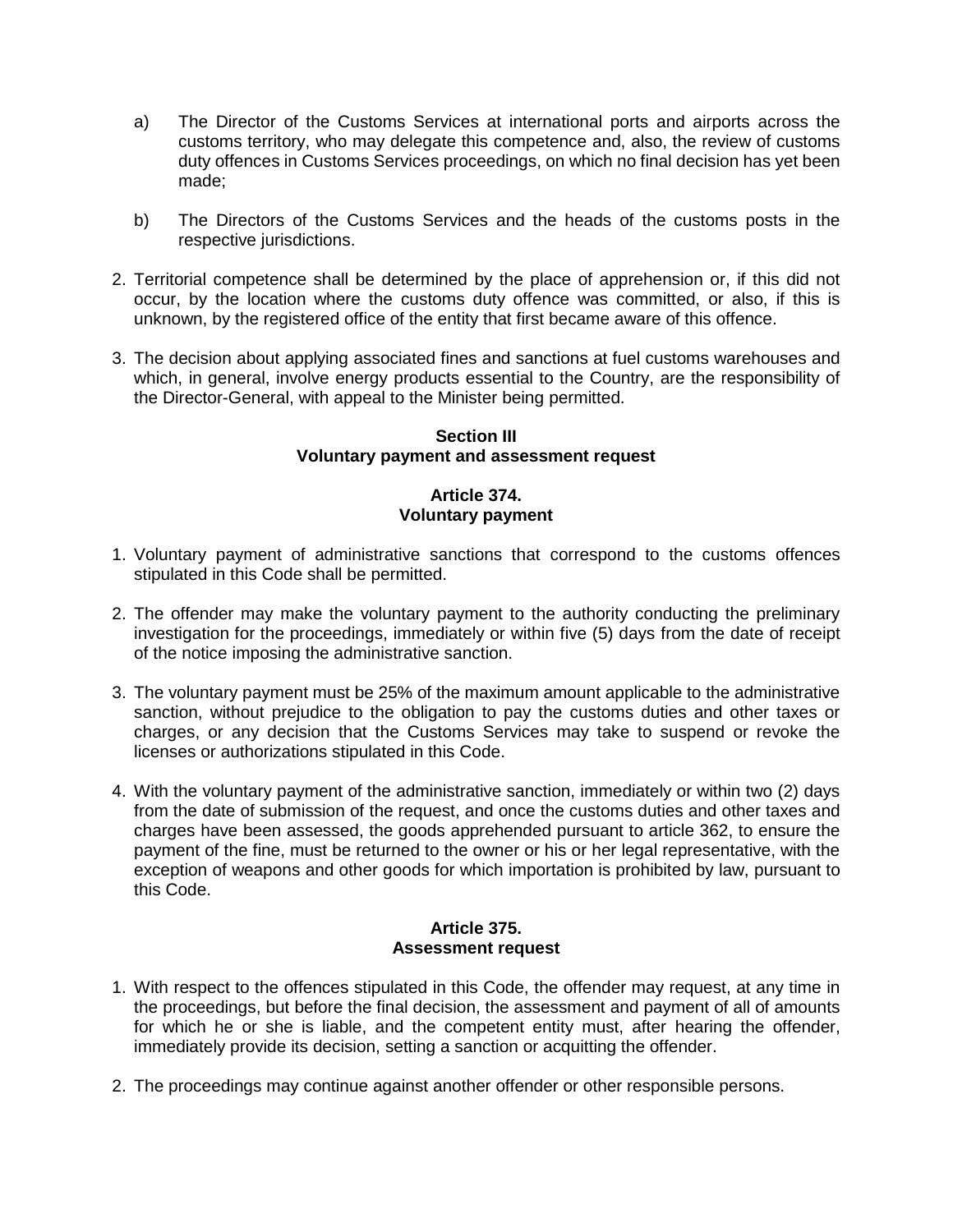# **HEADING XX CHARGES FOR CUSTOMS SERVICES**

# **Article 376. Charges**

- 1. A ministerial decree shall stipulate the payment of the charges for providing the services of the Customs Services to a natural person, in relation to the following acts:
	- a) Loading or unloading of goods at locations other than those designated for this purpose, or outside normal operating hours, when permitted under the customs legislation;
	- b) Declaration, verification or authorization for the exit of the goods, on request, outside normal operating hours, or at locations other than the designated customs offices, when permitted under customs legislation;
	- c) Access to, or movement or sampling of goods at, a customs warehouse or temporary warehouse by the owner or importer, at which the presence of the Customs Services is necessary;
	- d) Authorization, issue or renewal of a license, under this Code;
	- e) Provision of copies of forms, or documents at the request of a person;
	- f) Examination or sampling of goods for the purposes of verification, or the destruction of the goods, when there are costs other than those relating to the use of the Customs Services officials;
	- g) Storage of goods in public customs warehouses under the management of the Customs Services; or
	- h) Use of the customs computer system, provided that the amount of the charge does not exceed the approximate amount of the expenses and administrative costs of the service provided.
- 2. The provisions of article 63 of this Code apply, *mutatis mutandis*, to the imposition of any new charges or the amendment of existing charges and to the information stipulated in the previous paragraph.
- 2. With regard to the updating of the values given in articles 377 to 381, these shall be updated by ministerial decree.

# **Article 377. Work and orders on merchant ships**

- 1. For work relating to the entry, control and exit of every ship that operates commercially with goods or passengers, with the exception of warships and local fishing boats, the customs fees due shall be USD 100 per vessel.
- 2. For onboard visits, sealing, inspections, assistance and confirmation of packages an overall fee of USD 50 shall be due for processing each customs declaration.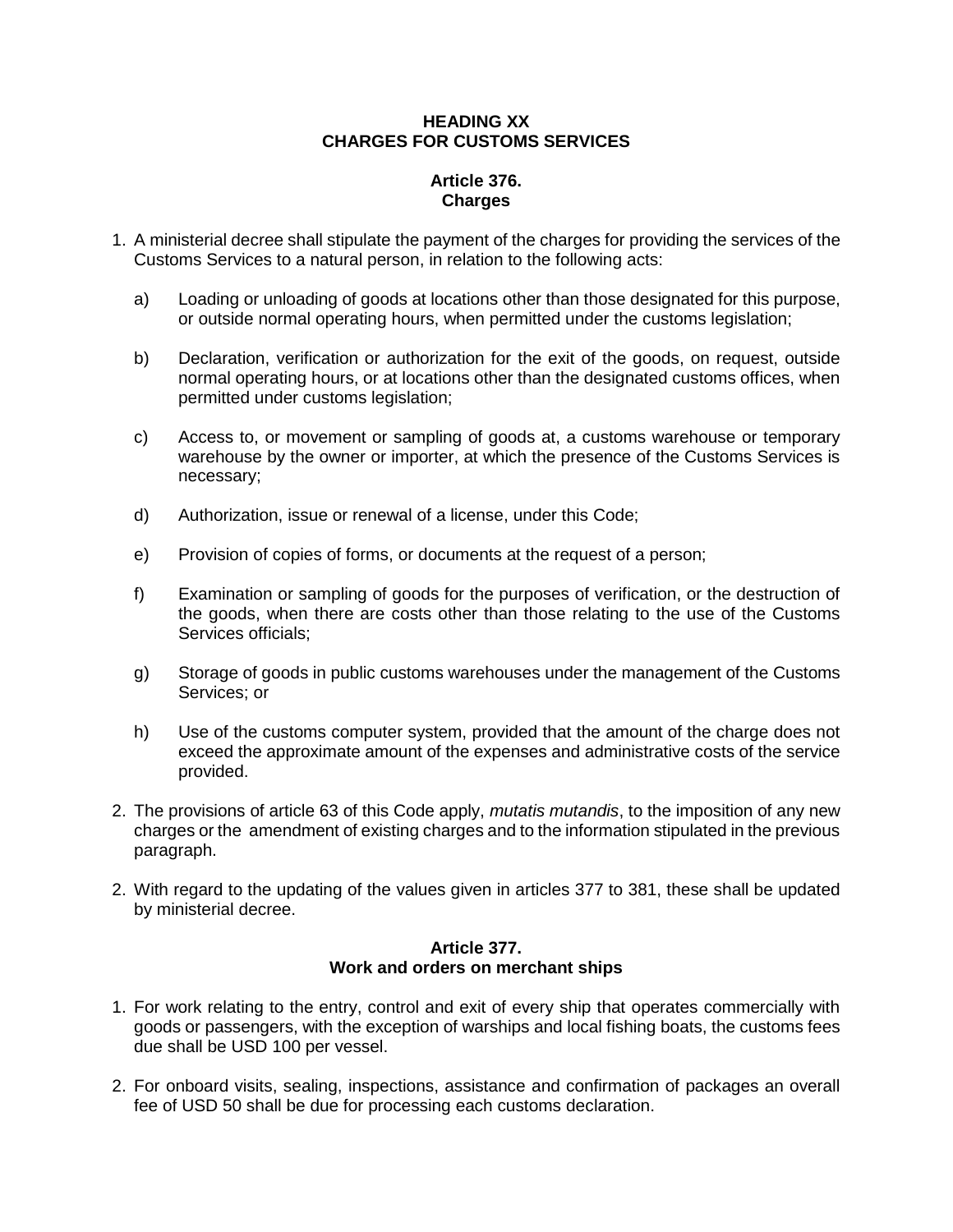3. The fees due shall be double those given in the previous paragraph on Sundays, public holidays or the nights of any days.

### **Article 378. Entry and exit of commercial or recreational aircraft**

- 1. For customs work relating to the entry, control and exit of every commercial or recreational aircraft conducting commercial operations with goods or passengers, except for warplanes, the fees due shall be USD 100 per aircraft.
- 2. For onboard visits, sealing, inspections, assistance and confirmation of packages an overall fee of USD 50 shall be due for processing each customs declaration.
- 3. The fees due shall be double those given in the previous paragraph on Sundays, public holidays or the nights of any days.

### **Article 379.**

# **Entry and exit of commercial goods vehicles for road transport**

- 1. For customs and tax clearance work relating to the goods entry processes, for every commercial transport vehicle and for processing each customs declaration:
- 2. For each customs service or customs post, during normal operating hours, the fees due shall be USD 25;
- 3. At other locations the sum due shall be USD 50.

# **Article 380. Automobiles and baggage**

- 1. For the customs work and tax clearance of unaccompanied baggage the fees due shall be USD 10.
- 2. For the customs work and tax clearance of automobiles, with the exception of bicycles and motorcycles, the fees due shall be USD 25.
- 3. For customs work and tax clearance of motorcycles the fees due shall be USD 15.
- 4. The fees due shall be double those given in the previous paragraph on Sundays, public holidays or the nights of any days.
- 5. No customs fees shall be due for handling baggage or automobiles exempt from duties by law.

# **Article 381. Denaturing, coloring, tax marking and destruction of goods**

- 1. For each attendance and per operation, including tax sealing, the fees due shall be USD 10.
- 2. The fees due shall be double those given in the previous paragraph on Sundays, public holidays or the nights of any days.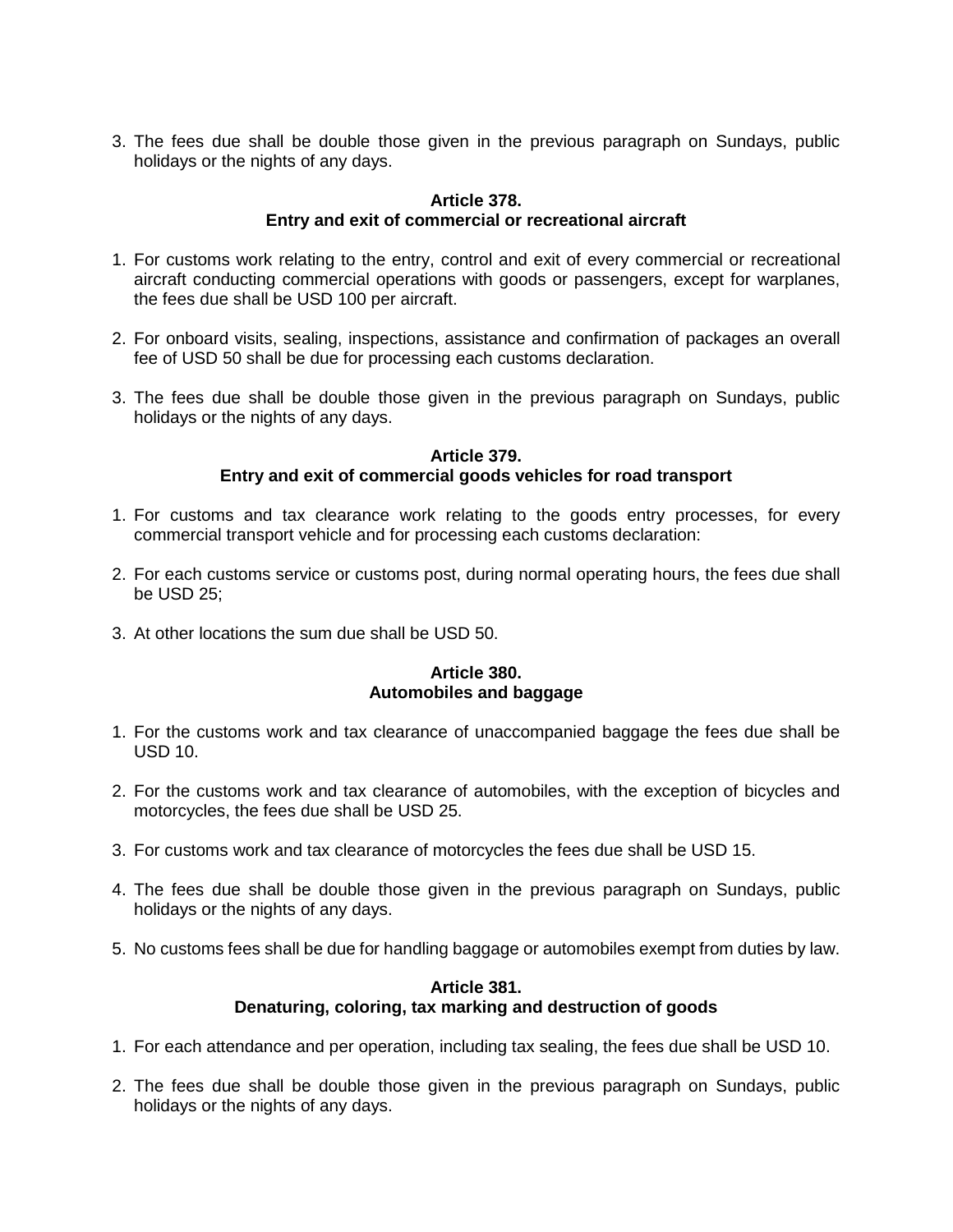### **Article 382. Travel at the request of the parties**

- 1. The following fees shall apply to services provided for taxpayers at their request and for the associated travel of officials by the relevant Customs Service from their base:
	- a) For journeys of up to 40 kilometers total, USD 25 shall be due;
	- b) For journeys of up to 100 kilometers total, USD 50 shall be due;
	- c) For journeys of over 100 kilometers, USD 75 shall be due.
- 2. If the journey requires an overnight stay, USD 30 shall be due.

#### **Article 383. Minimum quantities paid**

When, in the final confirmation services, the sums assessed for payment to the State are greater than USD 50, fees in the amount of USD 10 per declaration shall be collected.

## **Article 384. The responsibilities of officials and prohibited acts**

- 1. It is expressly prohibited for officials to receive fees in cash from taxpayers.
- 2. The collection of the fees stipulated in the present Code requires the officials to be constantly available, meaning that they are obliged to obey the orders given by their superior within and outside their normal working hours or usual place of work.

## **HEADING XXI FINAL PROVISIONS**

### **Article 385. Setting of deadlines**

- 1. The deadlines stipulated in the present legislation are given in accordance with the Administrative Procedure Code (Código do Procedimento Administrativo).
- 2. For the purpose of setting deadlines, any express reference in this legislation to days means working days.

#### **Article 386. Regulations**

- 1. Without prejudice to the provisions in the present Code, the Government member responsible for the Customs Services area shall be competent to approve, by his or her own ministerial decree, the regulations necessary for its implementation.
- 2. All legislation to be approved in the area of customs must be connected to the procedure provided for in this Code.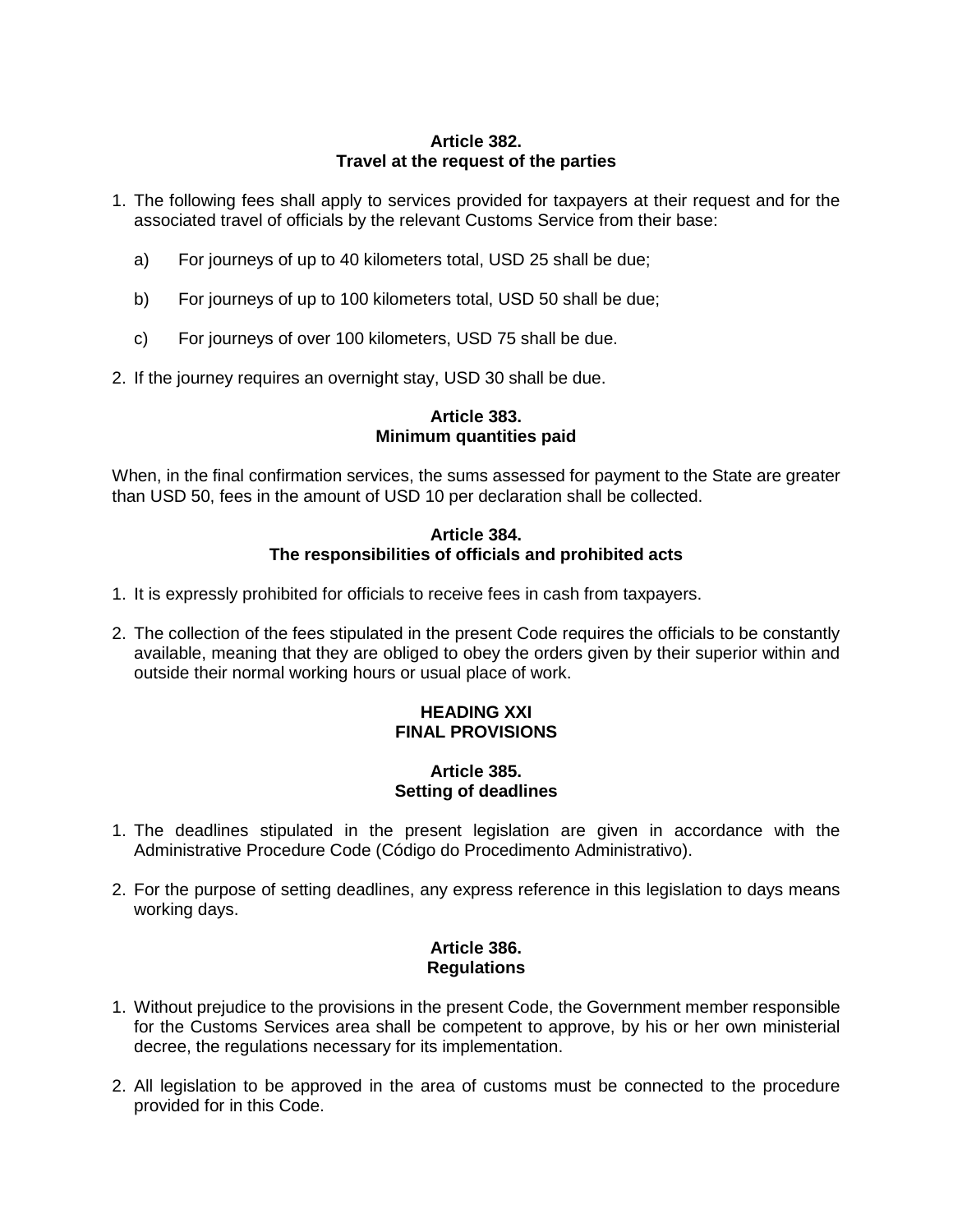3. The regulations provided for in paragraph 1 of the present article must be approved within one year of the date of publication of the present legislation.

### **Article 387. Implementation measures**

The Director-General may establish additional standards or directives, or generally applicable supplements that are not inconsistent with the regulations of the Minister, as believed necessary for the correct implementation of the provisions of the present Code.

#### **Article 388. Supplementary legislation**

Without prejudice to the provisions of this Heading, until the supplementary legislation provided for in the present Code is published, the corresponding legislation that does not conflict with the provisions of this Code shall remain in force.

### **TABLE 1 CUSTOMS VALUE OF IMPORTED GOODS**

## **1. INTERPRETATION**

### **1. In this Table:**

*"Purchase commissions"* means the values paid or payable by the purchaser to his or her agent for the service of representation abroad for the purchase of the goods subject to evaluation.

*"Computed value"* means the value determined pursuant to clause 7 of this Table.

*"Country of exportation, or country to which the goods are exported"* means the country from where the goods are directly dispatched to Timor-Leste, or, as appropriate, the country from which the goods are considered to have been dispatched, in accordance with this Table. [Translator's note: the source appears to be confusing different definitions here]

*"Deductive value"* means the value determined pursuant to clause 6 of this Table.

*"Goods of the same class or type"* means imported goods that:

- (a) Are in a group or variety of imported goods produced by a specific industry or industrial sector that includes goods identical or similar to those evaluated:
- (b) For the purposes of:
	- i. Clause 6 are exported from some country;
	- ii. Clause 7 are produced in and exported from a country in which the goods subject to evaluation are produced or exported;

*"Identical goods"* means imported goods that: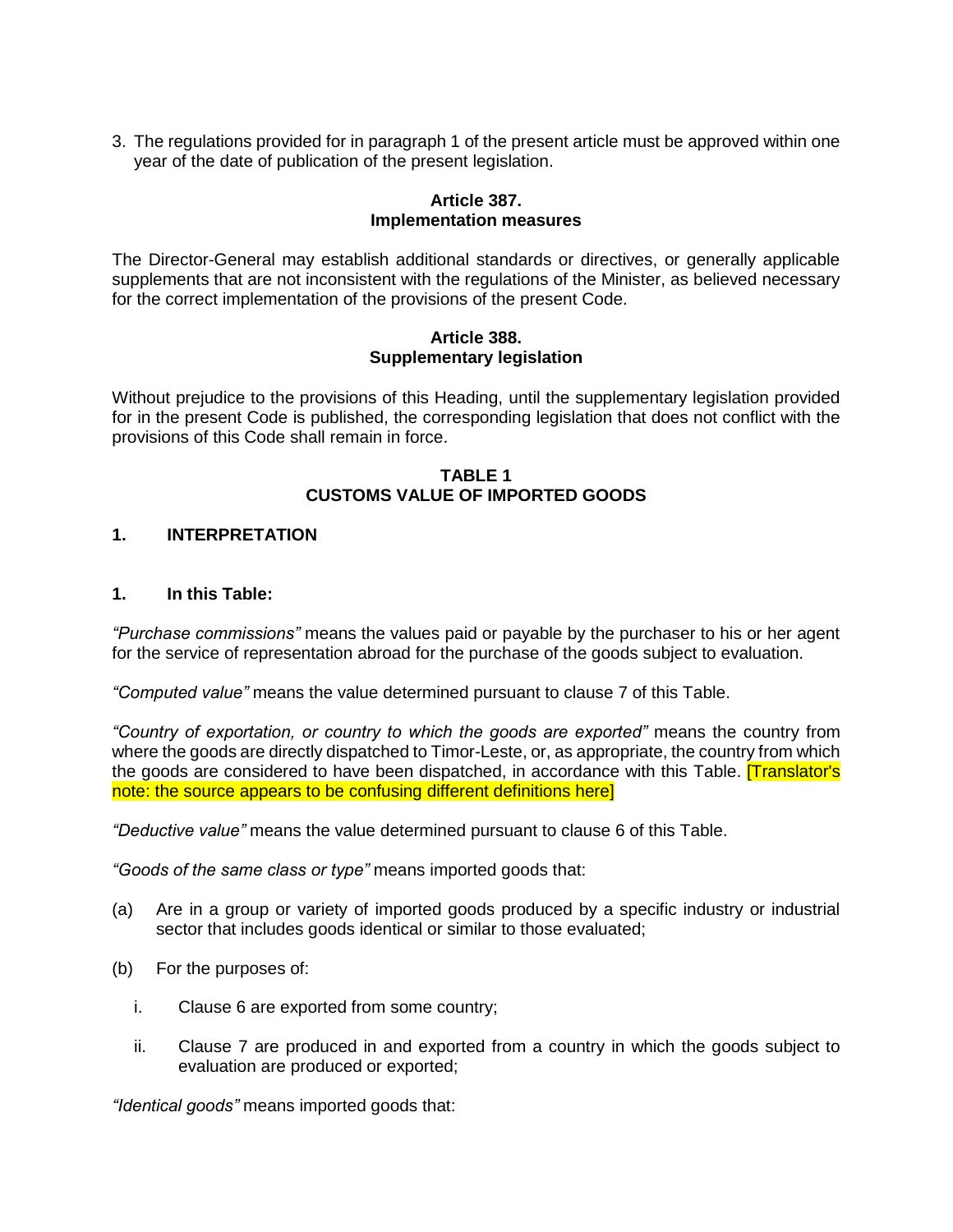- (a) Are equal in all respects, including physical characteristics, quality and reputation, to the goods subject to evaluation, except with regard to small differences of appearance that do not affect the value of the goods;
- (b) Have been produced in the country where the evaluated goods have been produced;
- (c) Have been produced by, or in the name of, the person who produced the goods subject to evaluation, but does not include imported goods for which the engineering, study, artistic, design, planning or drawing work has been conducted in Timor-Leste and been supplied, directly or indirectly, by the purchaser of these imported goods free of charge, or at reduced cost, for use in connection with the production and sale for exportation of these imported goods.

*"Price paid or payable"* in relation to any goods, means the total of all amounts paid or payable by the purchaser to, or for the benefit of, the seller of the goods.

*"To produce" means to farm, manufacture and mine.*

*"Similar goods" means imported goods that:* [Translator's note: these two lines are all in italics in the source, perhaps in error]

- (a) Are very similar to the evaluated goods with regard to the content of any materials, parts and characteristics and can replace, functionally and commercially, the evaluated goods with regard to the quality and reputation of the similar goods in comparison to the goods under evaluation;
- (b) Are produced in the country in which the goods under evaluation are produced;
- (c) Have been produced by, or in the name of, the person who produced the goods subject to evaluation, but does not include imported goods for which the engineering, study, artistic, design, planning or drawing work has been conducted in Timor-Leste and been supplied, directly or indirectly, by the purchaser of these imported goods free of charge, or at reduced cost, for use in connection with the production and sale for exportation of these imported goods.

*"Sufficient information" in the context of the determination of any amount, difference or adjustment, means objective and quantifiable information that clearly and accurately establishes the amount, difference or adjustment.*

"Transaction value" means the value determined pursuant to clauses 2 and 3 of this Table.

[Translator's note: the formatting of the above two paragraphs requires attention in the source]

- (2) For the purposes of this Table, the persons are considered related only when:
	- (a) They are employees or managers of each others' businesses;
	- (b) They are legally recognized partners in a business;
	- (c) They are employer and employee;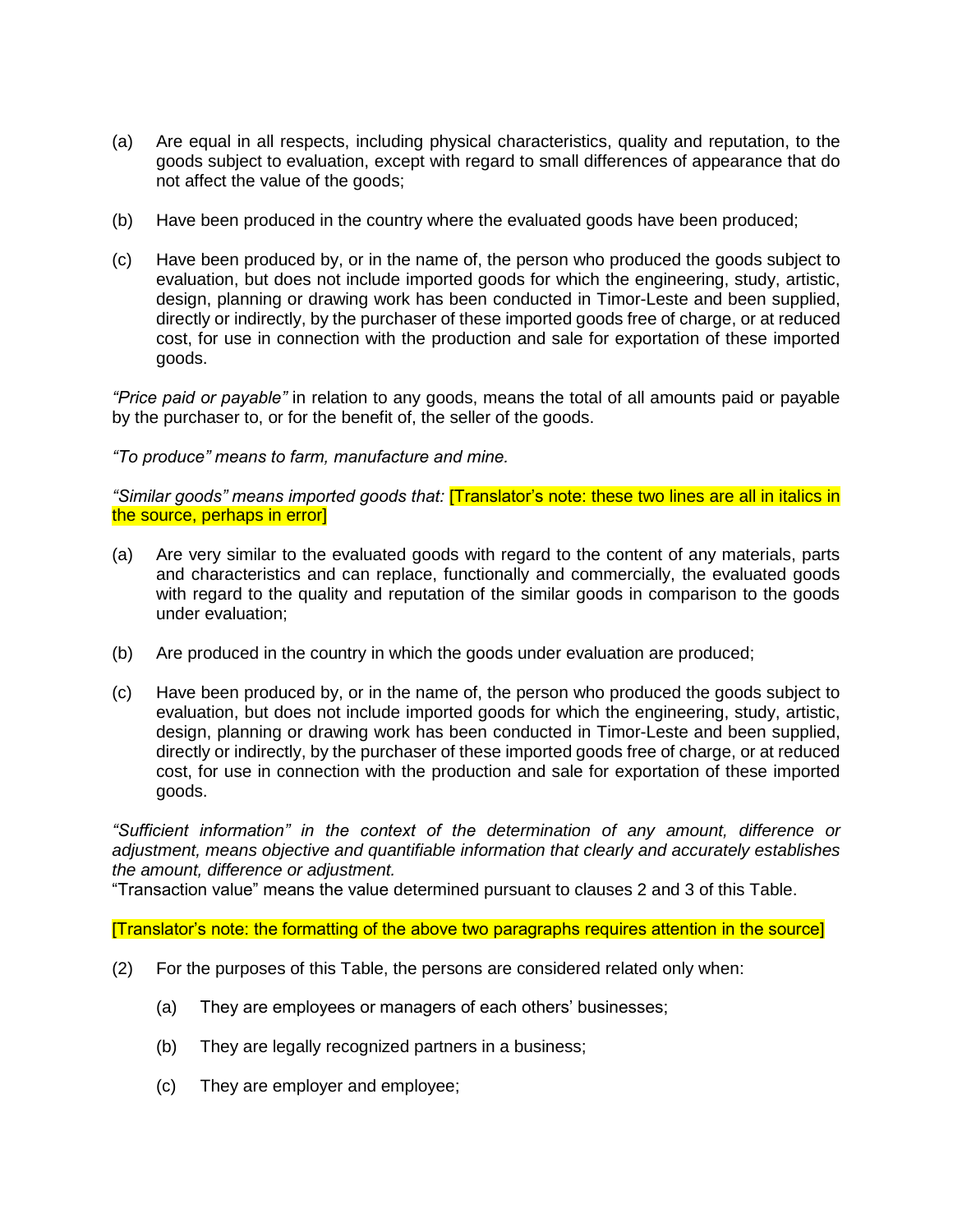- (d) One is a person who owns, controls or holds 5 per cent or more of the voting rights or shares of both;
- (e) One of them is directly or indirectly in the control of the other;
- (f) Both are directly or indirectly controlled by a third person;
- (g) Together, they directly or indirectly control a third person;
- (h) They are members of the same family.
- (3) For the purposes of this Table, persons are considered to be of the same family when:
	- (a) They are fourth-degree relatives or closer;
	- (b) They are married, in a civil union or cohabiting with each other, or one of them is married, in a civil union or cohabiting with a person who is a fourth-degree relative or closer of the other;
	- (c) A person who has been adopted while a child of the other person or someone of whom this person is a fourth-degree relative or closer.
- (4) For the purposes of this Table, when there are no goods produced by, or in the name of, the person who produced the goods under evaluation, but there are identical or similar goods produced by, or in the name of, a different person, these goods shall be considered identical or similar, as appropriate.
- (5) For the purposes of this Table, the interest payments in a financial agreement concluded by the purchaser and relating to the purchase of imported goods shall not be considered part of the customs value in any case where:
	- (a) The interest rates are separate from the price actually paid or payable for the goods;
	- (b) The goods are actually sold at the price declared as the price actually paid or payable;
	- (c) The purchaser, if required, can prove that:
		- i. The financial agreement was concluded in writing;
		- ii. The declared interest rate does not exceed the value used, at that time, for such transactions in the country where the financing was provided.
		- iii. **[Translator's note: this item is blank in the source]**

# **2. USING THE TRANSACTION VALUE AS THE PRIMARY BASIS FOR THE EVALUATION**

(1) The customs value of the imported goods must be their transaction value, that is, the price paid or payable for the goods when sold for exportation to Timor-Leste, adjusted pursuant to clause 3 of the Table, if: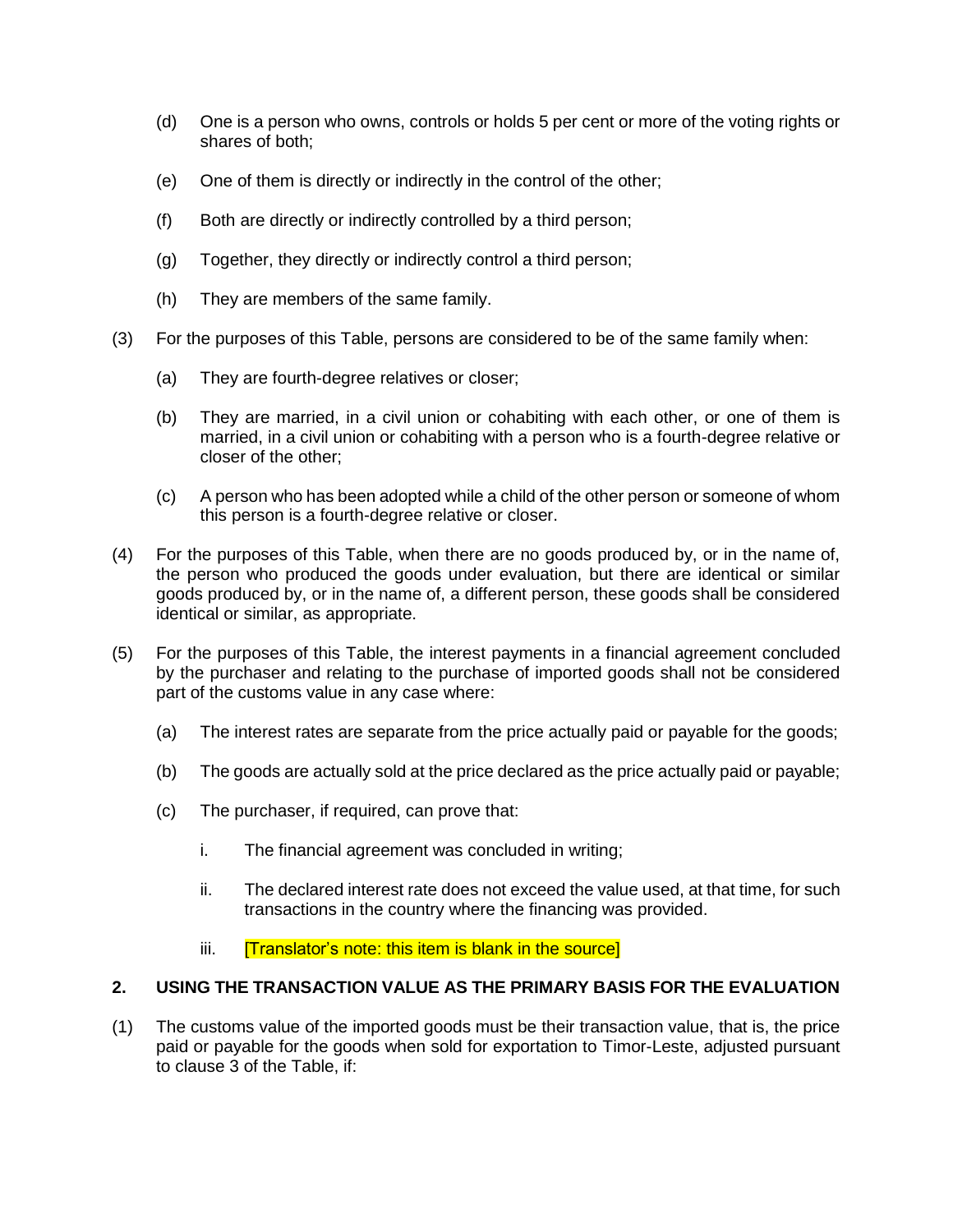- (a) No restrictions have been placed on the availability or use of the goods by the purchaser, other than restrictions:
	- i. Imposed by law;
	- ii. (That limit the geographical area where the goods may be resold;
	- iii. (That do not substantially affect the value of the goods.
- (b) The sale of the goods or the price paid or payable for the goods have not been subject to any condition or consideration for which a value cannot be determined;
- (c) Any part of the income from a subsequent sale, disposal or use of the goods by the purchaser goes, directly or indirectly, to the seller, where the value of the price paid or payable for the goods includes the value of this part of the income or may be adjusted, in accordance with clause 3 of this Table;
- (d) The purchaser and the seller of the goods were not related at the time at which the goods were sold for exportation or, if the purchaser and the seller were related at this time:
	- i. Their relationship did not influence the price paid or payable for the goods;
	- ii. The importer proves that the transaction value of the goods fulfills the requirements established in subclause 2 of this clause.
- (2) In a sale between related persons, the importer must present evidence that the transaction value of the goods subject to evaluation, taking into consideration any relevant factors including these factors and any differences that might be stipulated, brings the customs value of other goods exported at the same time, or thereabouts, significantly closer to the value of the goods under evaluation, meaning:
	- (a) The transaction value of identical or similar goods with respect to the sale of these goods for exportation to Timor-Leste between a seller and a purchaser who are not related at the time of the sale;
	- (b) The deductive value of identical or similar goods determined in accordance with clause 6 of this Table;
	- (c) The computed value of identical or similar goods determined pursuant to clause 7 of this Table.
- (3) In any of these cases, where the Customs Services are of the opinion that the relationship between the purchaser and the seller of any goods influences the price paid or payable for the goods, the Customs Services must inform the importer, in writing if so required, of the reasons why the Customs Services have formed this opinion, giving the importer a reasonable opportunity to convince the Customs Services that the relationship did not influence the price.
- (4) When subclause 2 of this clause applies, the importer must, without limitation on the generic requirements of subclause 2, provide the following information: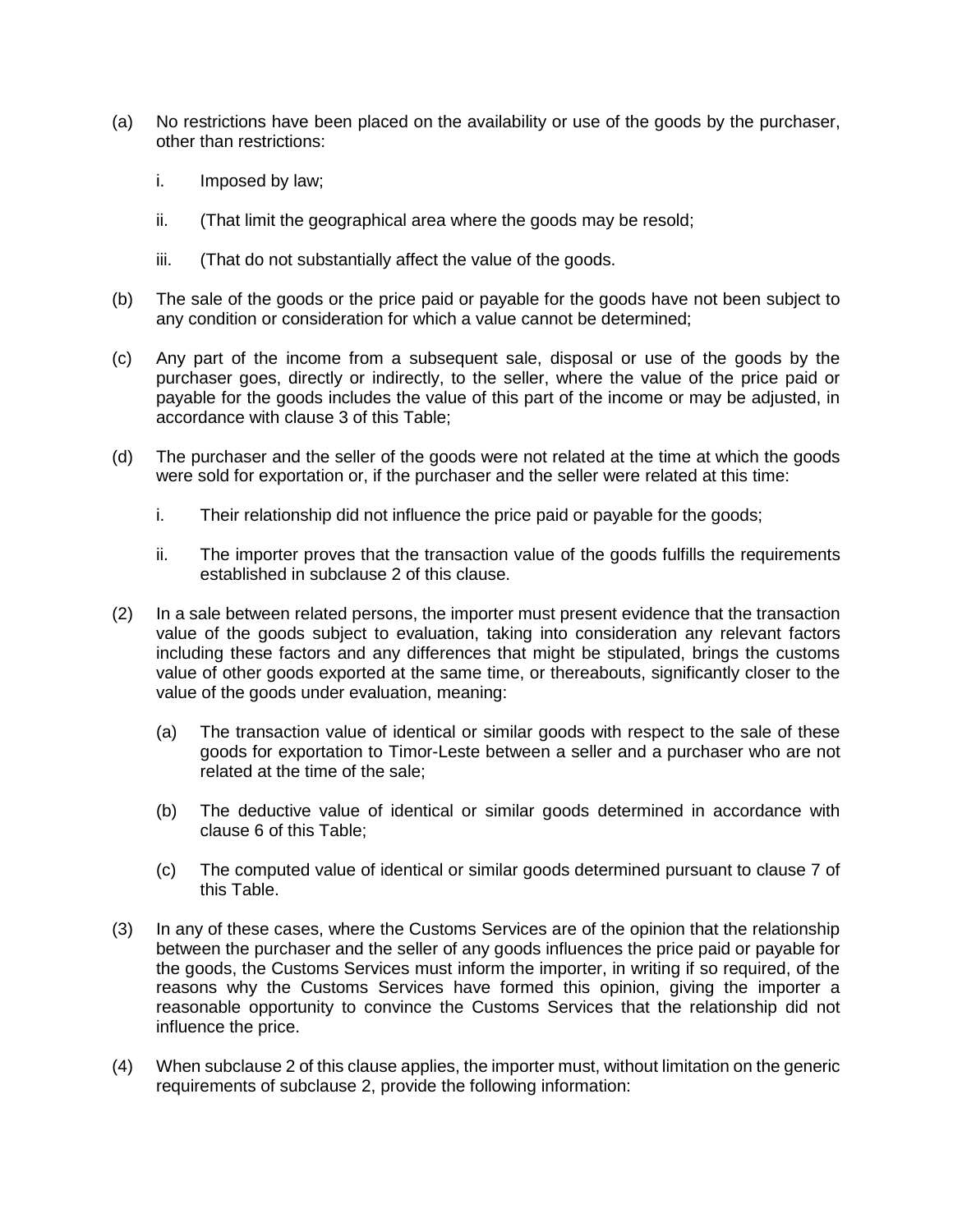- (a) The nature of the evaluated goods,
- (b) The nature of the industry that produces the goods subject to evaluation;
- (c) The season of the year in which the evaluated goods are imported;
- (d) If any difference between the values is commercially significant;
- (e) The commercial level at which the sales take place;
- (f) The quantity of the sales;
- (g) Any of the amounts referred to in clause 3 of this Table;
- (h) The costs, charges or expenses incurred by the seller when the seller sells to a purchaser with which it has no relationship, which are not included when the seller sells to a purchaser to which it is related.
- (5) When:
	- (a) In the opinion of the Customs Services, the customs value cannot be determined in accordance with this clause;
	- (b) The Customs Services have reason to question the truth or accuracy of the declared customs value and, after having attempted to obtain explanations or evidence showing that the declared customs value represents the total value paid or payable for the imported goods, the Customs Services are still not convinced that the customs value can be determined in accordance with this clause;
	- (c) The Customs Services may determine the customs value of the goods by means of the sequential use of clauses 4 to 8 of this Table, until the first clause that, in their view, enables the customs value to be determined.
- (6) Notwithstanding subclause 5 of this clause, at the written request of the importer to the Customs Services, the order in which the evaluation base stipulated in clauses 6 and 7 is considered may be reversed.

# **3. ADJUSTMENT OF THE PRICE PAID OR PAYABLE**

- (1) When determining the transaction value of the goods under clause 2 of this Table, the price paid or payable for the goods must be adjusted -
	- (a) By adding the amounts, to the extent that they were not already included in the price paid or payable and are determined on the basis of sufficient information, equivalent to:
		- i. Commissions and agency fees for the goods, incurred by the purchaser, apart from purchase commissions;
		- ii. (Costs and rates incurred by the purchaser for the goods, including the cost of packaging, boxes and other containers and covers that are treated, for customs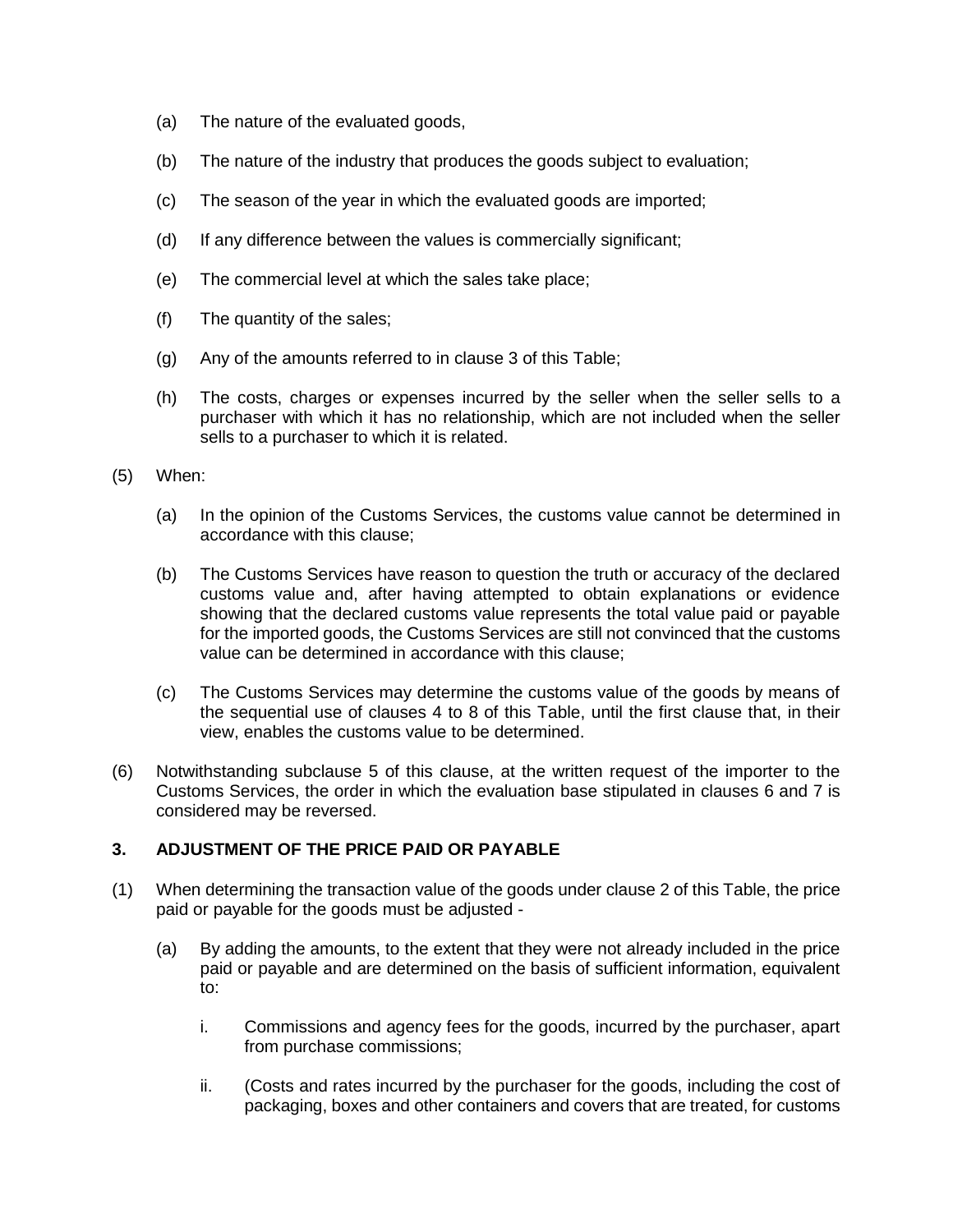purposes, as part of the imported goods, and all expenditure on packaging inherent to the delivery of the goods in the condition in which they were dispatched for Timor-Leste;

- iii. The value of any of the following services and goods:
	- (A) Materials, components and other goods incorporated into the imported goods;
	- (B) Tools, dies, molds and other goods used in the production of the imported goods;
	- (C) Materials consumed in the production of the imported goods: [Translator's note: colon as in the source, perhaps in error]
	- (D) Engineering, development, artistic, design, planning or drawing work conducted in Timor-Leste and necessary for the production of the imported goods, determined pursuant to subclause 2, that were supplied, directly or indirectly, by the purchaser of these imported goods free of charge, or at reduced cost, for use in connection with the production and sale for exportation of these of these imported goods, divided into installments on the imported goods in a reasonable way and in accordance with generally accepted accounting principles.
- iv. Royalties and licensing fees, including payments for patents, brands and copyright with regard to the imported goods that the purchaser has to pay, directly or indirectly, as a condition of the sale of the goods for exportation to Timor-Leste, excluding the charges inherent to the reproduction of the goods imported to Timor-Leste, or the payments made by the purchaser for the right to distribute or resell the imported goods, if these payments were not a condition of the sale for exportation;
- v. The value of any part of the income from a subsequent sale, disposal or use of the goods by the purchaser that goes, directly or indirectly, to the seller;
- vi. The value of any materials, components and other goods incorporated into the imported goods for the purpose of repairing or modifying these goods at a time prior to their exportation to Timor-Leste, and the price paid for the repair or modification service, as appropriate;
- vii. The costs of transport and insurance and the embarkation, disembarkation and handling fees, as well as other charges and expenses associated with the transport of the imported goods until these goods have left the country of exportation, if such costs, charges and expenses are, directly or indirectly, paid or payable by the purchaser to the seller, as a condition of the transaction.
- (b) By deducting the amounts, to the extent that these are included in the price paid or payable for the goods, equivalent to:
	- i. The costs of transport and insurance and the embarkation, disembarkation and handling fees, as well as other charges and expenses associated with the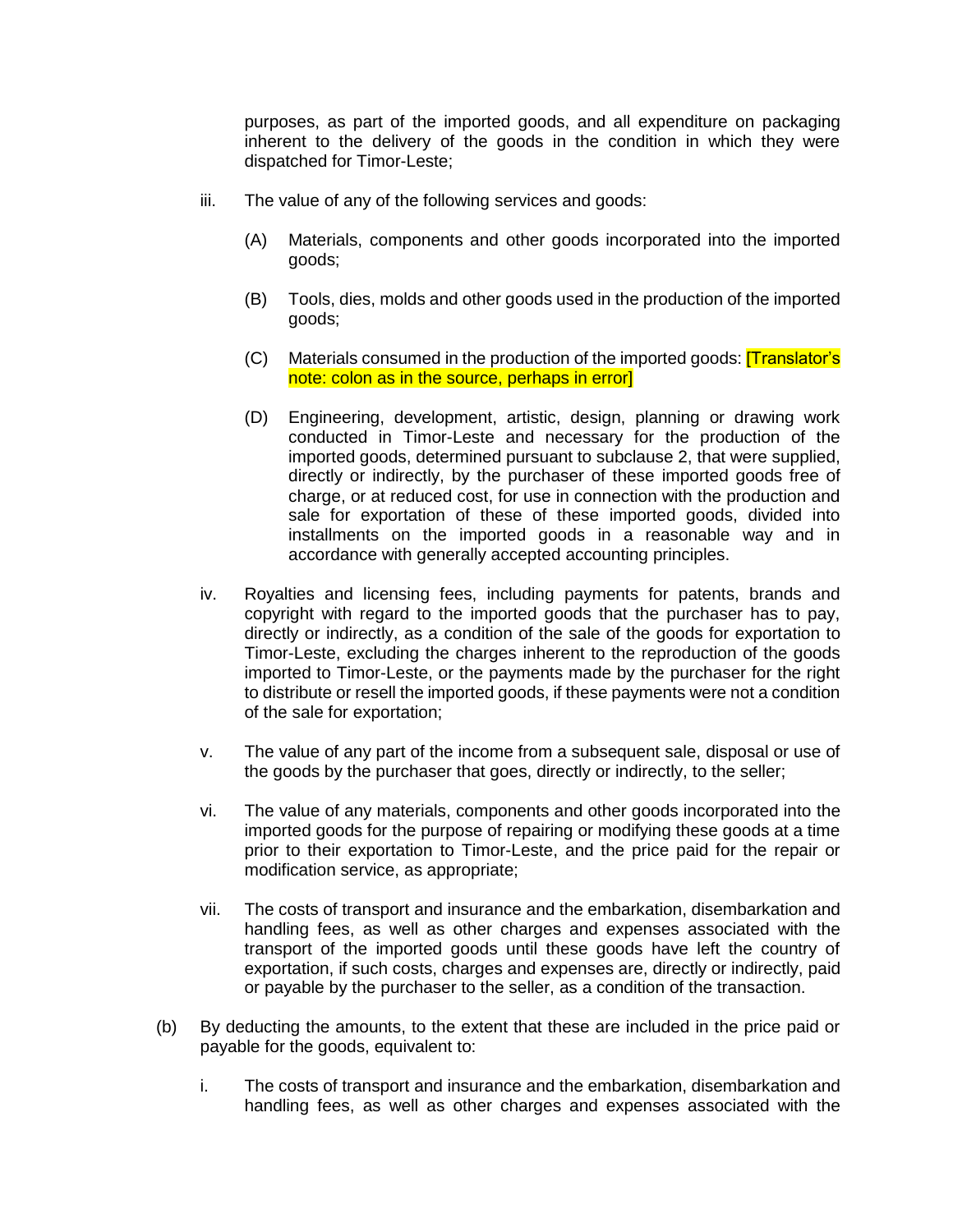transport of the imported goods until these goods have left the country of exportation, in addition to any cost, charges or expenses referred to in item (ii) (B) of this clause;

- ii. Any of the following costs, charges and expenses:
	- (A) Any reasonable costs, charges and expenses incurred with the construction, building, assembly and maintenance, including the provision of technical assistance, for the goods after their importation;
	- (B) Any costs, charges and expenses incurred with the transport and insurance for the goods in Timor-Leste, including reasonable associated costs, charges and expenses;
	- (C) Any customs duties and other taxes payable in Timor-Leste due to the importation or sale of the goods, if the cost, charge or expense has been identified separately from the balance of the price paid or payable for the goods.
- (c) With respect to computer media with data or instructions, to deduct the value of the data or instructions from the price paid or payable for the goods if:
	- i. The value of the data or information is distinguishable from the cost or value of the computer media;
	- ii. The data or instructions have not been incorporated into data processing equipment.
- (2) The value of the goods and services described in subclause (a) (iii) of this clause shall be determined:
	- (a) In the case of materials, parts and other goods incorporated into goods subject to evaluation or any materials consumed in the production and goods that are evaluated:
		- i. By means of verification:
			- (A) Of its purchase cost when acquired by the purchaser from a person unrelated to the purchaser at the time of acquisition;
			- (B) Of their purchase cost incurred by the person related to the purchaser, when the goods have been acquired by the purchaser from a person related to the purchaser at the time of the acquisition, but who did not produce the goods;
			- (C) Of their production cost when produced by the purchaser or person related to the purchaser at the time of production.
		- ii. And adding:
			- (A) The cost of their transport to the production location of the goods subject to evaluation;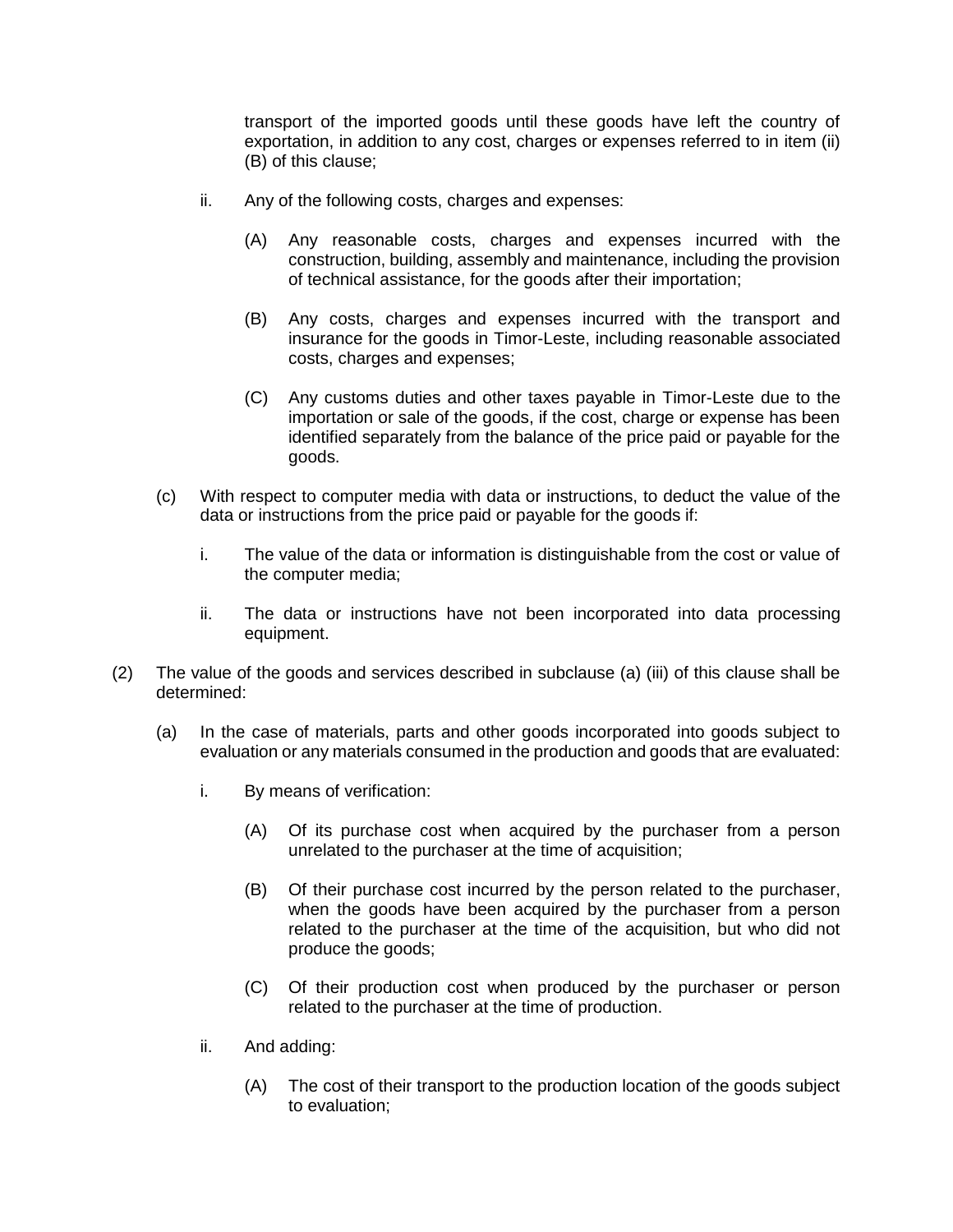- (B) The value added by any repairs or modifications made after their acquisition or production.
- (b) In the case of tools, dies, molds and other goods used in the production of goods subject to evaluation:
	- i. By means of verification:
		- (A) Of their purchase cost when acquired by the purchaser from a person unrelated to the purchaser at the time of acquisition;
		- (B) Of their purchase cost incurred by the person related to the purchaser, when the goods have been acquired by the purchaser from a person related to the purchaser at the time of the acquisition, but who did not produce the goods;
		- (C) Of their production cost when produced by the purchaser or person related to the purchaser at the time of production.

[Translator's note: item ii is not given in the source document]

- iii. And adding:
	- (A) The cost of their transport to the production location of the goods subject to evaluation;
	- (B) The value added by any repairs or modifications made after their acquisition or production.
- iv. And deducting an amount to take into account any prior use of the goods after the goods have been acquired or produced.
- (c) In the case of engineering, study, artistic, design, planning or drawing work conducted in Timor-Leste and necessary for the production of the imported goods subject to evaluation by the verification:
	- i. Of their purchase or rental cost, when they have been purchased or leased by the purchaser from a person who is not related to the purchaser at the time of the purchase or lease and they are not generally available to the public;
	- ii. Of their purchase or rental cost incurred by the person related to the purchaser, when they have been acquired or leased by the purchaser from a person related to the purchaser at the time of the purchase or lease, but who has not produced them and they are not generally available to the public;
	- iii. Of the cost at which the public can obtain them when they are generally available to the public;
	- iv. Of their production cost when they are produced by the purchaser or by the person related to the purchaser at the time of production.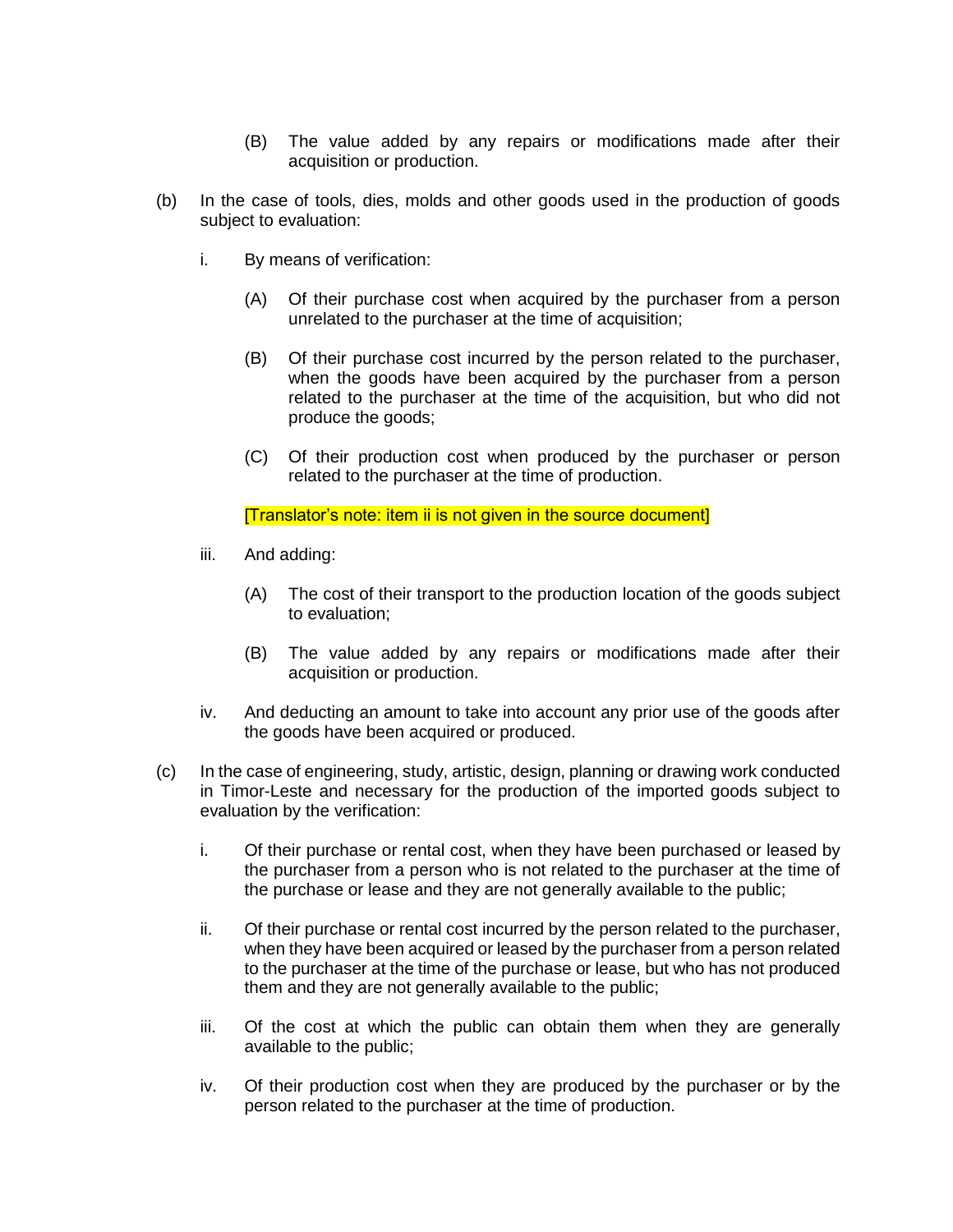- (3) For the purposes of item (c) of subclause (1) of this clause, the expression computer media does not include integrated circuits, semiconductors or similar devices, or articles incorporated into these circuits or devices; and the expression data or instructions does not include recordings of sound, video or by camera operators.
- (4) When any adjustments to the terms of the previous subclause have to be made, in the opinion of the Customs Services, owing to lack of sufficient information, the transaction value of the goods subject to evaluation shall not be determined in accordance with clause 2 of this Table.
- (5) Nothing shall be added to the actual price paid or payable in determining the customs value, other than what is provided for in this clause.

### **4. USING THE TRANSACTION VALUE OF IDENTICAL GOODS AS THE CUSTOMS VALUE**

- (1) Pursuant to subclauses 2 to 4 of this clause, when the customs value of the imported goods cannot, in the opinion of the Customs Services, be determined in accordance with clause 2 of this Table, the customs value of the goods must be the transaction value of identical goods when these goods are sold for exportation to Timor-Leste if this transaction value is equivalent to the customs value of the identical goods and the identical goods were exported at the same or similar time to the goods subject to evaluation and sold under the following conditions:
	- (a) To a purchaser at the same, or equivalent, commercial level as the purchaser of the goods under evaluation;
	- (b) In the same or very similar quantities to the goods subject to evaluation.

[Translator's note: the paragraph numbering in the source document repeats, with the following also number (1)]

- (1) When the customs value of the imported goods could not be determined in accordance with subclause 1 of this clause because identical goods are not sold under the conditions described in subclause (1) (a) and (b) of this clause, identical goods sold under one of the following conditions shall replace them:
	- (a) To a purchaser of the same, or equivalent, commercial level as the purchaser of the goods subject to evaluation, but in different quantities to the quantities in which those goods were sold;
	- (b) To a purchaser of a different commercial level to the purchaser of the goods subject to evaluation, but in equal or very similar quantities to the goods subject to evaluation;
	- (c) To a purchaser of a different commercial level to the purchaser of the goods subject to evaluation and in quantities different to those in which the goods were sold.
- (2) For the purposes of determining the customs value of the imported goods under subclause (1) of this clause, the transaction value of the identical goods must be adjusted by means of the addition or subtraction, as appropriate, of the amounts that represent: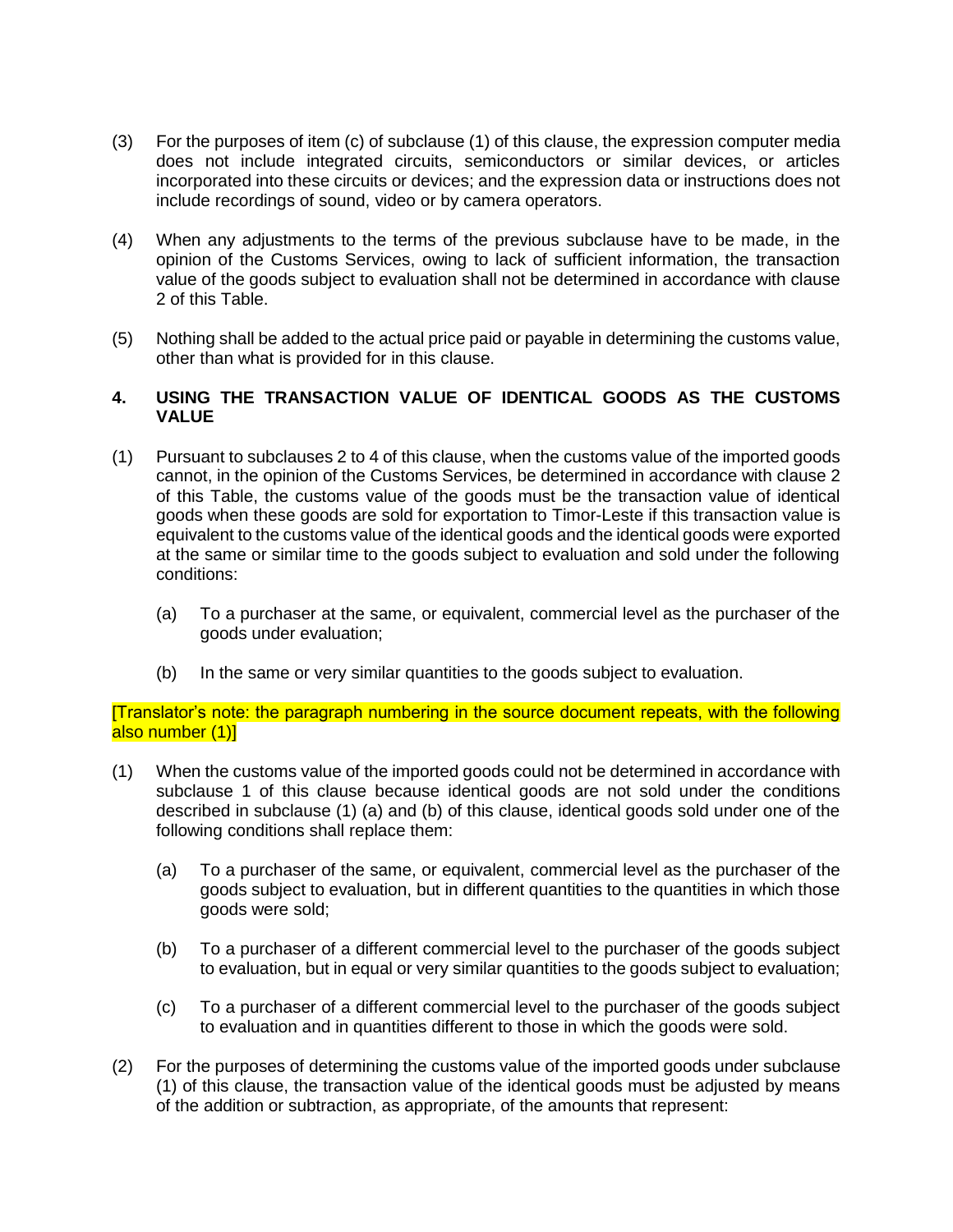- (a) Significant commercial differences between the costs, charges and expenses referred to in clause 3 (1) (a) (vii) of this Table for identical goods and the relevance of these costs, charges and expenses to the goods subject to evaluation, due to the differences in the distances and mode of transport; [Translator's note: the source uses "custos, encargos e despesas" hereon, but earlier used "custos, taxas e despesas". Both have been translated as "costs, charges and expenses".]
- (b) When the transaction value relates to identical goods sold under the conditions described in paragraphs (a) to (c) of subclause (2) of this clause, the difference in the commercial levels between the purchasers of the identical goods and the goods under evaluation or the quantities in which the identical goods and the goods under evaluation are sold or both, as appropriate, if each amount can, in the opinion of the Customs Services, be determined on the basis of sufficient information. When this amount cannot be determined, the customs value of the goods subject to evaluation shall not be determined on the basis of the transaction value of the identical goods under this clause. **[Translator's note: the difference referred to here is not a value and** suggests the source needs some attention]
- (c) When, in relation to the imported goods under evaluation, there are two or more transaction values for identical goods that fulfill the requirements established in subclauses (1) to (3) of this clause or when, even without this transaction value, there are two or more transaction values for identical goods sold under the conditions described in items (a) to (c) of subclause (2) of this clause that fulfill the requirements established in the clause and are applicable by virtue of subclause 2 of this clause, the customs value of the goods subject to evaluation shall be determined on the basis of the lowest transaction value.

### **5. USING THE TRANSACTION VALUE OF SIMILAR GOODS AS THE CUSTOMS VALUE**

- (1) Pursuant to subclause (2) of this clause and subclause (4) of clause 4 of this Table, when the customs value of the goods imported cannot, in the opinion of the Customs Services, be determined in accordance with clause 4 of this Table, the customs value of the goods shall be the transaction value of similar goods when these goods are sold for exportation to Timor-Leste if this transaction value is equivalent to the customs value of the similar goods, the similar goods were exported at the same or similar time to the goods subject to evaluation, and they were sold under the following conditions:
	- (a) To a purchaser of the same or equivalent commercial level as the purchaser of the goods under evaluation;
	- (b) In the same or very similar quantities to the goods subject to evaluation.
- (2) Subclauses (2) to (4) of clause 4 of this Table shall apply to this clause relating to similar goods, as if each reference in these subclauses to identical goods were a reference to similar goods.

# **6. USING THE DEDUCTIVE VALUE AS THE CUSTOMS VALUE**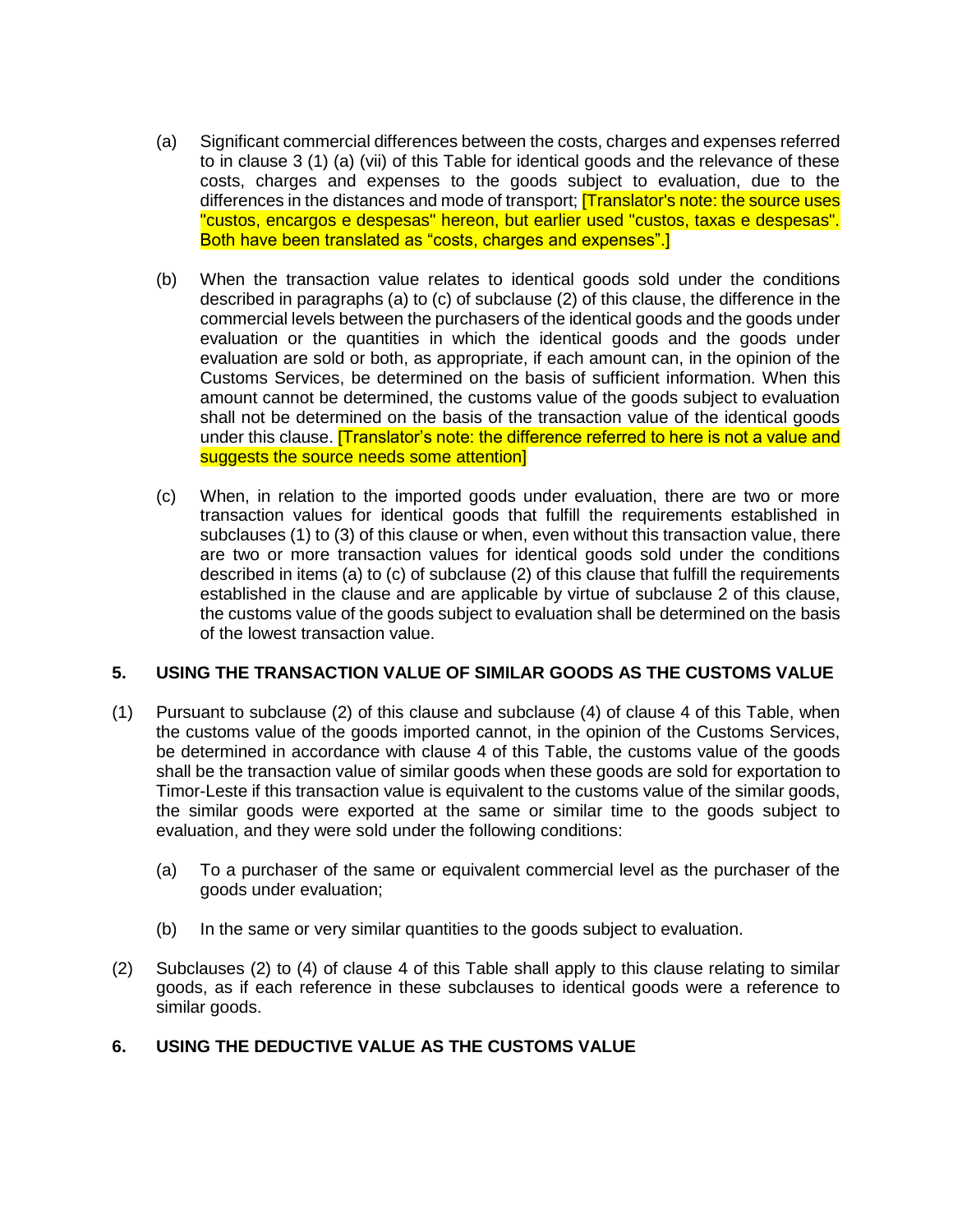- (1) Subject to subclauses (5) and (6) of clause 2 of this Table, when the customs value, in the opinion of the Customs Services, cannot be determined in accordance with clause 5 of this Table, the customs value of the goods shall be the deductive value relating to the goods.
- (2) When the goods subject to evaluation or identical or similar goods are sold in Timor-Leste at the same or similar time to that of the imported goods subject to evaluation, the deductive value of these goods shall be the unit price relating to the sales described in subclause (5) of this clause, determined in accordance with this subclause and adjusted pursuant to subclause 6 of this clause, in accordance with the greatest number of units of goods under evaluation or identical or similar goods that have been sold.
- (3) When the goods subject to evaluation or the identical or similar goods are sold in the condition in which they were imported within 90 days from the importation of the goods under evaluation, but were not sold at the same time or soon after importation, the deductive value of the goods subject to evaluation shall be the unit price relating to the sales described in subclause (5) of this clause, determined in accordance with this subclause and adjusted pursuant to subclause 6 of this clause, in accordance with the largest number of units of goods under evaluation or identical or similar goods that have been sold on the closest date possible to the importation of the goods subject to evaluation.
- (4) When the goods subject to evaluation or the identical or similar goods are not sold in Timor-Leste in the circumstances described in subclause (2) or subclause (3) of this clause, but the goods under evaluation, after subsequent assembly, packaging or processing in Timor-Leste, are sold in Timor-Leste within ninety (90) days of importation and the importer of the goods subject to evaluation requests this subclause be applied with regard to the determination of the customs value of these goods, the deductive value of the goods subject to evaluation shall be the unit price relative to the sales described in the subclause of this clause, determined in accordance with this subclause and adjusted pursuant to subclause 6 of this clause, in accordance with the largest number of units of goods under evaluation that have been sold.
- (5) For the purposes of subclauses (2) to (4) of this clause, the unit price relating to any goods subject to evaluation, or to identical or similar goods, shall be determined by confirming the unit price of sales of goods at the first commercial level, after importation by persons who:
	- (a) Are not related to the persons who have purchased the goods at the time in which the goods were sold;
	- (b) Have not supplied, directly or indirectly, free of charge or at reduced cost for use in connection with the production and sale for exportation of goods, any goods or services mentioned in clause 3 (1) (a) (iii) of this Table, in accordance with the largest number of units of goods when, in the opinion of the Customs Services, a sufficient number of such sales have been made to enable the unit price of the goods to be determined.
- (6) For the purposes of subclauses (2) to (4) of this clause, the unit price relating to any goods subject to evaluation, or to identical or similar goods, shall be adjusted by deducting the amount equivalent to the sum:
	- (a) Of the amount, determined pursuant to subclause (7) of this clause, equal: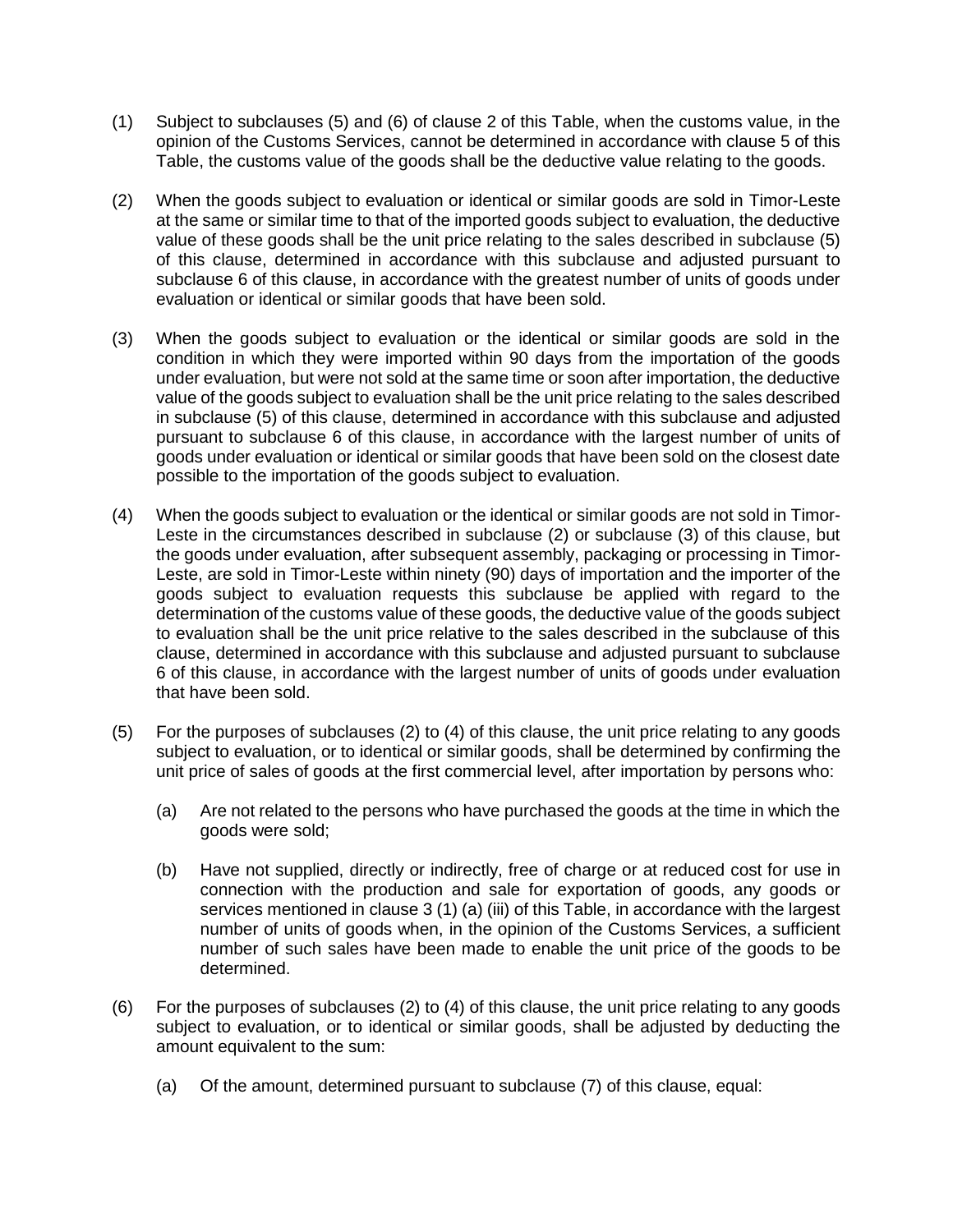- i. To the amount of commission generally charged per unit;
- ii. To the amount of the profit and general expenses, including the marketing costs for the goods, considered as a whole, that reflect generally per unit – relating to the sales in Timor-Leste of goods of the same class or type.
- (b) The reasonable costs, charges and expenses incurred for the transport and insurance of the goods in Timor-Leste, and associated costs, charges and expenses to the extent that the amounts of these costs, charges and expenses are not deducted as general expenses pursuant to item (a) of this clause.
- (c) The costs, charges and expenses mentioned in clause 3 (i) (b) (i) of this Table incurred in respect of the goods, to the extent that the amounts of these costs, charges and expenses are not deducted as general expenses pursuant to item (a) of this clause.
- (d) Any customs duties or taxes payable in Timor-Leste due to the importation or sale of the goods, to the extent that the amounts of such customs duties or taxes are not deducted relative to the expenses pursuant to item (a) of this clause, the amount of the value added to the goods that is attributable to subsequent assembly, packaging or processing of the goods in Timor-Leste, when this amount is determined, in the opinion of the Customs Services, on the basis of sufficient information.
- (7) The amount considered equivalent to the amount of the commission or profit and general expenses mentioned in subclause (6) (a) shall be calculated on a percentage basis and determined on the basis of information prepared in a manner consistent with generally accepted accounting principles, which is supplied:
	- (a) By, or in the name of, the importer of the goods subject to evaluation;
	- (b) When the information supplied by, or in the name of, the importer of the goods subject to evaluation is not sufficient information, but checking the sales in Timor-Leste of the most specific group or variety of goods, of the same class or type as the goods subject to evaluation, enables sufficient information to be obtained, in the opinion of the Customs Services.
- (8) When the amount referred to in subclause (6) (e) of this clause, relating to any goods subject to evaluation that cannot, in the opinion of the Customs Services, be determined on the basis of sufficient information, the customs value of the goods shall not be determined on the basis of the deductive value pursuant to clause (6) (e) of this clause.

# **7. USING THE COMPUTED VALUE AS THE CUSTOMS VALUE**

- (1) Subject to subclauses (3) and (5) of clause 2 of this Table, when the customs value of the imported goods cannot, in the opinion of the Customs Services, be determined pursuant to clause 6 of this Table, the customs value of the goods shall be the computed value for these goods.
- (2) The computed value of the goods subject to evaluation is the sum of the amounts equivalent to:
	- (a) The costs, charges and expenses incurred for, or the value of: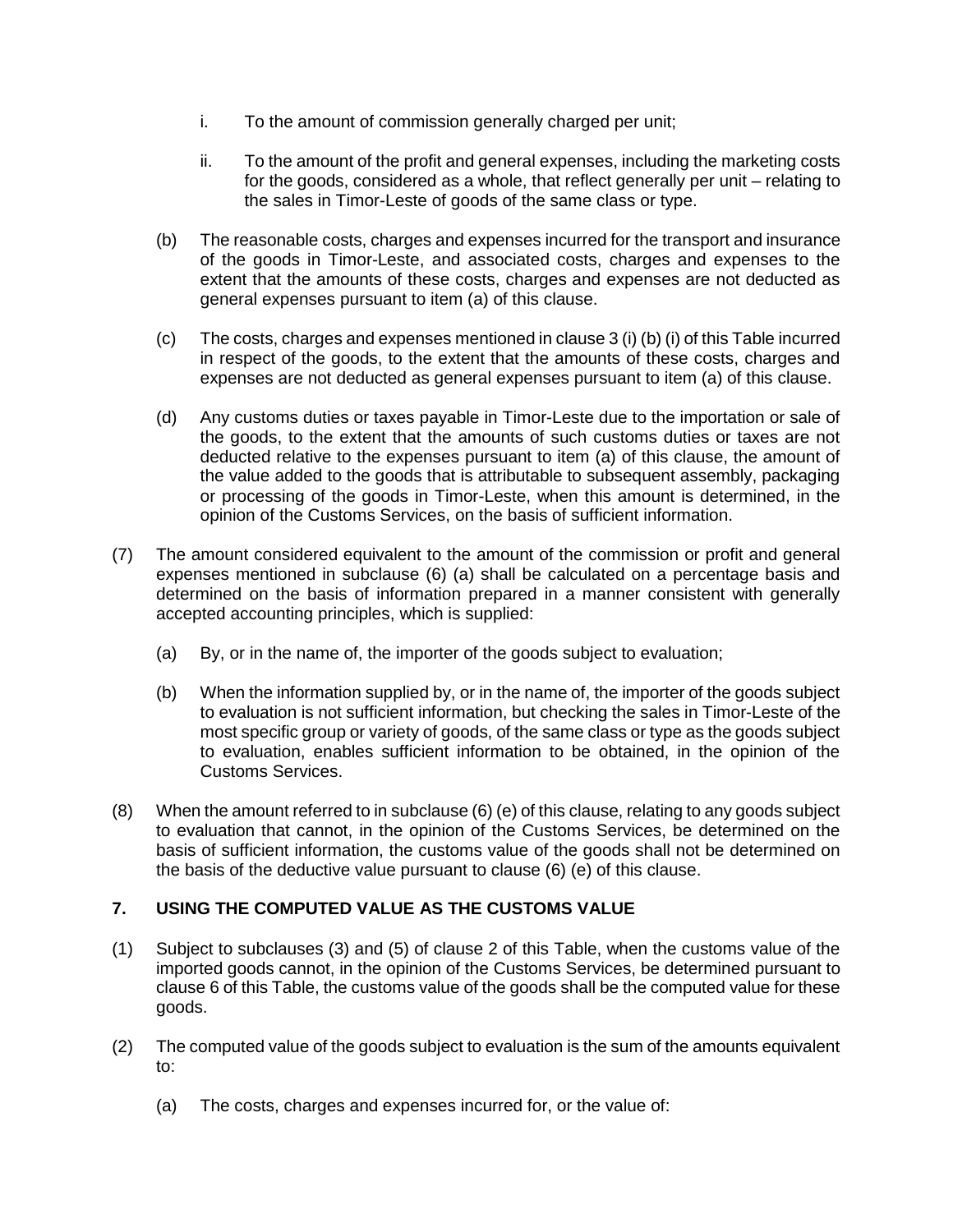- i. Materials employed in the production of the goods subject to evaluation;
- ii. Production or other processing of the goods under evaluation, determined on the basis of:
- (A) The business accounts of the producer of the goods subject to evaluation;
- (B) Any other sufficient information relating to the production of the goods subject to evaluation, that is supplied by or in the name of the producer of the goods and prepared in a manner consistent with the generally accepted accounting principles of the country of production of the goods subject to evaluation, including, without prejudice to the general character of the above.
- iii. The costs, charges and expenses mentioned in clause  $3(1)$  (a) (ii) of this Table;
- iv. The value of any goods and services mentioned in clauses 3 (1) (a) (iii) and (vi) of this Table, determined and allocated to the goods under evaluation as mentioned in this clause, whether or not the goods and services have been supplied/provided free of charge or at reduced cost;
- v. The costs, charges and expenses incurred by the producer for the engineering, study, artistic, design, planning or drawing work conducted in Timor-Leste and which was supplied, directly or indirectly, by the purchaser of the goods subject to evaluation for use in relation to the production and sale for exportation of these goods to the extent that these elements are charged to the producer of the goods and allocated to the goods subject to evaluation pursuant to clause 3  $(1)$  (a) (iii) of this Table.
- (b) The amount, determined pursuant to subclause (4) of this clause, for profit and general expenses, considered as a whole, generally reflected in the sales for exportation to Timor-Leste of goods of the same class or type as the goods under evaluation, made by producers of the goods to purchasers in Timor-Leste that are not related to the producers who purchased the goods at the time at which they were sold.
- (3) For the purposes of this clause, the expression general expenses means the direct and indirect costs, charges and expenses of the production and sale of the goods for exportation, as well as the costs, charges and expenses mentioned in subclause (2) (a) of this clause.
- (4) The amount of profit and general expenses mentioned in subclause (2) (b) of this clause shall be calculated on a percentage basis and determined on the basis of information prepared in a manner consistent with generally accepted accounting principles of the country of production of the goods subject to evaluation, which is supplied: **[Translator's** note: the source text used a hyphen, not a colon, presumably in error.
	- (a) By or in the name of the importer of the goods subject to evaluation;
	- (b) When the information supplied by, or in the name of, the importer of the goods subject to evaluation is not sufficient information, but a check of the sales for exportation to Timor-Leste of the most specific group or variety of goods, of the same class or type